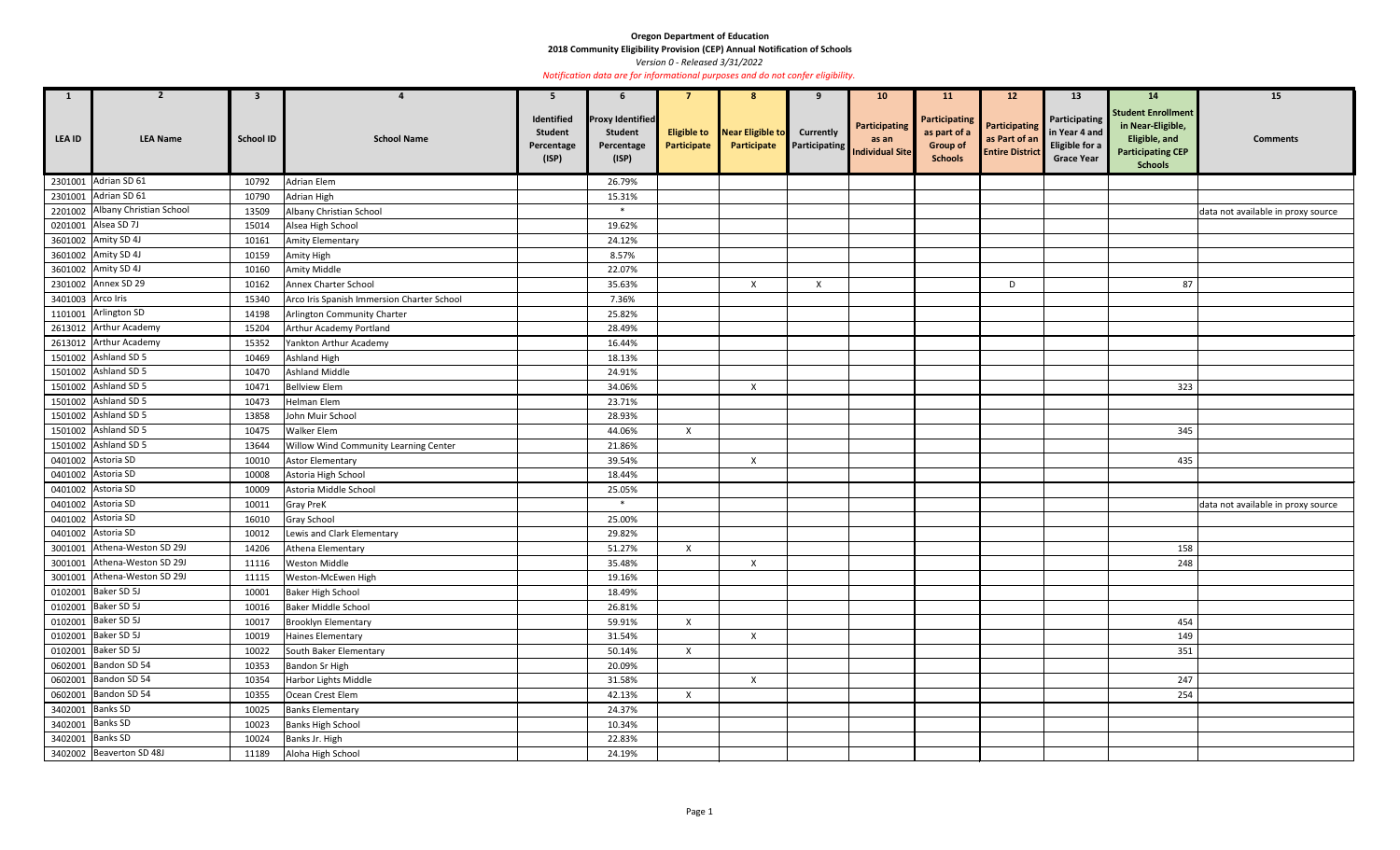**2018 Community Eligibility Provision (CEP) Annual Notification of Schools** 

*Version 0 - Released 3/31/2022* 

| $\mathbf{1}$  | $\overline{2}$           | 3                |                                   | -5                                                  | 6                                                                |                           | 8                                                  |                  | 10 <sup>°</sup>                                         | <b>11</b>                                                          | 12                                                              | 13                                                                                  | 14                                                                                                            | 15              |
|---------------|--------------------------|------------------|-----------------------------------|-----------------------------------------------------|------------------------------------------------------------------|---------------------------|----------------------------------------------------|------------------|---------------------------------------------------------|--------------------------------------------------------------------|-----------------------------------------------------------------|-------------------------------------------------------------------------------------|---------------------------------------------------------------------------------------------------------------|-----------------|
| <b>LEA ID</b> | <b>LEA Name</b>          | <b>School ID</b> | <b>School Name</b>                | Identified<br><b>Student</b><br>Percentage<br>(ISP) | <b>Proxy Identified</b><br><b>Student</b><br>Percentage<br>(ISP) | Participate               | <b>Eligible to</b> Near Eligible to<br>Participate | <b>Currently</b> | Participating<br>as an<br>Participating Individual Site | Participating<br>as part of a<br><b>Group of</b><br><b>Schools</b> | <b>Participating</b><br>as Part of an<br><b>Entire District</b> | <b>Participating</b><br>in Year 4 and<br><b>Eligible for a</b><br><b>Grace Year</b> | <b>Student Enrollment</b><br>in Near-Eligible,<br>Eligible, and<br><b>Participating CEP</b><br><b>Schools</b> | <b>Comments</b> |
|               | 3402002 Beaverton SD 48J | 11202            | Aloha-Huber Park Elem             |                                                     | 40.11%                                                           | $\mathsf{X}$              |                                                    |                  |                                                         |                                                                    |                                                                 |                                                                                     | 940                                                                                                           |                 |
| 3402002       | Beaverton SD 48J         | 11535            | Arts & Communications High School |                                                     | 8.08%                                                            |                           |                                                    |                  |                                                         |                                                                    |                                                                 |                                                                                     |                                                                                                               |                 |
|               | 3402002 Beaverton SD 48J | 11203            | <b>Barnes Elem</b>                |                                                     | 39.26%                                                           |                           | $\mathsf{X}$                                       |                  |                                                         |                                                                    |                                                                 |                                                                                     | 619                                                                                                           |                 |
|               | 3402002 Beaverton SD 48J | 11204            | <b>Beaver Acres Elem</b>          |                                                     | 41.18%                                                           | $\mathsf{X}$              |                                                    |                  |                                                         |                                                                    |                                                                 |                                                                                     | 726                                                                                                           |                 |
|               | 3402002 Beaverton SD 48J | 11191            | <b>Beaverton High</b>             |                                                     | 18.61%                                                           |                           |                                                    |                  |                                                         |                                                                    |                                                                 |                                                                                     |                                                                                                               |                 |
|               | 3402002 Beaverton SD 48J | 11205            | <b>Bethany Elem</b>               |                                                     | 9.62%                                                            |                           |                                                    |                  |                                                         |                                                                    |                                                                 |                                                                                     |                                                                                                               |                 |
| 3402002       | Beaverton SD 48J         | 14276            | Bonny Slope Elementary            |                                                     | 8.01%                                                            |                           |                                                    |                  |                                                         |                                                                    |                                                                 |                                                                                     |                                                                                                               |                 |
|               | 3402002 Beaverton SD 48J | 11206            | Cedar Mill Elem                   |                                                     | 6.87%                                                            |                           |                                                    |                  |                                                         |                                                                    |                                                                 |                                                                                     |                                                                                                               |                 |
| 3402002       | Beaverton SD 48J         | 11195            | Cedar Park Middle                 |                                                     | 14.62%                                                           |                           |                                                    |                  |                                                         |                                                                    |                                                                 |                                                                                     |                                                                                                               |                 |
|               | 3402002 Beaverton SD 48J | 11207            | Chehalem Elem                     |                                                     | 42.22%                                                           | $\mathsf{X}$              |                                                    |                  |                                                         |                                                                    |                                                                 |                                                                                     | 495                                                                                                           |                 |
| 3402002       | Beaverton SD 48J         | 11196            | Conestoga Middle                  |                                                     | 14.49%                                                           |                           |                                                    |                  |                                                         |                                                                    |                                                                 |                                                                                     |                                                                                                               |                 |
|               | 3402002 Beaverton SD 48J | 11208            | Cooper Mountain Elem              |                                                     | 12.83%                                                           |                           |                                                    |                  |                                                         |                                                                    |                                                                 |                                                                                     |                                                                                                               |                 |
|               | 3402002 Beaverton SD 48J | 11209            | Elmonica Elem                     |                                                     | 25.73%                                                           |                           |                                                    |                  |                                                         |                                                                    |                                                                 |                                                                                     |                                                                                                               |                 |
|               | 3402002 Beaverton SD 48J | 11210            | Errol Hassell Elem                |                                                     | 22.20%                                                           |                           |                                                    |                  |                                                         |                                                                    |                                                                 |                                                                                     |                                                                                                               |                 |
|               | 3402002 Beaverton SD 48J | 11211            | <b>Findley Elem</b>               |                                                     | 1.66%                                                            |                           |                                                    |                  |                                                         |                                                                    |                                                                 |                                                                                     |                                                                                                               |                 |
| 3402002       | Beaverton SD 48J         | 11212            | Fir Grove Elem                    |                                                     | 32.67%                                                           |                           | $\mathsf{X}$                                       |                  |                                                         |                                                                    |                                                                 |                                                                                     | 450                                                                                                           |                 |
|               | 3402002 Beaverton SD 48J | 11197            | Five Oaks Middle                  |                                                     | 33.14%                                                           |                           | $\boldsymbol{\mathsf{X}}$                          |                  |                                                         |                                                                    |                                                                 |                                                                                     | 1,056                                                                                                         |                 |
| 3402002       | Beaverton SD 48J         | 11213            | Greenway Elem                     |                                                     | 50.00%                                                           | $\boldsymbol{\mathsf{X}}$ |                                                    |                  |                                                         |                                                                    |                                                                 |                                                                                     | 362                                                                                                           |                 |
|               | 3402002 Beaverton SD 48J | 11214            | Hazeldale Elem                    |                                                     | 30.62%                                                           |                           | $\boldsymbol{X}$                                   |                  |                                                         |                                                                    |                                                                 |                                                                                     | 454                                                                                                           |                 |
| 3402002       | Beaverton SD 48J         | 14279            | Health Science School             |                                                     | 9.20%                                                            |                           |                                                    |                  |                                                         |                                                                    |                                                                 |                                                                                     |                                                                                                               |                 |
|               | 3402002 Beaverton SD 48J | 11198            | <b>Highland Park Middle</b>       |                                                     | 15.81%                                                           |                           |                                                    |                  |                                                         |                                                                    |                                                                 |                                                                                     |                                                                                                               |                 |
| 3402002       | Beaverton SD 48J         | 11215            | Hiteon Elem                       |                                                     | 15.79%                                                           |                           |                                                    |                  |                                                         |                                                                    |                                                                 |                                                                                     |                                                                                                               |                 |
|               | 3402002 Beaverton SD 48J | 13791            | International School of Beaverton |                                                     | 5.69%                                                            |                           |                                                    |                  |                                                         |                                                                    |                                                                 |                                                                                     |                                                                                                               |                 |
|               | 3402002 Beaverton SD 48J | 12776            | Jacob Wismer Elementary           |                                                     | 3.20%                                                            |                           |                                                    |                  |                                                         |                                                                    |                                                                 |                                                                                     |                                                                                                               |                 |
|               | 3402002 Beaverton SD 48J | 11216            | Kinnaman Elem                     |                                                     | 37.87%                                                           |                           | $\mathsf{X}$                                       |                  |                                                         |                                                                    |                                                                 |                                                                                     | 684                                                                                                           |                 |
|               | 3402002 Beaverton SD 48J | 11217            | McKay Elem                        |                                                     | 43.05%                                                           | $\mathsf{X}$              |                                                    |                  |                                                         |                                                                    |                                                                 |                                                                                     | 302                                                                                                           |                 |
|               | 3402002 Beaverton SD 48J | 11218            | McKinley Elementary               |                                                     | 49.76%                                                           | $\mathsf{X}$              |                                                    |                  |                                                         |                                                                    |                                                                 |                                                                                     | 623                                                                                                           |                 |
|               | 3402002 Beaverton SD 48J | 11199            | Meadow Park Middle                |                                                     | 20.14%                                                           |                           |                                                    |                  |                                                         |                                                                    |                                                                 |                                                                                     |                                                                                                               |                 |
|               | 3402002 Beaverton SD 48J | 11192            | Merlo Station High                |                                                     | 19.54%                                                           |                           |                                                    |                  |                                                         |                                                                    |                                                                 |                                                                                     |                                                                                                               |                 |
|               | 3402002 Beaverton SD 48J | 11219            | Montclair Elem                    |                                                     | 16.98%                                                           |                           |                                                    |                  |                                                         |                                                                    |                                                                 |                                                                                     |                                                                                                               |                 |
|               | 3402002 Beaverton SD 48J | 11200            | Mountain View Middle              |                                                     | 28.25%                                                           |                           |                                                    |                  |                                                         |                                                                    |                                                                 |                                                                                     |                                                                                                               |                 |
|               | 3402002 Beaverton SD 48J | 15966            | Mountainside High School          |                                                     | 2.34%                                                            |                           |                                                    |                  |                                                         |                                                                    |                                                                 |                                                                                     |                                                                                                               |                 |
|               | 3402002 Beaverton SD 48J | 11220            | Nancy Ryles Elem                  |                                                     | 11.90%                                                           |                           |                                                    |                  |                                                         |                                                                    |                                                                 |                                                                                     |                                                                                                               |                 |
|               | 3402002 Beaverton SD 48J | 11221            | Oak Hills Elem                    |                                                     | 8.98%                                                            |                           |                                                    |                  |                                                         |                                                                    |                                                                 |                                                                                     |                                                                                                               |                 |
|               | 3402002 Beaverton SD 48J | 11222            | Raleigh Hills Elem                |                                                     | 29.97%                                                           |                           |                                                    |                  |                                                         |                                                                    |                                                                 |                                                                                     |                                                                                                               |                 |
|               | 3402002 Beaverton SD 48J | 11223            | Raleigh Park Elem                 |                                                     | 26.98%                                                           |                           |                                                    |                  |                                                         |                                                                    |                                                                 |                                                                                     |                                                                                                               |                 |
|               | 3402002 Beaverton SD 48J | 11224            | Ridgewood Elem                    |                                                     | 11.52%                                                           |                           |                                                    |                  |                                                         |                                                                    |                                                                 |                                                                                     |                                                                                                               |                 |
|               | 3402002 Beaverton SD 48J | 11225            | Rock Creek Elem                   |                                                     | 13.38%                                                           |                           |                                                    |                  |                                                         |                                                                    |                                                                 |                                                                                     |                                                                                                               |                 |
|               | 3402002 Beaverton SD 48J | 15965            | Sato Elementary                   |                                                     | 3.08%                                                            |                           |                                                    |                  |                                                         |                                                                    |                                                                 |                                                                                     |                                                                                                               |                 |
|               | 3402002 Beaverton SD 48J | 11533            | <b>Scholls Heights</b>            |                                                     | 9.19%                                                            |                           |                                                    |                  |                                                         |                                                                    |                                                                 |                                                                                     |                                                                                                               |                 |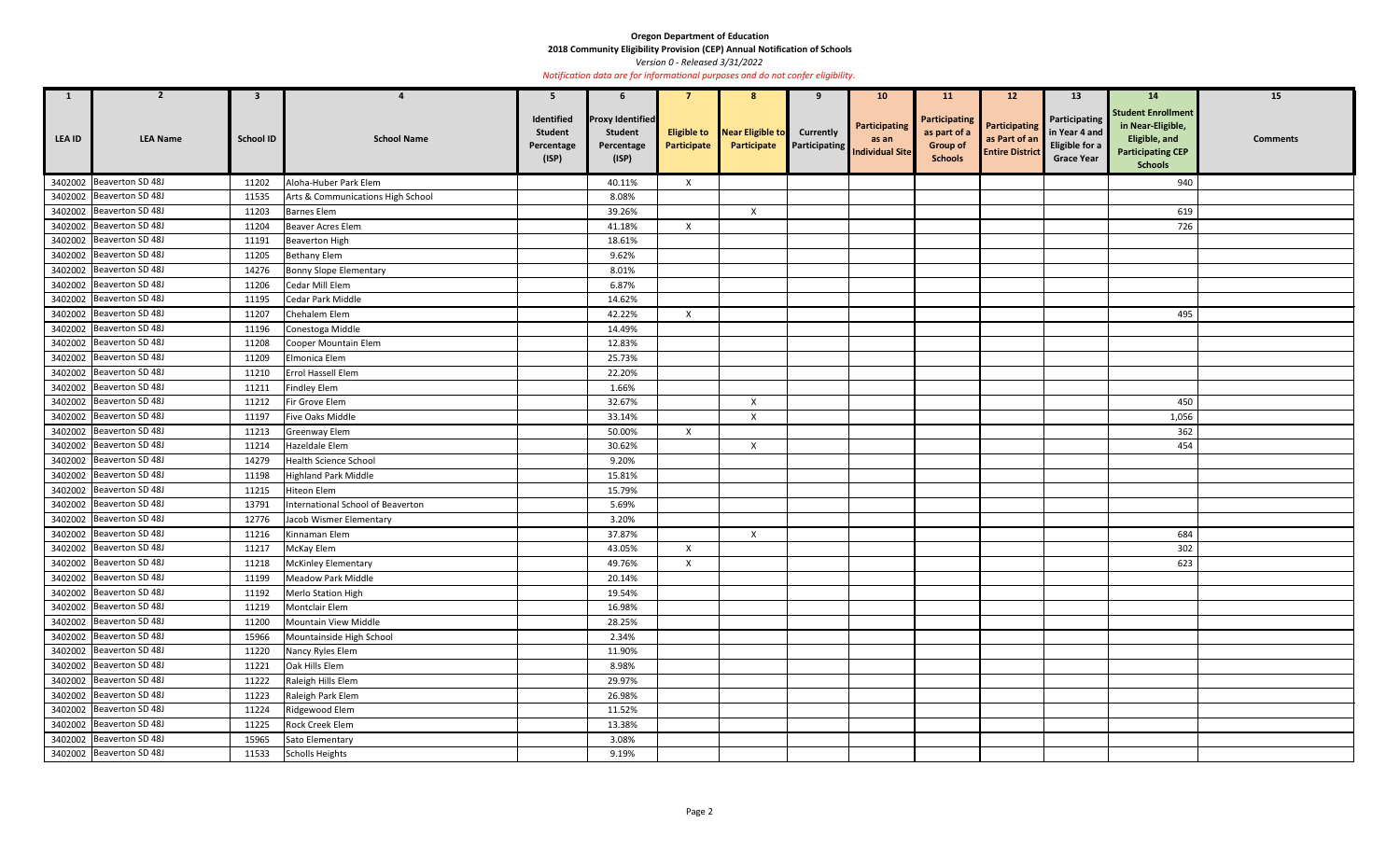**2018 Community Eligibility Provision (CEP) Annual Notification of Schools** 

*Version 0 - Released 3/31/2022* 

| $\mathbf{1}$  | $\mathbf{z}$                      | $\mathbf{3}$     |                                                     | 5                                                   | $\mathbf b$                                                      |              |                                     |                           | 10 <sub>1</sub>                                                   | <b>11</b>                                                                 | 12                                                              | 13 <sup>7</sup>                                                              | <b>14</b>                                                                                                     | 15                                    |
|---------------|-----------------------------------|------------------|-----------------------------------------------------|-----------------------------------------------------|------------------------------------------------------------------|--------------|-------------------------------------|---------------------------|-------------------------------------------------------------------|---------------------------------------------------------------------------|-----------------------------------------------------------------|------------------------------------------------------------------------------|---------------------------------------------------------------------------------------------------------------|---------------------------------------|
| <b>LEA ID</b> | <b>LEA Name</b>                   | <b>School ID</b> | <b>School Name</b>                                  | Identified<br><b>Student</b><br>Percentage<br>(ISP) | <b>Proxy Identified</b><br><b>Student</b><br>Percentage<br>(ISP) | Participate  | <b>Eligible to</b> Near Eligible to | <b>Currently</b>          | Participating<br><b>Participate</b> Participating Individual Site | <b>Participating</b><br>as part of a<br><b>Group of</b><br><b>Schools</b> | <b>Participating</b><br>as Part of an<br><b>Entire District</b> | Participating<br>in Year 4 and<br><b>Eligible for a</b><br><b>Grace Year</b> | <b>Student Enrollment</b><br>in Near-Eligible,<br>Eligible, and<br><b>Participating CEP</b><br><b>Schools</b> | <b>Comments</b>                       |
|               | 3402002 Beaverton SD 48J          | 11226            | Sexton Mountain Elem                                |                                                     | 11.43%                                                           |              |                                     |                           |                                                                   |                                                                           |                                                                 |                                                                              |                                                                                                               |                                       |
|               | 3402002 Beaverton SD 48J          | 11536            | Southridge                                          |                                                     | 11.84%                                                           |              |                                     |                           |                                                                   |                                                                           |                                                                 |                                                                              |                                                                                                               |                                       |
|               | 3402002 Beaverton SD 48J          | 14521            | Springville K-8                                     |                                                     | 12.90%                                                           |              |                                     |                           |                                                                   |                                                                           |                                                                 |                                                                              |                                                                                                               |                                       |
|               | 3402002 Beaverton SD 48J          | 11534            | Stoller Middle School                               |                                                     | 5.76%                                                            |              |                                     |                           |                                                                   |                                                                           |                                                                 |                                                                              |                                                                                                               |                                       |
|               | 3402002 Beaverton SD 48J          | 11193            | Sunset High                                         |                                                     | 8.72%                                                            |              |                                     |                           |                                                                   |                                                                           |                                                                 |                                                                              |                                                                                                               |                                       |
|               | 3402002 Beaverton SD 48J          | 11227            | Terra Linda Elem                                    |                                                     | 19.59%                                                           |              |                                     |                           |                                                                   |                                                                           |                                                                 |                                                                              |                                                                                                               |                                       |
|               | 3402002 Beaverton SD 48J          | 11228            | Vose Elem                                           |                                                     | 40.65%                                                           | $\mathsf{X}$ |                                     |                           |                                                                   |                                                                           |                                                                 |                                                                              | 647                                                                                                           |                                       |
|               | 3402002 Beaverton SD 48J          | 11229            | West Tualatin View Elem                             |                                                     | 6.95%                                                            |              |                                     |                           |                                                                   |                                                                           |                                                                 |                                                                              |                                                                                                               |                                       |
|               | 3402002 Beaverton SD 48J          | 11194            | Westview High                                       |                                                     | 10.52%                                                           |              |                                     |                           |                                                                   |                                                                           |                                                                 |                                                                              |                                                                                                               |                                       |
|               | 3402002 Beaverton SD 48J          | 11201            | Whitford Middle                                     |                                                     | 30.55%                                                           |              | $\boldsymbol{\mathsf{X}}$           |                           |                                                                   |                                                                           |                                                                 |                                                                              | 707                                                                                                           |                                       |
|               | 3402002 Beaverton SD 48J          | 11230            | William Walker Elem                                 |                                                     | 54.93%                                                           | $\mathsf{X}$ |                                     | X                         |                                                                   |                                                                           |                                                                 |                                                                              | 477                                                                                                           |                                       |
|               | 0902004 Bend International School | 15681            | Bend International School                           |                                                     | 18.42%                                                           |              |                                     |                           |                                                                   |                                                                           |                                                                 |                                                                              |                                                                                                               |                                       |
|               | 0902001 Bend/LaPine SD            | 10045            | <b>Amity Creek Elementary</b>                       |                                                     | 10.00%                                                           |              |                                     |                           |                                                                   |                                                                           |                                                                 |                                                                              |                                                                                                               |                                       |
|               | 0902001 Bend/LaPine SD            | 10036            | <b>Bear Creek Elementary</b>                        |                                                     | 44.21%                                                           | X            |                                     | $\mathsf{X}$              |                                                                   | G                                                                         |                                                                 |                                                                              | 570                                                                                                           |                                       |
|               | 0902001 Bend/LaPine SD            | 10027            | Bend High School                                    |                                                     | 9.82%                                                            |              |                                     |                           |                                                                   |                                                                           |                                                                 |                                                                              |                                                                                                               |                                       |
|               | 0902001 Bend/LaPine SD            | 10037            | <b>Buckingham Elementary</b>                        |                                                     | 21.15%                                                           |              |                                     |                           |                                                                   |                                                                           |                                                                 |                                                                              |                                                                                                               |                                       |
|               | 0902001 Bend/LaPine SD            | 10031            | Cascade Middle School                               |                                                     | 12.29%                                                           |              |                                     |                           |                                                                   |                                                                           |                                                                 |                                                                              |                                                                                                               |                                       |
| 0902001       | Bend/LaPine SD                    | 10038            | <b>Elk Meadow Elementary</b>                        |                                                     | 24.02%                                                           |              |                                     |                           |                                                                   |                                                                           |                                                                 |                                                                              |                                                                                                               |                                       |
|               | 0902001   Bend/LaPine SD          | 13454            | <b>Ensworth Elementary</b>                          |                                                     | 48.34%                                                           | X            |                                     | X                         |                                                                   | G                                                                         |                                                                 |                                                                              | 211                                                                                                           |                                       |
|               | 0902001 Bend/LaPine SD            | 10032            | High Desert Middle School                           |                                                     | 17.26%                                                           |              |                                     |                           |                                                                   |                                                                           |                                                                 |                                                                              |                                                                                                               |                                       |
|               | 0902001 Bend/LaPine SD            | 12304            | High Lakes Elementary                               |                                                     | 6.76%                                                            |              |                                     |                           |                                                                   |                                                                           |                                                                 |                                                                              |                                                                                                               |                                       |
|               | 0902001 Bend/LaPine SD            | 10040            | <b>Highland Elementary</b>                          |                                                     | 4.51%                                                            |              |                                     |                           |                                                                   |                                                                           |                                                                 |                                                                              |                                                                                                               |                                       |
|               | 0902001 Bend/LaPine SD            | 12318            | Jewell Elementary                                   |                                                     | 27.05%                                                           |              |                                     |                           |                                                                   |                                                                           |                                                                 |                                                                              |                                                                                                               |                                       |
|               | 0902001 Bend/LaPine SD            | 10039            | Juniper Elementary                                  |                                                     | 35.45%                                                           |              | $\mathsf{X}$                        |                           |                                                                   |                                                                           |                                                                 |                                                                              | 567                                                                                                           |                                       |
|               | 0902001 Bend/LaPine SD            | 10042            | LaPine Elementary                                   |                                                     | 42.14%                                                           | $\mathsf{X}$ |                                     | $\boldsymbol{\mathsf{X}}$ |                                                                   | G                                                                         |                                                                 |                                                                              | 401                                                                                                           |                                       |
|               | 0902001 Bend/LaPine SD            | 10028            | LaPine High School                                  |                                                     | 20.76%                                                           |              |                                     |                           |                                                                   |                                                                           |                                                                 |                                                                              |                                                                                                               |                                       |
|               | 0902001 Bend/LaPine SD            | 10033            | LaPine Middle School                                |                                                     | 38.22%                                                           |              | $\mathsf{X}$                        | $\boldsymbol{\mathsf{X}}$ |                                                                   | G                                                                         |                                                                 | $\mathsf{X}$                                                                 | 314                                                                                                           |                                       |
|               | 0902001 Bend/LaPine SD            | 10043            | Lava Ridge Elementary                               |                                                     | 19.48%                                                           |              |                                     |                           |                                                                   |                                                                           |                                                                 |                                                                              |                                                                                                               |                                       |
|               | 0902001 Bend/LaPine SD            | 10029            | Marshall High School                                |                                                     | 46.39%                                                           | $\mathsf{X}$ |                                     | $\boldsymbol{X}$          |                                                                   | G                                                                         |                                                                 |                                                                              | 166                                                                                                           |                                       |
|               | 0902001 Bend/LaPine SD            | 10030            | Mountain View High School                           |                                                     | 13.32%                                                           |              |                                     |                           |                                                                   |                                                                           |                                                                 |                                                                              |                                                                                                               |                                       |
|               | 0902001 Bend/LaPine SD            | 15662            | Pacific Crest Middle School                         |                                                     | 4.82%                                                            |              |                                     |                           |                                                                   |                                                                           |                                                                 |                                                                              |                                                                                                               |                                       |
|               | 0902001 Bend/LaPine SD            | 10034            | Pilot Butte Middle School                           |                                                     | 33.20%                                                           |              | $\mathsf{X}$                        |                           |                                                                   |                                                                           |                                                                 |                                                                              | 729                                                                                                           |                                       |
|               | 0902001 Bend/LaPine SD            | 13175            | Pine Ridge Elem                                     |                                                     | 17.79%                                                           |              |                                     |                           |                                                                   |                                                                           |                                                                 |                                                                              |                                                                                                               |                                       |
|               | 0902001 Bend/LaPine SD            | 14227            | Ponderosa Elementary                                |                                                     | 22.64%                                                           |              |                                     |                           |                                                                   |                                                                           |                                                                 |                                                                              |                                                                                                               |                                       |
|               | 0902001 Bend/LaPine SD            | 15664            | REALMS (Rimrock Expeditionary Alternative Learning) |                                                     | 7.98%                                                            |              |                                     |                           |                                                                   |                                                                           |                                                                 |                                                                              |                                                                                                               |                                       |
|               | 0902001 Bend/LaPine SD            | 14788            | Rosland Elementary                                  |                                                     | 48.99%                                                           | $\mathsf{X}$ |                                     | $\mathsf{X}$              |                                                                   | G                                                                         |                                                                 |                                                                              | 198                                                                                                           |                                       |
|               | 0902001 Bend/LaPine SD            | 15661            | Silver Rail Elementary                              |                                                     | 26.99%                                                           |              |                                     |                           |                                                                   |                                                                           |                                                                 |                                                                              |                                                                                                               |                                       |
|               | 0902001 Bend/LaPine SD            | 12303            | Sky View Middle School                              |                                                     | 14.71%                                                           |              |                                     |                           |                                                                   |                                                                           |                                                                 |                                                                              |                                                                                                               |                                       |
|               | 0902001 Bend/LaPine SD            | 12278            | <b>STRIVE</b>                                       |                                                     | $\ast$                                                           |              |                                     | $\boldsymbol{X}$          |                                                                   | G                                                                         |                                                                 |                                                                              |                                                                                                               | 41 data not available in proxy source |
|               | 0902001 Bend/LaPine SD            | 12774            | Summit High School                                  |                                                     | 4.82%                                                            |              |                                     |                           |                                                                   |                                                                           |                                                                 |                                                                              |                                                                                                               |                                       |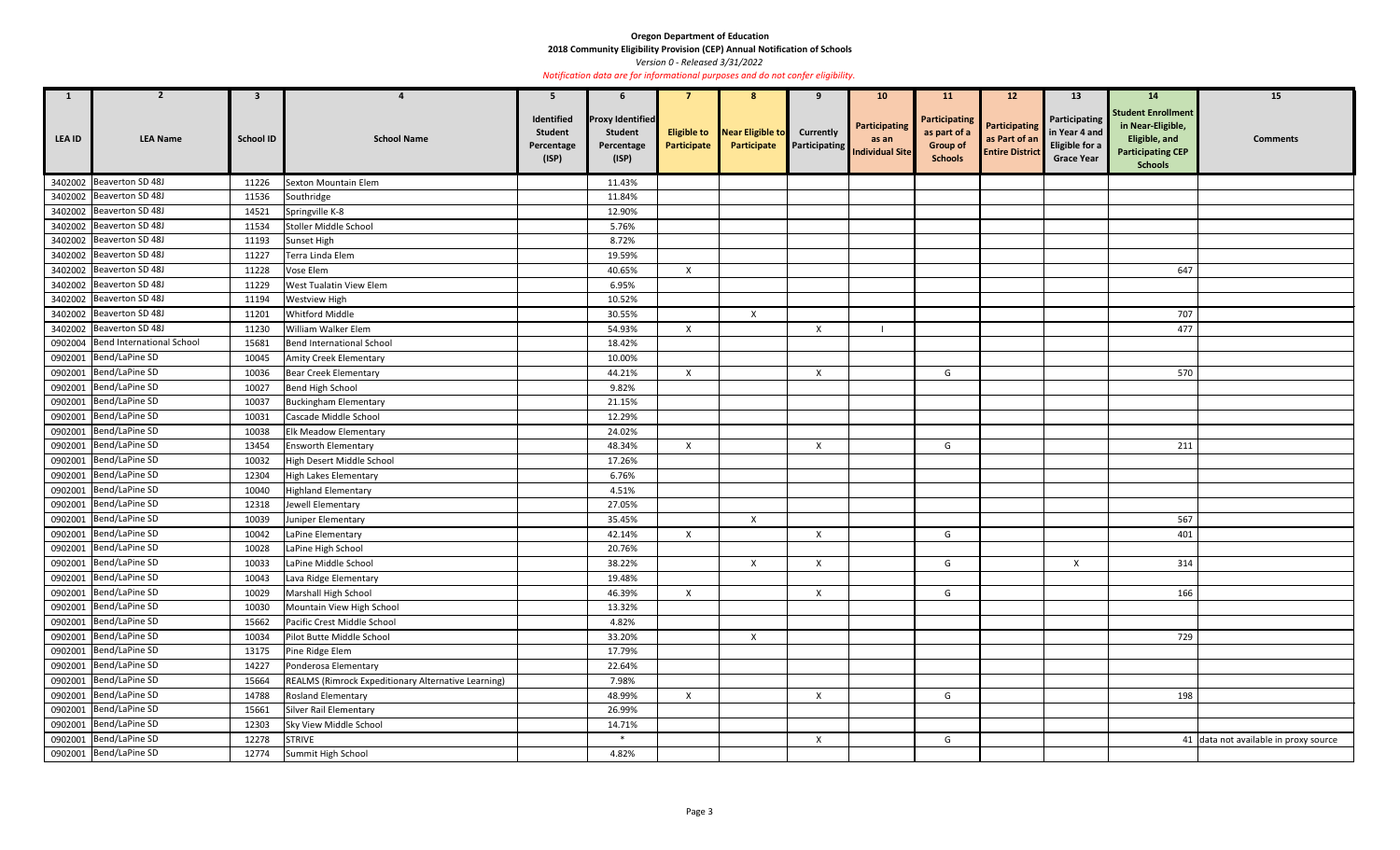**2018 Community Eligibility Provision (CEP) Annual Notification of Schools** 

*Version 0 - Released 3/31/2022* 

| $\mathbf{1}$  | $\overline{2}$                 | 3                |                                        | 5                                                   |                                                                  |                           | 8                                           | 9                         | 10 <sup>°</sup>                                         | <b>11</b>                                                          | 12 <sup>2</sup>                                                 | 13                                                                           | 14                                                                                                            | 15                                    |
|---------------|--------------------------------|------------------|----------------------------------------|-----------------------------------------------------|------------------------------------------------------------------|---------------------------|---------------------------------------------|---------------------------|---------------------------------------------------------|--------------------------------------------------------------------|-----------------------------------------------------------------|------------------------------------------------------------------------------|---------------------------------------------------------------------------------------------------------------|---------------------------------------|
| <b>LEA ID</b> | <b>LEA Name</b>                | <b>School ID</b> | <b>School Name</b>                     | Identified<br><b>Student</b><br>Percentage<br>(ISP) | <b>Proxy Identified</b><br><b>Student</b><br>Percentage<br>(ISP) | Participate               | Eligible to Near Eligible to<br>Participate | <b>Currently</b>          | Participating<br>as an<br>Participating Individual Site | Participating<br>as part of a<br><b>Group of</b><br><b>Schools</b> | <b>Participating</b><br>as Part of an<br><b>Entire District</b> | Participating<br>in Year 4 and<br><b>Eligible for a</b><br><b>Grace Year</b> | <b>Student Enrollment</b><br>in Near-Eligible,<br>Eligible, and<br><b>Participating CEP</b><br><b>Schools</b> | <b>Comments</b>                       |
|               | 0902001 Bend/LaPine SD         | 13658            | Tamarack                               |                                                     | $\ast$                                                           |                           |                                             | Χ                         |                                                         | G                                                                  |                                                                 |                                                                              |                                                                                                               | 72 data not available in proxy source |
|               | 0902001 Bend/LaPine SD         | 10046            | <b>Three Rivers Elementary</b>         |                                                     | 20.51%                                                           |                           |                                             |                           |                                                         |                                                                    |                                                                 |                                                                              |                                                                                                               |                                       |
|               | 0902001 Bend/LaPine SD         | 14475            | W.E. Miller Elementary                 |                                                     | 8.67%                                                            |                           |                                             |                           |                                                         |                                                                    |                                                                 |                                                                              |                                                                                                               |                                       |
|               | 0902001 Bend/LaPine SD         | 10041            | Westside Village School                |                                                     | 28.47%                                                           |                           |                                             |                           |                                                         |                                                                    |                                                                 |                                                                              |                                                                                                               |                                       |
|               | 2002002 Bethel SD 52           | 10581            | Cascade Middle                         |                                                     | 41.94%                                                           | $\mathsf{X}$              |                                             | $\boldsymbol{\mathsf{X}}$ |                                                         |                                                                    |                                                                 |                                                                              | 341                                                                                                           |                                       |
|               | 2002002 Bethel SD 52           | 10583            | Clear Lake Elem                        |                                                     | 45.69%                                                           | $\mathsf{X}$              |                                             | $\mathsf{X}$              |                                                         | G                                                                  |                                                                 |                                                                              | 267                                                                                                           |                                       |
|               | 2002002 Bethel SD 52           | 10584            | Danebo Elem                            |                                                     | 47.18%                                                           | $\mathsf{x}$              |                                             | $\times$                  |                                                         | G                                                                  |                                                                 |                                                                              | 301                                                                                                           |                                       |
|               | 2002002 Bethel SD 52           | 10585            | Fairfield Elem                         |                                                     | 65.55%                                                           | $\mathsf{x}$              |                                             | X                         |                                                         | G                                                                  |                                                                 |                                                                              | 357                                                                                                           |                                       |
|               | 2002002 Bethel SD 52           | 10586            | <b>Irving Elem</b>                     |                                                     | 22.61%                                                           |                           |                                             |                           |                                                         |                                                                    |                                                                 |                                                                              |                                                                                                               |                                       |
|               | 2002002 Bethel SD 52           | 12985            | Kalapuya High School                   |                                                     | 22.64%                                                           |                           |                                             | $\mathsf{X}$              |                                                         |                                                                    |                                                                 |                                                                              | 106                                                                                                           |                                       |
|               | 2002002 Bethel SD 52           | 10587            | Malabon Elem                           |                                                     | 48.64%                                                           | $\mathsf{X}$              |                                             | X                         |                                                         |                                                                    |                                                                 |                                                                              | 440                                                                                                           |                                       |
|               | 2002002 Bethel SD 52           | 10588            | Meadow View School                     |                                                     | 24.68%                                                           |                           |                                             |                           |                                                         |                                                                    |                                                                 |                                                                              |                                                                                                               |                                       |
|               | 2002002 Bethel SD 52           | 12984            | Prairie Mountain School                |                                                     | 35.45%                                                           |                           | $\boldsymbol{X}$                            |                           |                                                         |                                                                    |                                                                 |                                                                              | 708                                                                                                           |                                       |
|               | 2002002 Bethel SD 52           | 10582            | Shasta Middle                          |                                                     | 28.61%                                                           |                           |                                             |                           |                                                         |                                                                    |                                                                 |                                                                              |                                                                                                               |                                       |
|               | 2002002 Bethel SD 52           | 10580            | Willamette High                        |                                                     | 21.62%                                                           |                           |                                             |                           |                                                         |                                                                    |                                                                 |                                                                              |                                                                                                               |                                       |
|               | 2002003 Blachly SD 90          | 10590            | Triangle Lake School                   |                                                     | 35.77%                                                           |                           | $\mathsf{X}$                                |                           |                                                         |                                                                    |                                                                 |                                                                              | 246                                                                                                           |                                       |
|               | 0802001 Brookings-Harbor SD 17 | 10389            | Azalea Middle                          |                                                     | 28.88%                                                           |                           |                                             |                           |                                                         |                                                                    |                                                                 |                                                                              |                                                                                                               |                                       |
|               | 0802001 Brookings-Harbor SD 17 | 10388            | Brooking-Harbor High                   |                                                     | 17.80%                                                           |                           |                                             |                           |                                                         |                                                                    |                                                                 |                                                                              |                                                                                                               |                                       |
|               | 0802001 Brookings-Harbor SD 17 | 10390            | Kalmiopsis Elem                        |                                                     | 45.91%                                                           | $\mathsf{X}$              |                                             |                           |                                                         |                                                                    |                                                                 |                                                                              | 819                                                                                                           |                                       |
|               | 0102002 Burnt River SD         | 10048            | Burnt River Public School              |                                                     | 33.33%                                                           |                           | $\boldsymbol{X}$                            |                           |                                                         |                                                                    |                                                                 |                                                                              | 42                                                                                                            |                                       |
|               | 1502001 Butte Falls SD 91      | 14200            | Butte Falls Elementary Charter School  |                                                     | 63.57%                                                           | $\mathsf{X}$              |                                             | X                         |                                                         |                                                                    |                                                                 |                                                                              | 140                                                                                                           |                                       |
|               | 1502001 Butte Falls SD 91      | 10476            | <b>Butte Falls High Charter School</b> |                                                     | 60.96%                                                           | $\boldsymbol{\mathsf{X}}$ |                                             | $\boldsymbol{\mathsf{X}}$ |                                                         |                                                                    |                                                                 |                                                                              | 146                                                                                                           |                                       |
|               | 1003001 Camas Valley SD 21J    | 10406            | <b>Camas Valley School</b>             |                                                     | 32.60%                                                           |                           | $\boldsymbol{X}$                            |                           |                                                         |                                                                    |                                                                 |                                                                              | 227                                                                                                           |                                       |
|               | 0303003 Canby SD 86            | 13754            | Baker Prairie Middle School            |                                                     | 19.34%                                                           |                           |                                             |                           |                                                         |                                                                    |                                                                 |                                                                              |                                                                                                               |                                       |
|               | 0303003 Canby SD 86            |                  | 10199 Canby High                       |                                                     | 13.28%                                                           |                           |                                             |                           |                                                         |                                                                    |                                                                 |                                                                              |                                                                                                               |                                       |
|               | 0303003 Canby SD 86            | 10200            | Canby SD 86                            |                                                     | 28.57%                                                           |                           |                                             |                           |                                                         |                                                                    |                                                                 |                                                                              |                                                                                                               |                                       |
|               | 0303003 Canby SD 86            | 10201            | Carus School                           |                                                     | 32.21%                                                           |                           | $\boldsymbol{X}$                            |                           |                                                         |                                                                    |                                                                 |                                                                              | 475                                                                                                           |                                       |
|               | 0303003 Canby SD 86            | 10202            | <b>Eccles Elem</b>                     |                                                     | 20.32%                                                           |                           |                                             |                           |                                                         |                                                                    |                                                                 |                                                                              |                                                                                                               |                                       |
|               | 0303003 Canby SD 86            | 10203            | Knight Elem                            |                                                     | 29.83%                                                           |                           |                                             |                           |                                                         |                                                                    |                                                                 |                                                                              |                                                                                                               |                                       |
|               | 0303003 Canby SD 86            | 13753            | Lee Elementary                         |                                                     | 28.25%                                                           |                           |                                             |                           |                                                         |                                                                    |                                                                 |                                                                              |                                                                                                               |                                       |
|               | 0303003 Canby SD 86            | 10205            | Ninety-One School                      |                                                     | 17.35%                                                           |                           |                                             |                           |                                                         |                                                                    |                                                                 |                                                                              |                                                                                                               |                                       |
|               | 0303003 Canby SD 86            | 10204            | <b>Trost Elem</b>                      |                                                     | 34.03%                                                           |                           | $\mathsf{X}$                                |                           |                                                         |                                                                    |                                                                 |                                                                              | 429                                                                                                           |                                       |
|               | 2403005 Cascade SD 005         | 10814            | Aumsville Elem                         |                                                     | 44.84%                                                           | $\mathsf{X}$              |                                             |                           |                                                         |                                                                    |                                                                 |                                                                              | 562                                                                                                           |                                       |
|               | 2403005 Cascade SD 005         | 10813            | Cascade Jr High                        |                                                     | 25.89%                                                           |                           |                                             |                           |                                                         |                                                                    |                                                                 |                                                                              |                                                                                                               |                                       |
|               | 2403005 Cascade SD 005         | 16024            | Cascade Opportunity Center             |                                                     | 6.00%                                                            |                           |                                             |                           |                                                         |                                                                    |                                                                 |                                                                              |                                                                                                               |                                       |
|               | 2403005 Cascade SD 005         | 10812            | Cascade Sr High                        |                                                     | 17.84%                                                           |                           |                                             |                           |                                                         |                                                                    |                                                                 |                                                                              |                                                                                                               |                                       |
|               | 2403005 Cascade SD 005         | 10815            | Cloverdale Elem                        |                                                     | 26.85%                                                           |                           |                                             |                           |                                                         |                                                                    |                                                                 |                                                                              |                                                                                                               |                                       |
|               | 2403005 Cascade SD 005         | 10817            | <b>Turner Elem</b>                     |                                                     | 27.33%                                                           |                           |                                             |                           |                                                         |                                                                    |                                                                 |                                                                              |                                                                                                               |                                       |
|               | 2603006 Centennial SD 28J      | 13132            | <b>Butler Creek Elem</b>               |                                                     | 31.47%                                                           |                           | $\boldsymbol{\mathsf{X}}$                   |                           |                                                         |                                                                    |                                                                 |                                                                              | 572                                                                                                           |                                       |
|               | 2603006 Centennial SD 28J      | 10922            | Centennial High                        |                                                     | 25.41%                                                           |                           |                                             |                           |                                                         |                                                                    |                                                                 |                                                                              |                                                                                                               |                                       |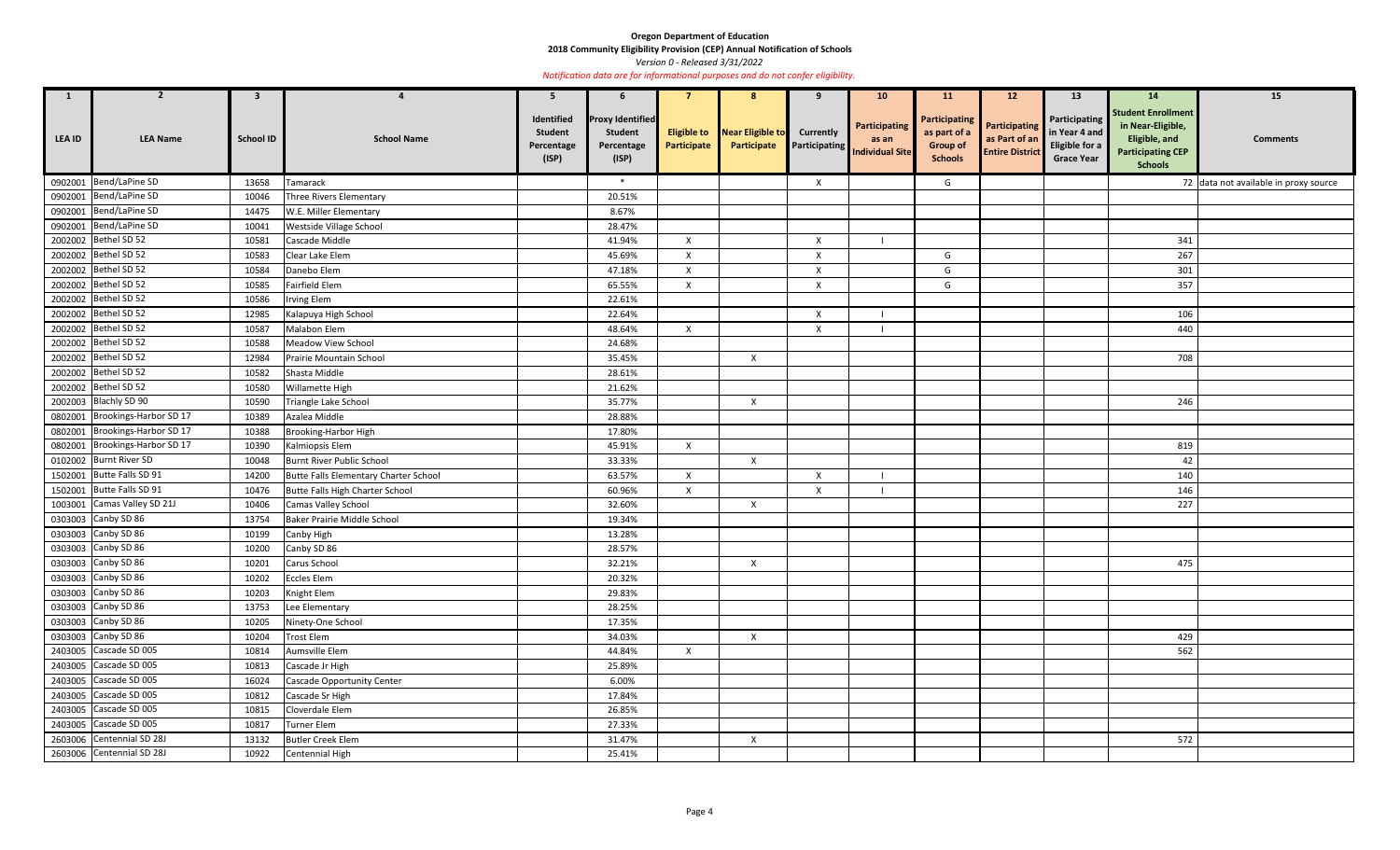**2018 Community Eligibility Provision (CEP) Annual Notification of Schools** 

*Version 0 - Released 3/31/2022* 

| $\mathbf{1}$  | 2                                     | 3                |                                                | 5                                                   | 6                                                                |                                   | 8                               |                           | 10 <sup>°</sup>                                                       | <b>11</b>                                                                 | 12 <sup>2</sup>                                                 | 13                                                                    | <b>14</b>                                                                                                     | 15                                       |
|---------------|---------------------------------------|------------------|------------------------------------------------|-----------------------------------------------------|------------------------------------------------------------------|-----------------------------------|---------------------------------|---------------------------|-----------------------------------------------------------------------|---------------------------------------------------------------------------|-----------------------------------------------------------------|-----------------------------------------------------------------------|---------------------------------------------------------------------------------------------------------------|------------------------------------------|
| <b>LEA ID</b> | <b>LEA Name</b>                       | <b>School ID</b> | <b>School Name</b>                             | Identified<br><b>Student</b><br>Percentage<br>(ISP) | <b>Proxy Identified</b><br><b>Student</b><br>Percentage<br>(ISP) | <b>Eligible to</b><br>Participate | Near Eligible to<br>Participate | <b>Currently</b>          | <b>Participating</b><br>as an<br><b>Participating</b> Individual Site | <b>Participating</b><br>as part of a<br><b>Group of</b><br><b>Schools</b> | <b>Participating</b><br>as Part of an<br><b>Entire District</b> | Participating<br>in Year 4 and<br>Eligible for a<br><b>Grace Year</b> | <b>Student Enrollment</b><br>in Near-Eligible,<br>Eligible, and<br><b>Participating CEP</b><br><b>Schools</b> | <b>Comments</b>                          |
|               | 2603006 Centennial SD 28J             | 10924            | Centennial Middle                              |                                                     | 37.84%                                                           |                                   | $\mathsf{X}$                    |                           |                                                                       |                                                                           |                                                                 |                                                                       | 954                                                                                                           |                                          |
|               | 2603006 Centennial SD 28J             | 10923            | <b>Centennial Park School</b>                  |                                                     | 38.41%                                                           |                                   | $\mathsf{X}$                    |                           |                                                                       |                                                                           |                                                                 |                                                                       | 164                                                                                                           |                                          |
|               | 2603006 Centennial SD 28J             | 10929            | Harold Oliver Elem                             |                                                     | 67.55%                                                           | $\boldsymbol{\mathsf{x}}$         |                                 | $\boldsymbol{\mathsf{X}}$ |                                                                       | G                                                                         |                                                                 |                                                                       | 413                                                                                                           |                                          |
|               | 2603006 Centennial SD 28J             | 10925            | Meadows Elem                                   |                                                     | 65.56%                                                           | $\mathsf{X}$                      |                                 |                           |                                                                       |                                                                           |                                                                 |                                                                       | 421                                                                                                           |                                          |
|               | 2603006 Centennial SD 28J             | 10930            | Parklane Elem                                  |                                                     | 60.99%                                                           | $\mathsf{X}$                      |                                 | $\mathsf{X}$              |                                                                       | G                                                                         |                                                                 |                                                                       | 382                                                                                                           |                                          |
|               | 2603006 Centennial SD 28J             | 10926            | Patrick Lynch Elem                             |                                                     | 49.14%                                                           | $\mathsf{X}$                      |                                 |                           |                                                                       |                                                                           |                                                                 |                                                                       | 523                                                                                                           |                                          |
|               | 2603006 Centennial SD 28J             | 10928            | Pleasant Valley Elem                           |                                                     | 28.50%                                                           |                                   |                                 |                           |                                                                       |                                                                           |                                                                 |                                                                       |                                                                                                               |                                          |
|               | 2603006 Centennial SD 28J             | 10927            | Wood Elem                                      |                                                     | 56.48%                                                           | X                                 |                                 | $\mathsf{X}$              |                                                                       | G                                                                         |                                                                 |                                                                       | 540                                                                                                           |                                          |
|               | 0803001 Central Curry Co SD           | 10081            | Gold Beach Union High School                   |                                                     | 34.34%                                                           |                                   | $\mathsf{X}$                    |                           |                                                                       |                                                                           |                                                                 |                                                                       | 166                                                                                                           |                                          |
|               | 0803001 Central Curry Co SD           | 10052            | <b>Riley Creek Elementary</b>                  |                                                     | 39.75%                                                           |                                   | $\boldsymbol{\mathsf{X}}$       |                           |                                                                       |                                                                           |                                                                 |                                                                       | 317                                                                                                           |                                          |
|               | 2203003 Central Linn SD 552           | 11682            | Central Linn Elementary                        |                                                     | 28.20%                                                           |                                   |                                 |                           |                                                                       |                                                                           |                                                                 |                                                                       |                                                                                                               |                                          |
|               | 2203003 Central Linn SD 552           | 10737            | Central Linn High                              |                                                     | 15.60%                                                           |                                   |                                 |                           |                                                                       |                                                                           |                                                                 |                                                                       |                                                                                                               |                                          |
|               | 1503002 Central Point SD              | 11626            | Cent. Pt. Elementary                           |                                                     | 37.21%                                                           |                                   | $\mathsf{X}$                    | X                         |                                                                       | G                                                                         |                                                                 |                                                                       | 559                                                                                                           |                                          |
|               | 1503002 Central Point SD              | 13820            | Crater Academy of Health and Public Services   |                                                     | 23.33%                                                           |                                   |                                 |                           |                                                                       |                                                                           |                                                                 |                                                                       |                                                                                                               |                                          |
|               | 1503002 Central Point SD              | 13823            | Crater Renaissance Academy                     |                                                     | 19.37%                                                           |                                   |                                 |                           |                                                                       |                                                                           |                                                                 |                                                                       |                                                                                                               |                                          |
|               | 1503002 Central Point SD              | 13821            | Crater School of Business, Innovation, Science |                                                     | 20.73%                                                           |                                   |                                 |                           |                                                                       |                                                                           |                                                                 |                                                                       |                                                                                                               |                                          |
|               | 1503002 Central Point SD              | 11629            | Hanby Middle                                   |                                                     | 30.45%                                                           |                                   | $\boldsymbol{\mathsf{X}}$       | X                         |                                                                       | G                                                                         |                                                                 |                                                                       | 266                                                                                                           |                                          |
|               | 1503002 Central Point SD              | 11627            | Jewett Elementary                              |                                                     | 38.30%                                                           |                                   | $\boldsymbol{\mathsf{X}}$       | $\boldsymbol{\mathsf{X}}$ |                                                                       | G                                                                         |                                                                 |                                                                       | 611                                                                                                           |                                          |
|               | 1503002 Central Point SD              | 11630            | <b>Patrick Elementary</b>                      |                                                     | 57.40%                                                           | $\boldsymbol{\mathsf{X}}$         |                                 | $\boldsymbol{\mathsf{X}}$ |                                                                       | G                                                                         |                                                                 |                                                                       | 277                                                                                                           |                                          |
| 1503002       | <b>Central Point SD</b>               | 11628            | Richardson Elementary                          |                                                     | 25.89%                                                           |                                   |                                 | $\boldsymbol{\mathsf{X}}$ |                                                                       | G                                                                         |                                                                 |                                                                       | 587                                                                                                           |                                          |
|               | 1503002 Central Point SD              | 11631            | Sams Valley Elementary                         |                                                     | 42.55%                                                           | $\boldsymbol{\mathsf{x}}$         |                                 | X                         |                                                                       | G                                                                         |                                                                 |                                                                       | 329                                                                                                           |                                          |
| 1503002       | Central Point SD                      | 11625            | Scenic Middle                                  |                                                     | 27.33%                                                           |                                   |                                 |                           |                                                                       |                                                                           |                                                                 |                                                                       |                                                                                                               |                                          |
|               | 2703001 Central SD 13J                | 12999            | Ash Creek                                      |                                                     | 51.06%                                                           | $\boldsymbol{\mathsf{X}}$         |                                 |                           |                                                                       |                                                                           |                                                                 |                                                                       | 566                                                                                                           |                                          |
|               | 2703001 Central SD 13J                | 11089            | <b>Central High</b>                            |                                                     | 26.96%                                                           |                                   |                                 |                           |                                                                       |                                                                           |                                                                 |                                                                       |                                                                                                               |                                          |
|               | 2703001 Central SD 13J                | 11092            | Independence Elem                              |                                                     | 63.79%                                                           | $\mathsf{X}$                      |                                 |                           |                                                                       |                                                                           |                                                                 |                                                                       | 406                                                                                                           |                                          |
|               | 2703001 Central SD 13J                | 11093            | Monmouth Elem                                  |                                                     | 40.94%                                                           | X                                 |                                 |                           |                                                                       |                                                                           |                                                                 |                                                                       | 530                                                                                                           |                                          |
|               | 2703001 Central SD 13J                | 11090            | Talmadge Middle                                |                                                     | 36.24%                                                           |                                   | $\mathsf{X}$                    |                           |                                                                       |                                                                           |                                                                 |                                                                       | 792                                                                                                           |                                          |
|               | 2403006 Chemawa Indian School         | 11379            | Chemawa Indian School                          |                                                     | 1.09%                                                            |                                   |                                 | X                         |                                                                       |                                                                           | D                                                               |                                                                       | 367                                                                                                           |                                          |
|               | 0303004 Christ the King School        | 11337            | Christ the King School                         |                                                     | $\ast$                                                           |                                   |                                 |                           |                                                                       |                                                                           |                                                                 |                                                                       |                                                                                                               | data not available in proxy source       |
|               | 3403005 City View Charter School      | 15670            | <b>City View Charter School</b>                |                                                     | 5.24%                                                            |                                   |                                 |                           |                                                                       |                                                                           |                                                                 |                                                                       |                                                                                                               |                                          |
|               | 0503001 Clatskanie SD 6J              | 10327            | Clatskanie Elem                                |                                                     | 32.51%                                                           |                                   | $\mathsf{X}$                    |                           |                                                                       |                                                                           |                                                                 |                                                                       | 406                                                                                                           |                                          |
|               | 0503001 Clatskanie SD 6J              | 10325            | Clatskanie High                                |                                                     | 21.12%                                                           |                                   |                                 |                           |                                                                       |                                                                           |                                                                 |                                                                       |                                                                                                               |                                          |
|               | 0303007 Colton SD                     | 10209            | Colton Elem                                    |                                                     | 21.98%                                                           |                                   |                                 |                           |                                                                       |                                                                           |                                                                 |                                                                       |                                                                                                               |                                          |
|               | 0303007 Colton SD                     | 10207            | Colton High                                    |                                                     | 8.12%                                                            |                                   |                                 |                           |                                                                       |                                                                           |                                                                 |                                                                       |                                                                                                               |                                          |
|               | 0303007 Colton SD                     | 10208            | Colton Middle                                  |                                                     | 24.09%                                                           |                                   |                                 |                           |                                                                       |                                                                           |                                                                 |                                                                       |                                                                                                               |                                          |
|               | 2403009 Community Roots School, The   | 15685            | Community Roots School, The                    |                                                     | 14.17%                                                           |                                   |                                 |                           |                                                                       |                                                                           |                                                                 |                                                                       |                                                                                                               |                                          |
|               | 2603012 Community Transitional School | 11400            | <b>Community Transitional School</b>           |                                                     | $\ast$                                                           |                                   |                                 | X                         |                                                                       |                                                                           |                                                                 |                                                                       |                                                                                                               | 2,024 data not available in proxy source |
|               | 1103001 Condon SD 25J                 | 14199            | Condon Elementary School                       |                                                     | 11.22%                                                           |                                   |                                 |                           |                                                                       |                                                                           |                                                                 |                                                                       |                                                                                                               |                                          |
|               | 1103001 Condon SD 25J                 | 10457            | Condon High                                    |                                                     | 13.89%                                                           |                                   |                                 |                           |                                                                       |                                                                           |                                                                 |                                                                       |                                                                                                               |                                          |
|               | 0603004 Coos Bay SD 009               | 10359            | Blossom Gulch Elem                             |                                                     | 49.11%                                                           | $\mathsf{X}$                      |                                 |                           |                                                                       |                                                                           |                                                                 |                                                                       | 617                                                                                                           |                                          |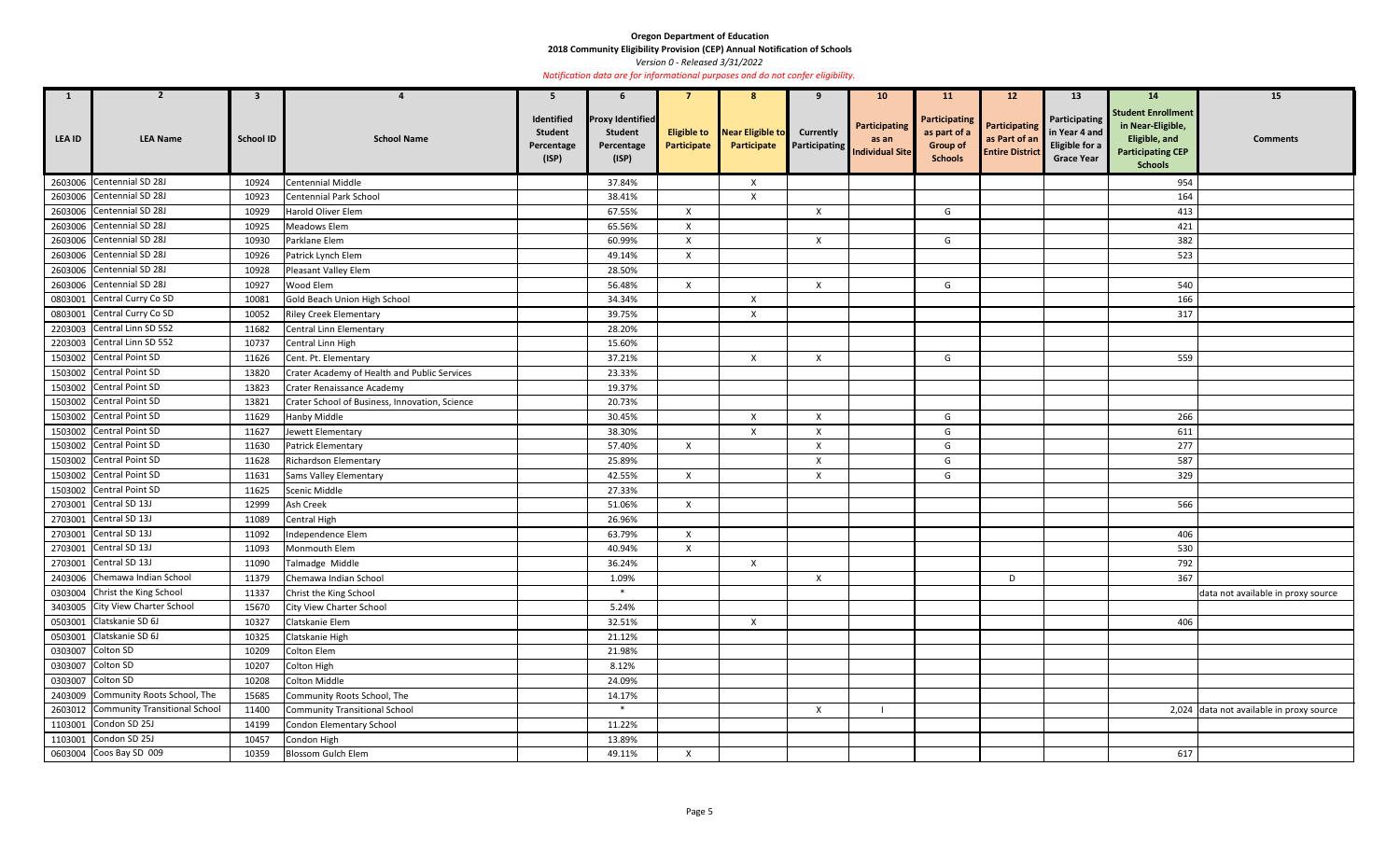**2018 Community Eligibility Provision (CEP) Annual Notification of Schools** 

*Version 0 - Released 3/31/2022* 

| $\mathbf{1}$ | $\overline{2}$                      | $\mathbf{3}$     |                                 | 5                                                   | 6                                                                |                           | 8                                                  | 9                         | 10 <sub>1</sub>                                                | <b>11</b>                                                                 | 12                                                              | 13                                                                    | 14                                                                                                            | 15              |
|--------------|-------------------------------------|------------------|---------------------------------|-----------------------------------------------------|------------------------------------------------------------------|---------------------------|----------------------------------------------------|---------------------------|----------------------------------------------------------------|---------------------------------------------------------------------------|-----------------------------------------------------------------|-----------------------------------------------------------------------|---------------------------------------------------------------------------------------------------------------|-----------------|
| LEA ID       | <b>LEA Name</b>                     | <b>School ID</b> | <b>School Name</b>              | Identified<br><b>Student</b><br>Percentage<br>(ISP) | <b>Proxy Identified</b><br><b>Student</b><br>Percentage<br>(ISP) | Participate               | <b>Eligible to Near Eligible to</b><br>Participate | <b>Currently</b>          | Participating<br>as an<br><b>Participating</b> Individual Site | <b>Participating</b><br>as part of a<br><b>Group of</b><br><b>Schools</b> | <b>Participating</b><br>as Part of an<br><b>Entire District</b> | Participating<br>in Year 4 and<br>Eligible for a<br><b>Grace Year</b> | <b>Student Enrollment</b><br>in Near-Eligible,<br>Eligible, and<br><b>Participating CEP</b><br><b>Schools</b> | <b>Comments</b> |
|              | 0603004 Coos Bay SD 009             | 13503            | <b>Harding Building</b>         |                                                     | 18.48%                                                           |                           |                                                    |                           |                                                                |                                                                           |                                                                 |                                                                       |                                                                                                               |                 |
|              | 0603004 Coos Bay SD 009             | 15885            | Lighthouse Charter School       |                                                     | 20.44%                                                           |                           |                                                    |                           |                                                                |                                                                           |                                                                 |                                                                       |                                                                                                               |                 |
|              | 0603004 Coos Bay SD 009             | 10363            | <b>Madison Elem</b>             |                                                     | 64.65%                                                           | $\mathsf{X}$              |                                                    |                           |                                                                |                                                                           |                                                                 |                                                                       | 430                                                                                                           |                 |
|              | 0603004 Coos Bay SD 009             | 10356            | Marshfield Sr High              |                                                     | 27.51%                                                           |                           |                                                    |                           |                                                                |                                                                           |                                                                 |                                                                       |                                                                                                               |                 |
|              | 0603004 Coos Bay SD 009             | 10357            | Millicoma Middle                |                                                     | 33.80%                                                           |                           | $\mathsf{X}$                                       |                           |                                                                |                                                                           |                                                                 |                                                                       | 568                                                                                                           |                 |
|              | 0603004 Coos Bay SD 009             | 10358            | Sunset Middle                   |                                                     | 54.03%                                                           | $\mathsf{X}$              |                                                    |                           |                                                                |                                                                           |                                                                 |                                                                       | 496                                                                                                           |                 |
|              | 0603005 Coquille SD                 | 10054            | Coquille High School            |                                                     | 25.34%                                                           |                           |                                                    | X                         |                                                                | G                                                                         |                                                                 |                                                                       | 221                                                                                                           |                 |
|              | 0603005 Coquille SD                 | 15500            | Coquille Jr. High               |                                                     | 44.09%                                                           | $\boldsymbol{\mathsf{X}}$ |                                                    | X                         |                                                                | G                                                                         |                                                                 |                                                                       | 127                                                                                                           |                 |
|              | 0603005 Coquille SD                 | 15501            | Coquille Valley Elementary      |                                                     | 32.61%                                                           |                           | $\boldsymbol{X}$                                   | $\pmb{\times}$            |                                                                | G                                                                         |                                                                 |                                                                       | 417                                                                                                           |                 |
|              | 0603005 Coquille SD                 | 10057            | Lincoln Elementary              |                                                     | 25.83%                                                           |                           |                                                    | X                         |                                                                | G                                                                         |                                                                 |                                                                       | 120                                                                                                           |                 |
| 0603005      | Coquille SD                         | 16017            | Powers Elementary               |                                                     | 34.72%                                                           |                           | $\mathsf{X}$                                       | $\boldsymbol{\mathsf{X}}$ |                                                                | G                                                                         |                                                                 |                                                                       | 72                                                                                                            |                 |
|              | 0603005 Coquille SD                 | 16016            | Powers High School              |                                                     | 50.00%                                                           | $\mathsf{X}$              |                                                    | $\pmb{\times}$            |                                                                | G                                                                         |                                                                 |                                                                       | 50                                                                                                            |                 |
|              | 0603005 Coquille SD                 | 15023            | Winter Lakes High School        |                                                     | 29.52%                                                           |                           |                                                    | $\boldsymbol{\mathsf{X}}$ |                                                                | G                                                                         |                                                                 |                                                                       | 271                                                                                                           |                 |
|              | 2603013 Corbett SD 39               | 10932            | Corbett School                  |                                                     | 13.15%                                                           |                           |                                                    |                           |                                                                |                                                                           |                                                                 |                                                                       |                                                                                                               |                 |
|              | 2603013 Corbett SD 39               | 15282            | Springdale School - CAPS        |                                                     | 86.83%                                                           | $\mathsf{X}$              |                                                    |                           |                                                                |                                                                           |                                                                 |                                                                       | 167                                                                                                           |                 |
|              | 0203003 Corvallis SD 509J           | 10175            | Adams Elem                      |                                                     | 20.36%                                                           |                           |                                                    |                           |                                                                |                                                                           |                                                                 |                                                                       |                                                                                                               |                 |
|              | 0203003 Corvallis SD 509J           | 10172            | Cheldelin Middle                |                                                     | 19.38%                                                           |                           |                                                    |                           |                                                                |                                                                           |                                                                 |                                                                       |                                                                                                               |                 |
| 0203003      | Corvallis SD 509J                   | 10170            | <b>Corvallis High</b>           |                                                     | 13.91%                                                           |                           |                                                    |                           |                                                                |                                                                           |                                                                 |                                                                       |                                                                                                               |                 |
|              | 0203003 Corvallis SD 509J           | 10171            | <b>Crescent Valley High</b>     |                                                     | 10.16%                                                           |                           |                                                    |                           |                                                                |                                                                           |                                                                 |                                                                       |                                                                                                               |                 |
| 0203003      | Corvallis SD 509J                   | 10177            | Franklin School                 |                                                     | 8.88%                                                            |                           |                                                    |                           |                                                                |                                                                           |                                                                 |                                                                       |                                                                                                               |                 |
|              | 0203003 Corvallis SD 509J           | 10178            | Garfield Elem                   |                                                     | 34.30%                                                           |                           | $\boldsymbol{X}$                                   |                           |                                                                |                                                                           |                                                                 |                                                                       | 446                                                                                                           |                 |
|              | 0203003 Corvallis SD 509J           | 10180            | Hoover Elem                     |                                                     | 15.17%                                                           |                           |                                                    |                           |                                                                |                                                                           |                                                                 |                                                                       |                                                                                                               |                 |
|              | 0203003 Corvallis SD 509J           | 10182            | Jefferson Elem                  |                                                     | 14.57%                                                           |                           |                                                    |                           |                                                                |                                                                           |                                                                 |                                                                       |                                                                                                               |                 |
|              | 0203003 Corvallis SD 509J           | 10183            | Lincoln Elem                    |                                                     | 35.14%                                                           |                           | $\mathsf{X}$                                       |                           |                                                                |                                                                           |                                                                 |                                                                       | 387                                                                                                           |                 |
|              | 0203003 Corvallis SD 509J           | 13491            | Linus Pauling                   |                                                     | 27.93%                                                           |                           |                                                    |                           |                                                                |                                                                           |                                                                 |                                                                       |                                                                                                               |                 |
|              | 0203003 Corvallis SD 509J           | 10184            | Mt View Elem                    |                                                     | 37.85%                                                           |                           | $\boldsymbol{X}$                                   |                           |                                                                |                                                                           |                                                                 |                                                                       | 325                                                                                                           |                 |
|              | 0203003 Corvallis SD 509J           | 10185            | Wilson Elem                     |                                                     | 35.61%                                                           |                           | $\boldsymbol{X}$                                   |                           |                                                                |                                                                           |                                                                 |                                                                       | 424                                                                                                           |                 |
|              | 3103003 Cove SD 15                  | 11151            | Cove School                     |                                                     | 20.60%                                                           |                           |                                                    |                           |                                                                |                                                                           |                                                                 |                                                                       |                                                                                                               |                 |
|              | 1303001 Crane Elem SD #4            | 10466            | Crane Elem                      |                                                     | 6.32%                                                            |                           |                                                    |                           |                                                                |                                                                           |                                                                 |                                                                       |                                                                                                               |                 |
|              | 1303002 Crane Union High School     | 10467            | Crane Union High                |                                                     | 12.50%                                                           |                           |                                                    |                           |                                                                |                                                                           |                                                                 |                                                                       |                                                                                                               |                 |
|              | 2003008 Creswell SD 40              | 10594            | Creslane Elem                   |                                                     | 30.76%                                                           |                           | $\boldsymbol{X}$                                   |                           |                                                                |                                                                           |                                                                 |                                                                       | 634                                                                                                           |                 |
|              | 2003008 Creswell SD 40              | 10592            | Creswell High                   |                                                     | 14.84%                                                           |                           |                                                    |                           |                                                                |                                                                           |                                                                 |                                                                       |                                                                                                               |                 |
|              | 2003008 Creswell SD 40              | 10593            | Creswell Middle                 |                                                     | 25.31%                                                           |                           |                                                    |                           |                                                                |                                                                           |                                                                 |                                                                       |                                                                                                               |                 |
|              | 0703001 Crook Co SD                 | 15675            | <b>Barnes Butte Elementary</b>  |                                                     | 41.67%                                                           | $\mathsf{X}$              |                                                    |                           |                                                                |                                                                           |                                                                 |                                                                       | 648                                                                                                           |                 |
|              | 0703001 Crook Co SD                 | 10058            | Crook Co High School            |                                                     | 20.05%                                                           |                           |                                                    |                           |                                                                |                                                                           |                                                                 |                                                                       |                                                                                                               |                 |
|              | 0703001 Crook Co SD                 | 10059            | Crook Co Middle School          |                                                     | 33.87%                                                           |                           | $\mathsf{X}$                                       |                           |                                                                |                                                                           |                                                                 |                                                                       | 617                                                                                                           |                 |
|              | 0703001 Crook Co SD                 | 10061            | <b>Crooked River Elementary</b> |                                                     | 48.31%                                                           | $\mathsf{X}$              |                                                    |                           |                                                                |                                                                           |                                                                 |                                                                       | 592                                                                                                           |                 |
|              | 0703001 Crook Co SD                 | 10063            | Paulina Elementary              |                                                     | 19.05%                                                           |                           |                                                    | $\mathsf{X}$              |                                                                | G                                                                         |                                                                 |                                                                       | 21                                                                                                            |                 |
|              | 0703001 Crook Co SD                 | 15101            | Pioneer Alt Ed                  |                                                     | 50.00%                                                           | $\boldsymbol{\mathsf{X}}$ |                                                    | $\mathsf{X}$              |                                                                | G                                                                         |                                                                 |                                                                       | 90                                                                                                            |                 |
|              | 2003009 Crow-Applegate-Lorane SD 66 | 10597            | Applegate Elem                  |                                                     | 30.09%                                                           |                           | $\mathsf{X}$                                       |                           |                                                                |                                                                           |                                                                 |                                                                       | 113                                                                                                           |                 |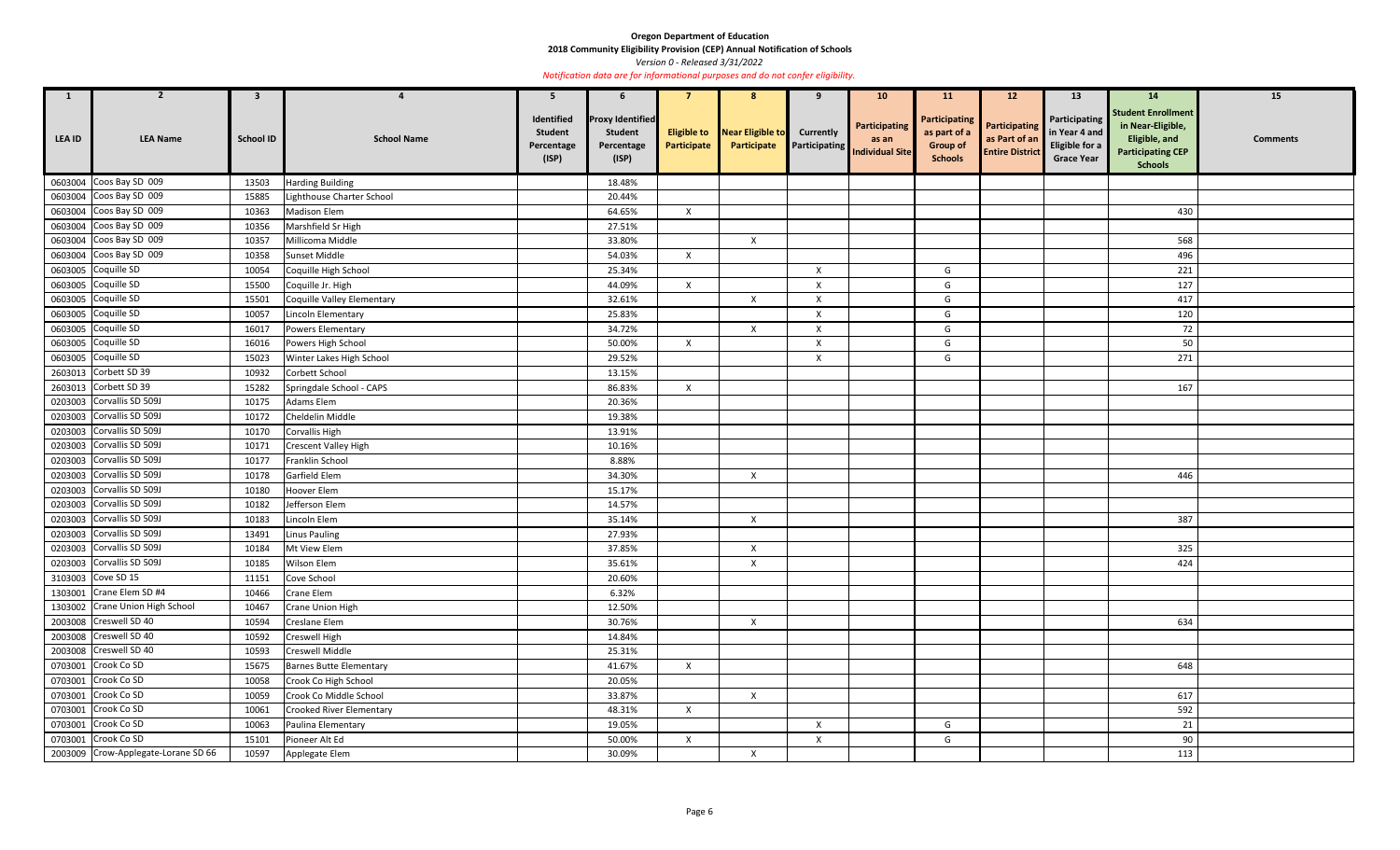**2018 Community Eligibility Provision (CEP) Annual Notification of Schools** 

*Version 0 - Released 3/31/2022* 

| 1                 | $\mathbf{z}$                        | $\mathbf{3}$     |                                      | 5                                                   | $\mathbf b$                                                      |                                   |                                 |                                          | 10 <sub>1</sub>                                  | <b>11</b>                                                          | 12                                                              | 13                                                                    | 14                                                                                                            | 15                                     |
|-------------------|-------------------------------------|------------------|--------------------------------------|-----------------------------------------------------|------------------------------------------------------------------|-----------------------------------|---------------------------------|------------------------------------------|--------------------------------------------------|--------------------------------------------------------------------|-----------------------------------------------------------------|-----------------------------------------------------------------------|---------------------------------------------------------------------------------------------------------------|----------------------------------------|
| <b>LEA ID</b>     | <b>LEA Name</b>                     | <b>School ID</b> | <b>School Name</b>                   | Identified<br><b>Student</b><br>Percentage<br>(ISP) | <b>Proxy Identified</b><br><b>Student</b><br>Percentage<br>(ISP) | <b>Eligible to</b><br>Participate | Near Eligible to<br>Participate | <b>Currently</b><br><b>Participating</b> | Participating<br>as an<br><b>Individual Site</b> | Participating<br>as part of a<br><b>Group of</b><br><b>Schools</b> | <b>Participating</b><br>as Part of an<br><b>Entire District</b> | Participating<br>in Year 4 and<br>Eligible for a<br><b>Grace Year</b> | <b>Student Enrollment</b><br>in Near-Eligible,<br>Eligible, and<br><b>Participating CEP</b><br><b>Schools</b> | <b>Comments</b>                        |
|                   | 2003009 Crow-Applegate-Lorane SD 66 | 10595            | Crow High                            |                                                     | 19.58%                                                           |                                   |                                 |                                          |                                                  |                                                                    |                                                                 |                                                                       |                                                                                                               |                                        |
|                   | 1603003 Culver SD                   | 14202            | <b>Culver Elementary School</b>      |                                                     | 52.81%                                                           | $\mathsf{X}$                      |                                 |                                          |                                                  |                                                                    |                                                                 |                                                                       | 303                                                                                                           |                                        |
|                   | 1603003 Culver SD                   | 10080            | Culver High School                   |                                                     | 21.30%                                                           |                                   |                                 |                                          |                                                  |                                                                    |                                                                 |                                                                       |                                                                                                               |                                        |
|                   | 1603003 Culver SD                   | 14201            | Culver Middle School                 |                                                     | 31.98%                                                           |                                   | $\mathsf{X}$                    |                                          |                                                  |                                                                    |                                                                 |                                                                       | 197                                                                                                           |                                        |
| 2704001 Dallas SD |                                     | 11095            | Dallas High (Morrison Campus)        |                                                     | 25.42%                                                           |                                   |                                 |                                          |                                                  |                                                                    |                                                                 |                                                                       |                                                                                                               |                                        |
| 2704001 Dallas SD |                                     | 10079            | Dallas High School                   |                                                     | 19.93%                                                           |                                   |                                 |                                          |                                                  |                                                                    |                                                                 |                                                                       |                                                                                                               |                                        |
| 2704001 Dallas SD |                                     | 10066            | LaCreole Middle School               |                                                     | 30.12%                                                           |                                   | X                               |                                          |                                                  |                                                                    |                                                                 |                                                                       | 664                                                                                                           |                                        |
| 2704001 Dallas SD |                                     | 10068            | Lyle Elementary                      |                                                     | 49.28%                                                           | X                                 |                                 |                                          |                                                  |                                                                    |                                                                 |                                                                       | 418                                                                                                           |                                        |
| 2704001 Dallas SD |                                     | 10069            | Oakdale Heights Elementary           |                                                     | 44.16%                                                           | $\times$                          |                                 |                                          |                                                  |                                                                    |                                                                 |                                                                       | 351                                                                                                           |                                        |
| 2704001 Dallas SD |                                     | 13852            | Polk Adolescent Day Treatment Center |                                                     | $\ast$                                                           | X                                 |                                 |                                          |                                                  |                                                                    |                                                                 |                                                                       |                                                                                                               | data suppressed due to school size     |
| 2704001 Dallas SD |                                     | 10072            | Whitworth Elementary                 |                                                     | 35.51%                                                           |                                   | $\boldsymbol{\mathsf{X}}$       |                                          |                                                  |                                                                    |                                                                 |                                                                       | 445                                                                                                           |                                        |
|                   | 2604001 David Douglas SD 40         | 10937            | Alice Ott Middle                     |                                                     | 39.36%                                                           |                                   | $\boldsymbol{\mathsf{x}}$       |                                          |                                                  |                                                                    |                                                                 |                                                                       | 747                                                                                                           |                                        |
|                   | 2604001 David Douglas SD 40         | 13847            | Arthur Academy Charter School        |                                                     | 15.17%                                                           |                                   |                                 |                                          |                                                  |                                                                    |                                                                 |                                                                       |                                                                                                               |                                        |
|                   | 2604001 David Douglas SD 40         | 10939            | Cherry Park Elem                     |                                                     | 49.29%                                                           | $\mathsf{X}$                      |                                 |                                          |                                                  |                                                                    |                                                                 |                                                                       | 566                                                                                                           |                                        |
|                   | 2604001 David Douglas SD 40         | 14626            | <b>Community Transition Program</b>  |                                                     | $*$                                                              |                                   |                                 |                                          |                                                  |                                                                    |                                                                 |                                                                       |                                                                                                               | data not available in proxy source     |
|                   | 2604001 David Douglas SD 40         | 10936            | David Douglas High                   |                                                     | 33.15%                                                           |                                   | $\mathsf{X}$                    |                                          |                                                  |                                                                    |                                                                 |                                                                       | 3,243                                                                                                         |                                        |
|                   | 2604001 David Douglas SD 40         | 12494            | Earl Boyles                          |                                                     | 45.45%                                                           | $\mathsf{x}$                      |                                 |                                          |                                                  |                                                                    |                                                                 |                                                                       | 583                                                                                                           |                                        |
|                   | 2604001 David Douglas SD 40         | 10935            | Fir Ridge Campus                     |                                                     | $\ast$                                                           |                                   |                                 | $\boldsymbol{\mathsf{X}}$                |                                                  | G                                                                  |                                                                 |                                                                       |                                                                                                               | 190 data not available in proxy source |
|                   | 2604001 David Douglas SD 40         | 10938            | Floyd Light Middle                   |                                                     | 40.77%                                                           | $\boldsymbol{\mathsf{x}}$         |                                 |                                          |                                                  |                                                                    |                                                                 |                                                                       | 937                                                                                                           |                                        |
|                   | 2604001 David Douglas SD 40         | 10940            | Gilbert Heights Elem                 |                                                     | 51.24%                                                           | X                                 |                                 |                                          |                                                  |                                                                    |                                                                 |                                                                       | 644                                                                                                           |                                        |
|                   | 2604001 David Douglas SD 40         | 10941            | Gilbert Park Elem                    |                                                     | 54.33%                                                           | $\mathsf{x}$                      |                                 |                                          |                                                  |                                                                    |                                                                 |                                                                       | 635                                                                                                           |                                        |
|                   | 2604001 David Douglas SD 40         | 10942            | Lincoln Park Elem                    |                                                     | 63.20%                                                           | $\mathsf{x}$                      |                                 | $\boldsymbol{\mathsf{X}}$                |                                                  | G                                                                  |                                                                 |                                                                       | 712                                                                                                           |                                        |
|                   | 2604001 David Douglas SD 40         | 10943            | Menlo Park Elem                      |                                                     | 49.71%                                                           | $\mathsf{X}$                      |                                 |                                          |                                                  |                                                                    |                                                                 |                                                                       | 517                                                                                                           |                                        |
|                   | 2604001 David Douglas SD 40         | 10944            | Mill Park Elem                       |                                                     | 52.14%                                                           | X                                 |                                 | X                                        |                                                  | G                                                                  |                                                                 |                                                                       | 677                                                                                                           |                                        |
|                   | 2604001 David Douglas SD 40         | 13660            | Ron Russell Middle School            |                                                     | 51.34%                                                           | $\boldsymbol{\mathsf{X}}$         |                                 |                                          |                                                  |                                                                    |                                                                 |                                                                       | 931                                                                                                           |                                        |
|                   | 2604001 David Douglas SD 40         | 10945            | Ventura Park Elem                    |                                                     | 59.30%                                                           | $\mathbf{x}$                      |                                 |                                          |                                                  |                                                                    |                                                                 |                                                                       | 457                                                                                                           |                                        |
|                   | 2604001 David Douglas SD 40         | 10946            | West Powellhurst Elem                |                                                     | 59.87%                                                           | $\boldsymbol{X}$                  |                                 |                                          |                                                  |                                                                    |                                                                 |                                                                       | 451                                                                                                           |                                        |
|                   | 1004001 Days Creek SD 15            | 13793            | Days Creek Charter School            |                                                     | 38.24%                                                           |                                   | $\mathsf{X}$                    |                                          |                                                  |                                                                    |                                                                 |                                                                       | 204                                                                                                           |                                        |
|                   | 3604001 Dayton SD 008               | 11300            | Dayton Grade School                  |                                                     | 31.10%                                                           |                                   | $\boldsymbol{\mathsf{X}}$       | $\boldsymbol{\mathsf{X}}$                |                                                  |                                                                    | D                                                               |                                                                       | 463                                                                                                           |                                        |
|                   | 3604001 Dayton SD 008               | 14193            | Dayton High School                   |                                                     | 18.15%                                                           |                                   |                                 | $\boldsymbol{\mathsf{X}}$                |                                                  |                                                                    | D                                                               |                                                                       | 336                                                                                                           |                                        |
|                   | 3604001 Dayton SD 008               | 11299            | Dayton Jr High                       |                                                     | 26.78%                                                           |                                   |                                 | $\boldsymbol{\mathsf{X}}$                |                                                  |                                                                    | D                                                               |                                                                       | 239                                                                                                           |                                        |
|                   | 1204001 Dayville SD 16J             | 10460            | Dayville School                      |                                                     | 25.00%                                                           |                                   |                                 |                                          |                                                  |                                                                    |                                                                 |                                                                       |                                                                                                               |                                        |
|                   | De La Salle North Catholic High     |                  |                                      |                                                     |                                                                  |                                   |                                 |                                          |                                                  |                                                                    |                                                                 |                                                                       |                                                                                                               |                                        |
| 2604005 School    |                                     | 13794            | De La Salle North Catholic HS        |                                                     | $\ast$                                                           |                                   |                                 |                                          |                                                  |                                                                    |                                                                 |                                                                       |                                                                                                               | data not available in proxy source     |
|                   | 1704002 Dome School                 | 12314            | Dome School                          |                                                     | $\ast$                                                           |                                   |                                 |                                          |                                                  |                                                                    |                                                                 |                                                                       |                                                                                                               | data not available in proxy source     |
|                   | 3304001 Dufur SD 29                 | 16014            | Celilo Pre-school                    |                                                     | $\ast$                                                           |                                   |                                 | $\boldsymbol{\mathsf{X}}$                |                                                  |                                                                    | D                                                               |                                                                       |                                                                                                               | data not available in proxy source     |
|                   | 3304001 Dufur SD 29                 | 11180            | Dufur School                         |                                                     | 31.04%                                                           |                                   | $\boldsymbol{\mathsf{X}}$       | $\boldsymbol{\mathsf{X}}$                |                                                  |                                                                    | D                                                               |                                                                       | 335                                                                                                           |                                        |
|                   | 2405002 Eagle Charter School        | 15210            | Eagle Charter School                 |                                                     | 29.86%                                                           |                                   |                                 |                                          |                                                  |                                                                    |                                                                 |                                                                       |                                                                                                               |                                        |
|                   | 1505001 Eagle Point SD              | 15672            | Academia Aguilitas Preschool         |                                                     | 94.50%                                                           | $\mathsf{X}$                      |                                 |                                          |                                                  |                                                                    |                                                                 |                                                                       | 38                                                                                                            |                                        |
|                   | 1505001 Eagle Point SD              | 15508            | Crater Lake Charter Academy K-12     |                                                     | 30.77%                                                           |                                   | $\boldsymbol{\mathsf{X}}$       |                                          |                                                  |                                                                    |                                                                 |                                                                       | 260                                                                                                           |                                        |
|                   | 1505001 Eagle Point SD              | 11613            | Eagle Point High School              |                                                     | 26.39%                                                           |                                   |                                 |                                          |                                                  |                                                                    |                                                                 |                                                                       |                                                                                                               |                                        |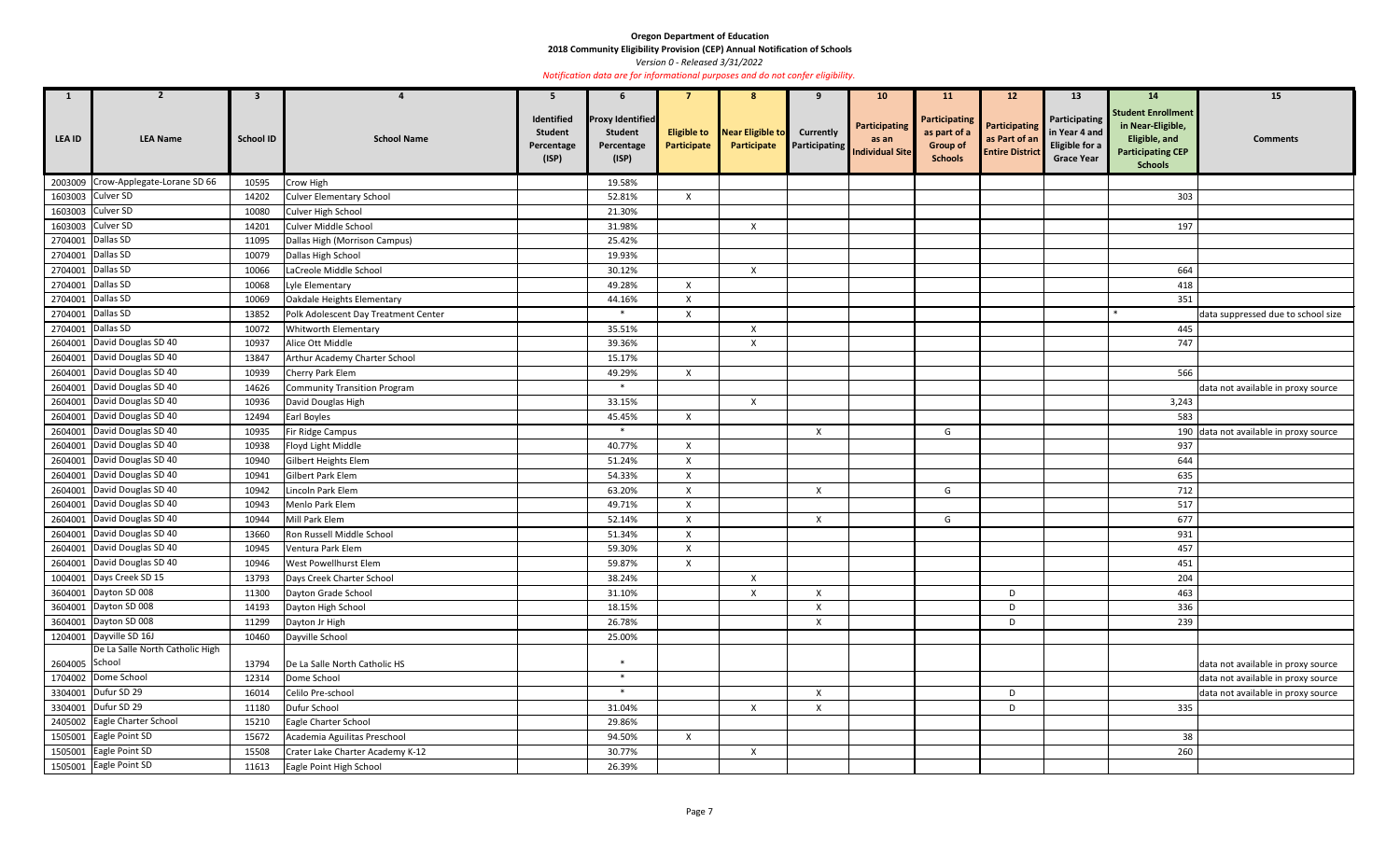**2018 Community Eligibility Provision (CEP) Annual Notification of Schools** 

*Version 0 - Released 3/31/2022* 

| $\mathbf{1}$      | $\overline{2}$              | 3                |                                     | -5                                                  | 6                                                                |                           | 8                                   | 9                | 10 <sup>°</sup>                                                   | <b>11</b>                                                                 | 12 <sup>2</sup>                                                 | 13                                                                    | 14                                                                                                            | 15                                 |
|-------------------|-----------------------------|------------------|-------------------------------------|-----------------------------------------------------|------------------------------------------------------------------|---------------------------|-------------------------------------|------------------|-------------------------------------------------------------------|---------------------------------------------------------------------------|-----------------------------------------------------------------|-----------------------------------------------------------------------|---------------------------------------------------------------------------------------------------------------|------------------------------------|
| <b>LEA ID</b>     | <b>LEA Name</b>             | <b>School ID</b> | <b>School Name</b>                  | Identified<br><b>Student</b><br>Percentage<br>(ISP) | <b>Proxy Identified</b><br><b>Student</b><br>Percentage<br>(ISP) | Participate               | <b>Eligible to</b> Near Eligible to | <b>Currently</b> | Participating<br><b>Participate</b> Participating Individual Site | <b>Participating</b><br>as part of a<br><b>Group of</b><br><b>Schools</b> | <b>Participating</b><br>as Part of an<br><b>Entire District</b> | Participating<br>in Year 4 and<br>Eligible for a<br><b>Grace Year</b> | <b>Student Enrollment</b><br>in Near-Eligible,<br>Eligible, and<br><b>Participating CEP</b><br><b>Schools</b> | <b>Comments</b>                    |
| 1505001           | Eagle Point SD              | 11614            | Eagle Point Middle School           |                                                     | 27.17%                                                           |                           |                                     |                  |                                                                   |                                                                           |                                                                 |                                                                       |                                                                                                               |                                    |
| 1505001           | Eagle Point SD              | 13134            | Eagle Rock Elem                     |                                                     | 36.18%                                                           |                           | $\boldsymbol{X}$                    |                  |                                                                   |                                                                           |                                                                 |                                                                       | 340                                                                                                           |                                    |
|                   | 1505001 Eagle Point SD      | 11615            | <b>Hillside Elementary</b>          |                                                     | 45.51%                                                           | $\boldsymbol{X}$          |                                     |                  |                                                                   |                                                                           |                                                                 |                                                                       | 523                                                                                                           |                                    |
|                   | 1505001 Eagle Point SD      | 11622            | Lake Creek Learning Center          |                                                     | 20.00%                                                           |                           |                                     |                  |                                                                   |                                                                           |                                                                 |                                                                       |                                                                                                               |                                    |
|                   | 1505001 Eagle Point SD      | 11617            | Lower Table Rock Elementary         |                                                     | 94.50%                                                           | $\mathsf{X}$              |                                     | $\mathsf{X}$     |                                                                   | G                                                                         |                                                                 |                                                                       | 404                                                                                                           |                                    |
|                   | 1505001 Eagle Point SD      | 11618            | Shady Cove Elem                     |                                                     | 52.33%                                                           | $\mathsf{X}$              |                                     | $\mathsf{X}$     |                                                                   | G                                                                         |                                                                 |                                                                       | 279                                                                                                           |                                    |
|                   | 1505001 Eagle Point SD      | 11620            | <b>Upper Table Rock Elementary</b>  |                                                     | 94.50%                                                           | $\mathsf{x}$              |                                     | X                |                                                                   | G                                                                         |                                                                 |                                                                       | 359                                                                                                           |                                    |
|                   | 1505001 Eagle Point SD      | 15285            | <b>URCEO - At-Risk</b>              |                                                     | 45.33%                                                           | X                         |                                     |                  |                                                                   |                                                                           |                                                                 |                                                                       | 75                                                                                                            |                                    |
|                   | 1505001 Eagle Point SD      | 13133            | White Mountain Middle Sch           |                                                     | 47.49%                                                           | $\mathsf{X}$              |                                     | $\mathsf{X}$     |                                                                   | G                                                                         |                                                                 |                                                                       | 358                                                                                                           |                                    |
| 3005001 Echo SD 5 |                             | 11120            | Echo School                         |                                                     | 17.87%                                                           |                           |                                     |                  |                                                                   |                                                                           |                                                                 |                                                                       |                                                                                                               |                                    |
| 3105002           | Elgin SD 23                 | 11153            | Elgin High                          |                                                     | 21.09%                                                           |                           |                                     |                  |                                                                   |                                                                           |                                                                 |                                                                       |                                                                                                               |                                    |
|                   | 3105002 Elgin SD 23         | 11154            | Stella Mayfield Elem                |                                                     | 37.90%                                                           |                           | $\boldsymbol{X}$                    |                  |                                                                   |                                                                           |                                                                 |                                                                       | 314                                                                                                           |                                    |
| 1005001           | Elkton SD 34                | 10411            | <b>Elkton Elem</b>                  |                                                     | 42.78%                                                           | $\boldsymbol{\mathsf{X}}$ |                                     |                  |                                                                   |                                                                           |                                                                 |                                                                       | 180                                                                                                           |                                    |
| 1005001           | Elkton SD 34                | 10410            | Elkton High                         |                                                     | 90.59%                                                           | $\mathsf{X}$              |                                     |                  |                                                                   |                                                                           |                                                                 |                                                                       | 85                                                                                                            |                                    |
|                   | 2605005 Emerson School, The | 14097            | Emerson School, The                 |                                                     | 3.47%                                                            |                           |                                     |                  |                                                                   |                                                                           |                                                                 |                                                                       |                                                                                                               |                                    |
|                   | 3205001 Enterprise SD 21    | 14191            | <b>Enterprise Elementary</b>        |                                                     | 26.09%                                                           |                           |                                     |                  |                                                                   |                                                                           |                                                                 |                                                                       |                                                                                                               |                                    |
|                   | 3205001 Enterprise SD 21    | 11168            | Enterprise High                     |                                                     | 11.54%                                                           |                           |                                     |                  |                                                                   |                                                                           |                                                                 |                                                                       |                                                                                                               |                                    |
| 0305002           | Estacada SD                 | 13260            | Clackamas River                     |                                                     | 35.84%                                                           |                           | $\boldsymbol{X}$                    |                  |                                                                   |                                                                           |                                                                 |                                                                       | 413                                                                                                           |                                    |
|                   | 0305002 Estacada SD         | 10211            | Estacada High                       |                                                     | 15.15%                                                           |                           |                                     |                  |                                                                   |                                                                           |                                                                 |                                                                       |                                                                                                               |                                    |
| 0305002           | Estacada SD                 | 10212            | Estacada Middle School              |                                                     | 26.91%                                                           |                           |                                     |                  |                                                                   |                                                                           |                                                                 |                                                                       |                                                                                                               |                                    |
|                   | 0305002 Estacada SD         | 10215            | <b>River Mill Elem</b>              |                                                     | 30.14%                                                           |                           | $\boldsymbol{X}$                    |                  |                                                                   |                                                                           |                                                                 |                                                                       | 365                                                                                                           |                                    |
|                   | 2005005 Eugene SD 4J        | 10614            | <b>Adams Elem</b>                   |                                                     | 31.82%                                                           |                           | $\boldsymbol{X}$                    |                  |                                                                   |                                                                           |                                                                 |                                                                       | 484                                                                                                           |                                    |
|                   | 2005005 Eugene SD 4J        | 10613            | Arts and Technology Academy         |                                                     | 33.58%                                                           |                           | $\boldsymbol{X}$                    | $\mathsf{X}$     |                                                                   |                                                                           |                                                                 |                                                                       | 411                                                                                                           |                                    |
|                   | 2005005 Eugene SD 4J        | 10615            | Awbrey Park Elem                    |                                                     | 42.35%                                                           | $\mathsf{X}$              |                                     |                  |                                                                   |                                                                           |                                                                 |                                                                       | 425                                                                                                           |                                    |
|                   | 2005005 Eugene SD 4J        | 13649            | Bertha Holt Elementary              |                                                     | 48.43%                                                           | $\mathsf{X}$              |                                     |                  |                                                                   |                                                                           |                                                                 |                                                                       | 574                                                                                                           |                                    |
|                   | 2005005 Eugene SD 4J        | 14956            | Buena Vista Elementary              |                                                     | 20.13%                                                           |                           |                                     |                  |                                                                   |                                                                           |                                                                 |                                                                       |                                                                                                               |                                    |
|                   | 2005005 Eugene SD 4J        | 10605            | Cal Young Middle                    |                                                     | 18.64%                                                           |                           |                                     |                  |                                                                   |                                                                           |                                                                 |                                                                       |                                                                                                               |                                    |
|                   | 2005005 Eugene SD 4J        | 10626            | Camas Ridge Community School        |                                                     | 32.45%                                                           |                           | $\boldsymbol{X}$                    |                  |                                                                   |                                                                           |                                                                 |                                                                       | 379                                                                                                           |                                    |
|                   | 2005005 Eugene SD 4J        | 15473            | Center Point                        |                                                     | $\ast$                                                           |                           |                                     |                  |                                                                   |                                                                           |                                                                 |                                                                       |                                                                                                               | data suppressed due to school size |
|                   | 2005005 Eugene SD 4J        | 10646            | Charlemagne French Immersion School |                                                     | 10.40%                                                           |                           |                                     |                  |                                                                   |                                                                           |                                                                 |                                                                       |                                                                                                               |                                    |
|                   | 2005005 Eugene SD 4J        | 13502            | Chavez                              |                                                     | 65.00%                                                           | $\mathsf{X}$              |                                     | $\mathsf{X}$     |                                                                   |                                                                           |                                                                 |                                                                       | 440                                                                                                           |                                    |
|                   | 2005005 Eugene SD 4J        | 10606            | Colin Kelly Middle                  |                                                     | 36.32%                                                           |                           | $\mathsf{X}$                        |                  |                                                                   |                                                                           |                                                                 |                                                                       | 391                                                                                                           |                                    |
|                   | 2005005 Eugene SD 4J        | 10641            | Corridor Alternative                |                                                     | 13.02%                                                           |                           |                                     |                  |                                                                   |                                                                           |                                                                 |                                                                       |                                                                                                               |                                    |
|                   | 2005005 Eugene SD 4J        | 10620            | Edgewood Elem                       |                                                     | 27.64%                                                           |                           |                                     |                  |                                                                   |                                                                           |                                                                 |                                                                       |                                                                                                               |                                    |
|                   | 2005005 Eugene SD 4J        | 10622            | Edison Elem                         |                                                     | 27.59%                                                           |                           |                                     |                  |                                                                   |                                                                           |                                                                 |                                                                       |                                                                                                               |                                    |
|                   | 2005005 Eugene SD 4J        | 10650            | <b>Education Options East</b>       |                                                     | 21.76%                                                           |                           |                                     |                  |                                                                   |                                                                           |                                                                 |                                                                       |                                                                                                               |                                    |
|                   | 2005005 Eugene SD 4J        | 10645            | <b>Family School</b>                |                                                     | 35.75%                                                           |                           | $\boldsymbol{\mathsf{X}}$           |                  |                                                                   |                                                                           |                                                                 |                                                                       | 179                                                                                                           |                                    |
|                   | 2005005 Eugene SD 4J        | 15826            | Fox Hollow School                   |                                                     | 94.50%                                                           | $\mathsf{X}$              |                                     |                  |                                                                   |                                                                           |                                                                 |                                                                       | 65                                                                                                            |                                    |
|                   | 2005005 Eugene SD 4J        | 10625            | Gilham Elem                         |                                                     | 32.69%                                                           |                           | $\boldsymbol{\mathsf{X}}$           |                  |                                                                   |                                                                           |                                                                 |                                                                       | 566                                                                                                           |                                    |
|                   | 2005005 Eugene SD 4J        | 10599            | Henry D Sheldon High                |                                                     | 12.51%                                                           |                           |                                     |                  |                                                                   |                                                                           |                                                                 |                                                                       |                                                                                                               |                                    |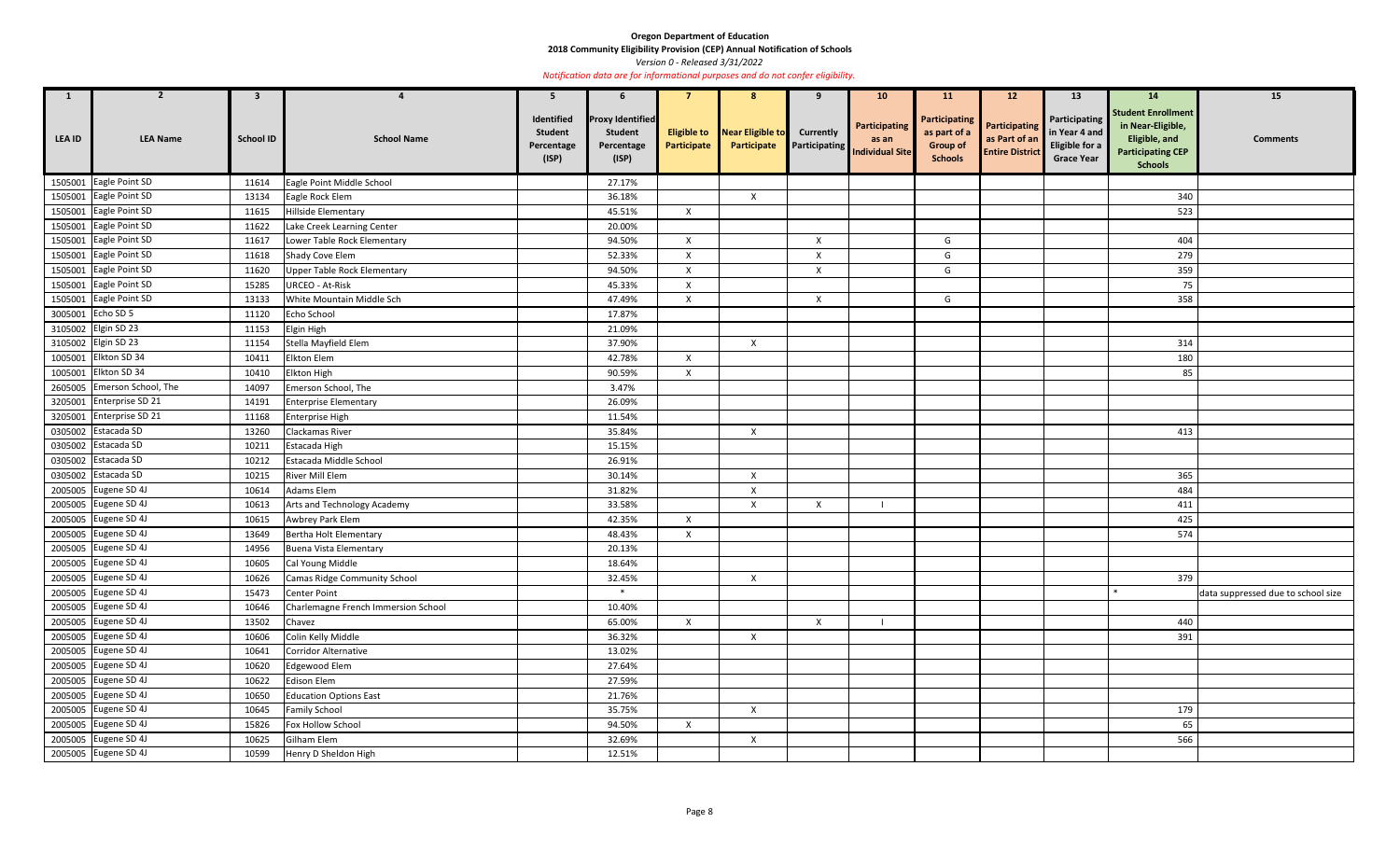**2018 Community Eligibility Provision (CEP) Annual Notification of Schools** 

*Version 0 - Released 3/31/2022* 

| $\mathbf{1}$  | $\mathbf{z}$                          | $\mathbf{3}$     |                                                   | 5                                                   | $\mathbf b$                                                      |                                   |                                 | 9                                        | 10 <sup>°</sup>                                         | <b>11</b>                                                                 | 12                                                              | 13                                                                    | <b>14</b>                                                                                                            | 15                                    |
|---------------|---------------------------------------|------------------|---------------------------------------------------|-----------------------------------------------------|------------------------------------------------------------------|-----------------------------------|---------------------------------|------------------------------------------|---------------------------------------------------------|---------------------------------------------------------------------------|-----------------------------------------------------------------|-----------------------------------------------------------------------|----------------------------------------------------------------------------------------------------------------------|---------------------------------------|
| <b>LEA ID</b> | <b>LEA Name</b>                       | <b>School ID</b> | <b>School Name</b>                                | Identified<br><b>Student</b><br>Percentage<br>(ISP) | <b>Proxy Identified</b><br><b>Student</b><br>Percentage<br>(ISP) | <b>Eligible to</b><br>Participate | Near Eligible to<br>Participate | <b>Currently</b><br><b>Participating</b> | <b>Participating</b><br>as an<br><b>Individual Site</b> | <b>Participating</b><br>as part of a<br><b>Group of</b><br><b>Schools</b> | <b>Participating</b><br>as Part of an<br><b>Entire District</b> | Participating<br>in Year 4 and<br>Eligible for a<br><b>Grace Year</b> | <b>Student Enrollment</b><br>in Near-Eligible,<br><b>Eligible, and</b><br><b>Participating CEP</b><br><b>Schools</b> | <b>Comments</b>                       |
|               | 2005005 Eugene SD 4J                  | 10627            | <b>Howard Elem</b>                                |                                                     | 52.49%                                                           | $\mathsf{X}$                      |                                 | X                                        |                                                         |                                                                           |                                                                 |                                                                       | 482                                                                                                                  |                                       |
|               | 2005005 Eugene SD 4J                  | 10607            | James Madison Middle                              |                                                     | 30.57%                                                           |                                   | $\boldsymbol{\mathsf{X}}$       |                                          |                                                         |                                                                           |                                                                 |                                                                       | 435                                                                                                                  |                                       |
|               | 2005005 Eugene SD 4J                  | 10608            | James Monroe Middle                               |                                                     | 26.52%                                                           |                                   |                                 |                                          |                                                         |                                                                           |                                                                 |                                                                       |                                                                                                                      |                                       |
|               | 2005005 Eugene SD 4J                  | 10609            | John F Kennedy Middle                             |                                                     | 35.38%                                                           |                                   | $\mathsf{X}$                    |                                          |                                                         |                                                                           |                                                                 |                                                                       | 342                                                                                                                  |                                       |
|               | 2005005 Eugene SD 4J                  | 10629            | McCornack Elem                                    |                                                     | 48.89%                                                           | $\mathsf{X}$                      |                                 | $\boldsymbol{X}$                         |                                                         |                                                                           |                                                                 |                                                                       | 360                                                                                                                  |                                       |
|               | 2005005 Eugene SD 4J                  | 10602            | North Eugene High                                 |                                                     | 23.01%                                                           |                                   |                                 |                                          |                                                         |                                                                           |                                                                 |                                                                       |                                                                                                                      |                                       |
|               | 2005005 Eugene SD 4J                  | 10631            | River Road Elem                                   |                                                     | 42.42%                                                           | $\mathsf{x}$                      |                                 | X                                        |                                                         |                                                                           |                                                                 |                                                                       | 356                                                                                                                  |                                       |
|               | 2005005 Eugene SD 4J                  | 10603            | South Eugene High                                 |                                                     | 10.85%                                                           |                                   |                                 |                                          |                                                         |                                                                           |                                                                 |                                                                       |                                                                                                                      |                                       |
|               | 2005005 Eugene SD 4J                  | 10611            | Spencer Butte Middle                              |                                                     | 17.35%                                                           |                                   |                                 |                                          |                                                         |                                                                           |                                                                 |                                                                       |                                                                                                                      |                                       |
|               | 2005005 Eugene SD 4J                  | 10633            | Spring Creek Elem                                 |                                                     | 48.99%                                                           | $\mathsf{X}$                      |                                 |                                          |                                                         |                                                                           |                                                                 |                                                                       | 298                                                                                                                  |                                       |
|               | 2005005 Eugene SD 4J                  | 10612            | Theodore Roosevelt Middle                         |                                                     | 19.27%                                                           |                                   |                                 |                                          |                                                         |                                                                           |                                                                 |                                                                       |                                                                                                                      |                                       |
|               | 2005005 Eugene SD 4J                  | 10634            | Twin Oaks Elem                                    |                                                     | 29.18%                                                           |                                   |                                 |                                          |                                                         |                                                                           |                                                                 |                                                                       |                                                                                                                      |                                       |
|               | 2005005 Eugene SD 4J                  | 10638            | Willagillespie Elem                               |                                                     | 40.00%                                                           | $\mathsf{X}$                      |                                 |                                          |                                                         |                                                                           |                                                                 |                                                                       | 520                                                                                                                  |                                       |
|               | 2005005 Eugene SD 4J                  | 10604            | Winston Churchill High                            |                                                     | 20.84%                                                           |                                   |                                 |                                          |                                                         |                                                                           |                                                                 |                                                                       |                                                                                                                      |                                       |
|               | 2706001 Falls City SD 57              | 11097            | <b>Fall City Elem</b>                             |                                                     | 60.71%                                                           | $\mathsf{X}$                      |                                 | $\mathsf{X}$                             |                                                         |                                                                           | D                                                               |                                                                       | 140                                                                                                                  |                                       |
|               | 2706001 Falls City SD 57              | 11096            | Fall City High                                    |                                                     | 37.33%                                                           |                                   | $\mathsf{X}$                    | $\boldsymbol{\mathsf{X}}$                |                                                         |                                                                           | D                                                               | X                                                                     | 75                                                                                                                   |                                       |
|               | 2006003 Fern Ridge SD 28J             | 10654            | Elmira Elem                                       |                                                     | 40.22%                                                           | $\mathsf{X}$                      |                                 |                                          |                                                         |                                                                           |                                                                 |                                                                       | 271                                                                                                                  |                                       |
|               | 2006003 Fern Ridge SD 28J             | 10651            | Elmira High                                       |                                                     | 13.22%                                                           |                                   |                                 |                                          |                                                         |                                                                           |                                                                 |                                                                       |                                                                                                                      |                                       |
|               | 2006003 Fern Ridge SD 28J             | 10652            | Fern Ridge Middle                                 |                                                     | 25.94%                                                           |                                   |                                 |                                          |                                                         |                                                                           |                                                                 |                                                                       |                                                                                                                      |                                       |
|               | 2006003 Fern Ridge SD 28J             | 10656            | Veneta Elem                                       |                                                     | 35.87%                                                           |                                   | $\boldsymbol{\mathsf{X}}$       |                                          |                                                         |                                                                           |                                                                 |                                                                       | 368                                                                                                                  |                                       |
|               | 3406003 Forest Grove Community School | 15128            | Forest Grove Community School                     |                                                     | 17.07%                                                           |                                   |                                 |                                          |                                                         |                                                                           |                                                                 |                                                                       |                                                                                                                      |                                       |
|               | 3406001 Forest Grove SD 15            | 15529            | <b>CALC-Community Alternative Learning Center</b> |                                                     | 91.23%                                                           | $\mathsf{X}$                      |                                 |                                          |                                                         |                                                                           |                                                                 |                                                                       | 57                                                                                                                   |                                       |
|               | 3406001 Forest Grove SD 15            | 11233            | Cornelius Elem                                    |                                                     | 46.34%                                                           | $\boldsymbol{\mathsf{x}}$         |                                 | $\mathsf{X}$                             |                                                         |                                                                           |                                                                 |                                                                       | 287                                                                                                                  |                                       |
|               | 3406001 Forest Grove SD 15            | 15854            | Cornelius Elementary Pre-K Program                |                                                     | 94.50%                                                           | $\mathsf{x}$                      |                                 |                                          |                                                         |                                                                           |                                                                 |                                                                       | 21                                                                                                                   |                                       |
|               | 3406001   Forest Grove SD 15          | 15530            | <b>CREATE</b>                                     |                                                     | $\ast$                                                           | $\boldsymbol{\mathsf{x}}$         |                                 |                                          |                                                         |                                                                           |                                                                 |                                                                       |                                                                                                                      | data suppressed due to school size    |
|               | 3406001 Forest Grove SD 15            | 11234            | Dilley Elem                                       |                                                     | 20.39%                                                           |                                   |                                 |                                          |                                                         |                                                                           |                                                                 |                                                                       |                                                                                                                      |                                       |
|               | 3406001 Forest Grove SD 15            | 11235            | Echo Shaw Elem                                    |                                                     | 37.69%                                                           |                                   | $\mathsf{X}$                    |                                          |                                                         |                                                                           |                                                                 |                                                                       | 459                                                                                                                  |                                       |
|               | 3406001 Forest Grove SD 15            | 13283            | Fern Hill Elementary                              |                                                     | 49.34%                                                           | $\mathsf{X}$                      |                                 | X                                        |                                                         |                                                                           |                                                                 |                                                                       | 377                                                                                                                  |                                       |
|               | 3406001 Forest Grove SD 15            | 11231            | Forest Grove High                                 |                                                     | 20.01%                                                           |                                   |                                 |                                          |                                                         |                                                                           |                                                                 |                                                                       |                                                                                                                      |                                       |
|               | 3406001 Forest Grove SD 15            | 15531            | Gales Creek Therapeutic Day School                |                                                     | 94.50%                                                           | $\mathsf{X}$                      |                                 |                                          |                                                         |                                                                           |                                                                 |                                                                       | 42                                                                                                                   |                                       |
|               | 3406001 Forest Grove SD 15            | 11237            | Harvey Clark Elem                                 |                                                     | 26.68%                                                           |                                   |                                 |                                          |                                                         |                                                                           |                                                                 |                                                                       |                                                                                                                      |                                       |
|               | 3406001 Forest Grove SD 15            | 11238            | Joseph Gale Elem                                  |                                                     | 53.40%                                                           | $\mathsf{X}$                      |                                 |                                          |                                                         |                                                                           |                                                                 |                                                                       | 500                                                                                                                  |                                       |
|               | 3406001 Forest Grove SD 15            | 11232            | Neil Armstrong Middle                             |                                                     | 30.50%                                                           |                                   | $\mathsf{X}$                    |                                          |                                                         |                                                                           |                                                                 |                                                                       | 846                                                                                                                  |                                       |
|               | 3406001 Forest Grove SD 15            | 11239            | Tom McCall Upper Elem                             |                                                     | 34.37%                                                           |                                   | $\boldsymbol{\mathsf{X}}$       |                                          |                                                         |                                                                           |                                                                 |                                                                       | 774                                                                                                                  |                                       |
|               | 3506001 Fossil SD 21J                 | 11291            | <b>Fossil School</b>                              |                                                     | 94.50%                                                           | X                                 |                                 |                                          |                                                         |                                                                           |                                                                 |                                                                       | 64                                                                                                                   |                                       |
|               | 2306001 Four Rivers Community School  | 13186            | Four Rivers Community School                      |                                                     | 46.12%                                                           | $\mathsf{x}$                      |                                 | X                                        |                                                         |                                                                           | D                                                               |                                                                       | 258                                                                                                                  |                                       |
|               | 2306001 Four Rivers Community School  | 15866            | Senior Prep                                       |                                                     | 94.50%                                                           | $\boldsymbol{\mathsf{x}}$         |                                 | X                                        |                                                         |                                                                           | D                                                               |                                                                       | 47                                                                                                                   |                                       |
|               | 3407001 Gaston SD 511J                | 11242            | <b>Gaston Elem</b>                                |                                                     | 33.71%                                                           |                                   | $\mathsf{X}$                    |                                          |                                                         |                                                                           |                                                                 |                                                                       | 264                                                                                                                  |                                       |
|               | 3407001 Gaston SD 511J                | 14209            | Gaston Jr/Sr High                                 |                                                     | 17.69%                                                           |                                   |                                 |                                          |                                                         |                                                                           |                                                                 |                                                                       |                                                                                                                      |                                       |
|               | 2407001 Gervais SD                    | 15653            | Daycare                                           |                                                     | $\ast$                                                           |                                   |                                 | X                                        |                                                         |                                                                           |                                                                 |                                                                       |                                                                                                                      | 48 data not available in proxy source |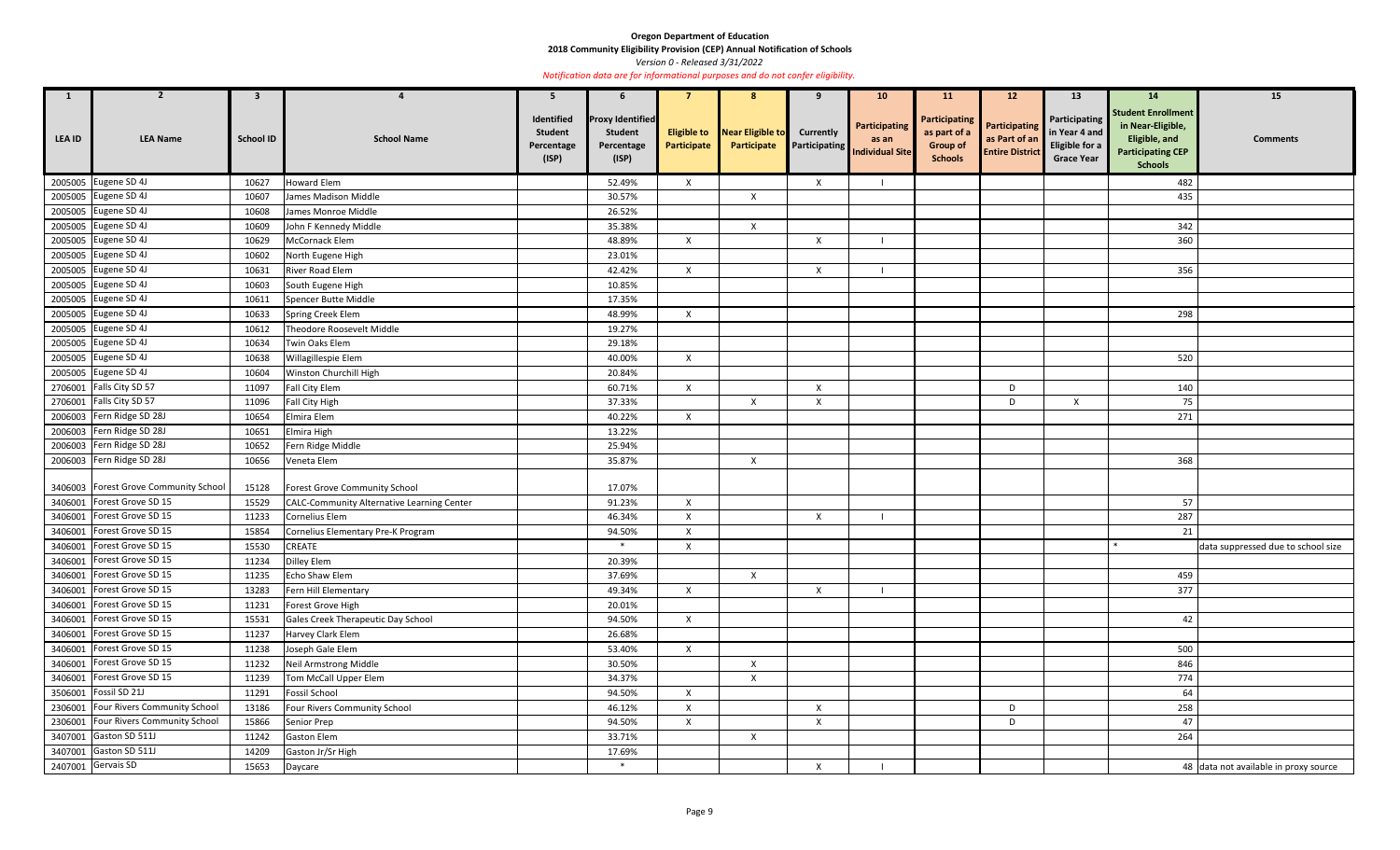**2018 Community Eligibility Provision (CEP) Annual Notification of Schools** 

*Version 0 - Released 3/31/2022* 

| $\mathbf{1}$  | 2                            | $\mathbf{3}$     |                                                   | 5                                                   | 6                                                                |                                   | 8                               | -9                                       | 10 <sup>°</sup>                                         | <b>11</b>                                                                 | 12 <sup>2</sup>                                                 | 13                                                                    | <b>14</b>                                                                                                     | 15                                 |
|---------------|------------------------------|------------------|---------------------------------------------------|-----------------------------------------------------|------------------------------------------------------------------|-----------------------------------|---------------------------------|------------------------------------------|---------------------------------------------------------|---------------------------------------------------------------------------|-----------------------------------------------------------------|-----------------------------------------------------------------------|---------------------------------------------------------------------------------------------------------------|------------------------------------|
| <b>LEA ID</b> | <b>LEA Name</b>              | <b>School ID</b> | <b>School Name</b>                                | Identified<br><b>Student</b><br>Percentage<br>(ISP) | <b>Proxy Identified</b><br><b>Student</b><br>Percentage<br>(ISP) | <b>Eligible to</b><br>Participate | Near Eligible to<br>Participate | <b>Currently</b><br><b>Participating</b> | <b>Participating</b><br>as an<br><b>Individual Site</b> | <b>Participating</b><br>as part of a<br><b>Group of</b><br><b>Schools</b> | <b>Participating</b><br>as Part of an<br><b>Entire District</b> | Participating<br>in Year 4 and<br>Eligible for a<br><b>Grace Year</b> | <b>Student Enrollment</b><br>in Near-Eligible,<br>Eligible, and<br><b>Participating CEP</b><br><b>Schools</b> | <b>Comments</b>                    |
| 2407001       | Gervais SD                   | 15276            | <b>Gervais Elementary</b>                         |                                                     | 46.96%                                                           | $\mathsf{X}$                      |                                 | $\boldsymbol{\mathsf{X}}$                |                                                         | G                                                                         |                                                                 |                                                                       | 428                                                                                                           |                                    |
| 2407001       | Gervais SD                   | 10073            | Gervais High School                               |                                                     | 22.55%                                                           |                                   |                                 | X                                        |                                                         |                                                                           |                                                                 |                                                                       | 306                                                                                                           |                                    |
|               | 2407001 Gervais SD           | 10076            | Gervais Middle School                             |                                                     | 37.39%                                                           |                                   | $\boldsymbol{\mathsf{X}}$       | X                                        |                                                         |                                                                           |                                                                 |                                                                       | 238                                                                                                           |                                    |
|               | 2407001 Gervais SD           | 15277            | Samuel Brown Academy                              |                                                     | 30.95%                                                           |                                   | $\boldsymbol{\mathsf{X}}$       | X                                        |                                                         | G                                                                         |                                                                 |                                                                       | 42                                                                                                            |                                    |
|               | 0307001 Gladstone SD 115     | 14405            | Gladstone Center for Children and Families (GCCF) |                                                     | 32.47%                                                           |                                   | $\boldsymbol{\mathsf{X}}$       |                                          |                                                         |                                                                           |                                                                 |                                                                       | 154                                                                                                           |                                    |
|               | 0307001 Gladstone SD 115     | 10216            | Gladstone High                                    |                                                     | 19.13%                                                           |                                   |                                 |                                          |                                                         |                                                                           |                                                                 |                                                                       |                                                                                                               |                                    |
|               | 0307001 Gladstone SD 115     | 10218            | John Wetten Elem                                  |                                                     | 31.96%                                                           |                                   | $\mathsf{X}$                    |                                          |                                                         |                                                                           |                                                                 |                                                                       | 779                                                                                                           |                                    |
|               | 0307001 Gladstone SD 115     | 10217            | Walter L Kraxberger Middle                        |                                                     | 31.15%                                                           |                                   | $\boldsymbol{\mathsf{X}}$       |                                          |                                                         |                                                                           |                                                                 |                                                                       | 488                                                                                                           |                                    |
|               | 1007001 Glendale SD 77       | 10413            | Glendale Elem                                     |                                                     | 50.92%                                                           | $\boldsymbol{\mathsf{x}}$         |                                 | X                                        |                                                         |                                                                           | D                                                               |                                                                       | 218                                                                                                           |                                    |
|               | 1007001 Glendale SD 77       | 10412            | Glendale High                                     |                                                     | 35.05%                                                           |                                   | $\boldsymbol{\mathsf{X}}$       | X                                        |                                                         |                                                                           | D                                                               | X                                                                     | 97                                                                                                            |                                    |
| 1007002       | Glide SD 12                  | 10417            | Glide Elem                                        |                                                     | 35.98%                                                           |                                   | $\boldsymbol{\mathsf{X}}$       |                                          |                                                         |                                                                           |                                                                 |                                                                       | 428                                                                                                           |                                    |
|               | 1007002 Glide SD 12          | 10414            | Glide High                                        |                                                     | 16.16%                                                           |                                   |                                 |                                          |                                                         |                                                                           |                                                                 |                                                                       |                                                                                                               |                                    |
|               | 1007002 Glide SD 12          | 10415            | Glide Middle                                      |                                                     | 34.86%                                                           |                                   | $\mathsf{X}$                    |                                          |                                                         |                                                                           |                                                                 |                                                                       | 109                                                                                                           |                                    |
|               | 1707001 Grants Pass SD       | 10090            | Allen Dale Elementary                             |                                                     | 39.12%                                                           |                                   | $\boldsymbol{\mathsf{X}}$       | X                                        |                                                         |                                                                           | D                                                               |                                                                       | 478                                                                                                           |                                    |
|               | 1707001 Grants Pass SD       | 15524            | <b>Family Solutions</b>                           |                                                     | $*$                                                              |                                   | $\mathsf{X}$                    | X                                        |                                                         |                                                                           | D                                                               |                                                                       |                                                                                                               | data suppressed due to school size |
|               | 1707001 Grants Pass SD       | 10087            | <b>Grants Pass High School</b>                    |                                                     | 25.56%                                                           |                                   |                                 | $\boldsymbol{\mathsf{X}}$                |                                                         |                                                                           | D                                                               |                                                                       | 1,866                                                                                                         |                                    |
|               | 1707001 Grants Pass SD       | 10091            | <b>Highland Elementary</b>                        |                                                     | 39.40%                                                           |                                   | X                               | X                                        |                                                         |                                                                           | D                                                               |                                                                       | 467                                                                                                           |                                    |
|               | 1707001 Grants Pass SD       | 10092            | Lincoln Elementary                                |                                                     | 48.03%                                                           | $\boldsymbol{\mathsf{x}}$         |                                 | $\boldsymbol{\mathsf{X}}$                |                                                         |                                                                           | D                                                               |                                                                       | 458                                                                                                           |                                    |
| 1707001       | <b>Grants Pass SD</b>        | 10088            | North Middle School                               |                                                     | 40.08%                                                           | X                                 |                                 | $\boldsymbol{\mathsf{X}}$                |                                                         |                                                                           | D                                                               |                                                                       | 791                                                                                                           |                                    |
| 1707001       | <b>Grants Pass SD</b>        | 10093            | Parkside Elementary                               |                                                     | 53.12%                                                           | $\boldsymbol{\mathsf{x}}$         |                                 | X                                        |                                                         |                                                                           | D                                                               |                                                                       | 465                                                                                                           |                                    |
| 1707001       | <b>Grants Pass SD</b>        | 10094            | Redwood Elementary                                |                                                     | 41.97%                                                           | X                                 |                                 | X                                        |                                                         |                                                                           | D                                                               |                                                                       | 498                                                                                                           |                                    |
| 1707001       | <b>Grants Pass SD</b>        | 10095            | Riverside Elementary                              |                                                     | 59.78%                                                           | $\mathsf{X}$                      |                                 | X                                        |                                                         |                                                                           | D                                                               |                                                                       | 445                                                                                                           |                                    |
|               | 1707001 Grants Pass SD       | 10089            | South Middle School                               |                                                     | 36.14%                                                           |                                   | $\mathsf{X}$                    | X                                        |                                                         |                                                                           | D                                                               |                                                                       | 664                                                                                                           |                                    |
|               | 2207001 Greater Albany SD 8J | 12512            | <b>Albany Options</b>                             |                                                     | 28.49%                                                           |                                   |                                 |                                          |                                                         |                                                                           |                                                                 |                                                                       |                                                                                                               |                                    |
|               | 2207001 Greater Albany SD 8J | 10741            | Calapooia Middle                                  |                                                     | 40.94%                                                           | $\mathsf{X}$                      |                                 |                                          |                                                         |                                                                           |                                                                 |                                                                       | 552                                                                                                           |                                    |
|               | 2207001 Greater Albany SD 8J | 10744            | Central Elem                                      |                                                     | 46.95%                                                           | X                                 |                                 |                                          |                                                         |                                                                           |                                                                 |                                                                       | 164                                                                                                           |                                    |
|               | 2207001 Greater Albany SD 8J | 10745            | Clover Ridge Elem                                 |                                                     | 27.56%                                                           |                                   |                                 |                                          |                                                         |                                                                           |                                                                 |                                                                       |                                                                                                               |                                    |
|               | 2207001 Greater Albany SD 8J | 10756            | Fir Grove Primary                                 |                                                     | 13.42%                                                           |                                   |                                 |                                          |                                                         |                                                                           |                                                                 |                                                                       |                                                                                                               |                                    |
|               | 2207001 Greater Albany SD 8J | 10746            | Lafayette Elem                                    |                                                     | 50.46%                                                           | $\mathsf{X}$                      |                                 |                                          |                                                         |                                                                           |                                                                 |                                                                       | 329                                                                                                           |                                    |
|               | 2207001 Greater Albany SD 8J | 10747            | Liberty Elem                                      |                                                     | 25.15%                                                           |                                   |                                 |                                          |                                                         |                                                                           |                                                                 |                                                                       |                                                                                                               |                                    |
|               | 2207001 Greater Albany SD 8J | 10742            | <b>Memorial Middle</b>                            |                                                     | 31.90%                                                           |                                   | $\mathsf{X}$                    |                                          |                                                         |                                                                           |                                                                 |                                                                       | 605                                                                                                           |                                    |
|               | 2207001 Greater Albany SD 8J | 10748            | North Albany Elem                                 |                                                     | 10.41%                                                           |                                   |                                 |                                          |                                                         |                                                                           |                                                                 |                                                                       |                                                                                                               |                                    |
|               | 2207001 Greater Albany SD 8J | 10743            | North Albany Middle                               |                                                     | 27.30%                                                           |                                   |                                 |                                          |                                                         |                                                                           |                                                                 |                                                                       |                                                                                                               |                                    |
|               | 2207001 Greater Albany SD 8J | 10749            | Oak Elem                                          |                                                     | 41.02%                                                           | $\mathsf{X}$                      |                                 |                                          |                                                         |                                                                           |                                                                 |                                                                       | 334                                                                                                           |                                    |
|               | 2207001 Greater Albany SD 8J | 10757            | Oak Grove Intermed                                |                                                     | 12.37%                                                           |                                   |                                 |                                          |                                                         |                                                                           |                                                                 |                                                                       |                                                                                                               |                                    |
|               | 2207001 Greater Albany SD 8J | 10750            | Periwinkle Elemenetary School                     |                                                     | 46.36%                                                           | $\mathsf{X}$                      |                                 |                                          |                                                         |                                                                           |                                                                 |                                                                       | 440                                                                                                           |                                    |
|               | 2207001 Greater Albany SD 8J | 10739            | South Albany High                                 |                                                     | 25.34%                                                           |                                   |                                 |                                          |                                                         |                                                                           |                                                                 |                                                                       |                                                                                                               |                                    |
|               | 2207001 Greater Albany SD 8J | 10751            | South Shore Elem                                  |                                                     | 49.40%                                                           | $\mathsf{X}$                      |                                 |                                          |                                                         |                                                                           |                                                                 |                                                                       | 415                                                                                                           |                                    |
|               | 2207001 Greater Albany SD 8J | 10752            | Sunrise Elem                                      |                                                     | 72.51%                                                           | X                                 |                                 |                                          |                                                         |                                                                           |                                                                 |                                                                       | 382                                                                                                           |                                    |
|               | 2207001 Greater Albany SD 8J | 10753            | Takena Elem                                       |                                                     | 54.25%                                                           | $\mathsf{X}$                      |                                 |                                          |                                                         |                                                                           |                                                                 |                                                                       | 153                                                                                                           |                                    |
|               |                              |                  |                                                   |                                                     |                                                                  |                                   |                                 |                                          |                                                         |                                                                           |                                                                 |                                                                       |                                                                                                               |                                    |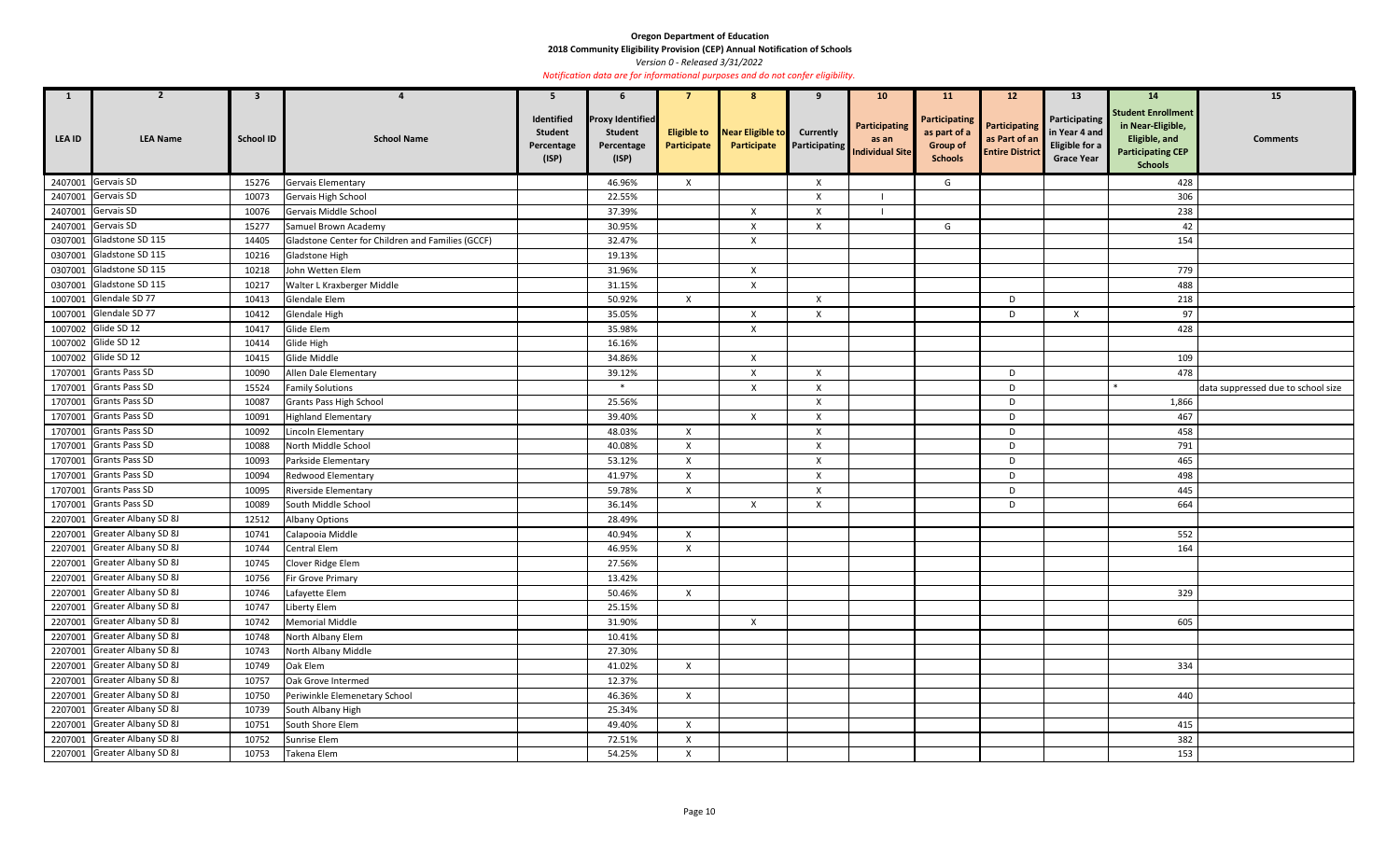**2018 Community Eligibility Provision (CEP) Annual Notification of Schools** 

*Version 0 - Released 3/31/2022* 

| $\mathbf{1}$     |                               | 3                |                               | -5                                                  |                                                                  |                                   |                                 |                           | <b>10</b>                                               | <b>11</b>                                                                 | 12                                                       | 13                                                                    | 14                                                                                                            | 15                                 |
|------------------|-------------------------------|------------------|-------------------------------|-----------------------------------------------------|------------------------------------------------------------------|-----------------------------------|---------------------------------|---------------------------|---------------------------------------------------------|---------------------------------------------------------------------------|----------------------------------------------------------|-----------------------------------------------------------------------|---------------------------------------------------------------------------------------------------------------|------------------------------------|
| LEA ID           | <b>LEA Name</b>               | <b>School ID</b> | <b>School Name</b>            | Identified<br><b>Student</b><br>Percentage<br>(ISP) | <b>Proxy Identified</b><br><b>Student</b><br>Percentage<br>(ISP) | <b>Eligible to</b><br>Participate | Near Eligible to<br>Participate | <b>Currently</b>          | Participating<br>as an<br>Participating Individual Site | <b>Participating</b><br>as part of a<br><b>Group of</b><br><b>Schools</b> | Participating<br>as Part of an<br><b>Entire District</b> | Participating<br>in Year 4 and<br>Eligible for a<br><b>Grace Year</b> | <b>Student Enrollment</b><br>in Near-Eligible,<br>Eligible, and<br><b>Participating CEP</b><br><b>Schools</b> | <b>Comments</b>                    |
| 2207001          | Greater Albany SD 8J          | 10754            | <b>Tangent Elem</b>           |                                                     | 48.82%                                                           | X                                 |                                 |                           |                                                         |                                                                           |                                                          |                                                                       | 170                                                                                                           |                                    |
| 2207001          | Greater Albany SD 8J          | 14492            | <b>Timber Ridge</b>           |                                                     | 26.77%                                                           |                                   |                                 |                           |                                                         |                                                                           |                                                          |                                                                       |                                                                                                               |                                    |
|                  | 2207001 Greater Albany SD 8J  | 10755            | <b>Waverly Elem</b>           |                                                     | 72.83%                                                           | $\mathsf{X}$                      |                                 | X                         |                                                         |                                                                           |                                                          |                                                                       | 265                                                                                                           |                                    |
| 2207001          | Greater Albany SD 8J          | 10740            | West Albany High              |                                                     | 14.46%                                                           |                                   |                                 |                           |                                                         |                                                                           |                                                          |                                                                       |                                                                                                               |                                    |
|                  | 2607003 Gresham-Barlow SD 10J | 13855            | Arthur Academy Charter School |                                                     | 14.84%                                                           |                                   |                                 |                           |                                                         |                                                                           |                                                          |                                                                       |                                                                                                               |                                    |
| 2607003          | Gresham-Barlow SD 10J         | 13850            | Center for Advance Learning   |                                                     | $\ast$                                                           |                                   |                                 |                           |                                                         |                                                                           |                                                          |                                                                       |                                                                                                               | data not available in proxy source |
|                  | 2607003 Gresham-Barlow SD 10J | 10949            | Clear Creek Middle            |                                                     | 41.17%                                                           | $\mathsf{X}$                      |                                 |                           |                                                         |                                                                           |                                                          |                                                                       | 617                                                                                                           |                                    |
| 2607003          | Gresham-Barlow SD 10J         | 10950            | Deep Creek - Damascus School  |                                                     | 14.95%                                                           |                                   |                                 |                           |                                                         |                                                                           |                                                          |                                                                       |                                                                                                               |                                    |
|                  | 2607003 Gresham-Barlow SD 10J | 10951            | <b>Dexter McCarty Middle</b>  |                                                     | 41.43%                                                           | X                                 |                                 |                           |                                                         |                                                                           |                                                          |                                                                       | 531                                                                                                           |                                    |
|                  | 2607003 Gresham-Barlow SD 10J | 10955            | East Gresham Elem             |                                                     | 58.99%                                                           | X                                 |                                 | X                         |                                                         | G                                                                         |                                                          |                                                                       | 378                                                                                                           |                                    |
| 2607003          | Gresham-Barlow SD 10J         | 10956            | East Orient Elem              |                                                     | 16.00%                                                           |                                   |                                 |                           |                                                         |                                                                           |                                                          |                                                                       |                                                                                                               |                                    |
|                  | 2607003 Gresham-Barlow SD 10J | 10952            | Gordon Russell Middle         |                                                     | 31.16%                                                           |                                   | $\boldsymbol{X}$                |                           |                                                         |                                                                           |                                                          |                                                                       | 783                                                                                                           |                                    |
| 2607003          | Gresham-Barlow SD 10J         | 10947            | Gresham High                  |                                                     | 23.74%                                                           |                                   |                                 |                           |                                                         |                                                                           |                                                          |                                                                       |                                                                                                               |                                    |
|                  | 2607003 Gresham-Barlow SD 10J | 10957            | Hall Elem                     |                                                     | 62.30%                                                           | $\mathsf{X}$                      |                                 | $\mathsf{X}$              |                                                         | G                                                                         |                                                          |                                                                       | 443                                                                                                           |                                    |
| 2607003          | Gresham-Barlow SD 10J         | 10958            | <b>Highland Elem</b>          |                                                     | 60.39%                                                           | $\mathsf{X}$                      |                                 | $\mathsf{X}$              |                                                         | G                                                                         |                                                          |                                                                       | 510                                                                                                           |                                    |
|                  | 2607003 Gresham-Barlow SD 10J | 13166            | Hogan Cedars Elem             |                                                     | 50.89%                                                           | $\mathsf{X}$                      |                                 | $\boldsymbol{\mathsf{X}}$ |                                                         | G                                                                         |                                                          |                                                                       | 562                                                                                                           |                                    |
| 2607003          | Gresham-Barlow SD 10J         | 10959            | Hollydale Elem                |                                                     | 39.37%                                                           |                                   | $\boldsymbol{X}$                | $\mathsf{X}$              |                                                         | G                                                                         |                                                          | $\mathsf{x}$                                                          | 447                                                                                                           |                                    |
| 2607003          | Gresham-Barlow SD 10J         | 10960            | Kelly Creek Elem              |                                                     | 33.21%                                                           |                                   | $\mathsf{X}$                    | X                         |                                                         | G                                                                         |                                                          |                                                                       | 551                                                                                                           |                                    |
| 2607003          | Gresham-Barlow SD 10J         | 16002            | Metro East Web Academy        |                                                     | 1.93%                                                            |                                   |                                 |                           |                                                         |                                                                           |                                                          |                                                                       |                                                                                                               |                                    |
| 2607003          | Gresham-Barlow SD 10J         | 10961            | North Gresham Elem            |                                                     | 44.48%                                                           | $\mathsf{X}$                      |                                 | X                         |                                                         | G                                                                         |                                                          |                                                                       | 553                                                                                                           |                                    |
|                  | 2607003 Gresham-Barlow SD 10J | 10962            | Powell Valley Elem            |                                                     | 34.99%                                                           |                                   | $\boldsymbol{X}$                | X                         |                                                         | G                                                                         |                                                          | $\mathsf{x}$                                                          | 443                                                                                                           |                                    |
| 2607003          | Gresham-Barlow SD 10J         | 10948            | Sam Barlow High               |                                                     | 14.98%                                                           |                                   |                                 |                           |                                                         |                                                                           |                                                          |                                                                       |                                                                                                               |                                    |
|                  | 2607003 Gresham-Barlow SD 10J | 13851            | Springwater Trail High        |                                                     | 23.08%                                                           |                                   |                                 |                           |                                                         |                                                                           |                                                          |                                                                       |                                                                                                               |                                    |
| 2607003          | Gresham-Barlow SD 10J         | 10963            | West Gresham Elem             |                                                     | 35.27%                                                           |                                   | $\boldsymbol{X}$                | X                         |                                                         | G                                                                         |                                                          | X                                                                     | 292                                                                                                           |                                    |
|                  | 2607003 Gresham-Barlow SD 10J | 10953            | West Orient Middle            |                                                     | 16.29%                                                           |                                   |                                 |                           |                                                         |                                                                           |                                                          |                                                                       |                                                                                                               |                                    |
|                  | 1308001 Harney Co SD 3        | 13566            | <b>Burns High School</b>      |                                                     | 12.96%                                                           |                                   |                                 |                           |                                                         |                                                                           |                                                          |                                                                       |                                                                                                               |                                    |
|                  | 1308001 Harney Co SD 3        | 10098            | Henry L Slater Elementary     |                                                     | 34.04%                                                           |                                   | $\boldsymbol{X}$                |                           |                                                         |                                                                           |                                                          |                                                                       | 426                                                                                                           |                                    |
|                  | 1308001 Harney Co SD 3        | 10099            | Hines Middle School           |                                                     | 25.00%                                                           |                                   |                                 |                           |                                                         |                                                                           |                                                          |                                                                       |                                                                                                               |                                    |
|                  | 2308001 Harper SD 66          | 10796            | Harper Elem/High              |                                                     | 51.61%                                                           | $\mathsf{X}$                      |                                 |                           |                                                         |                                                                           |                                                          |                                                                       | 93                                                                                                            |                                    |
|                  | 2208001 Harrisburg SD         | 10103            | Harrisburg Elementary         |                                                     | 43.26%                                                           | $\mathsf{X}$                      |                                 |                           |                                                         |                                                                           |                                                          |                                                                       | 386                                                                                                           |                                    |
|                  | 2208001 Harrisburg SD         | 10100            | Harrisburg High School        |                                                     | 17.63%                                                           |                                   |                                 |                           |                                                         |                                                                           |                                                          |                                                                       |                                                                                                               |                                    |
|                  | 2208001 Harrisburg SD         | 10101            | Harrisburg Middle School      |                                                     | 32.79%                                                           |                                   | $\boldsymbol{X}$                |                           |                                                         |                                                                           |                                                          |                                                                       | 183                                                                                                           |                                    |
| 3008001 Helix SD |                               | 10105            | <b>Helix School</b>           |                                                     | 17.30%                                                           |                                   |                                 |                           |                                                         |                                                                           |                                                          |                                                                       |                                                                                                               |                                    |
|                  | 3008005 Hermiston SD 8        | 11122            | Armand Larive Middle          |                                                     | 27.59%                                                           |                                   |                                 |                           |                                                         |                                                                           |                                                          |                                                                       |                                                                                                               |                                    |
|                  | 3008005 Hermiston SD 8        | 12792            | <b>Desert View</b>            |                                                     | 27.20%                                                           |                                   |                                 |                           |                                                         |                                                                           |                                                          |                                                                       |                                                                                                               |                                    |
|                  | 3008005   Hermiston SD 8      | 11121            | Hermiston High                |                                                     | 17.78%                                                           |                                   |                                 |                           |                                                         |                                                                           |                                                          |                                                                       |                                                                                                               |                                    |
|                  | 3008005 Hermiston SD 8        | 11124            | <b>Highland Hills Elem</b>    |                                                     | 29.06%                                                           |                                   |                                 |                           |                                                         |                                                                           |                                                          |                                                                       |                                                                                                               |                                    |
|                  | 3008005 Hermiston SD 8        | 11125            | Rocky Heights Elem            |                                                     | 31.81%                                                           |                                   | $\boldsymbol{X}$                |                           |                                                         |                                                                           |                                                          |                                                                       | 635                                                                                                           |                                    |
|                  | 3008005 Hermiston SD 8        | 11123            | Sandstone Middle              |                                                     | 29.22%                                                           |                                   |                                 |                           |                                                         |                                                                           |                                                          |                                                                       |                                                                                                               |                                    |
|                  | 3008005 Hermiston SD 8        | 11126            | Sunset Elem                   |                                                     | 45.64%                                                           | $\mathsf{X}$                      |                                 |                           |                                                         |                                                                           |                                                          |                                                                       | 642                                                                                                           |                                    |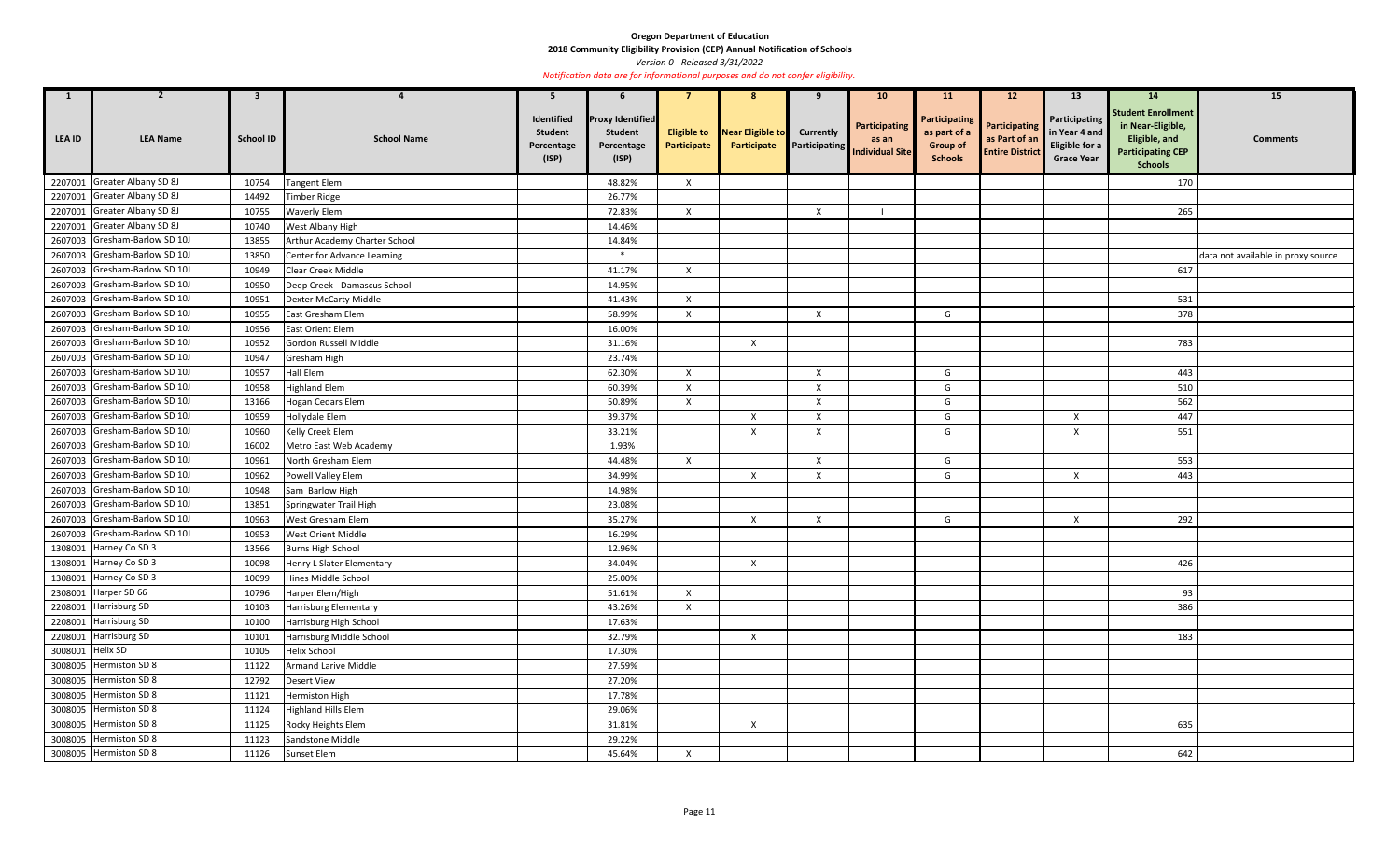**2018 Community Eligibility Provision (CEP) Annual Notification of Schools** 

*Version 0 - Released 3/31/2022* 

| $\mathbf{1}$  | $\mathbf{z}$                      | $\mathbf{3}$     |                               | 5                                                   | 6                                                                |                                   | 8                               | 9                                        | 10 <sup>°</sup>                                  | <b>11</b>                                                                 | 12 <sup>2</sup>                                                 | 13                                                                    | <b>14</b>                                                                                                     | 15                                     |
|---------------|-----------------------------------|------------------|-------------------------------|-----------------------------------------------------|------------------------------------------------------------------|-----------------------------------|---------------------------------|------------------------------------------|--------------------------------------------------|---------------------------------------------------------------------------|-----------------------------------------------------------------|-----------------------------------------------------------------------|---------------------------------------------------------------------------------------------------------------|----------------------------------------|
| <b>LEA ID</b> | <b>LEA Name</b>                   | <b>School ID</b> | <b>School Name</b>            | Identified<br><b>Student</b><br>Percentage<br>(ISP) | <b>Proxy Identified</b><br><b>Student</b><br>Percentage<br>(ISP) | <b>Eligible to</b><br>Participate | Near Eligible to<br>Participate | <b>Currently</b><br><b>Participating</b> | Participating<br>as an<br><b>Individual Site</b> | <b>Participating</b><br>as part of a<br><b>Group of</b><br><b>Schools</b> | <b>Participating</b><br>as Part of an<br><b>Entire District</b> | Participating<br>in Year 4 and<br>Eligible for a<br><b>Grace Year</b> | <b>Student Enrollment</b><br>in Near-Eligible,<br>Eligible, and<br><b>Participating CEP</b><br><b>Schools</b> | <b>Comments</b>                        |
|               | 3008005 Hermiston SD 8            | 11127            | <b>West Park Elem</b>         |                                                     | 46.70%                                                           | $\mathsf{X}$                      |                                 |                                          |                                                  |                                                                           |                                                                 |                                                                       | 621                                                                                                           |                                        |
| 3408001       | Hillsboro SD 1J                   | 11250            | Brookwood Elem                |                                                     | 34.96%                                                           |                                   | $\boldsymbol{\mathsf{X}}$       | X                                        |                                                  | G                                                                         |                                                                 | X                                                                     | 349                                                                                                           |                                        |
|               | 3408001 Hillsboro SD 1J           | 11251            | <b>Butternut Creek Elem</b>   |                                                     | 26.16%                                                           |                                   |                                 | $\boldsymbol{\mathsf{X}}$                |                                                  | G                                                                         |                                                                 |                                                                       | 409                                                                                                           |                                        |
|               | 3408001 Hillsboro SD 1J           | 11243            | Century High                  |                                                     | 11.52%                                                           |                                   |                                 |                                          |                                                  |                                                                           |                                                                 |                                                                       |                                                                                                               |                                        |
|               | 3408001 Hillsboro SD 1J           | 11253            | Eastwood Elem                 |                                                     | 42.11%                                                           | $\mathsf{X}$                      |                                 | $\boldsymbol{X}$                         |                                                  | G                                                                         |                                                                 |                                                                       | 475                                                                                                           |                                        |
|               | 3408001 Hillsboro SD 1J           | 11249            | Evergreen Jr High             |                                                     | 20.74%                                                           |                                   |                                 |                                          |                                                  |                                                                           |                                                                 |                                                                       |                                                                                                               |                                        |
|               | 3408001 Hillsboro SD 1J           | 11254            | Farmington View Elem          |                                                     | 19.20%                                                           |                                   |                                 |                                          |                                                  |                                                                           |                                                                 |                                                                       |                                                                                                               |                                        |
|               | 3408001 Hillsboro SD 1J           | 14268            | Free Orchards Elementary      |                                                     | 29.21%                                                           |                                   |                                 | X                                        |                                                  | G                                                                         |                                                                 |                                                                       | 404                                                                                                           |                                        |
| 3408001       | Hillsboro SD 1J                   | 11244            | Glencoe High                  |                                                     | 12.72%                                                           |                                   |                                 |                                          |                                                  |                                                                           |                                                                 |                                                                       |                                                                                                               |                                        |
|               | 3408001 Hillsboro SD 1J           | 11255            | Groner Elem                   |                                                     | 28.92%                                                           |                                   |                                 | $\boldsymbol{X}$                         |                                                  | G                                                                         |                                                                 |                                                                       | 249                                                                                                           |                                        |
| 3408001       | Hillsboro SD 1J                   | 11245            | Hillsboro High                |                                                     | 20.60%                                                           |                                   |                                 |                                          |                                                  |                                                                           |                                                                 |                                                                       |                                                                                                               |                                        |
|               | 3408001 Hillsboro SD 1J           | 13313            | Imlay Elementary              |                                                     | 16.32%                                                           |                                   |                                 |                                          |                                                  |                                                                           |                                                                 |                                                                       |                                                                                                               |                                        |
|               | 3408001 Hillsboro SD 1J           | 11256            | Indian Hills Elem             |                                                     | 19.41%                                                           |                                   |                                 |                                          |                                                  |                                                                           |                                                                 |                                                                       |                                                                                                               |                                        |
|               | 3408001 Hillsboro SD 1J           | 11247            | J W Poynter Middle            |                                                     | 24.74%                                                           |                                   |                                 |                                          |                                                  |                                                                           |                                                                 |                                                                       |                                                                                                               |                                        |
|               | 3408001 Hillsboro SD 1J           | 11257            | Jackson Elem                  |                                                     | 11.44%                                                           |                                   |                                 |                                          |                                                  |                                                                           |                                                                 |                                                                       |                                                                                                               |                                        |
|               | 3408001 Hillsboro SD 1J           | 11258            | Ladd Acres Elem               |                                                     | 20.66%                                                           |                                   |                                 |                                          |                                                  |                                                                           |                                                                 |                                                                       |                                                                                                               |                                        |
|               | 3408001 Hillsboro SD 1J           | 11259            | Lenox Elem                    |                                                     | 21.00%                                                           |                                   |                                 |                                          |                                                  |                                                                           |                                                                 |                                                                       |                                                                                                               |                                        |
| 3408001       | Hillsboro SD 1J                   | 13165            | Liberty High                  |                                                     | 14.73%                                                           |                                   |                                 |                                          |                                                  |                                                                           |                                                                 |                                                                       |                                                                                                               |                                        |
|               | 3408001 Hillsboro SD 1J           | 14267            | Lincoln Street Elementary     |                                                     | 58.66%                                                           | $\boldsymbol{\mathsf{X}}$         |                                 | $\boldsymbol{\mathsf{X}}$                |                                                  | G                                                                         |                                                                 |                                                                       | 491                                                                                                           |                                        |
| 3408001       | Hillsboro SD 1J                   | 11647            | Miller                        |                                                     | $*$                                                              |                                   |                                 | X                                        |                                                  | G                                                                         |                                                                 |                                                                       |                                                                                                               | 305 data not available in proxy source |
|               | 3408001 Hillsboro SD 1J           | 11260            | Minter Bridge Elem            |                                                     | 28.27%                                                           |                                   |                                 | $\boldsymbol{\mathsf{X}}$                |                                                  | G                                                                         |                                                                 |                                                                       | 481                                                                                                           |                                        |
|               | 3408001 Hillsboro SD 1J           | 11261            | Mooberry Elem                 |                                                     | 41.72%                                                           | $\mathsf{X}$                      |                                 | X                                        |                                                  | G                                                                         |                                                                 |                                                                       | 441                                                                                                           |                                        |
|               | 3408001 Hillsboro SD 1J           | 11262            | North Plains Elem             |                                                     | 13.14%                                                           |                                   |                                 |                                          |                                                  |                                                                           |                                                                 |                                                                       |                                                                                                               |                                        |
|               | 3408001 Hillsboro SD 1J           | 12300            | Orenco Elemenary              |                                                     | 18.72%                                                           |                                   |                                 |                                          |                                                  |                                                                           |                                                                 |                                                                       |                                                                                                               |                                        |
|               | 3408001 Hillsboro SD 1J           | 12301            | Patterson Elementary          |                                                     | 12.72%                                                           |                                   |                                 |                                          |                                                  |                                                                           |                                                                 |                                                                       |                                                                                                               |                                        |
|               | 3408001 Hillsboro SD 1J           | 14266            | Quatama Elementary            |                                                     | 22.90%                                                           |                                   |                                 |                                          |                                                  |                                                                           |                                                                 |                                                                       |                                                                                                               |                                        |
|               | 3408001 Hillsboro SD 1J           | 11248            | R A Brown Middle              |                                                     | 16.02%                                                           |                                   |                                 |                                          |                                                  |                                                                           |                                                                 |                                                                       |                                                                                                               |                                        |
|               | 3408001 Hillsboro SD 1J           | 11264            | Reedville Elem                |                                                     | 48.56%                                                           | $\mathsf{X}$                      |                                 | $\boldsymbol{\mathsf{X}}$                |                                                  | G                                                                         |                                                                 |                                                                       | 278                                                                                                           |                                        |
|               | 3408001 Hillsboro SD 1J           | 14530            | Rosedale Elementary School    |                                                     | 29.86%                                                           |                                   |                                 | $\boldsymbol{\mathsf{X}}$                |                                                  | G                                                                         |                                                                 |                                                                       | 442                                                                                                           |                                        |
|               | 3408001 Hillsboro SD 1J           | 14529            | South Meadows Middle School   |                                                     | 26.74%                                                           |                                   |                                 |                                          |                                                  |                                                                           |                                                                 |                                                                       |                                                                                                               |                                        |
|               | 3408001 Hillsboro SD 1J           | 11265            | <b>Tobias Elem</b>            |                                                     | 23.82%                                                           |                                   |                                 |                                          |                                                  |                                                                           |                                                                 |                                                                       |                                                                                                               |                                        |
|               | 3408001 Hillsboro SD 1J           | 11266            | W L Henry Elem                |                                                     | 49.47%                                                           | $\mathsf{X}$                      |                                 | $\mathsf{X}$                             |                                                  | G                                                                         |                                                                 |                                                                       | 376                                                                                                           |                                        |
|               | 3408001 Hillsboro SD 1J           | 11267            | W V McKinney Elem             |                                                     | 41.26%                                                           | $\mathsf{X}$                      |                                 | $\boldsymbol{\mathsf{X}}$                |                                                  | G                                                                         |                                                                 |                                                                       | 475                                                                                                           |                                        |
|               | 3408001 Hillsboro SD 1J           | 11268            | West Union Elem               |                                                     | 26.96%                                                           |                                   |                                 |                                          |                                                  |                                                                           |                                                                 |                                                                       |                                                                                                               |                                        |
|               | 3408001 Hillsboro SD 1J           | 11269            | Witch Hazel Elem              |                                                     | 41.28%                                                           | $\mathsf{X}$                      |                                 | $\mathsf{X}$                             |                                                  | G                                                                         |                                                                 |                                                                       | 516                                                                                                           |                                        |
|               | 2608006 Holy Redeemer Area School | 11349            | Holy Redeemer Area School     |                                                     | $\ast$                                                           |                                   |                                 |                                          |                                                  |                                                                           |                                                                 |                                                                       |                                                                                                               | data not available in proxy source     |
|               | 1408001 Hood River SD             | 10111            | Cascade Locks School          |                                                     | 40.00%                                                           | $\mathsf{X}$                      |                                 | $\pmb{\times}$                           |                                                  |                                                                           |                                                                 |                                                                       | 90                                                                                                            |                                        |
|               | 1408001 Hood River SD             | 10110            | Hood River Middle School      |                                                     | 18.62%                                                           |                                   |                                 |                                          |                                                  |                                                                           |                                                                 |                                                                       |                                                                                                               |                                        |
|               | 1408001 Hood River SD             | 10108            | Hood River Valley High School |                                                     | 14.14%                                                           |                                   |                                 |                                          |                                                  |                                                                           |                                                                 |                                                                       |                                                                                                               |                                        |
|               | 1408001 Hood River SD             | 10112            | May Street Elementary         |                                                     | 32.34%                                                           |                                   | $\mathsf{X}$                    |                                          |                                                  |                                                                           |                                                                 |                                                                       | 470                                                                                                           |                                        |
|               |                                   |                  |                               |                                                     |                                                                  |                                   |                                 |                                          |                                                  |                                                                           |                                                                 |                                                                       |                                                                                                               |                                        |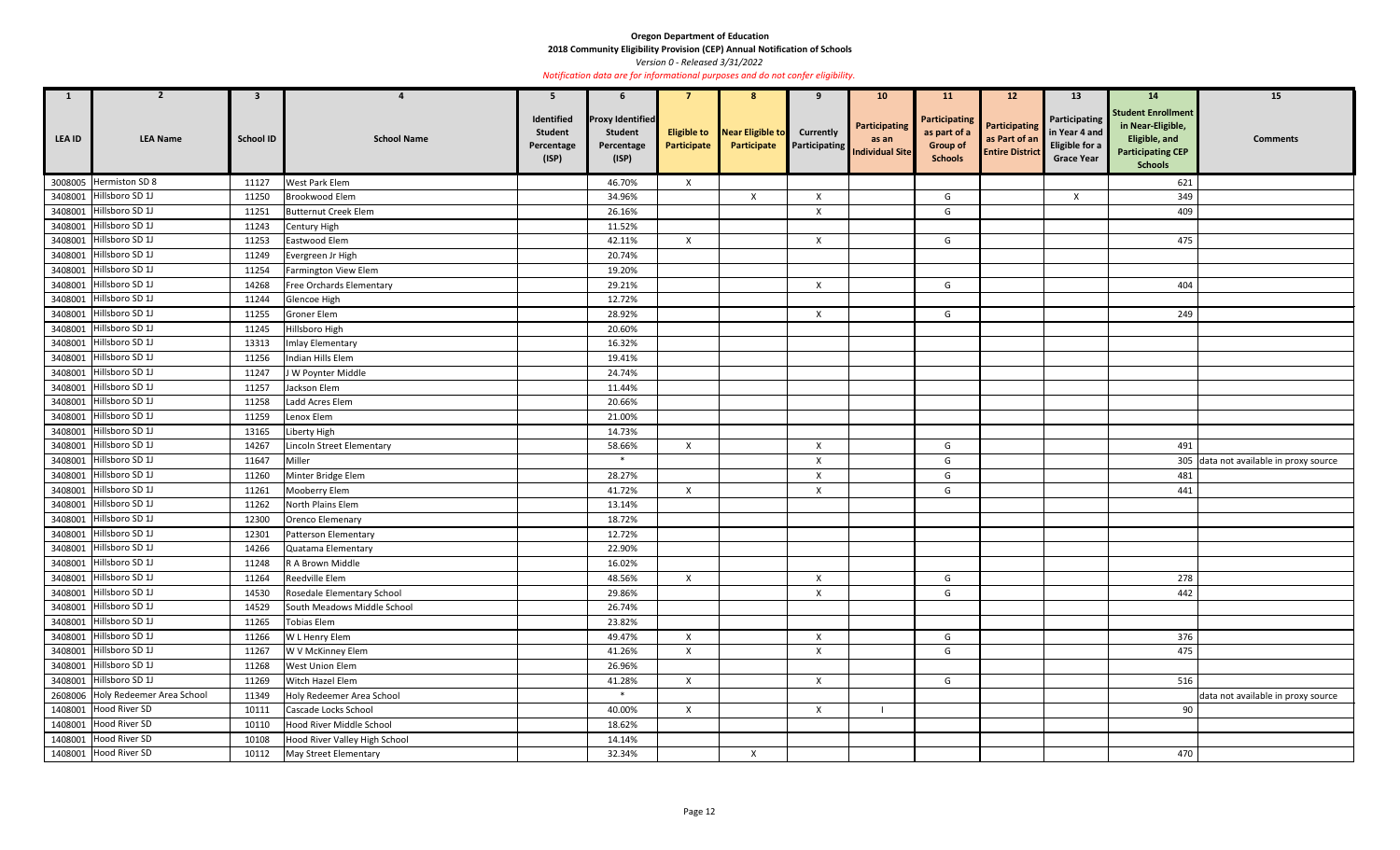**2018 Community Eligibility Provision (CEP) Annual Notification of Schools** 

*Version 0 - Released 3/31/2022* 

| $\mathbf{1}$  | $\overline{2}$                       | $\mathbf{3}$     |                                          | 5                                                   | 6                                                                |                           | 8                                                  | 9                         | 10 <sup>°</sup>                                                         | <b>11</b>                                                          | 12 <sup>2</sup>                                                 | 13                                                                    | 14                                                                                                            | 15              |
|---------------|--------------------------------------|------------------|------------------------------------------|-----------------------------------------------------|------------------------------------------------------------------|---------------------------|----------------------------------------------------|---------------------------|-------------------------------------------------------------------------|--------------------------------------------------------------------|-----------------------------------------------------------------|-----------------------------------------------------------------------|---------------------------------------------------------------------------------------------------------------|-----------------|
| <b>LEA ID</b> | <b>LEA Name</b>                      | <b>School ID</b> | <b>School Name</b>                       | Identified<br><b>Student</b><br>Percentage<br>(ISP) | <b>Proxy Identified</b><br><b>Student</b><br>Percentage<br>(ISP) | Participate               | <b>Eligible to</b> Near Eligible to<br>Participate | <b>Currently</b>          | Participating<br>as an<br><b>Exercise Participating Individual Site</b> | Participating<br>as part of a<br><b>Group of</b><br><b>Schools</b> | <b>Participating</b><br>as Part of an<br><b>Entire District</b> | Participating<br>in Year 4 and<br>Eligible for a<br><b>Grace Year</b> | <b>Student Enrollment</b><br>in Near-Eligible,<br>Eligible, and<br><b>Participating CEP</b><br><b>Schools</b> | <b>Comments</b> |
| 1408001       | Hood River SD                        | 10113            | Mid Valley Elementary                    |                                                     | 34.06%                                                           |                           | X                                                  |                           |                                                                         |                                                                    |                                                                 |                                                                       | 549                                                                                                           |                 |
| 1408001       | Hood River SD                        | 10114            | Parkdale Elementary                      |                                                     | 33.18%                                                           |                           | $\mathsf{X}$                                       | $\boldsymbol{\mathsf{X}}$ |                                                                         |                                                                    |                                                                 |                                                                       | 214                                                                                                           |                 |
| 1408001       | Hood River SD                        | 10116            | <b>Westside Elementary</b>               |                                                     | 21.67%                                                           |                           |                                                    |                           |                                                                         |                                                                    |                                                                 |                                                                       |                                                                                                               |                 |
| 1408001       | Hood River SD                        | 10109            | Wy'East Middle School                    |                                                     | 29.46%                                                           |                           |                                                    |                           |                                                                         |                                                                    |                                                                 |                                                                       |                                                                                                               |                 |
|               | 2408003 Howard Street Charter School | 15338            | <b>Howard Street Charter School</b>      |                                                     | 7.23%                                                            |                           |                                                    |                           |                                                                         |                                                                    |                                                                 |                                                                       |                                                                                                               |                 |
| 0108001       | Huntington SD                        | 10118            | Huntington School                        |                                                     | 73.77%                                                           | $\mathsf{X}$              |                                                    |                           |                                                                         |                                                                    |                                                                 |                                                                       | 61                                                                                                            |                 |
| 3109001       | Imbler SD 11                         | 11155            | Imbler Charter School                    |                                                     | 15.16%                                                           |                           |                                                    |                           |                                                                         |                                                                    |                                                                 |                                                                       |                                                                                                               |                 |
|               | 2509001   lone SD R2                 | 13177            | Ione School                              |                                                     | 13.47%                                                           |                           |                                                    |                           |                                                                         |                                                                    |                                                                 |                                                                       |                                                                                                               |                 |
|               | 2609003   Ivy School, The            | 15505            | The Ivy School - Morris Campus           |                                                     | 22.22%                                                           |                           |                                                    |                           |                                                                         |                                                                    |                                                                 |                                                                       |                                                                                                               |                 |
|               | 2609003   Ivy School, The            | 15504            | The Ivy School - Prescott Campus         |                                                     | 17.69%                                                           |                           |                                                    |                           |                                                                         |                                                                    |                                                                 |                                                                       |                                                                                                               |                 |
| 1610001       | Jefferson Co SD 509                  | 10530            | Bridges Career and Technical High School |                                                     | 83.91%                                                           | $\mathsf{X}$              |                                                    | $\mathsf{X}$              |                                                                         |                                                                    | D                                                               |                                                                       | 87                                                                                                            |                 |
| 1610001       | Jefferson Co SD 509                  | 13578            | <b>Buff Elementary</b>                   |                                                     | 57.91%                                                           | $\mathsf{X}$              |                                                    | Χ                         |                                                                         |                                                                    | D                                                               |                                                                       | 316                                                                                                           |                 |
| 1610001       | Jefferson Co SD 509                  | 10525            | Jefferson County Middle                  |                                                     | 45.73%                                                           | $\mathsf{X}$              |                                                    | $\pmb{\times}$            |                                                                         |                                                                    | D                                                               |                                                                       | 457                                                                                                           |                 |
| 1610001       | Jefferson Co SD 509                  | 10526            | <b>Madras Elementary</b>                 |                                                     | 64.10%                                                           | $\boldsymbol{\mathsf{X}}$ |                                                    | X                         |                                                                         |                                                                    | D                                                               |                                                                       | 429                                                                                                           |                 |
| 1610001       | Jefferson Co SD 509                  | 10524            | Madras High                              |                                                     | 36.19%                                                           |                           | $\mathsf{X}$                                       | $\boldsymbol{\mathsf{X}}$ |                                                                         |                                                                    | D                                                               | $\mathsf{x}$                                                          | 677                                                                                                           |                 |
| 1610001       | Jefferson Co SD 509                  | 10527            | Metolius Elem                            |                                                     | 63.11%                                                           | $\mathsf{X}$              |                                                    | $\boldsymbol{\mathsf{X}}$ |                                                                         |                                                                    | D                                                               |                                                                       | 309                                                                                                           |                 |
|               | 1610001 Jefferson Co SD 509          | 15534            | Roots Program                            |                                                     | 94.50%                                                           | $\mathsf{X}$              |                                                    | X                         |                                                                         |                                                                    | D                                                               |                                                                       | 34                                                                                                            |                 |
|               | 1610001 Jefferson Co SD 509          | 15369            | Warm Springs K-8 Academy                 |                                                     | 73.72%                                                           | X                         |                                                    | X                         |                                                                         |                                                                    | D                                                               |                                                                       | 662                                                                                                           |                 |
|               | 2410001 Jefferson SD 14J             | 10822            | Jefferson Elem                           |                                                     | 42.49%                                                           | $\mathsf{X}$              |                                                    |                           |                                                                         |                                                                    |                                                                 |                                                                       | 393                                                                                                           |                 |
| 2410001       | Jefferson SD 14J                     | 10820            | Jefferson High                           |                                                     | 22.22%                                                           |                           |                                                    |                           |                                                                         |                                                                    |                                                                 |                                                                       |                                                                                                               |                 |
| 2410001       | Jefferson SD 14J                     | 10821            | Jefferson Middle                         |                                                     | 33.02%                                                           |                           | $\boldsymbol{X}$                                   |                           |                                                                         |                                                                    |                                                                 |                                                                       | 215                                                                                                           |                 |
| 0410001       | Jewell SD 8                          | 10315            | Jewell School                            |                                                     | 30.90%                                                           |                           | $\boldsymbol{X}$                                   |                           |                                                                         |                                                                    |                                                                 |                                                                       | 178                                                                                                           |                 |
| 2410002 JGEMS |                                      | 15281            | <b>JGEMS</b>                             |                                                     | 18.56%                                                           |                           |                                                    |                           |                                                                         |                                                                    |                                                                 |                                                                       |                                                                                                               |                 |
|               | 1207001 John Day SD 3                | 10082            | Grant Union Jr./Sr. High School          |                                                     | 18.25%                                                           |                           |                                                    |                           |                                                                         |                                                                    |                                                                 |                                                                       |                                                                                                               |                 |
|               | 1207001 John Day SD 3                | 10084            | Humbolt Elementary                       |                                                     | 32.08%                                                           |                           | $\mathsf{X}$                                       |                           |                                                                         |                                                                    |                                                                 |                                                                       | 318                                                                                                           |                 |
|               | 1207001 John Day SD 3                | 10086            | Seneca Elementary                        |                                                     | 33.33%                                                           |                           | $\boldsymbol{X}$                                   |                           |                                                                         |                                                                    |                                                                 |                                                                       | 30 <sup>°</sup>                                                                                               |                 |
|               | 3210001 Joseph SD 6                  | 15902            | Joseph K-12                              |                                                     | 23.08%                                                           |                           |                                                    |                           |                                                                         |                                                                    |                                                                 |                                                                       |                                                                                                               |                 |
|               | 2010001 Junction City SD 69          | 10657            | Junction City High                       |                                                     | 18.98%                                                           |                           |                                                    |                           |                                                                         |                                                                    |                                                                 |                                                                       |                                                                                                               |                 |
|               | 2010001 Junction City SD 69          | 10659            | Laurel Elem                              |                                                     | 35.79%                                                           |                           | $\boldsymbol{\mathsf{X}}$                          |                           |                                                                         |                                                                    |                                                                 |                                                                       | 489                                                                                                           |                 |
|               | 2010001 Junction City SD 69          | 10658            | Oaklea Middle                            |                                                     | 29.27%                                                           |                           |                                                    |                           |                                                                         |                                                                    |                                                                 |                                                                       |                                                                                                               |                 |
|               | 2010001 Junction City SD 69          | 10660            | Territorial Elem                         |                                                     | 22.60%                                                           |                           |                                                    |                           |                                                                         |                                                                    |                                                                 |                                                                       |                                                                                                               |                 |
|               | 2611004 Kairos PDX                   | 15527            | Kairos PDX                               |                                                     | 26.12%                                                           |                           |                                                    |                           |                                                                         |                                                                    |                                                                 |                                                                       |                                                                                                               |                 |
|               | 1511001 Kids Unlimited of Oregon     | 15445            | Kids Unlimited of Oregon                 |                                                     | 36.25%                                                           |                           | $\mathsf{X}$                                       | $\mathsf{X}$              |                                                                         |                                                                    |                                                                 |                                                                       | 400                                                                                                           |                 |
|               | 0211001 Kings Valley Charter School  | 15140            | Kings Valley Charter School              |                                                     | 20.00%                                                           |                           |                                                    |                           |                                                                         |                                                                    |                                                                 |                                                                       |                                                                                                               |                 |
|               | 1811002 Klamath Co SD                | 10557            | Bonanza Elem                             |                                                     | 56.97%                                                           | $\mathsf{X}$              |                                                    | $\mathsf{X}$              |                                                                         | G                                                                  |                                                                 |                                                                       | 251                                                                                                           |                 |
|               | 1811002 Klamath Co SD                | 10549            | Bonanza High                             |                                                     | 31.49%                                                           |                           | $\boldsymbol{X}$                                   |                           |                                                                         |                                                                    |                                                                 |                                                                       | 235                                                                                                           |                 |
|               | 1811002 Klamath Co SD                | 10554            | Brixner Jr High                          |                                                     | 26.79%                                                           |                           |                                                    |                           |                                                                         |                                                                    |                                                                 |                                                                       |                                                                                                               |                 |
|               | 1811002 Klamath Co SD                | 10558            | Chiloquin Elem                           |                                                     | 12.86%                                                           |                           |                                                    | $\pmb{\times}$            |                                                                         | G                                                                  |                                                                 |                                                                       | 941                                                                                                           |                 |
|               | 1811002 Klamath Co SD                | 10550            | Chiloquin High                           |                                                     | 44.74%                                                           | $\mathsf{X}$              |                                                    | $\mathsf{X}$              |                                                                         | G                                                                  |                                                                 |                                                                       | 152                                                                                                           |                 |
|               | 1811002 Klamath Co SD                | 14807            | Falcon Heights Henley HS                 |                                                     | 38.89%                                                           |                           | $\boldsymbol{X}$                                   | $\mathsf{X}$              |                                                                         | G                                                                  |                                                                 |                                                                       | 126                                                                                                           |                 |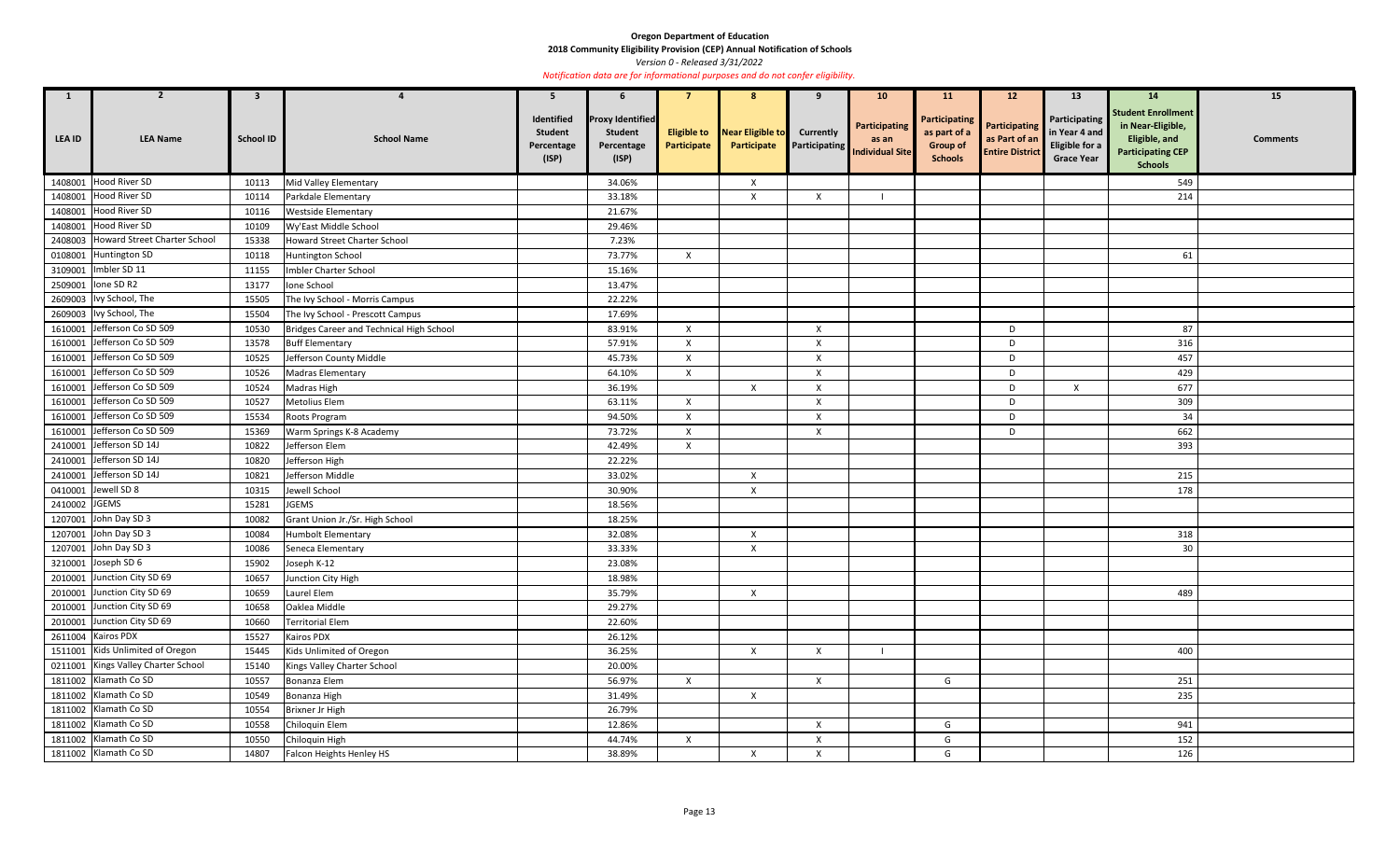**2018 Community Eligibility Provision (CEP) Annual Notification of Schools** 

*Version 0 - Released 3/31/2022* 

| $\mathbf{1}$ | $\overline{2}$             | $\mathbf{3}$     |                              | 5                                                   | b                                                                |                           | 8                                                  | 9                         | 10 <sub>1</sub>                                                | <b>11</b>                                                                 | 12 <sup>2</sup>                                                 | 13                                                                    | <b>14</b>                                                                                                     | 15                                 |
|--------------|----------------------------|------------------|------------------------------|-----------------------------------------------------|------------------------------------------------------------------|---------------------------|----------------------------------------------------|---------------------------|----------------------------------------------------------------|---------------------------------------------------------------------------|-----------------------------------------------------------------|-----------------------------------------------------------------------|---------------------------------------------------------------------------------------------------------------|------------------------------------|
| LEA ID       | <b>LEA Name</b>            | <b>School ID</b> | <b>School Name</b>           | Identified<br><b>Student</b><br>Percentage<br>(ISP) | <b>Proxy Identified</b><br><b>Student</b><br>Percentage<br>(ISP) | Participate               | <b>Eligible to</b> Near Eligible to<br>Participate | <b>Currently</b>          | Participating<br>as an<br><b>Participating</b> Individual Site | <b>Participating</b><br>as part of a<br><b>Group of</b><br><b>Schools</b> | <b>Participating</b><br>as Part of an<br><b>Entire District</b> | Participating<br>in Year 4 and<br>Eligible for a<br><b>Grace Year</b> | <b>Student Enrollment</b><br>in Near-Eligible,<br>Eligible, and<br><b>Participating CEP</b><br><b>Schools</b> | <b>Comments</b>                    |
|              | 1811002 Klamath Co SD      | 10560            | Ferguson Elem                |                                                     | 47.68%                                                           | $\boldsymbol{\mathsf{X}}$ |                                                    | X                         |                                                                | G                                                                         |                                                                 |                                                                       | 495                                                                                                           |                                    |
|              | 1811002 Klamath Co SD      | 10561            | <b>Gearhart Elem</b>         |                                                     | $\ast$                                                           | $\boldsymbol{\mathsf{X}}$ |                                                    | $\mathsf{X}$              |                                                                | G                                                                         |                                                                 |                                                                       |                                                                                                               | data suppressed due to school size |
|              | 1811002 Klamath Co SD      | 10562            | Gilchrist Elem               |                                                     | 59.84%                                                           | $\mathsf{X}$              |                                                    | X                         |                                                                | G                                                                         |                                                                 |                                                                       | 122                                                                                                           |                                    |
|              | 1811002 Klamath Co SD      | 10551            | Gilchrist High               |                                                     | 50.62%                                                           | $\mathsf{X}$              |                                                    | $\mathsf{X}$              |                                                                |                                                                           |                                                                 |                                                                       | 81                                                                                                            |                                    |
|              | 1811002 Klamath Co SD      | 10563            | <b>Henley Elem</b>           |                                                     | 23.84%                                                           |                           |                                                    | X                         |                                                                | G                                                                         |                                                                 |                                                                       | 558                                                                                                           |                                    |
|              | 1811002 Klamath Co SD      | 10552            | Henley High                  |                                                     | 13.62%                                                           |                           |                                                    |                           |                                                                |                                                                           |                                                                 |                                                                       |                                                                                                               |                                    |
|              | 1811002 Klamath Co SD      | 10555            | <b>Henley Middle</b>         |                                                     | 17.34%                                                           |                           |                                                    |                           |                                                                |                                                                           |                                                                 |                                                                       |                                                                                                               |                                    |
|              | 1811002 Klamath Co SD      | 10564            | Keno Elem                    |                                                     | 39.36%                                                           |                           | $\mathsf{X}$                                       | X                         |                                                                | G                                                                         |                                                                 |                                                                       | 188                                                                                                           |                                    |
|              | 1811002 Klamath Co SD      | 10553            | Lost River High              |                                                     | 30.99%                                                           |                           | $\boldsymbol{X}$                                   | X                         |                                                                | G                                                                         |                                                                 |                                                                       | 213                                                                                                           |                                    |
|              | 1811002 Klamath Co SD      | 10565            | Malin Elem                   |                                                     | 41.61%                                                           | $\mathsf{X}$              |                                                    | X                         |                                                                | G                                                                         |                                                                 |                                                                       | 137                                                                                                           |                                    |
|              | 1811002 Klamath Co SD      | 14508            | Mazama High School           |                                                     | 22.69%                                                           |                           |                                                    |                           |                                                                |                                                                           |                                                                 |                                                                       |                                                                                                               |                                    |
|              | 1811002 Klamath Co SD      | 10568            | Merrill Elem                 |                                                     | 49.02%                                                           | $\mathsf{X}$              |                                                    | $\pmb{\times}$            |                                                                | G                                                                         |                                                                 |                                                                       | 153                                                                                                           |                                    |
|              | 1811002 Klamath Co SD      | 10566            | Peterson Elem                |                                                     | 46.54%                                                           | $\boldsymbol{\mathsf{X}}$ |                                                    | $\mathsf{X}$              |                                                                | G                                                                         |                                                                 |                                                                       | 593                                                                                                           |                                    |
|              | 1811002 Klamath Co SD      | 13916            | <b>Sage Community School</b> |                                                     | 40.91%                                                           | $\mathsf{X}$              |                                                    | $\mathsf{X}$              |                                                                | G                                                                         |                                                                 |                                                                       | 66                                                                                                            |                                    |
|              | 1811002 Klamath Co SD      | 10567            | Shasta Elem                  |                                                     | 40.58%                                                           | X                         |                                                    | $\mathsf{X}$              |                                                                | G                                                                         |                                                                 |                                                                       | 616                                                                                                           |                                    |
|              | 1811002 Klamath Co SD      | 10569            | <b>Stearns Elem</b>          |                                                     | 73.02%                                                           | $\mathsf{x}$              |                                                    | X                         |                                                                | G                                                                         |                                                                 |                                                                       | 341                                                                                                           |                                    |
|              | 1811005   Klamath Falls SD | 13862            | Eagle Ridge High School      |                                                     | 42.45%                                                           | $\mathsf{x}$              |                                                    |                           |                                                                |                                                                           |                                                                 |                                                                       | 212                                                                                                           |                                    |
|              | 1811005 Klamath Falls SD   | 10125            | Joseph Conger Elementary     |                                                     | 64.59%                                                           | $\mathsf{X}$              |                                                    | $\mathsf{X}$              |                                                                | G                                                                         |                                                                 |                                                                       | 401                                                                                                           |                                    |
|              | 1811005 Klamath Falls SD   | 10121            | Klamath Union High School    |                                                     | 28.00%                                                           |                           |                                                    |                           |                                                                |                                                                           |                                                                 |                                                                       |                                                                                                               |                                    |
| 1811005      | Klamath Falls SD           | 10126            | Mills Elementary             |                                                     | 93.77%                                                           | $\mathsf{X}$              |                                                    | $\mathsf{X}$              |                                                                | G                                                                         |                                                                 |                                                                       | 385                                                                                                           |                                    |
|              | 1811005 Klamath Falls SD   | 10127            | Pelican Elementary           |                                                     | 53.01%                                                           | $\mathsf{X}$              |                                                    | $\boldsymbol{\mathsf{X}}$ |                                                                | G                                                                         |                                                                 |                                                                       | 266                                                                                                           |                                    |
|              | 1811005 Klamath Falls SD   | 10123            | Ponderosa Jr High            |                                                     | 53.42%                                                           | $\mathsf{X}$              |                                                    | $\mathsf{X}$              |                                                                | G                                                                         |                                                                 |                                                                       | 644                                                                                                           |                                    |
|              | 1811005 Klamath Falls SD   | 10129            | <b>Roosevelt Elementary</b>  |                                                     | 38.59%                                                           |                           | $\mathsf{X}$                                       |                           |                                                                |                                                                           |                                                                 |                                                                       | 412                                                                                                           |                                    |
|              | 0411001 Knappa SD 4        | 10317            | Hilda Lahti Elem             |                                                     | 24.82%                                                           |                           |                                                    |                           |                                                                |                                                                           |                                                                 |                                                                       |                                                                                                               |                                    |
|              | 0411001 Knappa SD 4        | 10316            | Knappa High                  |                                                     | 10.71%                                                           |                           |                                                    |                           |                                                                |                                                                           |                                                                 |                                                                       |                                                                                                               |                                    |
|              | 3112001 LaGrande SD        | 11159            | Central Elem                 |                                                     | 32.77%                                                           |                           | $\boldsymbol{X}$                                   |                           |                                                                |                                                                           |                                                                 |                                                                       | 531                                                                                                           |                                    |
|              | 3112001 LaGrande SD        | 11160            | Greenwood Elem               |                                                     | 57.35%                                                           | $\mathsf{X}$              |                                                    | $\mathsf{X}$              |                                                                |                                                                           |                                                                 |                                                                       | 347                                                                                                           |                                    |
|              | 3112001 LaGrande SD        | 11161            | Island City Elem             |                                                     | 31.86%                                                           |                           | $\boldsymbol{X}$                                   |                           |                                                                |                                                                           |                                                                 |                                                                       | 339                                                                                                           |                                    |
|              | 3112001 LaGrande SD        | 11157            | La Grande High               |                                                     | 20.11%                                                           |                           |                                                    |                           |                                                                |                                                                           |                                                                 |                                                                       |                                                                                                               |                                    |
|              | 3112001 LaGrande SD        | 11158            | La Grande Middle             |                                                     | 39.60%                                                           |                           | $\boldsymbol{X}$                                   |                           |                                                                |                                                                           |                                                                 |                                                                       | 548                                                                                                           |                                    |
|              | 0312001 Lake Oswego SD 7J  | 10225            | Forest Hills Elem            |                                                     | 4.94%                                                            |                           |                                                    |                           |                                                                |                                                                           |                                                                 |                                                                       |                                                                                                               |                                    |
|              | 0312001 Lake Oswego SD 7J  | 10226            | Hallinan Elem                |                                                     | 3.94%                                                            |                           |                                                    |                           |                                                                |                                                                           |                                                                 |                                                                       |                                                                                                               |                                    |
|              | 0312001 Lake Oswego SD 7J  | 10227            | Lake Grove Elem              |                                                     | 6.02%                                                            |                           |                                                    |                           |                                                                |                                                                           |                                                                 |                                                                       |                                                                                                               |                                    |
|              | 0312001 Lake Oswego SD 7J  | 10223            | Lake Oswego Jr High          |                                                     | 3.86%                                                            |                           |                                                    |                           |                                                                |                                                                           |                                                                 |                                                                       |                                                                                                               |                                    |
|              | 0312001 Lake Oswego SD 7J  | 10220            | Lake Oswego Sr High          |                                                     | 2.79%                                                            |                           |                                                    |                           |                                                                |                                                                           |                                                                 |                                                                       |                                                                                                               |                                    |
|              | 0312001 Lake Oswego SD 7J  | 10221            | Lakeridge High               |                                                     | 4.18%                                                            |                           |                                                    |                           |                                                                |                                                                           |                                                                 |                                                                       |                                                                                                               |                                    |
|              | 0312001 Lake Oswego SD 7J  | 10222            | Lakeridge Jr High            |                                                     | 3.37%                                                            |                           |                                                    |                           |                                                                |                                                                           |                                                                 |                                                                       |                                                                                                               |                                    |
|              | 0312001 Lake Oswego SD 7J  | 10228            | Oak Creek Elem               |                                                     | 3.92%                                                            |                           |                                                    |                           |                                                                |                                                                           |                                                                 |                                                                       |                                                                                                               |                                    |
|              | 0312001 Lake Oswego SD 7J  | 10230            | River Grove Elem             |                                                     | 6.85%                                                            |                           |                                                    |                           |                                                                |                                                                           |                                                                 |                                                                       |                                                                                                               |                                    |
|              | 0312001 Lake Oswego SD 7J  | 10232            | Westridge Elem               |                                                     | 4.50%                                                            |                           |                                                    |                           |                                                                |                                                                           |                                                                 |                                                                       |                                                                                                               |                                    |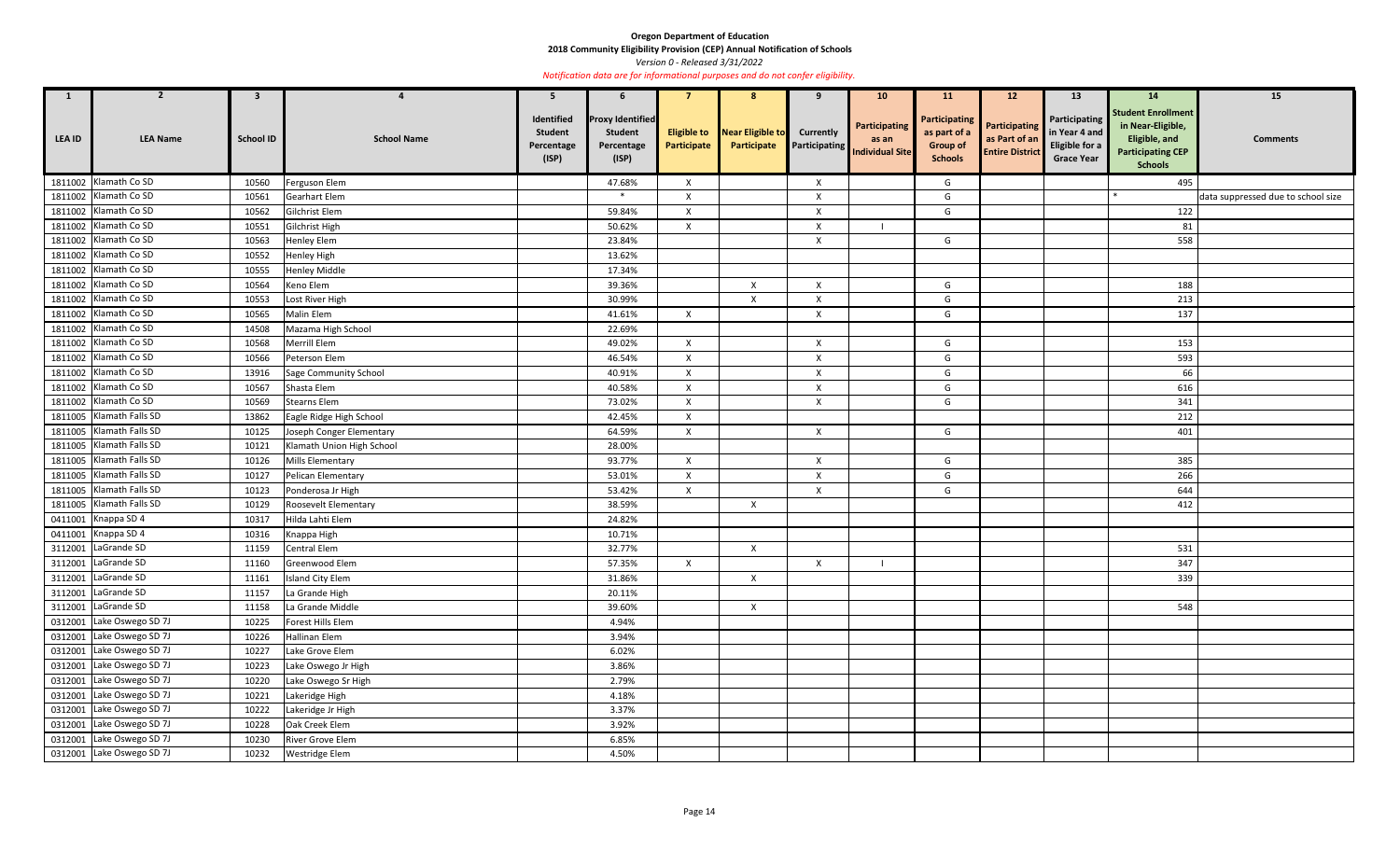**2018 Community Eligibility Provision (CEP) Annual Notification of Schools** 

*Version 0 - Released 3/31/2022* 

| $\mathbf{1}$     | $\overline{2}$                 | 3                |                                   | 5                                                   | 6                                                                |                                   | -8                              | 9                         | 10 <sup>°</sup>                                                | <b>11</b>                                                          | 12 <sup>2</sup>                                          | 13                                                                    | 14                                                                                                            | 15                                 |
|------------------|--------------------------------|------------------|-----------------------------------|-----------------------------------------------------|------------------------------------------------------------------|-----------------------------------|---------------------------------|---------------------------|----------------------------------------------------------------|--------------------------------------------------------------------|----------------------------------------------------------|-----------------------------------------------------------------------|---------------------------------------------------------------------------------------------------------------|------------------------------------|
| <b>LEA ID</b>    | <b>LEA Name</b>                | <b>School ID</b> | <b>School Name</b>                | Identified<br><b>Student</b><br>Percentage<br>(ISP) | <b>Proxy Identified</b><br><b>Student</b><br>Percentage<br>(ISP) | <b>Eligible to</b><br>Participate | Near Eligible to<br>Participate | <b>Currently</b>          | <b>Participating</b><br>as an<br>Participating Individual Site | Participating<br>as part of a<br><b>Group of</b><br><b>Schools</b> | Participating<br>as Part of an<br><b>Entire District</b> | Participating<br>in Year 4 and<br>Eligible for a<br><b>Grace Year</b> | <b>Student Enrollment</b><br>in Near-Eligible,<br>Eligible, and<br><b>Participating CEP</b><br><b>Schools</b> | <b>Comments</b>                    |
| 1912001          | Lakeview SD                    | 10572            | Daly Middle                       |                                                     | 26.13%                                                           |                                   |                                 |                           |                                                                |                                                                    |                                                          |                                                                       |                                                                                                               |                                    |
| 1912001          | Lakeview SD                    | 10573            | Fremont/Hay Elem                  |                                                     | 37.68%                                                           |                                   | $\mathsf{X}$                    |                           |                                                                |                                                                    |                                                          |                                                                       | 353                                                                                                           |                                    |
| 1912001          | Lakeview SD                    | 14203            | Lakeview Sr High School           |                                                     | 19.44%                                                           |                                   |                                 |                           |                                                                |                                                                    |                                                          |                                                                       |                                                                                                               |                                    |
| 1912001          | Lakeview SD                    | 10574            | Union Elem                        |                                                     | 21.05%                                                           |                                   |                                 |                           |                                                                |                                                                    |                                                          |                                                                       |                                                                                                               |                                    |
| 2012007          | Lane ESD                       | 13675            | Lane School                       |                                                     | $*$                                                              |                                   |                                 |                           |                                                                |                                                                    |                                                          |                                                                       |                                                                                                               | data not available in proxy source |
|                  | Le Monde French Immersion      |                  |                                   |                                                     |                                                                  |                                   |                                 |                           |                                                                |                                                                    |                                                          |                                                                       |                                                                                                               |                                    |
|                  | 2612008 Public Charter School  | 15157            | Le Monde French Immersion         |                                                     | 8.96%                                                            |                                   |                                 |                           |                                                                |                                                                    |                                                          |                                                                       |                                                                                                               |                                    |
|                  | Le Monde French Immersion      |                  |                                   |                                                     |                                                                  |                                   |                                 |                           |                                                                |                                                                    |                                                          |                                                                       |                                                                                                               |                                    |
|                  | 2612008 Public Charter School  | 16005            | Le Monde Immersion (2nd Location) |                                                     | $\ast$                                                           |                                   |                                 |                           |                                                                |                                                                    |                                                          |                                                                       |                                                                                                               | data not available in proxy source |
| 2212001          | Lebanon Community SD 9         | 10764            | Cascades School                   |                                                     | 54.01%                                                           | $\mathsf{X}$                      |                                 | $\boldsymbol{\mathsf{X}}$ |                                                                | G                                                                  |                                                          |                                                                       | 324                                                                                                           |                                    |
| 2212001          | Lebanon Community SD 9         | 10767            | Green Acres Elem                  |                                                     | 58.95%                                                           | $\mathsf{X}$                      |                                 | X                         |                                                                | G                                                                  |                                                          |                                                                       | 324                                                                                                           |                                    |
| 2212001          | Lebanon Community SD 9         | 10768            | Hamilton Creek Elem               |                                                     | 38.89%                                                           |                                   | $\mathsf{X}$                    |                           |                                                                |                                                                    |                                                          |                                                                       | 306                                                                                                           |                                    |
| 2212001          | Lebanon Community SD 9         | 10769            | Lacomb Elem                       |                                                     | 28.63%                                                           |                                   |                                 |                           |                                                                |                                                                    |                                                          |                                                                       |                                                                                                               |                                    |
| 2212001          | Lebanon Community SD 9         | 10759            | Lebanon High                      |                                                     | 27.97%                                                           |                                   |                                 |                           |                                                                |                                                                    |                                                          |                                                                       |                                                                                                               |                                    |
| 2212001          | Lebanon Community SD 9         | 13031            | Pioneer School                    |                                                     | 46.76%                                                           | $\mathsf{X}$                      |                                 | $\mathsf{X}$              |                                                                | G                                                                  |                                                          |                                                                       | 370                                                                                                           |                                    |
| 2212001          | Lebanon Community SD 9         | 13030            | Riverview School                  |                                                     | 46.25%                                                           | $\mathsf{X}$                      |                                 | Χ                         |                                                                | G                                                                  |                                                          |                                                                       | 413                                                                                                           |                                    |
| 2212001          | Lebanon Community SD 9         | 10762            | Seven Oak Middle                  |                                                     | 41.51%                                                           | $\mathsf{X}$                      |                                 | $\boldsymbol{\mathsf{X}}$ |                                                                |                                                                    |                                                          |                                                                       | 677                                                                                                           |                                    |
|                  | Lewis & Clark Montessori       |                  |                                   |                                                     |                                                                  |                                   |                                 |                           |                                                                |                                                                    |                                                          |                                                                       |                                                                                                               |                                    |
|                  | 2612007 Charter School         | 15507            | <b>LCMCS</b>                      |                                                     | 12.63%                                                           |                                   |                                 |                           |                                                                |                                                                    |                                                          |                                                                       |                                                                                                               |                                    |
| 2112001          | Lincoln Co SD                  | 10734            | <b>Crestview Heights</b>          |                                                     | 54.93%                                                           | $\mathsf{X}$                      |                                 | $\boldsymbol{\mathsf{X}}$ |                                                                |                                                                    | D                                                        |                                                                       | 335                                                                                                           |                                    |
| 2112001          | Lincoln Co SD                  | 10728            | <b>Eddyville Charter School</b>   |                                                     | 39.18%                                                           |                                   | $\mathsf{X}$                    | X                         |                                                                |                                                                    | D                                                        |                                                                       | 194                                                                                                           |                                    |
| 2112001          | Lincoln Co SD                  | 10717            | Newport High                      |                                                     | 19.28%                                                           |                                   |                                 | X                         |                                                                |                                                                    | D                                                        |                                                                       | 669                                                                                                           |                                    |
| 2112001          | Lincoln Co SD                  | 10722            | Newport Middle School             |                                                     | 31.57%                                                           |                                   | $\mathsf{X}$                    | $\times$                  |                                                                |                                                                    | D                                                        |                                                                       | 453                                                                                                           |                                    |
| 2112001          | Lincoln Co SD                  | 10730            | Oceanlake Elem                    |                                                     | 54.07%                                                           | $\mathsf{X}$                      |                                 | X                         |                                                                |                                                                    | D                                                        |                                                                       | 405                                                                                                           |                                    |
|                  | 2112001 Lincoln Co SD          | 10731            | Sam Case Elem                     |                                                     | 35.85%                                                           |                                   | $\boldsymbol{\mathsf{X}}$       | X                         |                                                                |                                                                    | D                                                        |                                                                       | 491                                                                                                           |                                    |
|                  | 2112001 Lincoln Co SD          | 10732            | Siletz Valley School              |                                                     | 39.70%                                                           |                                   | $\boldsymbol{X}$                | Χ                         |                                                                |                                                                    | D                                                        |                                                                       | 199                                                                                                           |                                    |
|                  | 2112001 Lincoln Co SD          | 10733            | <b>Taft Elem</b>                  |                                                     | 51.95%                                                           | $\mathsf{X}$                      |                                 | $\mathsf{X}$              |                                                                |                                                                    | D                                                        |                                                                       | 539                                                                                                           |                                    |
|                  | 2112001 Lincoln Co SD          | 10718            | Taft High                         |                                                     | 20.25%                                                           |                                   |                                 | $\pmb{\mathsf{X}}$        |                                                                |                                                                    | D                                                        |                                                                       | 731                                                                                                           |                                    |
|                  | 2112001 Lincoln Co SD          | 10724            | <b>Toledo Elementary</b>          |                                                     | 49.53%                                                           | $\mathsf{X}$                      |                                 | $\mathsf{X}$              |                                                                |                                                                    | D                                                        |                                                                       | 428                                                                                                           |                                    |
|                  | 2112001 Lincoln Co SD          | 10719            | Toledo High                       |                                                     | 17.53%                                                           |                                   |                                 | $\pmb{\times}$            |                                                                |                                                                    | D                                                        |                                                                       | 308                                                                                                           |                                    |
|                  | 2112001 Lincoln Co SD          | 10720            | <b>Waldport High</b>              |                                                     | 21.13%                                                           |                                   |                                 | $\mathsf{X}$              |                                                                |                                                                    | D                                                        |                                                                       | 265                                                                                                           |                                    |
|                  | 2112001 Lincoln Co SD          | 15633            | Yaquina View Elementary           |                                                     | 48.39%                                                           | $\mathsf{X}$                      |                                 | $\mathsf{X}$              |                                                                |                                                                    | D                                                        |                                                                       | 434                                                                                                           |                                    |
|                  | 1212001 Long Creek SD 17       | 10461            | Long Creek School                 |                                                     | 33.33%                                                           |                                   | $\mathsf{X}$                    | $\mathsf{X}$              |                                                                |                                                                    | D                                                        |                                                                       | 33                                                                                                            |                                    |
|                  | <b>Looking Glass Community</b> |                  |                                   |                                                     |                                                                  |                                   |                                 |                           |                                                                |                                                                    |                                                          |                                                                       |                                                                                                               |                                    |
| 2012004 Services |                                | 12285            | <b>River Front</b>                |                                                     | 31.37%                                                           |                                   | $\boldsymbol{\mathsf{X}}$       |                           |                                                                |                                                                    |                                                          |                                                                       | 51                                                                                                            |                                    |
|                  | 2012005 Lowell SD 71           | 10661            | Lowell High                       |                                                     | 29.07%                                                           |                                   |                                 | $\mathsf{X}$              |                                                                |                                                                    |                                                          |                                                                       | 172                                                                                                           |                                    |
|                  | 2012005 Lowell SD 71           | 10662            | Lundy Elem                        |                                                     | 48.28%                                                           | $\mathsf{X}$                      |                                 | $\mathsf{X}$              |                                                                |                                                                    |                                                          |                                                                       | 174                                                                                                           |                                    |
|                  | 2012005 Lowell SD 71           | 15451            | Mountain View Academy             |                                                     | 17.02%                                                           |                                   |                                 |                           |                                                                |                                                                    |                                                          |                                                                       |                                                                                                               |                                    |
|                  | Luckiamute Valley Charter      |                  |                                   |                                                     |                                                                  |                                   |                                 |                           |                                                                |                                                                    |                                                          |                                                                       |                                                                                                               |                                    |
| 2712001 Schools  |                                | 15995            | Bridgeport                        |                                                     | 63.36%                                                           | $\boldsymbol{\mathsf{X}}$         |                                 |                           |                                                                |                                                                    |                                                          |                                                                       | 131                                                                                                           |                                    |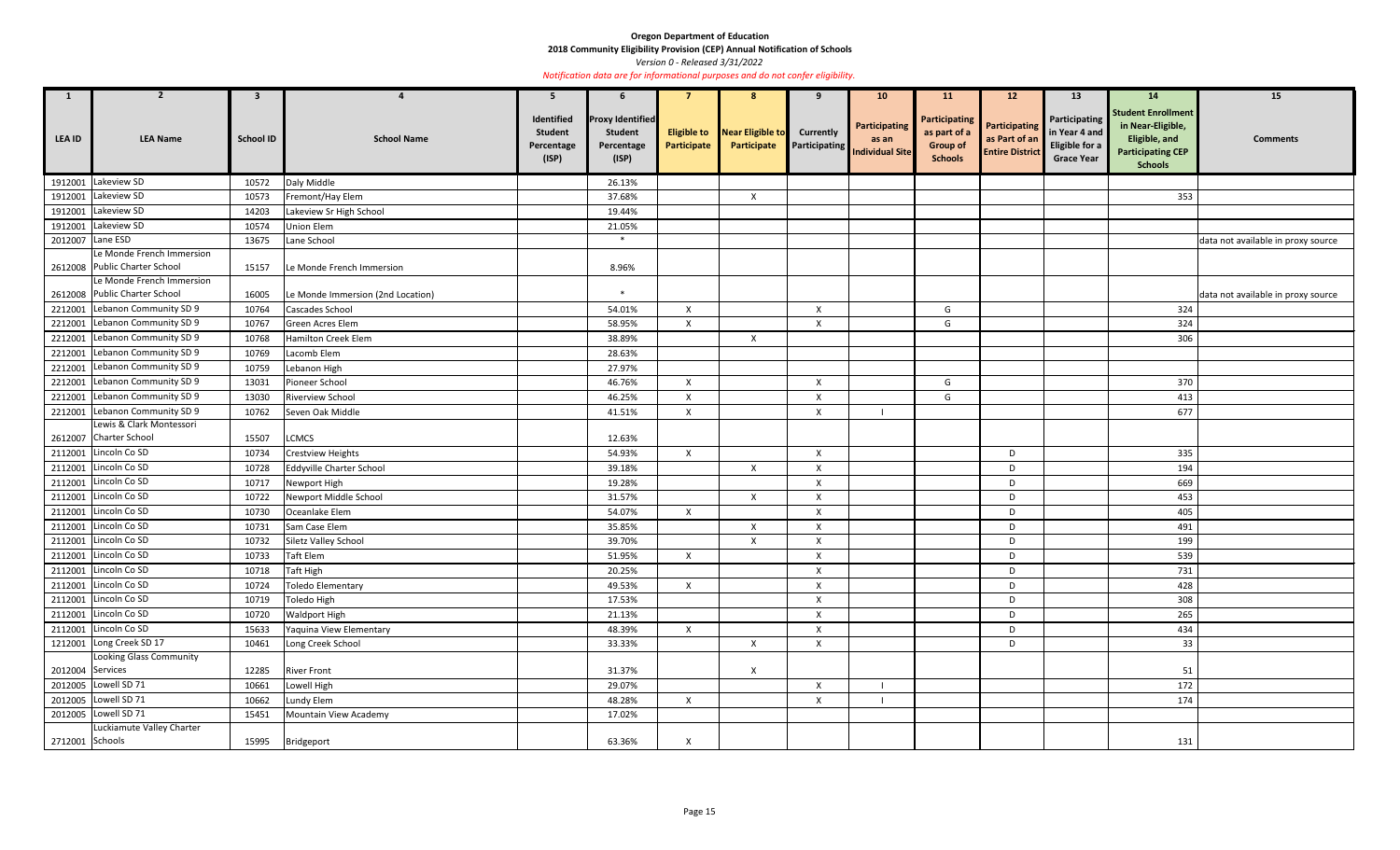**2018 Community Eligibility Provision (CEP) Annual Notification of Schools** 

*Version 0 - Released 3/31/2022* 

| 1               | $\overline{2}$                | $\mathbf{3}$     |                                      | 5                                                   | 6                                                                |                                   | 8                               | 9                                        | 10 <sub>1</sub>                                  | <b>11</b>                                                          | 12                                                       | 13                                                                    | <b>14</b>                                                                                                     | 15              |
|-----------------|-------------------------------|------------------|--------------------------------------|-----------------------------------------------------|------------------------------------------------------------------|-----------------------------------|---------------------------------|------------------------------------------|--------------------------------------------------|--------------------------------------------------------------------|----------------------------------------------------------|-----------------------------------------------------------------------|---------------------------------------------------------------------------------------------------------------|-----------------|
| <b>LEA ID</b>   | <b>LEA Name</b>               | <b>School ID</b> | <b>School Name</b>                   | Identified<br><b>Student</b><br>Percentage<br>(ISP) | <b>Proxy Identified</b><br><b>Student</b><br>Percentage<br>(ISP) | <b>Eligible to</b><br>Participate | Near Eligible to<br>Participate | <b>Currently</b><br><b>Participating</b> | Participating<br>as an<br><b>Individual Site</b> | Participating<br>as part of a<br><b>Group of</b><br><b>Schools</b> | Participating<br>as Part of an<br><b>Entire District</b> | Participating<br>in Year 4 and<br>Eligible for a<br><b>Grace Year</b> | <b>Student Enrollment</b><br>in Near-Eligible,<br>Eligible, and<br><b>Participating CEP</b><br><b>Schools</b> | <b>Comments</b> |
|                 | Luckiamute Valley Charter     |                  |                                      |                                                     |                                                                  |                                   |                                 |                                          |                                                  |                                                                    |                                                          |                                                                       |                                                                                                               |                 |
| 2712001 Schools |                               | 15994            | Pedee                                |                                                     | 94.50%                                                           | $\mathsf{x}$                      |                                 |                                          |                                                  |                                                                    |                                                          |                                                                       | 59                                                                                                            |                 |
|                 | 2013001 Mapleton SD 32        | 14211            | <b>Mapleton Elementary</b>           |                                                     | 69.86%                                                           | $\mathsf{X}$                      |                                 | $\mathsf{X}$                             |                                                  |                                                                    | D                                                        |                                                                       | 73                                                                                                            |                 |
|                 | 2013001 Mapleton SD 32        | 10664            | Mapleton Jr/Sr High                  |                                                     | 46.38%                                                           | X                                 |                                 | $\boldsymbol{\mathsf{X}}$                |                                                  |                                                                    | D                                                        |                                                                       | 69                                                                                                            |                 |
|                 | 2013002 Marcola SD 79J        | 10667            | Marcola Elem                         |                                                     | 36.81%                                                           |                                   | $\mathsf{X}$                    |                                          |                                                  |                                                                    |                                                          |                                                                       | 144                                                                                                           |                 |
|                 | 2013002 Marcola SD 79J        | 10666            | Mohawk Jr/Sr High                    |                                                     | 16.78%                                                           |                                   |                                 |                                          |                                                  |                                                                    |                                                          |                                                                       |                                                                                                               |                 |
|                 | 2013003 McKenzie SD 68        | 10669            | McKenzie High                        |                                                     | 39.68%                                                           |                                   | $\mathsf{X}$                    | $\mathsf{X}$                             |                                                  |                                                                    |                                                          |                                                                       | 63                                                                                                            |                 |
|                 | 2013003 McKenzie SD 68        | 10670            | McKenzie River Elem                  |                                                     | 64.75%                                                           | $\mathsf{X}$                      |                                 | $\mathsf{X}$                             |                                                  |                                                                    |                                                          |                                                                       | 139                                                                                                           |                 |
|                 | 3613001 McMinnville SD 40     | 11302            | A Duniway Middle                     |                                                     | 34.51%                                                           |                                   | $\boldsymbol{\mathsf{X}}$       | X                                        |                                                  | G                                                                  |                                                          | $\times$                                                              | 739                                                                                                           |                 |
|                 | 3613001 McMinnville SD 40     | 11305            | Columbus Elem                        |                                                     | 41.68%                                                           | X                                 |                                 | X                                        |                                                  | G                                                                  |                                                          |                                                                       | 487                                                                                                           |                 |
|                 | 3613001 McMinnville SD 40     | 11303            | F Patton Middle                      |                                                     | 32.64%                                                           |                                   | $\mathsf{X}$                    | X                                        |                                                  |                                                                    |                                                          | X                                                                     | 818                                                                                                           |                 |
|                 | 3613001 McMinnville SD 40     | 11677            | Grandhaven                           |                                                     | 45.06%                                                           | $\mathsf{X}$                      |                                 | $\boldsymbol{\mathsf{X}}$                |                                                  | G                                                                  |                                                          |                                                                       | 526                                                                                                           |                 |
|                 | 3613001 McMinnville SD 40     | 11301            | McMinnville High                     |                                                     | 19.25%                                                           |                                   |                                 | X                                        |                                                  | G                                                                  |                                                          |                                                                       | 2,197                                                                                                         |                 |
|                 | 3613001 McMinnville SD 40     | 11307            | Memorial Elem                        |                                                     | 27.07%                                                           |                                   |                                 | $\boldsymbol{X}$                         |                                                  | G                                                                  |                                                          |                                                                       | 617                                                                                                           |                 |
|                 | 3613001 McMinnville SD 40     | 11308            | Newby Elem                           |                                                     | 48.29%                                                           | $\mathsf{X}$                      |                                 | X                                        |                                                  | G                                                                  |                                                          |                                                                       | 557                                                                                                           |                 |
|                 | 3613001 McMinnville SD 40     | 14226            | Sue Buel Elementary                  |                                                     | 49.02%                                                           | $\mathsf{X}$                      |                                 | $\boldsymbol{X}$                         |                                                  | G                                                                  |                                                          |                                                                       | 510                                                                                                           |                 |
|                 | 3613001 McMinnville SD 40     | 11309            | Wascher Elem                         |                                                     | 35.70%                                                           |                                   | $\mathsf{X}$                    | X                                        |                                                  | G                                                                  |                                                          | $\times$                                                              | 465                                                                                                           |                 |
|                 | 1513001 Medford SD 549        | 10498            | Abraham Lincoln Elem                 |                                                     | 24.01%                                                           |                                   |                                 |                                          |                                                  |                                                                    |                                                          |                                                                       |                                                                                                               |                 |
|                 | 1513001 Medford SD 549        | 14407            | Central Medford High                 |                                                     | 27.03%                                                           |                                   |                                 | $\boldsymbol{\mathsf{X}}$                |                                                  | G                                                                  |                                                          |                                                                       | 296                                                                                                           |                 |
|                 | 1513001 Medford SD 549        | 10499            | Griffin Creek Elem                   |                                                     | 31.41%                                                           |                                   | X                               | Χ                                        |                                                  | G                                                                  |                                                          | X                                                                     | 608                                                                                                           |                 |
| 1513001         | Medford SD 549                | 10496            | <b>Hedrick Middle</b>                |                                                     | 31.17%                                                           |                                   | $\mathsf{X}$                    |                                          |                                                  |                                                                    |                                                          |                                                                       | 1,001                                                                                                         |                 |
|                 | 1513001 Medford SD 549        | 10500            | Hoover Elem                          |                                                     | 23.85%                                                           |                                   |                                 |                                          |                                                  |                                                                    |                                                          |                                                                       |                                                                                                               |                 |
| 1513001         | Medford SD 549                | 10501            | <b>Howard Elem</b>                   |                                                     | 55.31%                                                           | $\mathsf{X}$                      |                                 | X                                        |                                                  | G                                                                  |                                                          |                                                                       | 490                                                                                                           |                 |
|                 | 1513001 Medford SD 549        | 10502            | Jackson Elementary                   |                                                     | 71.17%                                                           | $\times$                          |                                 | X                                        |                                                  | G                                                                  |                                                          |                                                                       | 437                                                                                                           |                 |
|                 | 1513001 Medford SD 549        | 10503            | Jacksonville Elem                    |                                                     | 22.77%                                                           |                                   |                                 |                                          |                                                  |                                                                    |                                                          |                                                                       |                                                                                                               |                 |
|                 | 1513001 Medford SD 549        | 10504            | Jefferson Elem                       |                                                     | 52.26%                                                           | $\mathsf{X}$                      |                                 | $\mathsf{X}$                             |                                                  | G                                                                  |                                                          |                                                                       | 509                                                                                                           |                 |
|                 | 1513001 Medford SD 549        | 10505            | Kennedy Elem                         |                                                     | 51.90%                                                           | X                                 |                                 | X                                        |                                                  | G                                                                  |                                                          |                                                                       | 553                                                                                                           |                 |
|                 | 1513001 Medford SD 549        | 10506            | Lone Pine Elem                       |                                                     | 23.44%                                                           |                                   |                                 |                                          |                                                  |                                                                    |                                                          |                                                                       |                                                                                                               |                 |
|                 | 1513001 Medford SD 549        | 14806            | Madrone Trail Public Charter         |                                                     | 23.33%                                                           |                                   |                                 |                                          |                                                  |                                                                    |                                                          |                                                                       |                                                                                                               |                 |
|                 | 1513001 Medford SD 549        | 10497            | McLoughlin Middle                    |                                                     | 40.91%                                                           | $\mathsf{X}$                      |                                 | $\mathsf{X}$                             |                                                  | G                                                                  |                                                          |                                                                       | 853                                                                                                           |                 |
|                 | 1513001 Medford SD 549        | 10494            | North Medford High                   |                                                     | 22.14%                                                           |                                   |                                 |                                          |                                                  |                                                                    |                                                          |                                                                       |                                                                                                               |                 |
|                 | 1513001 Medford SD 549        | 10507            | Oak Grove                            |                                                     | 52.26%                                                           | $\mathsf{X}$                      |                                 | $\boldsymbol{X}$                         |                                                  | G                                                                  |                                                          |                                                                       | 532                                                                                                           |                 |
|                 | 1513001 Medford SD 549        | 10508            | Roosevelt Elem                       |                                                     | 54.52%                                                           | $\mathsf{X}$                      |                                 | $\boldsymbol{\mathsf{X}}$                |                                                  | G                                                                  |                                                          |                                                                       | 442                                                                                                           |                 |
|                 | 1513001 Medford SD 549        | 10509            | Ruch Elem                            |                                                     | 48.15%                                                           | $\mathsf{X}$                      |                                 | $\mathsf X$                              |                                                  | G                                                                  |                                                          |                                                                       | 189                                                                                                           |                 |
|                 | 1513001 Medford SD 549        | 10495            | South Medford High                   |                                                     | 21.99%                                                           |                                   |                                 |                                          |                                                  |                                                                    |                                                          |                                                                       |                                                                                                               |                 |
|                 | 1513001 Medford SD 549        | 15663            | The Valley School of Southern Oregon |                                                     | 10.89%                                                           |                                   |                                 |                                          |                                                  |                                                                    |                                                          |                                                                       |                                                                                                               |                 |
|                 | 1513001 Medford SD 549        | 10510            | Washington Elem                      |                                                     | 69.72%                                                           | $\mathsf{X}$                      |                                 | $\boldsymbol{\mathsf{X}}$                |                                                  | G                                                                  |                                                          |                                                                       | 426                                                                                                           |                 |
|                 | 1513001 Medford SD 549        | 10511            | Wilson Elem                          |                                                     | 62.43%                                                           | $\mathsf{X}$                      |                                 | $\boldsymbol{\mathsf{X}}$                |                                                  | G                                                                  |                                                          |                                                                       | 559                                                                                                           |                 |
|                 | 3013001 Milton-Freewater SD 7 | 11129            | Central Middle                       |                                                     | 35.49%                                                           |                                   | $\mathsf{X}$                    | $\boldsymbol{\mathsf{X}}$                |                                                  |                                                                    | D                                                        |                                                                       | 448                                                                                                           |                 |
|                 | 3013001 Milton-Freewater SD 7 | 11130            | Ferndale Elem                        |                                                     | 47.81%                                                           | $\mathsf{X}$                      |                                 | $\boldsymbol{\mathsf{X}}$                |                                                  |                                                                    | D                                                        |                                                                       | 274                                                                                                           |                 |
|                 | 3013001 Milton-Freewater SD 7 | 11131            | Freewater Elem                       |                                                     | 41.84%                                                           | $\mathsf{X}$                      |                                 | $\mathsf{X}$                             |                                                  |                                                                    | D                                                        |                                                                       | 294                                                                                                           |                 |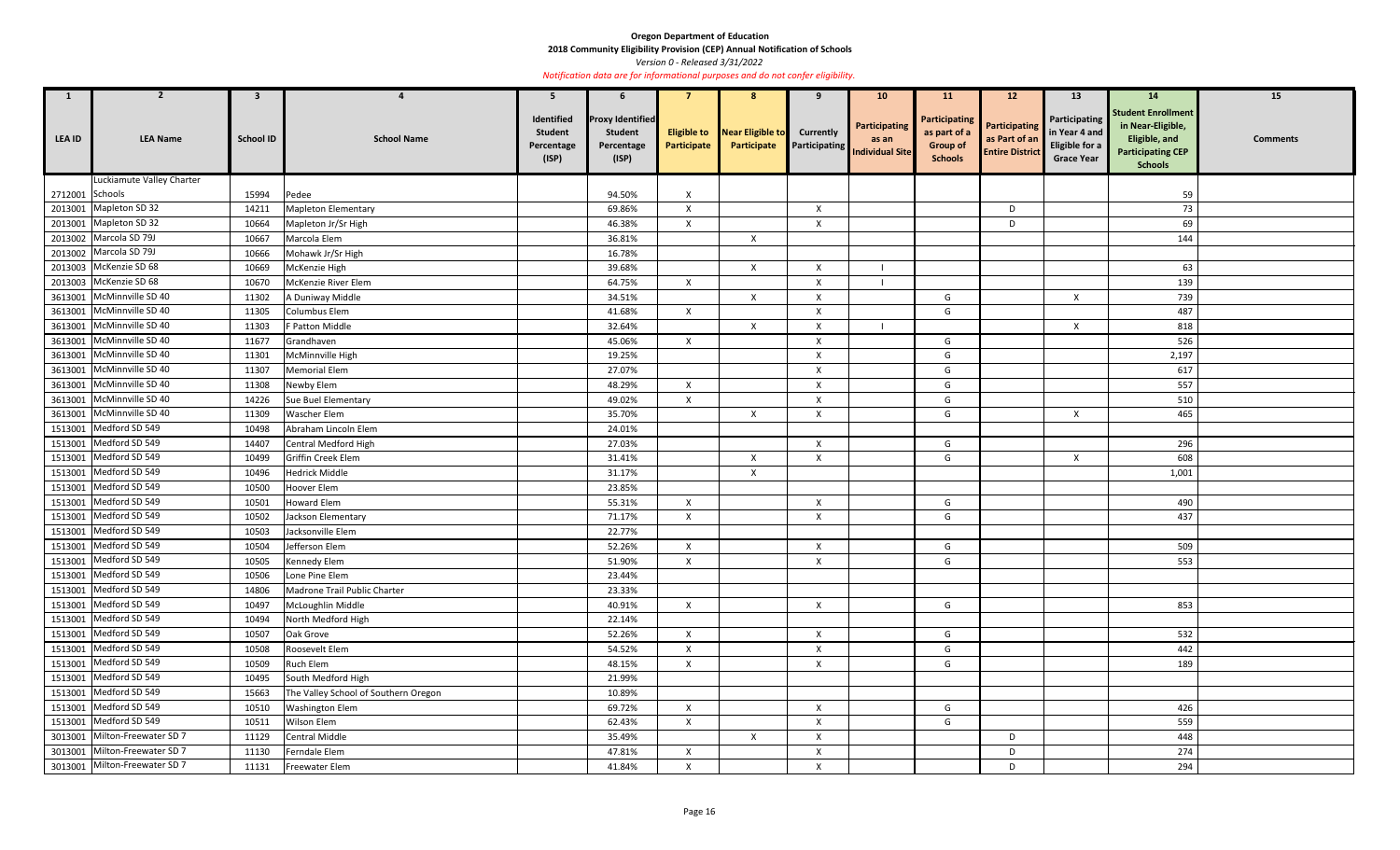**2018 Community Eligibility Provision (CEP) Annual Notification of Schools** 

|               | $\overline{2}$                                 | $\overline{\mathbf{3}}$ | 4                              | 5                                                   | 6                                                                |              | 8                                                  | 9                         | 10 <sub>1</sub>                                         | <b>11</b>                                                          | 12                                                              | 13                                                                           | 14                                                                                                            | 15                                    |
|---------------|------------------------------------------------|-------------------------|--------------------------------|-----------------------------------------------------|------------------------------------------------------------------|--------------|----------------------------------------------------|---------------------------|---------------------------------------------------------|--------------------------------------------------------------------|-----------------------------------------------------------------|------------------------------------------------------------------------------|---------------------------------------------------------------------------------------------------------------|---------------------------------------|
| <b>LEA ID</b> | <b>LEA Name</b>                                | <b>School ID</b>        | <b>School Name</b>             | Identified<br><b>Student</b><br>Percentage<br>(ISP) | <b>Proxy Identified</b><br><b>Student</b><br>Percentage<br>(ISP) | Participate  | <b>Eligible to</b> Near Eligible to<br>Participate | <b>Currently</b>          | Participating<br>as an<br>Participating Individual Site | Participating<br>as part of a<br><b>Group of</b><br><b>Schools</b> | <b>Participating</b><br>as Part of an<br><b>Entire District</b> | Participating<br>in Year 4 and<br><b>Eligible for a</b><br><b>Grace Year</b> | <b>Student Enrollment</b><br>in Near-Eligible,<br>Eligible, and<br><b>Participating CEP</b><br><b>Schools</b> | <b>Comments</b>                       |
| 3013001       | Milton-Freewater SD 7                          | 11132                   | Grove Elem                     |                                                     | 50.17%                                                           | X            |                                                    | $\mathsf{X}$              |                                                         |                                                                    | D                                                               |                                                                              | 289                                                                                                           |                                       |
| 3013001       | Milton-Freewater SD 7                          | 11128                   | McLoughlin High                |                                                     | 22.92%                                                           |              |                                                    | $\boldsymbol{\mathsf{X}}$ |                                                         |                                                                    | D                                                               |                                                                              | 528                                                                                                           |                                       |
| 3513001       | Mitchell SD 55                                 | 11292                   | Mitchell School                |                                                     | 21.15%                                                           |              |                                                    |                           |                                                         |                                                                    |                                                                 |                                                                              |                                                                                                               |                                       |
| 0314004       | Molalla River Academy                          | 15699                   | Molalla River Academy          |                                                     | 10.76%                                                           |              |                                                    |                           |                                                         |                                                                    |                                                                 |                                                                              |                                                                                                               |                                       |
| 0313001       | Molalla River SD 35                            | 10236                   | Clarkes Elem                   |                                                     | 24.55%                                                           |              |                                                    |                           |                                                         |                                                                    |                                                                 |                                                                              |                                                                                                               |                                       |
| 0313001       | Molalla River SD 35                            | 10239                   | Molalla Elem                   |                                                     | 39.90%                                                           |              | $\mathsf{X}$                                       |                           |                                                         |                                                                    |                                                                 |                                                                              | 421                                                                                                           |                                       |
| 0313001       | Molalla River SD 35                            | 10234                   | Molalla High                   |                                                     | 16.03%                                                           |              |                                                    |                           |                                                         |                                                                    |                                                                 |                                                                              |                                                                                                               |                                       |
| 0313001       | Molalla River SD 35                            | 10235                   | Molalla River Middle           |                                                     | 22.33%                                                           |              |                                                    |                           |                                                         |                                                                    |                                                                 |                                                                              |                                                                                                               |                                       |
| 0313001       | Molalla River SD 35                            | 10240                   | Mulino Elem                    |                                                     | 19.46%                                                           |              |                                                    |                           |                                                         |                                                                    |                                                                 |                                                                              |                                                                                                               |                                       |
| 0313001       | Molalla River SD 35                            | 10241                   | Rural Dell Elem                |                                                     | 27.57%                                                           |              |                                                    |                           |                                                         |                                                                    |                                                                 |                                                                              |                                                                                                               |                                       |
| 0213001       | Monroe SD                                      | 10188                   | Monroe Grade School            |                                                     | 33.44%                                                           |              | $\boldsymbol{\mathsf{X}}$                          |                           |                                                         |                                                                    |                                                                 |                                                                              | 311                                                                                                           |                                       |
| 0213001       | Monroe SD                                      | 10187                   | Monroe High                    |                                                     | 17.42%                                                           |              |                                                    |                           |                                                         |                                                                    |                                                                 |                                                                              |                                                                                                               |                                       |
| 1213001       | Monument SD 8                                  | 10463                   | Monument School                |                                                     | 28.30%                                                           |              |                                                    |                           |                                                         |                                                                    |                                                                 |                                                                              |                                                                                                               |                                       |
| 2613004       | Morrison Center                                | 11424                   | BreakThrough                   |                                                     | $\ast$                                                           |              | $\boldsymbol{\mathsf{X}}$                          |                           |                                                         |                                                                    |                                                                 |                                                                              |                                                                                                               | data suppressed due to school size    |
| 2613004       | Morrison Center                                | 11421                   | Counterpoint                   |                                                     | $\ast$                                                           |              |                                                    |                           |                                                         |                                                                    |                                                                 |                                                                              |                                                                                                               | data not available in proxy source    |
|               | 2513001 Morrow Co SD                           | 10918                   | A C Houghton Elem              |                                                     | 40.63%                                                           | $\mathsf{X}$ |                                                    | $\mathsf{X}$              |                                                         | G                                                                  |                                                                 |                                                                              | 315                                                                                                           |                                       |
| 2513001       | Morrow Co SD                                   | 10919                   | Heppner Elem                   |                                                     | 29.73%                                                           |              |                                                    |                           |                                                         |                                                                    |                                                                 |                                                                              |                                                                                                               |                                       |
| 2513001       | Morrow Co SD                                   | 10914                   | Heppner High                   |                                                     | 12.29%                                                           |              |                                                    |                           |                                                         |                                                                    |                                                                 |                                                                              |                                                                                                               |                                       |
| 2513001       | Morrow Co SD                                   | 13374                   | Irrigon Elementary             |                                                     | 39.21%                                                           |              | $\boldsymbol{\mathsf{X}}$                          |                           |                                                         |                                                                    |                                                                 |                                                                              | 227                                                                                                           |                                       |
| 2513001       | Morrow Co SD                                   | 10917                   | Irrigon Jr/Sr High School      |                                                     | 24.40%<br>$\ast$                                                 |              |                                                    |                           |                                                         |                                                                    |                                                                 |                                                                              |                                                                                                               |                                       |
| 2513001       | Morrow Co SD<br>Morrow Co SD                   | 13505                   | Morrow Education Center        |                                                     |                                                                  |              |                                                    | $\boldsymbol{X}$          |                                                         | G                                                                  |                                                                 |                                                                              |                                                                                                               | 76 data not available in proxy source |
| 2513001       |                                                | 10916                   | Riverside High                 |                                                     | 20.04%                                                           |              |                                                    |                           |                                                         |                                                                    |                                                                 |                                                                              |                                                                                                               |                                       |
| 2513001       | Morrow Co SD                                   | 10921                   | Sam Boardman Elem              |                                                     | 31.55%                                                           |              | $\boldsymbol{\mathsf{X}}$                          | $\boldsymbol{X}$          |                                                         | G                                                                  |                                                                 |                                                                              | 374                                                                                                           |                                       |
| 2513001       | Morrow Co SD<br><b>Mosier Community School</b> | 13373                   | <b>Windy River Elementary</b>  |                                                     | 30.43%                                                           |              | X                                                  |                           |                                                         |                                                                    |                                                                 |                                                                              | 276                                                                                                           |                                       |
|               | 3313002 Foundation, Inc.                       | 15896                   | <b>Mosier Community School</b> |                                                     | 22.02%                                                           |              |                                                    |                           |                                                         |                                                                    |                                                                 |                                                                              |                                                                                                               |                                       |
|               | 2413003 Mt. Angel SD 91                        | 10823                   | John F Kennedy High            |                                                     | 19.31%                                                           |              |                                                    |                           |                                                         |                                                                    |                                                                 |                                                                              |                                                                                                               |                                       |
|               | 2413003 Mt. Angel SD 91                        | 10824                   | Mt Angel Middle                |                                                     | 20.81%                                                           |              |                                                    |                           |                                                         |                                                                    |                                                                 |                                                                              |                                                                                                               |                                       |
|               | 2413003 Mt. Angel SD 91                        | 10825                   | St Mary's Public School        |                                                     | 26.71%                                                           |              |                                                    |                           |                                                         |                                                                    |                                                                 |                                                                              |                                                                                                               |                                       |
|               | 2613006 Mt. Scott Learning Center              | 13059                   | Mt. Scott Learning Center      |                                                     | 33.33%                                                           |              | $\mathsf{X}$                                       | $\mathsf{X}$              |                                                         |                                                                    |                                                                 | $\mathsf{X}$                                                                 | 153                                                                                                           |                                       |
|               | 2613008 Multnomah ESD                          | 12284                   | Arata Creek                    |                                                     | 59.09%                                                           | $\mathsf{X}$ |                                                    |                           |                                                         |                                                                    |                                                                 |                                                                              | 44                                                                                                            |                                       |
|               | 2613008 Multnomah ESD                          | 12828                   | <b>Burlingame Creek</b>        |                                                     | 11.11%                                                           |              |                                                    |                           |                                                         |                                                                    |                                                                 |                                                                              |                                                                                                               |                                       |
|               | 2613008 Multnomah ESD                          | 11915                   | Helensview                     |                                                     | 25.45%                                                           |              |                                                    |                           |                                                         |                                                                    |                                                                 |                                                                              |                                                                                                               |                                       |
|               | 2613008 Multnomah ESD                          | 16012                   | Knott Creek School             |                                                     | $\ast$                                                           |              |                                                    |                           |                                                         |                                                                    |                                                                 |                                                                              |                                                                                                               | data not available in proxy source    |
|               | 2613008 Multnomah ESD                          | 14027                   | <b>Wheatley School</b>         |                                                     | 56.14%                                                           | $\mathsf{X}$ |                                                    |                           |                                                         |                                                                    |                                                                 |                                                                              | 57                                                                                                            |                                       |
|               | 3413002 Muslim Educational Trust               | 15876                   | Muslim Educational Trust (MET) |                                                     | $*$                                                              |              |                                                    |                           |                                                         |                                                                    |                                                                 |                                                                              |                                                                                                               | data not available in proxy source    |
|               | 0613002 Myrtle Point SD 41                     | 10371                   | Myrtle Crest School            |                                                     | 42.41%                                                           | X            |                                                    | $\boldsymbol{X}$          |                                                         |                                                                    |                                                                 |                                                                              | 349                                                                                                           |                                       |
|               | 0613002 Myrtle Point SD 41                     | 10366                   | Myrtle Point High              |                                                     | 25.50%                                                           |              |                                                    | $\boldsymbol{\mathsf{X}}$ |                                                         |                                                                    |                                                                 |                                                                              | 251                                                                                                           |                                       |
|               | Native American Youth and                      |                         |                                |                                                     |                                                                  |              |                                                    |                           |                                                         |                                                                    |                                                                 |                                                                              |                                                                                                               |                                       |
|               | 2614007 Family Center                          | 13859                   | <b>Early College Academy</b>   |                                                     | 44.44%                                                           |              |                                                    | $\boldsymbol{X}$          |                                                         |                                                                    | D                                                               |                                                                              | 63                                                                                                            |                                       |
|               | 2914001 Neah-Kah-Nie SD 56                     | 11104                   | Garibaldi Elem                 |                                                     | 56.98%                                                           | $\mathsf{X}$ |                                                    |                           |                                                         |                                                                    |                                                                 |                                                                              | 172                                                                                                           |                                       |

*Version 0 - Released 3/31/2022*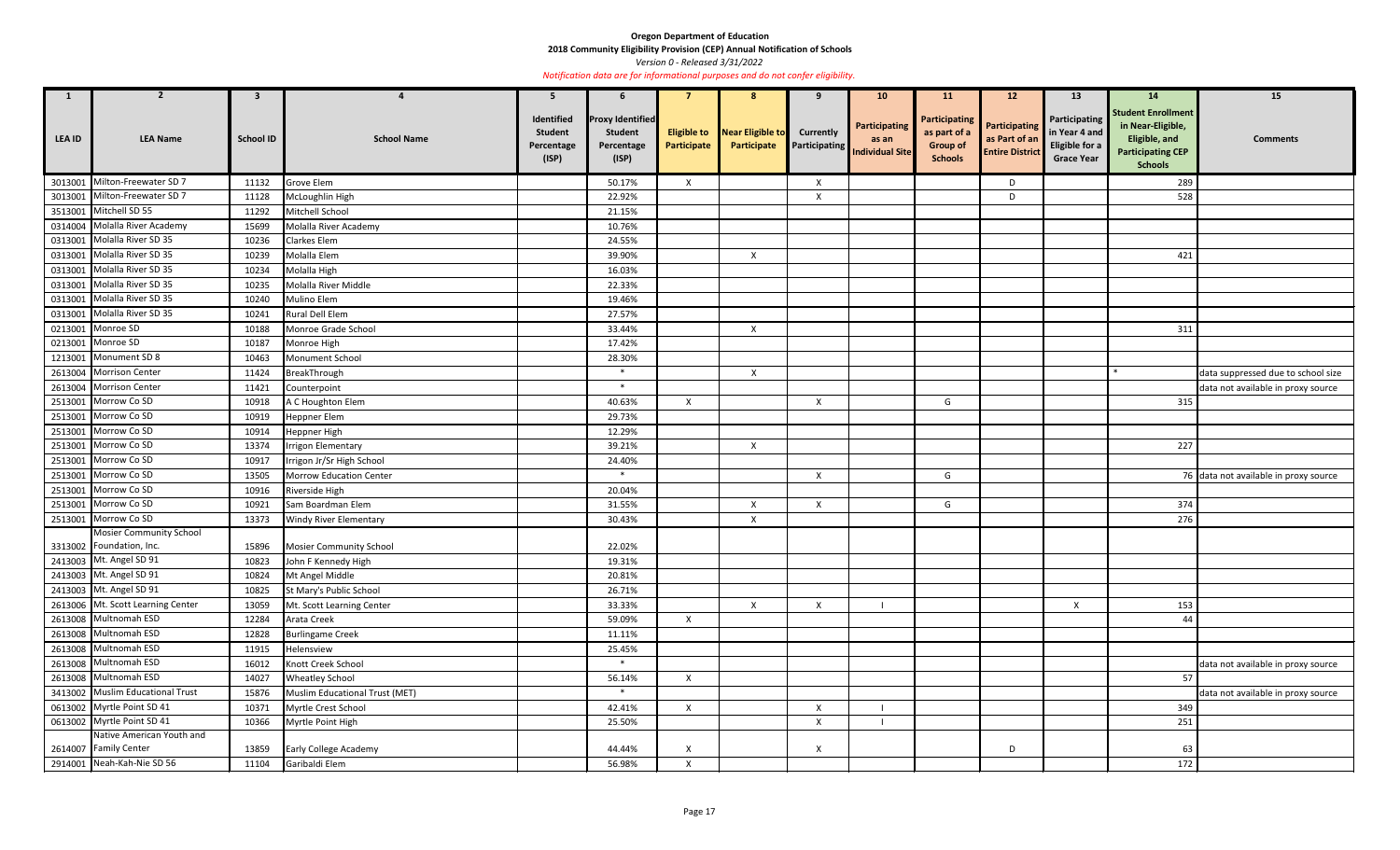**2018 Community Eligibility Provision (CEP) Annual Notification of Schools** 

*Version 0 - Released 3/31/2022* 

| $\mathbf{1}$  |                                 | $\mathbf{3}$     |                                | -5                                                  |                                                                  |              | 8                                                  | 9                         | <b>10</b>                                                      | <b>11</b>                                                          | 12 <sup>2</sup>                                                 | 13                                                                           | 14                                                                                                            | 15                                     |
|---------------|---------------------------------|------------------|--------------------------------|-----------------------------------------------------|------------------------------------------------------------------|--------------|----------------------------------------------------|---------------------------|----------------------------------------------------------------|--------------------------------------------------------------------|-----------------------------------------------------------------|------------------------------------------------------------------------------|---------------------------------------------------------------------------------------------------------------|----------------------------------------|
| <b>LEA ID</b> | <b>LEA Name</b>                 | <b>School ID</b> | <b>School Name</b>             | Identified<br><b>Student</b><br>Percentage<br>(ISP) | <b>Proxy Identified</b><br><b>Student</b><br>Percentage<br>(ISP) | Participate  | <b>Eligible to</b> Near Eligible to<br>Participate | <b>Currently</b>          | <b>Participating</b><br>as an<br>Participating Individual Site | Participating<br>as part of a<br><b>Group of</b><br><b>Schools</b> | <b>Participating</b><br>as Part of an<br><b>Entire District</b> | <b>Participating</b><br>in Year 4 and<br>Eligible for a<br><b>Grace Year</b> | <b>Student Enrollment</b><br>in Near-Eligible,<br>Eligible, and<br><b>Participating CEP</b><br><b>Schools</b> | <b>Comments</b>                        |
| 2914001       | Neah-Kah-Nie SD 56              | 14213            | Neah-Kah-Nie High School       |                                                     | 25.87%                                                           |              |                                                    |                           |                                                                |                                                                    |                                                                 |                                                                              |                                                                                                               |                                        |
| 2914001       | Neah-Kah-Nie SD 56              | 14214            | Neah-Kah-Nie Middle School     |                                                     | 34.41%                                                           |              | $\boldsymbol{X}$                                   |                           |                                                                |                                                                    |                                                                 |                                                                              | 186                                                                                                           |                                        |
| 2914001       | Neah-Kah-Nie SD 56              | 11105            | Nehalem Elem                   |                                                     | 38.89%                                                           |              | $\boldsymbol{\mathsf{X}}$                          |                           |                                                                |                                                                    |                                                                 |                                                                              | 198                                                                                                           |                                        |
| 2914002       | Nestucca Valley SD 101J         | 11106            | Nestucca High                  |                                                     | 26.23%                                                           |              |                                                    |                           |                                                                |                                                                    |                                                                 |                                                                              |                                                                                                               |                                        |
|               | 2914002 Nestucca Valley SD 101J | 11108            | Nestucca Valley Elem           |                                                     | 39.92%                                                           |              | $\mathsf{X}$                                       |                           |                                                                |                                                                    |                                                                 |                                                                              | 238                                                                                                           |                                        |
| 2014003       | Network Charter School          | 13580            | Network Charter School         |                                                     | 41.46%                                                           | $\mathsf{X}$ |                                                    | $\mathsf{X}$              |                                                                |                                                                    | D                                                               |                                                                              | 123                                                                                                           |                                        |
| 2614006       | New Avenues for Youth           | 12766            | Day Service                    |                                                     | $\ast$                                                           |              |                                                    |                           |                                                                |                                                                    |                                                                 |                                                                              |                                                                                                               | data not available in proxy source     |
|               | 3614001 Newberg SD 29J          | 11313            | Antonia Crater Elem            |                                                     | 17.95%                                                           |              |                                                    |                           |                                                                |                                                                    |                                                                 |                                                                              |                                                                                                               |                                        |
| 3614001       | Newberg SD 29J                  | 11311            | Chehalem Valley Middle         |                                                     | 18.13%                                                           |              |                                                    |                           |                                                                |                                                                    |                                                                 |                                                                              |                                                                                                               |                                        |
| 3614001       | Newberg SD 29J                  | 11314            | Dundee Elem                    |                                                     | 22.82%                                                           |              |                                                    |                           |                                                                |                                                                    |                                                                 |                                                                              |                                                                                                               |                                        |
| 3614001       | Newberg SD 29J                  | 11315            | <b>Edwards Elem</b>            |                                                     | 35.26%                                                           |              | $\boldsymbol{X}$                                   | $\mathsf{X}$              |                                                                | G                                                                  |                                                                 | $\times$                                                                     | 607                                                                                                           |                                        |
|               | 3614001 Newberg SD 29J          | 11316            | <b>Ewing Young Elem</b>        |                                                     | 18.81%                                                           |              |                                                    |                           |                                                                |                                                                    |                                                                 |                                                                              |                                                                                                               |                                        |
| 3614001       | Newberg SD 29J                  | 13627            | Joan Austin Elementary         |                                                     | 27.53%                                                           |              |                                                    | $\boldsymbol{\mathsf{X}}$ |                                                                | G                                                                  |                                                                 |                                                                              | 356                                                                                                           |                                        |
|               | 3614001 Newberg SD 29J          | 11317            | Mabel Rush Elem                |                                                     | 23.57%                                                           |              |                                                    |                           |                                                                |                                                                    |                                                                 |                                                                              |                                                                                                               |                                        |
| 3614001       | Newberg SD 29J                  | 11312            | Mountain View Middle           |                                                     | 24.55%                                                           |              |                                                    |                           |                                                                |                                                                    |                                                                 |                                                                              |                                                                                                               |                                        |
| 3614001       | Newberg SD 29J                  | 11310            | Newberg Sr High                |                                                     | 12.88%                                                           |              |                                                    |                           |                                                                |                                                                    |                                                                 |                                                                              |                                                                                                               |                                        |
|               | 3614001 Newberg SD 29J          | 15393            | Springbrook Education Center   |                                                     | $\ast$                                                           |              |                                                    | X                         |                                                                | G                                                                  |                                                                 |                                                                              |                                                                                                               | 136 data not available in proxy source |
| 1414001       | Next Door, Inc., The            | 11360            | Klahre House                   |                                                     | $\ast$                                                           |              |                                                    |                           |                                                                |                                                                    |                                                                 |                                                                              |                                                                                                               | data suppressed due to school size     |
| 0614001       | North Bend SD 13                | 10377            | Hillcrest Elem                 |                                                     | 42.58%                                                           | $\mathsf{X}$ |                                                    |                           |                                                                |                                                                    |                                                                 |                                                                              | 458                                                                                                           |                                        |
| 0614001       | North Bend SD 13                | 10378            | North Bay Elem                 |                                                     | 56.59%                                                           | $\mathsf{X}$ |                                                    |                           |                                                                |                                                                    |                                                                 |                                                                              | 493                                                                                                           |                                        |
| 0614001       | North Bend SD 13                | 10375            | North Bend Middle School       |                                                     | 30.22%                                                           |              | $\boldsymbol{\mathsf{X}}$                          |                           |                                                                |                                                                    |                                                                 |                                                                              | 589                                                                                                           |                                        |
| 0614001       | North Bend SD 13                | 10374            | North Bend Sr High             |                                                     | 18.61%                                                           |              |                                                    |                           |                                                                |                                                                    |                                                                 |                                                                              |                                                                                                               |                                        |
| 0314001       | North Clackamas SD 12           | 13195            | Alder Creek Middle School      |                                                     | 30.85%                                                           |              | $\boldsymbol{\mathsf{X}}$                          |                           |                                                                |                                                                    |                                                                 |                                                                              | 966                                                                                                           |                                        |
| 0314001       | North Clackamas SD 12           | 10250            | Ardenwald Elem                 |                                                     | 40.23%                                                           | $\mathsf{X}$ |                                                    |                           |                                                                |                                                                    |                                                                 |                                                                              | 440                                                                                                           |                                        |
|               | 0314001 North Clackamas SD 12   | 10251            | <b>Bilquist Elem</b>           |                                                     | 34.62%                                                           |              | $\mathsf{X}$                                       |                           |                                                                |                                                                    |                                                                 |                                                                              | 439                                                                                                           |                                        |
|               | 0314001 North Clackamas SD 12   | 15030            | Cascade Heights Charter School |                                                     | 6.79%                                                            |              |                                                    |                           |                                                                |                                                                    |                                                                 |                                                                              |                                                                                                               |                                        |
|               | 0314001 North Clackamas SD 12   | 10243            | Clackamas High                 |                                                     | 11.45%                                                           |              |                                                    |                           |                                                                |                                                                    |                                                                 |                                                                              |                                                                                                               |                                        |
|               | 0314001 North Clackamas SD 12   | 14827            | Clackamas High - East Campus   |                                                     | 4.43%                                                            |              |                                                    |                           |                                                                |                                                                    |                                                                 |                                                                              |                                                                                                               |                                        |
|               | 0314001 North Clackamas SD 12   | 13198            | El Puente Magnet School        |                                                     | 25.35%                                                           |              |                                                    |                           |                                                                |                                                                    |                                                                 |                                                                              |                                                                                                               |                                        |
|               | 0314001 North Clackamas SD 12   | 10255            | Happy Valley Elem              |                                                     | 6.58%                                                            |              |                                                    |                           |                                                                |                                                                    |                                                                 |                                                                              |                                                                                                               |                                        |
|               | 0314001 North Clackamas SD 12   | 14515            | Happy Valley Middle School     |                                                     | 8.85%                                                            |              |                                                    |                           |                                                                |                                                                    |                                                                 |                                                                              |                                                                                                               |                                        |
|               | 0314001 North Clackamas SD 12   | 10256            | Lewelling Elem                 |                                                     | 39.43%                                                           |              | $\mathsf{X}$                                       |                           |                                                                |                                                                    |                                                                 |                                                                              | 383                                                                                                           |                                        |
|               | 0314001 North Clackamas SD 12   | 10257            | Linwood Elem                   |                                                     | 50.31%                                                           | $\mathsf{X}$ |                                                    |                           |                                                                |                                                                    |                                                                 |                                                                              | 318                                                                                                           |                                        |
|               | 0314001 North Clackamas SD 12   | 10258            | Milwaukie Elem                 |                                                     | 45.51%                                                           | $\mathsf{X}$ |                                                    |                           |                                                                |                                                                    |                                                                 |                                                                              | 156                                                                                                           |                                        |
|               | 0314001 North Clackamas SD 12   | 10244            | Milwaukie High                 |                                                     | 18.70%                                                           |              |                                                    |                           |                                                                |                                                                    |                                                                 |                                                                              |                                                                                                               |                                        |
|               | 0314001 North Clackamas SD 12   | 10259            | Mount Scott Elem               |                                                     | 15.35%                                                           |              |                                                    |                           |                                                                |                                                                    |                                                                 |                                                                              |                                                                                                               |                                        |
|               | 0314001 North Clackamas SD 12   | 13196            | New Urban High School          |                                                     | 31.29%                                                           |              | $\boldsymbol{X}$                                   | $\mathsf{X}$              |                                                                |                                                                    |                                                                 |                                                                              | 163                                                                                                           |                                        |
|               | 0314001 North Clackamas SD 12   | 10262            | Oak Grove Elem                 |                                                     | 60.17%                                                           | $\mathsf{X}$ |                                                    |                           |                                                                |                                                                    |                                                                 |                                                                              | 344                                                                                                           |                                        |
|               | 0314001 North Clackamas SD 12   | 10263            | Oregon Trail Elem              |                                                     | 20.83%                                                           |              |                                                    |                           |                                                                |                                                                    |                                                                 |                                                                              |                                                                                                               |                                        |
|               | 0314001 North Clackamas SD 12   | 13834            | Pace-High School               |                                                     | 94.50%                                                           | $\mathsf{X}$ |                                                    |                           |                                                                |                                                                    |                                                                 |                                                                              | 20                                                                                                            |                                        |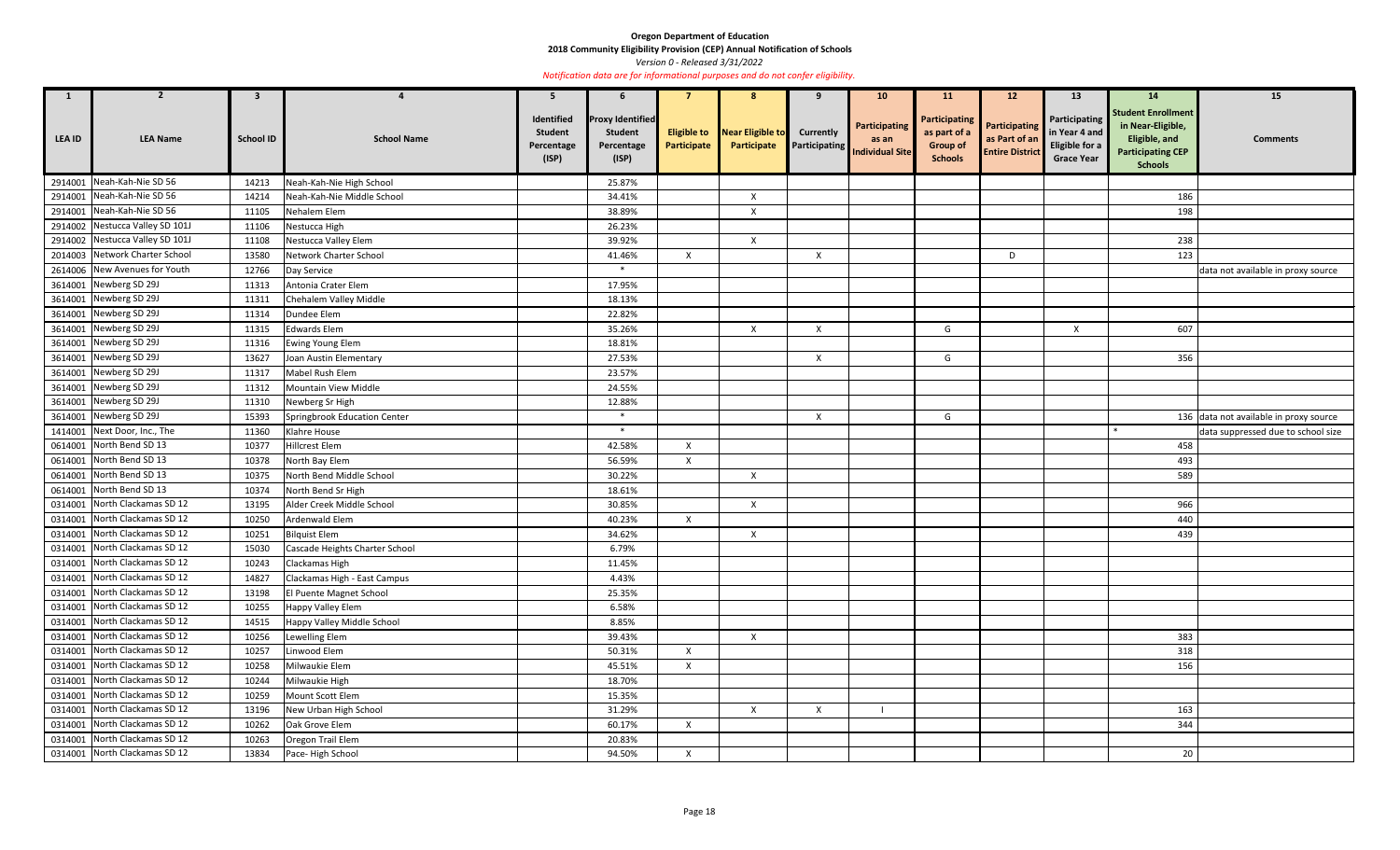**2018 Community Eligibility Provision (CEP) Annual Notification of Schools** 

*Version 0 - Released 3/31/2022* 

| $\mathbf{1}$  |                               | 3                |                                | 5                                                   |                                                                  |                           | 8                                                  | 9                         | 10 <sup>°</sup>                                                | <b>11</b>                                                          | $12 \overline{ }$                                               | 13                                                                    | 14                                                                                                            | 15                                 |
|---------------|-------------------------------|------------------|--------------------------------|-----------------------------------------------------|------------------------------------------------------------------|---------------------------|----------------------------------------------------|---------------------------|----------------------------------------------------------------|--------------------------------------------------------------------|-----------------------------------------------------------------|-----------------------------------------------------------------------|---------------------------------------------------------------------------------------------------------------|------------------------------------|
| <b>LEA ID</b> | <b>LEA Name</b>               | <b>School ID</b> | <b>School Name</b>             | Identified<br><b>Student</b><br>Percentage<br>(ISP) | <b>Proxy Identified</b><br><b>Student</b><br>Percentage<br>(ISP) | Participate               | <b>Eligible to</b> Near Eligible to<br>Participate | <b>Currently</b>          | Participating<br>as an<br><b>Participating</b> Individual Site | Participating<br>as part of a<br><b>Group of</b><br><b>Schools</b> | <b>Participating</b><br>as Part of an<br><b>Entire District</b> | Participating<br>in Year 4 and<br>Eligible for a<br><b>Grace Year</b> | <b>Student Enrollment</b><br>in Near-Eligible,<br>Eligible, and<br><b>Participating CEP</b><br><b>Schools</b> | <b>Comments</b>                    |
|               | 0314001 North Clackamas SD 12 | 10245            | Putnum High                    |                                                     | 19.24%                                                           |                           |                                                    |                           |                                                                |                                                                    |                                                                 |                                                                       |                                                                                                               |                                    |
| 0314001       | North Clackamas SD 12         | 10264            | Riverside Elem                 |                                                     | 37.33%                                                           |                           | $\boldsymbol{X}$                                   |                           |                                                                |                                                                    |                                                                 |                                                                       | 434                                                                                                           |                                    |
|               | 0314001 North Clackamas SD 12 | 14790            | Rock Creek Middle School       |                                                     | 18.49%                                                           |                           |                                                    |                           |                                                                |                                                                    |                                                                 |                                                                       |                                                                                                               |                                    |
| 0314001       | North Clackamas SD 12         | 10246            | Rowe Middle                    |                                                     | 37.78%                                                           |                           | $\boldsymbol{X}$                                   |                           |                                                                |                                                                    |                                                                 |                                                                       | 794                                                                                                           |                                    |
| 0314001       | North Clackamas SD 12         | 14513            | Scouters Mountain Elementary   |                                                     | 9.59%                                                            |                           |                                                    |                           |                                                                |                                                                    |                                                                 |                                                                       |                                                                                                               |                                    |
| 0314001       | North Clackamas SD 12         | 10272            | Sojourner Elementary           |                                                     | 8.93%                                                            |                           |                                                    |                           |                                                                |                                                                    |                                                                 |                                                                       |                                                                                                               |                                    |
|               | 0314001 North Clackamas SD 12 | 12513            | Spring Mt Elem                 |                                                     | 13.75%                                                           |                           |                                                    |                           |                                                                |                                                                    |                                                                 |                                                                       |                                                                                                               |                                    |
|               | 0314001 North Clackamas SD 12 | 10265            | Sunnyside Elem                 |                                                     | 26.03%                                                           |                           |                                                    |                           |                                                                |                                                                    |                                                                 |                                                                       |                                                                                                               |                                    |
| 0314001       | North Clackamas SD 12         | 14514            | Verne A. Duncan Elementary     |                                                     | 22.61%                                                           |                           |                                                    |                           |                                                                |                                                                    |                                                                 |                                                                       |                                                                                                               |                                    |
|               | 0314001 North Clackamas SD 12 | 10266            | View Acres Elem                |                                                     | 23.33%                                                           |                           |                                                    |                           |                                                                |                                                                    |                                                                 |                                                                       |                                                                                                               |                                    |
| 0314001       | North Clackamas SD 12         | 10267            | Whitcomb Elem                  |                                                     | 59.26%                                                           | $\mathsf{X}$              |                                                    | $\boldsymbol{\mathsf{X}}$ |                                                                |                                                                    |                                                                 |                                                                       | 432                                                                                                           |                                    |
|               | 1014001 North Douglas SD 22   | 10421            | North Douglas Elem. Cafeteria  |                                                     | 45.31%                                                           | $\boldsymbol{\mathsf{X}}$ |                                                    |                           |                                                                |                                                                    |                                                                 |                                                                       | 256                                                                                                           |                                    |
| 1014001       | North Douglas SD 22           | 10420            | North Douglas High             |                                                     | 23.53%                                                           |                           |                                                    |                           |                                                                |                                                                    |                                                                 |                                                                       |                                                                                                               |                                    |
|               | 1914001 North Lake SD 14      | 10577            | North Lake School              |                                                     | 47.30%                                                           | $\mathsf{X}$              |                                                    |                           |                                                                |                                                                    |                                                                 |                                                                       | 222                                                                                                           |                                    |
|               | 2414002 North Marion SD 15    | 15997            | <b>Empowered to Work</b>       |                                                     | $*$                                                              |                           |                                                    |                           |                                                                |                                                                    |                                                                 |                                                                       |                                                                                                               | data not available in proxy source |
|               | 2414002 North Marion SD 15    | 10826            | North Marion High              |                                                     | 15.83%                                                           |                           |                                                    |                           |                                                                |                                                                    |                                                                 |                                                                       |                                                                                                               |                                    |
|               | 2414002 North Marion SD 15    | 10828            | North Marion Intermediate      |                                                     | 32.40%                                                           |                           | $\boldsymbol{X}$                                   |                           |                                                                |                                                                    |                                                                 |                                                                       | 429                                                                                                           |                                    |
|               | 2414002 North Marion SD 15    | 10827            | North Marion Middle            |                                                     | 24.80%                                                           |                           |                                                    |                           |                                                                |                                                                    |                                                                 |                                                                       |                                                                                                               |                                    |
|               | 2414002 North Marion SD 15    | 12294            | North Marion Primary           |                                                     | 32.48%                                                           |                           | $\boldsymbol{X}$                                   |                           |                                                                |                                                                    |                                                                 |                                                                       | 428                                                                                                           |                                    |
| 3114001       | North Powder SD 8J            | 11165            | Powder Valley School           |                                                     | 33.67%                                                           |                           | $\boldsymbol{X}$                                   |                           |                                                                |                                                                    |                                                                 |                                                                       | 294                                                                                                           |                                    |
|               | 2414003 North Santiam SD 29   | 10832            | Mari-Linn Elem                 |                                                     | 38.99%                                                           |                           | $\boldsymbol{X}$                                   |                           |                                                                |                                                                    |                                                                 |                                                                       | 218                                                                                                           |                                    |
| 2414003       | North Santiam SD 29           | 13489            | Regis High School              |                                                     | $\ast$                                                           |                           |                                                    |                           |                                                                |                                                                    |                                                                 |                                                                       |                                                                                                               | data not available in proxy source |
|               | 2414003 North Santiam SD 29   | 10834            | Stayton Elem                   |                                                     | 63.64%                                                           | $\mathsf{X}$              |                                                    |                           |                                                                |                                                                    |                                                                 |                                                                       | 396                                                                                                           |                                    |
| 2414003       | North Santiam SD 29           | 10829            | <b>Stayton High</b>            |                                                     | 20.48%                                                           |                           |                                                    |                           |                                                                |                                                                    |                                                                 |                                                                       |                                                                                                               |                                    |
|               | 2414003 North Santiam SD 29   | 10830            | <b>Stayton Middle</b>          |                                                     | 40.07%                                                           | $\mathsf{X}$              |                                                    |                           |                                                                |                                                                    |                                                                 |                                                                       | 599                                                                                                           |                                    |
|               | 2414003 North Santiam SD 29   | 10835            | <b>Sublimity School</b>        |                                                     | 12.77%                                                           |                           |                                                    |                           |                                                                |                                                                    |                                                                 |                                                                       |                                                                                                               |                                    |
|               | 3314003 North Wasco Co. SD    | 13353            | Chenowith Elem                 |                                                     | 57.24%                                                           | $\mathsf{X}$              |                                                    | $\mathsf{X}$              |                                                                | G                                                                  |                                                                 |                                                                       | 456                                                                                                           |                                    |
|               | 3314003 North Wasco Co. SD    | 13357            | Colonel Wright Elem            |                                                     | 44.41%                                                           | $\mathsf{X}$              |                                                    | X                         |                                                                | G                                                                  |                                                                 |                                                                       | 331                                                                                                           |                                    |
|               | 3314003 North Wasco Co. SD    | 13358            | Dry Hollow Elem                |                                                     | 34.30%                                                           |                           | $\boldsymbol{X}$                                   | $\mathsf{X}$              |                                                                | G                                                                  |                                                                 | $\times$                                                              | 516                                                                                                           |                                    |
|               | 3314003 North Wasco Co. SD    | 13359            | The Dalles High                |                                                     | 20.63%                                                           |                           |                                                    |                           |                                                                |                                                                    |                                                                 |                                                                       |                                                                                                               |                                    |
|               | 3314003 North Wasco Co. SD    | 13360            | The Dalles Middle              |                                                     | 34.35%                                                           |                           | $\boldsymbol{X}$                                   | $\mathsf{X}$              |                                                                | G                                                                  |                                                                 | X                                                                     | 620                                                                                                           |                                    |
|               | 3314003 North Wasco Co. SD    | 15120            | Wahtonka Campus                |                                                     | 46.75%                                                           | $\mathsf{X}$              |                                                    | $\mathsf{X}$              |                                                                | G                                                                  |                                                                 |                                                                       | 77                                                                                                            |                                    |
|               | 2314001 Nyssa SD 26           | 15720            | Nyssa Early Head Start Program |                                                     | $\ast$                                                           | X                         |                                                    | $\mathsf{X}$              |                                                                |                                                                    | D                                                               |                                                                       |                                                                                                               | data suppressed due to school size |
|               | 2314001 Nyssa SD 26           | 10800            | Nyssa Elem                     |                                                     | 57.88%                                                           | $\mathsf{X}$              |                                                    | $\mathsf{X}$              |                                                                |                                                                    | D                                                               |                                                                       | 584                                                                                                           |                                    |
|               | 2314001 Nyssa SD 26           | 10798            | Nyssa High                     |                                                     | 33.33%                                                           |                           | $\boldsymbol{X}$                                   | X                         |                                                                |                                                                    | D                                                               | X                                                                     | 336                                                                                                           |                                    |
|               | 2314001 Nyssa SD 26           | 10799            | Nyssa Middle                   |                                                     | 47.19%                                                           | $\mathsf{X}$              |                                                    | $\mathsf{X}$              |                                                                |                                                                    | D                                                               |                                                                       | 267                                                                                                           |                                    |
|               | 1015001 Oakland SD            | 11612            | Lincoln Middle School          |                                                     | 33.82%                                                           |                           | $\boldsymbol{\mathsf{X}}$                          |                           |                                                                |                                                                    |                                                                 |                                                                       | 207                                                                                                           |                                    |
|               | 1015001 Oakland SD            | 14197            | Oakland Elementary             |                                                     | 50.00%                                                           | $\mathsf{X}$              |                                                    |                           |                                                                |                                                                    |                                                                 |                                                                       | 216                                                                                                           |                                    |
|               | 1015001 Oakland SD            | 10422            | Oakland High                   |                                                     | 18.96%                                                           |                           |                                                    |                           |                                                                |                                                                    |                                                                 |                                                                       |                                                                                                               |                                    |
|               | 2015001 Oakridge SD 76        | 10672            | Oakridge Elem                  |                                                     | 66.77%                                                           | $\mathsf{X}$              |                                                    | $\mathsf{X}$              |                                                                |                                                                    |                                                                 |                                                                       | 319                                                                                                           |                                    |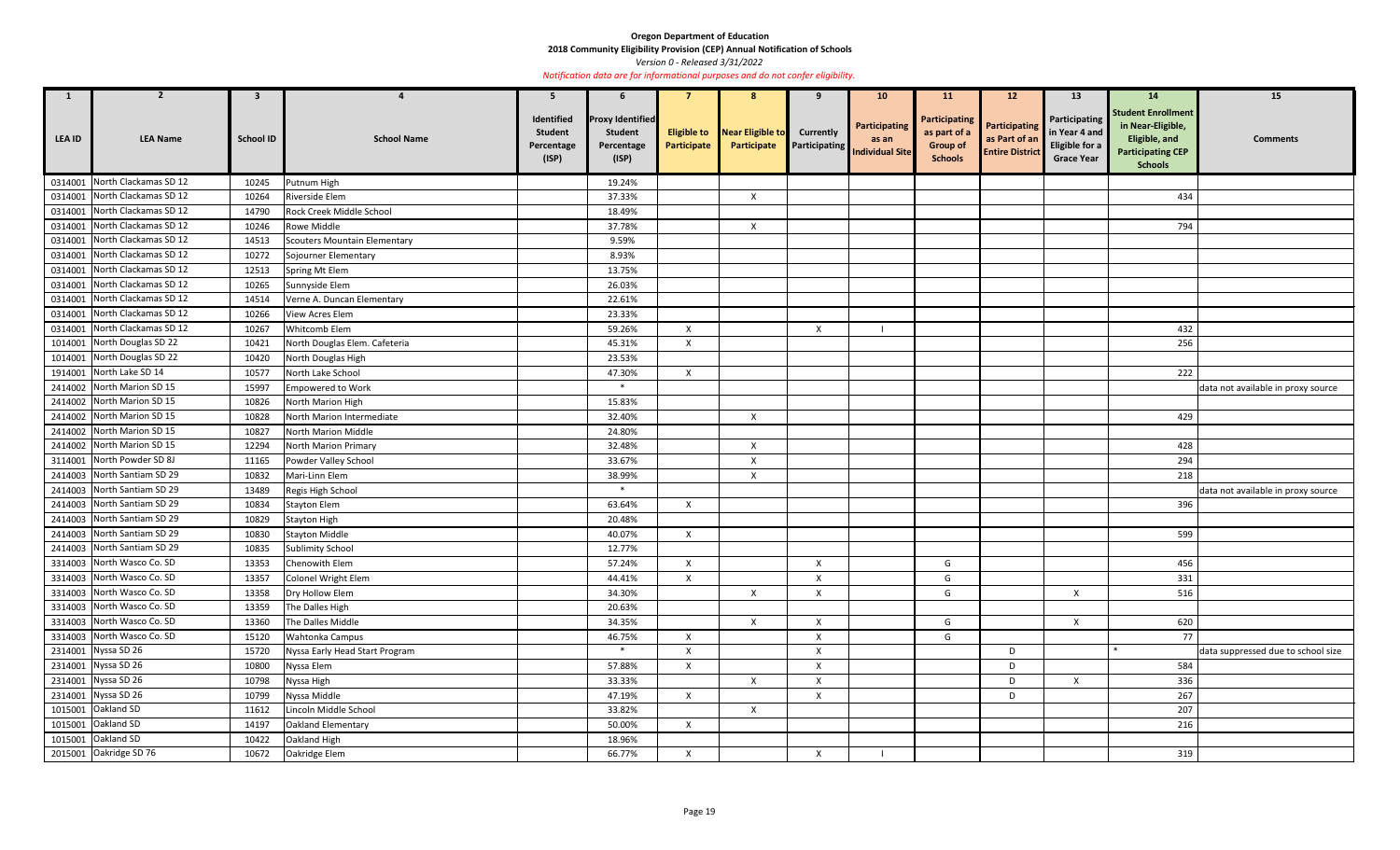**2018 Community Eligibility Provision (CEP) Annual Notification of Schools** 

*Version 0 - Released 3/31/2022* 

| $\mathbf{1}$  | $\overline{2}$                     | $\mathbf{3}$     | $\overline{a}$                           | 5                                                   | 6                                                                |                                   | 8                               | 9                         | 10 <sub>1</sub>                                                | <b>11</b>                                                                 | 12 <sup>2</sup>                                                 | 13                                                                    | <b>14</b>                                                                                                     | 15              |
|---------------|------------------------------------|------------------|------------------------------------------|-----------------------------------------------------|------------------------------------------------------------------|-----------------------------------|---------------------------------|---------------------------|----------------------------------------------------------------|---------------------------------------------------------------------------|-----------------------------------------------------------------|-----------------------------------------------------------------------|---------------------------------------------------------------------------------------------------------------|-----------------|
| <b>LEA ID</b> | <b>LEA Name</b>                    | <b>School ID</b> | <b>School Name</b>                       | Identified<br><b>Student</b><br>Percentage<br>(ISP) | <b>Proxy Identified</b><br><b>Student</b><br>Percentage<br>(ISP) | <b>Eligible to</b><br>Participate | Near Eligible to<br>Participate | <b>Currently</b>          | Participating<br>as an<br><b>Participating</b> Individual Site | <b>Participating</b><br>as part of a<br><b>Group of</b><br><b>Schools</b> | <b>Participating</b><br>as Part of an<br><b>Entire District</b> | Participating<br>in Year 4 and<br>Eligible for a<br><b>Grace Year</b> | <b>Student Enrollment</b><br>in Near-Eligible,<br>Eligible, and<br><b>Participating CEP</b><br><b>Schools</b> | <b>Comments</b> |
|               | 2015001 Oakridge SD 76             | 13799            | Oakridge High School                     |                                                     | 29.05%                                                           |                                   |                                 |                           |                                                                |                                                                           |                                                                 |                                                                       |                                                                                                               |                 |
|               | 2015001 Oakridge SD 76             | 13800            | Oakridge Junior High                     |                                                     | 46.91%                                                           | $\mathsf{X}$                      |                                 |                           |                                                                |                                                                           |                                                                 |                                                                       | 81                                                                                                            |                 |
|               | 2315001 Ontario SD                 | 10804            | Aiken Elem                               |                                                     | 66.89%                                                           | $\mathsf{x}$                      |                                 | $\boldsymbol{\mathsf{X}}$ |                                                                | G                                                                         |                                                                 |                                                                       | 299                                                                                                           |                 |
|               | 2315001 Ontario SD                 | 10803            | Alameda Elem                             |                                                     | 61.65%                                                           | $\mathsf{X}$                      |                                 | X                         |                                                                | G                                                                         |                                                                 |                                                                       | 399                                                                                                           |                 |
|               | 2315001 Ontario SD                 | 10805            | Cairo Elem                               |                                                     | 67.53%                                                           | $\mathsf{X}$                      |                                 | $\pmb{\times}$            |                                                                | G                                                                         |                                                                 |                                                                       | 154                                                                                                           |                 |
|               | 2315001 Ontario SD                 | 10806            | May Roberts Elem                         |                                                     | 76.20%                                                           | $\mathsf{X}$                      |                                 | $\mathsf{X}$              |                                                                | G                                                                         |                                                                 |                                                                       | 395                                                                                                           |                 |
|               | 2315001 Ontario SD                 | 10802            | <b>Ontario Middle</b>                    |                                                     | 58.13%                                                           | $\boldsymbol{\mathsf{x}}$         |                                 | $\boldsymbol{\mathsf{X}}$ |                                                                | G                                                                         |                                                                 |                                                                       | 332                                                                                                           |                 |
|               | 2315001 Ontario SD                 | 10801            | Ontario Sr High                          |                                                     | 30.50%                                                           |                                   | $\mathsf{X}$                    |                           |                                                                |                                                                           |                                                                 |                                                                       | 695                                                                                                           |                 |
|               | 2315001 Ontario SD                 | 10807            | Pioneer Elem                             |                                                     | 79.66%                                                           | $\boldsymbol{\mathsf{x}}$         |                                 | X                         |                                                                | G                                                                         |                                                                 |                                                                       | 118                                                                                                           |                 |
|               | 2615002 Open School Inc.           | 11430            | Open Meadow Learning Center Jr High      |                                                     | 52.00%                                                           | $\mathsf{x}$                      |                                 | X                         |                                                                |                                                                           |                                                                 |                                                                       | 50                                                                                                            |                 |
|               | 2615002 Open School Inc.           | 15853            | Open School East                         |                                                     | 54.62%                                                           | $\mathsf{X}$                      |                                 | X                         |                                                                |                                                                           |                                                                 |                                                                       | 130                                                                                                           |                 |
|               | 0315002 Oregon City SD 62          | 10278            | <b>Beavercreek Elem</b>                  |                                                     | 17.86%                                                           |                                   |                                 |                           |                                                                |                                                                           |                                                                 |                                                                       |                                                                                                               |                 |
|               | 0315002 Oregon City SD 62          | 10279            | Candy Lane Elem                          |                                                     | 35.29%                                                           |                                   | $\boldsymbol{X}$                |                           |                                                                |                                                                           |                                                                 |                                                                       | 306                                                                                                           |                 |
|               | 0315002 Oregon City SD 62          | 15696            | Clackamas Academy of Industrial Sciences |                                                     | 11.23%                                                           |                                   |                                 |                           |                                                                |                                                                           |                                                                 |                                                                       |                                                                                                               |                 |
|               | 0315002 Oregon City SD 62          | 15523            | Eastham Preschool                        |                                                     | 68.00%                                                           | $\mathsf{X}$                      |                                 |                           |                                                                |                                                                           |                                                                 |                                                                       | 50                                                                                                            |                 |
|               | 0315002 Oregon City SD 62          | 10280            | Gaffney Lane Elem                        |                                                     | 25.64%                                                           |                                   |                                 |                           |                                                                |                                                                           |                                                                 |                                                                       |                                                                                                               |                 |
|               | 0315002 Oregon City SD 62          | 10276            | Gardiner Middle                          |                                                     | 19.93%                                                           |                                   |                                 |                           |                                                                |                                                                           |                                                                 |                                                                       |                                                                                                               |                 |
|               | 0315002 Oregon City SD 62          | 15879            | Heron Creek - Clackamas River            |                                                     | 69.39%                                                           | $\boldsymbol{\mathsf{x}}$         |                                 |                           |                                                                |                                                                           |                                                                 |                                                                       | 49                                                                                                            |                 |
|               | 0315002 Oregon City SD 62          | 14001            | Heron Creek - Eastham                    |                                                     | 73.91%                                                           | X                                 |                                 |                           |                                                                |                                                                           |                                                                 |                                                                       | 46                                                                                                            |                 |
|               | 0315002 Oregon City SD 62          | 10281            | Holcomb Elem                             |                                                     | 37.74%                                                           |                                   | $\mathsf{X}$                    |                           |                                                                |                                                                           |                                                                 |                                                                       | 583                                                                                                           |                 |
|               | 0315002 Oregon City SD 62          | 15697            | Jackson Campus - Alt Ed                  |                                                     | 44.16%                                                           | $\mathsf{X}$                      |                                 |                           |                                                                |                                                                           |                                                                 |                                                                       | 77                                                                                                            |                 |
|               | 0315002 Oregon City SD 62          | 10282            | Jennings Lodge Elem                      |                                                     | 32.81%                                                           |                                   | $\boldsymbol{\mathsf{X}}$       |                           |                                                                |                                                                           |                                                                 |                                                                       | 320                                                                                                           |                 |
|               | 0315002 Oregon City SD 62          | 10283            | John McLoughlin Elem                     |                                                     | 13.10%                                                           |                                   |                                 |                           |                                                                |                                                                           |                                                                 |                                                                       |                                                                                                               |                 |
|               | 0315002 Oregon City SD 62          | 10277            | Ogden Middle                             |                                                     | 19.92%                                                           |                                   |                                 |                           |                                                                |                                                                           |                                                                 |                                                                       |                                                                                                               |                 |
|               | 0315002 Oregon City SD 62          | 10274            | Oregon City High                         |                                                     | 10.68%                                                           |                                   |                                 |                           |                                                                |                                                                           |                                                                 |                                                                       |                                                                                                               |                 |
|               | 0315002 Oregon City SD 62          | 10288            | Oregon Service Learning Academy          |                                                     | 24.04%                                                           |                                   |                                 |                           |                                                                |                                                                           |                                                                 |                                                                       |                                                                                                               |                 |
|               | 0315002 Oregon City SD 62          | 10287            | <b>Redland Elem</b>                      |                                                     | 22.01%                                                           |                                   |                                 |                           |                                                                |                                                                           |                                                                 |                                                                       |                                                                                                               |                 |
|               | 2415003 Oregon School for the Deaf | 11385            | Oregon School for the Deaf               |                                                     | 25.44%                                                           |                                   |                                 |                           |                                                                |                                                                           |                                                                 |                                                                       |                                                                                                               |                 |
|               | 0315003 Oregon Trail SD 46         | 10291            | <b>Boring Middle</b>                     |                                                     | 16.63%                                                           |                                   |                                 |                           |                                                                |                                                                           |                                                                 |                                                                       |                                                                                                               |                 |
|               | 0315003 Oregon Trail SD 46         | 10292            | Cedar Ridge Middle                       |                                                     | 21.23%                                                           |                                   |                                 |                           |                                                                |                                                                           |                                                                 |                                                                       |                                                                                                               |                 |
|               | 0315003 Oregon Trail SD 46         | 10296            | Firwood Elem                             |                                                     | 31.18%                                                           |                                   | $\mathsf{X}$                    |                           |                                                                |                                                                           |                                                                 |                                                                       | 433                                                                                                           |                 |
|               | 0315003 Oregon Trail SD 46         | 10297            | Kelso Elem                               |                                                     | 17.82%                                                           |                                   |                                 |                           |                                                                |                                                                           |                                                                 |                                                                       |                                                                                                               |                 |
|               | 0315003 Oregon Trail SD 46         | 10298            | Naas Elem                                |                                                     | 21.29%                                                           |                                   |                                 |                           |                                                                |                                                                           |                                                                 |                                                                       |                                                                                                               |                 |
|               | 0315003 Oregon Trail SD 46         | 14854            | Oregon Trail Primary Academy             |                                                     | 9.89%                                                            |                                   |                                 |                           |                                                                |                                                                           |                                                                 |                                                                       |                                                                                                               |                 |
|               | 0315003 Oregon Trail SD 46         | 10299            | Sandy Grade                              |                                                     | 31.12%                                                           |                                   | $\mathsf{X}$                    |                           |                                                                |                                                                           |                                                                 |                                                                       | 421                                                                                                           |                 |
|               | 0315003 Oregon Trail SD 46         | 10290            | Sandy High                               |                                                     | 12.03%                                                           |                                   |                                 |                           |                                                                |                                                                           |                                                                 |                                                                       |                                                                                                               |                 |
|               | 0315003 Oregon Trail SD 46         | 10300            | Welches Elem                             |                                                     | 29.81%                                                           |                                   |                                 |                           |                                                                |                                                                           |                                                                 |                                                                       |                                                                                                               |                 |
|               | 0315003 Oregon Trail SD 46         | 10293            | Welches Middle                           |                                                     | 30.30%                                                           |                                   | $\mathsf{X}$                    |                           |                                                                |                                                                           |                                                                 |                                                                       | 99                                                                                                            |                 |
|               | 2616002 Parkrose SD 3              | 10965            | Parkrose High                            |                                                     | 27.95%                                                           |                                   |                                 |                           |                                                                |                                                                           |                                                                 |                                                                       |                                                                                                               |                 |
|               | 2616002 Parkrose SD 3              | 10966            | Parkrose Middle                          |                                                     | 40.05%                                                           | $\boldsymbol{\mathsf{x}}$         |                                 | X                         |                                                                |                                                                           |                                                                 |                                                                       | 844                                                                                                           |                 |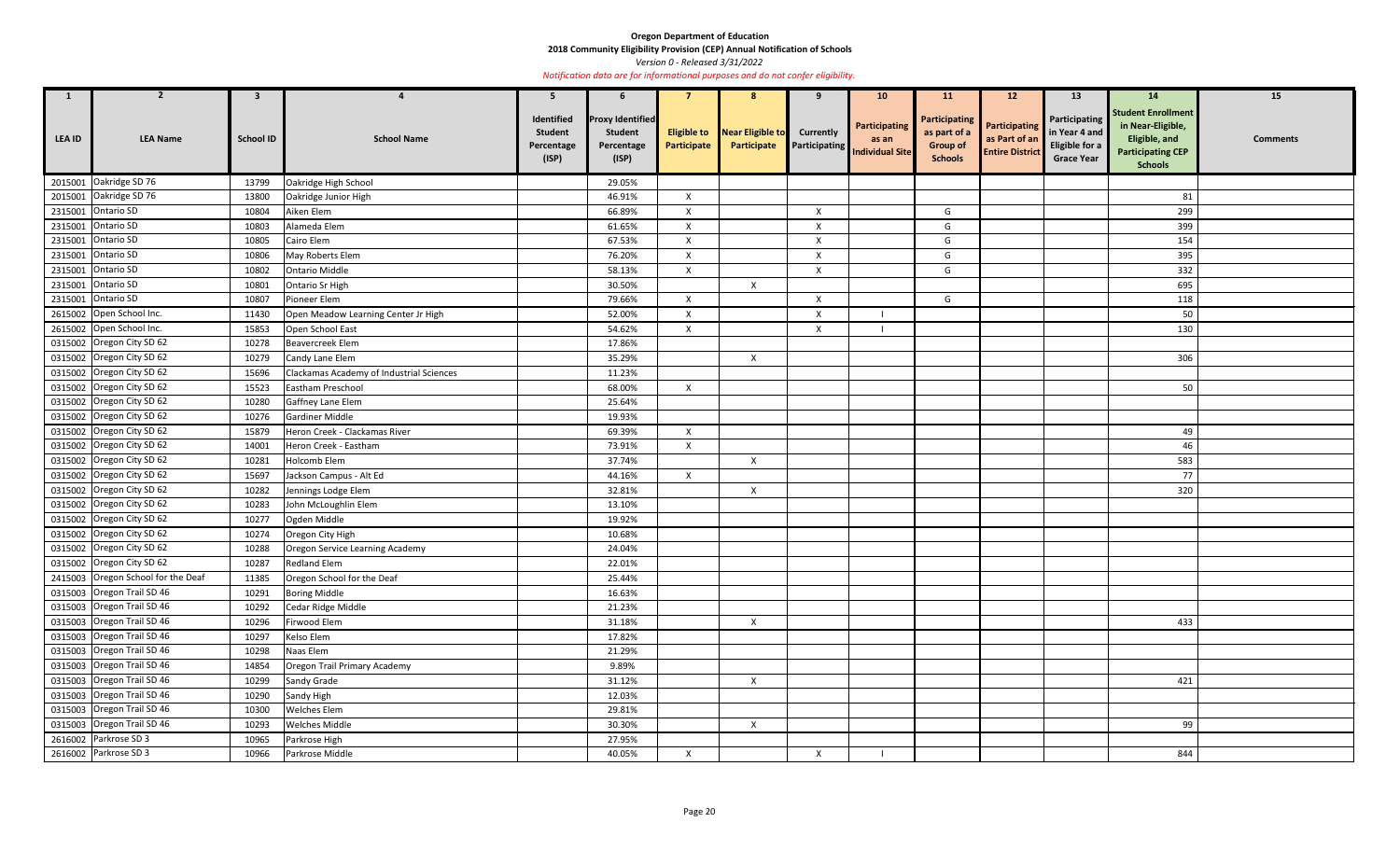**2018 Community Eligibility Provision (CEP) Annual Notification of Schools** 

*Version 0 - Released 3/31/2022* 

| $\mathbf{1}$  | $\overline{2}$                     | $\mathbf{3}$     |                                        | 5                                                   | 6                                                                |                           | -8                                                 | -9               | 10 <sup>°</sup>                                                | <b>11</b>                                                                 | 12 <sup>2</sup>                                                 | 13                                                                    | <b>14</b>                                                                                                     | 15                                     |
|---------------|------------------------------------|------------------|----------------------------------------|-----------------------------------------------------|------------------------------------------------------------------|---------------------------|----------------------------------------------------|------------------|----------------------------------------------------------------|---------------------------------------------------------------------------|-----------------------------------------------------------------|-----------------------------------------------------------------------|---------------------------------------------------------------------------------------------------------------|----------------------------------------|
| <b>LEA ID</b> | <b>LEA Name</b>                    | <b>School ID</b> | <b>School Name</b>                     | Identified<br><b>Student</b><br>Percentage<br>(ISP) | <b>Proxy Identified</b><br><b>Student</b><br>Percentage<br>(ISP) | Participate               | <b>Eligible to</b> Near Eligible to<br>Participate | <b>Currently</b> | Participating<br>as an<br><b>Participating Individual Site</b> | <b>Participating</b><br>as part of a<br><b>Group of</b><br><b>Schools</b> | <b>Participating</b><br>as Part of an<br><b>Entire District</b> | Participating<br>in Year 4 and<br>Eligible for a<br><b>Grace Year</b> | <b>Student Enrollment</b><br>in Near-Eligible,<br>Eligible, and<br><b>Participating CEP</b><br><b>Schools</b> | <b>Comments</b>                        |
|               | 2616002 Parkrose SD 3              | 10967            | Prescott Elem                          |                                                     | 50.40%                                                           | $\mathsf{X}$              |                                                    | X                |                                                                | G                                                                         |                                                                 |                                                                       | 379                                                                                                           |                                        |
|               | 2616002 Parkrose SD 3              | 10968            | <b>Russell Elem</b>                    |                                                     | 39.07%                                                           |                           | $\mathsf{X}$                                       | X                |                                                                | G                                                                         |                                                                 | $\mathsf{x}$                                                          | 453                                                                                                           |                                        |
|               | 2616002 Parkrose SD 3              | 10969            | Sacramento Elem                        |                                                     | 43.09%                                                           | $\mathsf{x}$              |                                                    | X                |                                                                | G                                                                         |                                                                 |                                                                       | 362                                                                                                           |                                        |
|               | 2616002 Parkrose SD 3              | 10970            | <b>Shaver Elem</b>                     |                                                     | 52.55%                                                           | $\mathsf{X}$              |                                                    | X                |                                                                | G                                                                         |                                                                 |                                                                       | 392                                                                                                           |                                        |
|               | 3016001 Pendleton SD 16            | 11136            | McKay Creek Elem                       |                                                     | 20.27%                                                           |                           |                                                    |                  |                                                                |                                                                           |                                                                 |                                                                       |                                                                                                               |                                        |
|               | 3016001 Pendleton SD 16            | 14383            | Nixyaawii Charter School               |                                                     | 45.57%                                                           | $\mathsf{X}$              |                                                    |                  |                                                                |                                                                           |                                                                 |                                                                       | 79                                                                                                            |                                        |
|               | 3016001 Pendleton SD 16            | 15606            | Pendleton Early Learning Center (PELC) |                                                     | 29.90%                                                           |                           |                                                    |                  |                                                                |                                                                           |                                                                 |                                                                       |                                                                                                               |                                        |
|               | 3016001 Pendleton SD 16            | 11133            | Pendleton High                         |                                                     | 16.14%                                                           |                           |                                                    |                  |                                                                |                                                                           |                                                                 |                                                                       |                                                                                                               |                                        |
| 3016001       | Pendleton SD 16                    | 11137            | Sherwood Heights Elem                  |                                                     | 53.26%                                                           | $\mathsf{X}$              |                                                    |                  |                                                                |                                                                           |                                                                 |                                                                       | 475                                                                                                           |                                        |
|               | 3016001 Pendleton SD 16            | 11134            | Sunridge Middle                        |                                                     | 32.46%                                                           |                           | $\mathsf{X}$                                       |                  |                                                                |                                                                           |                                                                 |                                                                       | 764                                                                                                           |                                        |
| 3016001       | Pendleton SD 16                    | 11138            | <b>Washington Elem</b>                 |                                                     | 51.94%                                                           | $\mathsf{X}$              |                                                    |                  |                                                                |                                                                           |                                                                 |                                                                       | 439                                                                                                           |                                        |
|               | 2716001 Perrydale SD 21            | 11098            | Perrydale School                       |                                                     | 18.79%                                                           |                           |                                                    |                  |                                                                |                                                                           |                                                                 |                                                                       |                                                                                                               |                                        |
|               | 0216001 Philomath SD 17J           | 10193            | <b>Blodgett Elem</b>                   |                                                     | 39.29%                                                           |                           | $\mathsf{X}$                                       |                  |                                                                |                                                                           |                                                                 |                                                                       | 28                                                                                                            |                                        |
|               | 0216001 Philomath SD 17J           | 12530            | <b>Clemens Primary</b>                 |                                                     | 34.07%                                                           |                           | $\mathsf{X}$                                       |                  |                                                                |                                                                           |                                                                 |                                                                       | 182                                                                                                           |                                        |
|               | 0216001 Philomath SD 17J           | 10195            | Philomath Elem                         |                                                     | 31.08%                                                           |                           | $\mathsf{X}$                                       |                  |                                                                |                                                                           |                                                                 |                                                                       | 370                                                                                                           |                                        |
|               | 0216001 Philomath SD 17J           | 10191            | Philomath High                         |                                                     | 13.68%                                                           |                           |                                                    |                  |                                                                |                                                                           |                                                                 |                                                                       |                                                                                                               |                                        |
|               | 0216001 Philomath SD 17J           | 10192            | Philomath Middle                       |                                                     | 19.14%                                                           |                           |                                                    |                  |                                                                |                                                                           |                                                                 |                                                                       |                                                                                                               |                                        |
|               | 1016002 Phoenix School of Roseburg | 11356            | Phoenix School                         |                                                     | $\ast$                                                           |                           |                                                    |                  |                                                                |                                                                           |                                                                 |                                                                       |                                                                                                               | data not available in proxy source     |
|               | 1516001 Phoenix-Talent SD          | 13385            | Armadillo Charter School               |                                                     | 55.26%                                                           | $\mathsf{X}$              |                                                    |                  |                                                                |                                                                           |                                                                 |                                                                       | 76                                                                                                            |                                        |
|               | 1516001 Phoenix-Talent SD          | 10515            | Orchard Hill Elem                      |                                                     | 49.07%                                                           | $\mathsf{X}$              |                                                    | $\mathsf{X}$     |                                                                | G                                                                         |                                                                 |                                                                       | 428                                                                                                           |                                        |
|               | 1516001 Phoenix-Talent SD          | 10516            | <b>Phoenix Elem</b>                    |                                                     | 53.60%                                                           | $\mathsf{X}$              |                                                    | X                |                                                                | G                                                                         |                                                                 |                                                                       | 375                                                                                                           |                                        |
|               | 1516001 Phoenix-Talent SD          | 10513            | Phoenix High                           |                                                     | 26.35%                                                           |                           |                                                    |                  |                                                                |                                                                           |                                                                 |                                                                       |                                                                                                               |                                        |
|               | 1516001 Phoenix-Talent SD          | 10517            | <b>Talent Elem</b>                     |                                                     | 50.00%                                                           | $\mathsf{X}$              |                                                    | $\mathsf{X}$     |                                                                | G                                                                         |                                                                 |                                                                       | 474                                                                                                           |                                        |
|               | 1516001 Phoenix-Talent SD          | 10514            | <b>Talent Middle</b>                   |                                                     | 46.47%                                                           | $\mathsf{X}$              |                                                    |                  |                                                                |                                                                           |                                                                 |                                                                       | 553                                                                                                           |                                        |
|               | 3016002 Pilot Rock SD 2            | 11142            | Pilot Rock Elem                        |                                                     | 26.40%                                                           |                           |                                                    |                  |                                                                |                                                                           |                                                                 |                                                                       |                                                                                                               |                                        |
|               | 3016002 Pilot Rock SD 2            | 11141            | Pilot Rock High                        |                                                     | 17.42%                                                           |                           |                                                    |                  |                                                                |                                                                           |                                                                 |                                                                       |                                                                                                               |                                        |
|               | 0116001 Pine-Eagle Charter School  | 14194            | Pine Eagle Charter School              |                                                     | 34.11%                                                           |                           | $\mathsf{X}$                                       |                  |                                                                |                                                                           |                                                                 |                                                                       | 214                                                                                                           |                                        |
|               | 2016002 Pleasant Hill SD 1         | 10676            | Pleasant Hill Elementary               |                                                     | 26.00%                                                           |                           |                                                    |                  |                                                                |                                                                           |                                                                 |                                                                       |                                                                                                               |                                        |
|               | 2016002 Pleasant Hill SD 1         | 10674            | Pleasant Hill High School              |                                                     | 12.31%                                                           |                           |                                                    |                  |                                                                |                                                                           |                                                                 |                                                                       |                                                                                                               |                                        |
|               | 0816001 Port Orford-Langlois SD    | 10386            | Driftwood Elem                         |                                                     | 49.71%                                                           | $\boldsymbol{\mathsf{X}}$ |                                                    |                  |                                                                |                                                                           |                                                                 |                                                                       | 171                                                                                                           |                                        |
|               | 0816001 Port Orford-Langlois SD    | 10384            | Pacific High                           |                                                     | 37.29%                                                           |                           | $\mathsf{X}$                                       |                  |                                                                |                                                                           |                                                                 |                                                                       | 59                                                                                                            |                                        |
|               | 2616010 Portland OIC               | 11437            | Portland OIC                           |                                                     | $\ast$                                                           |                           |                                                    | $\pmb{\times}$   |                                                                | G                                                                         |                                                                 |                                                                       |                                                                                                               | 177 data not available in proxy source |
|               | 2616010 Portland OIC               | 15894            | <b>RAHS Lents</b>                      |                                                     | $\ast$                                                           |                           |                                                    | $\mathsf{X}$     |                                                                |                                                                           |                                                                 |                                                                       |                                                                                                               | 107 data not available in proxy source |
|               | 2616010 Portland OIC               | 15528            | Rosemary Anderson High School East     |                                                     | 41.78%                                                           | $\mathsf{X}$              |                                                    | $\pmb{\times}$   |                                                                | G                                                                         |                                                                 |                                                                       | 146                                                                                                           |                                        |
|               | 2616010 Portland OIC               | 15630            | St. Johns Campus                       |                                                     | $\ast$                                                           |                           |                                                    | X                |                                                                | G                                                                         |                                                                 |                                                                       |                                                                                                               | 73 data not available in proxy source  |
|               | 2616011 Portland SD                | 11000            | Abernethy Elem                         |                                                     | 5.56%                                                            |                           |                                                    |                  |                                                                |                                                                           |                                                                 |                                                                       |                                                                                                               |                                        |
|               | 2616011 Portland SD                | 15025            | Access                                 |                                                     | $\ast$                                                           |                           |                                                    |                  |                                                                |                                                                           |                                                                 |                                                                       |                                                                                                               | data not available in proxy source     |
|               | 2616011 Portland SD                | 11001            | Ainsworth Elem                         |                                                     | 2.95%                                                            |                           |                                                    |                  |                                                                |                                                                           |                                                                 |                                                                       |                                                                                                               |                                        |
|               | 2616011 Portland SD                | 11002            | Alameda Elem                           |                                                     | 3.87%                                                            |                           |                                                    |                  |                                                                |                                                                           |                                                                 |                                                                       |                                                                                                               |                                        |
|               | 2616011 Portland SD                | 14872            | Alliance HS @ Meek                     |                                                     | 31.45%                                                           |                           | $\mathsf{X}$                                       | X                |                                                                | G                                                                         |                                                                 |                                                                       | 124                                                                                                           |                                        |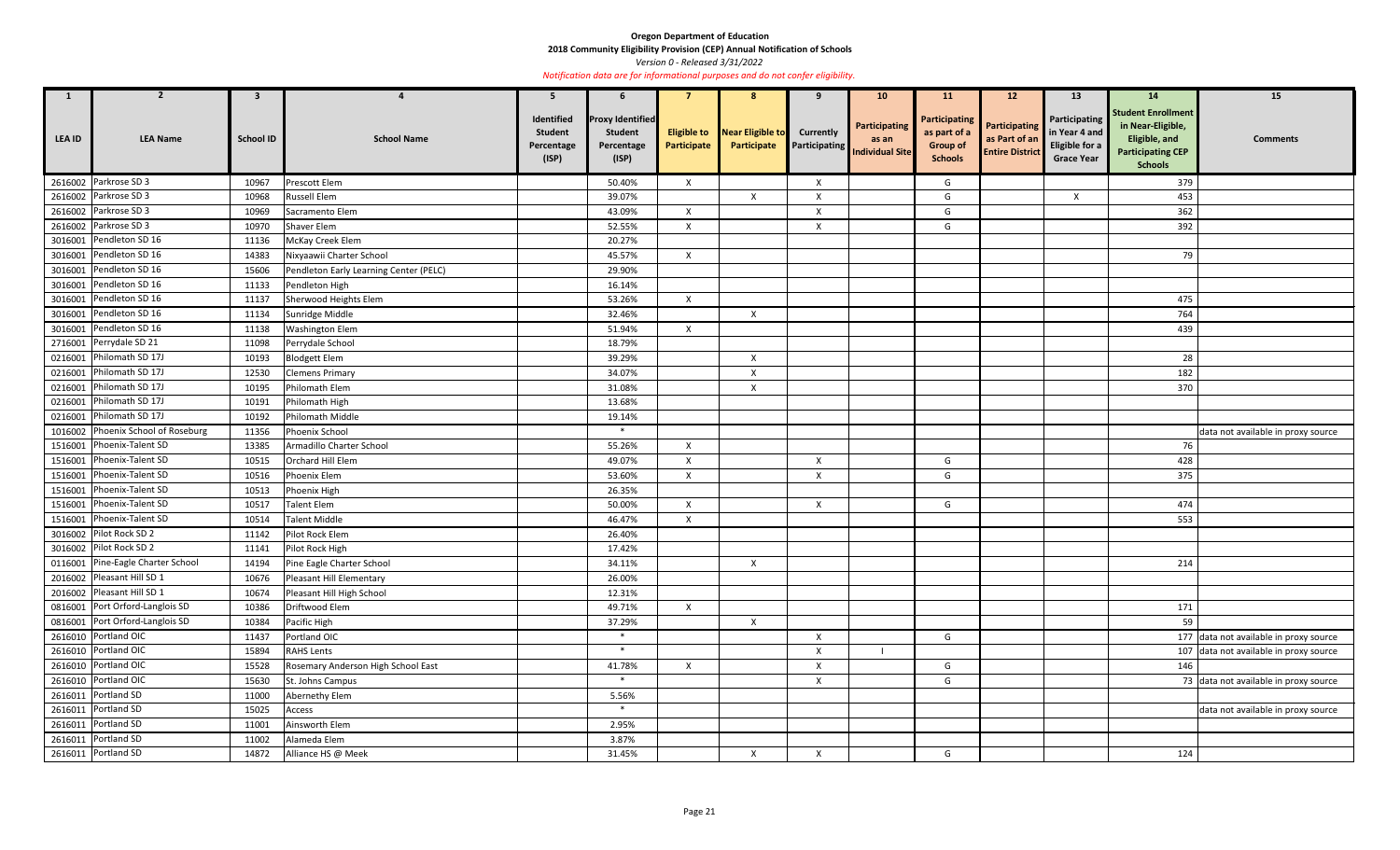**2018 Community Eligibility Provision (CEP) Annual Notification of Schools** 

*Version 0 - Released 3/31/2022* 

| $\overline{\mathbf{1}}$ | $\overline{2}$      | $\mathbf{3}$     | $\boldsymbol{4}$                  | 5                                                   | 6                                                                |                                   | 8                               | 9                                        | 10 <sub>1</sub>                                  | <b>11</b>                                                                 | 12 <sup>2</sup>                                                 | 13                                                                    | 14                                                                                                            | 15              |
|-------------------------|---------------------|------------------|-----------------------------------|-----------------------------------------------------|------------------------------------------------------------------|-----------------------------------|---------------------------------|------------------------------------------|--------------------------------------------------|---------------------------------------------------------------------------|-----------------------------------------------------------------|-----------------------------------------------------------------------|---------------------------------------------------------------------------------------------------------------|-----------------|
| LEA ID                  | <b>LEA Name</b>     | <b>School ID</b> | <b>School Name</b>                | Identified<br><b>Student</b><br>Percentage<br>(ISP) | <b>Proxy Identified</b><br><b>Student</b><br>Percentage<br>(ISP) | <b>Eligible to</b><br>Participate | Near Eligible to<br>Participate | <b>Currently</b><br><b>Participating</b> | Participating<br>as an<br><b>Individual Site</b> | <b>Participating</b><br>as part of a<br><b>Group of</b><br><b>Schools</b> | <b>Participating</b><br>as Part of an<br><b>Entire District</b> | Participating<br>in Year 4 and<br>Eligible for a<br><b>Grace Year</b> | <b>Student Enrollment</b><br>in Near-Eligible,<br>Eligible, and<br><b>Participating CEP</b><br><b>Schools</b> | <b>Comments</b> |
|                         | 2616011 Portland SD | 11004            | Arleta Elem                       |                                                     | 34.14%                                                           |                                   | $\boldsymbol{\mathsf{X}}$       |                                          |                                                  |                                                                           |                                                                 |                                                                       | 457                                                                                                           |                 |
|                         | 2616011 Portland SD | 11005            | Astor Elem                        |                                                     | 30.42%                                                           |                                   | $\boldsymbol{\mathsf{X}}$       |                                          |                                                  |                                                                           |                                                                 |                                                                       | 424                                                                                                           |                 |
|                         | 2616011 Portland SD | 11006            | Atkinson Elem                     |                                                     | 19.19%                                                           |                                   |                                 |                                          |                                                  |                                                                           |                                                                 |                                                                       |                                                                                                               |                 |
|                         | 2616011 Portland SD | 11008            | <b>Beach Elem</b>                 |                                                     | 31.98%                                                           |                                   | $\mathsf{X}$                    |                                          |                                                  |                                                                           |                                                                 |                                                                       | 444                                                                                                           |                 |
|                         | 2616011 Portland SD | 10982            | <b>Beaumont Middle</b>            |                                                     | 22.99%                                                           |                                   |                                 |                                          |                                                  |                                                                           |                                                                 |                                                                       |                                                                                                               |                 |
|                         | 2616011 Portland SD | 10971            | <b>Benson High</b>                |                                                     | 17.60%                                                           |                                   |                                 |                                          |                                                  |                                                                           |                                                                 |                                                                       |                                                                                                               |                 |
|                         | 2616011 Portland SD | 14256            | Beverly Cleary Hollyrood/Fernwood |                                                     | 6.32%                                                            |                                   |                                 |                                          |                                                  |                                                                           |                                                                 |                                                                       |                                                                                                               |                 |
|                         | 2616011 Portland SD | 11009            | Boise/Eliot Elem                  |                                                     | 64.91%                                                           | X                                 |                                 | X                                        |                                                  | G                                                                         |                                                                 |                                                                       | 513                                                                                                           |                 |
|                         | 2616011 Portland SD | 11010            | <b>Bridger Elem</b>               |                                                     | 32.34%                                                           |                                   | $\mathsf{X}$                    |                                          |                                                  |                                                                           |                                                                 |                                                                       | 538                                                                                                           |                 |
|                         | 2616011 Portland SD | 11011            | <b>Bridlemile Elem</b>            |                                                     | 8.57%                                                            |                                   |                                 |                                          |                                                  |                                                                           |                                                                 |                                                                       |                                                                                                               |                 |
|                         | 2616011 Portland SD | 11013            | <b>Buckman Elem</b>               |                                                     | 21.83%                                                           |                                   |                                 |                                          |                                                  |                                                                           |                                                                 |                                                                       |                                                                                                               |                 |
|                         | 2616011 Portland SD | 11014            | Capitol Hill Elem                 |                                                     | 14.77%                                                           |                                   |                                 |                                          |                                                  |                                                                           |                                                                 |                                                                       |                                                                                                               |                 |
|                         | 2616011 Portland SD | 10995            | Cesar Chavez                      |                                                     | 51.90%                                                           | $\mathsf{X}$                      |                                 | $\boldsymbol{\mathsf{X}}$                |                                                  | G                                                                         |                                                                 |                                                                       | 553                                                                                                           |                 |
|                         | 2616011 Portland SD | 11015            | Chapman Elem                      |                                                     | 21.50%                                                           |                                   |                                 |                                          |                                                  |                                                                           |                                                                 |                                                                       |                                                                                                               |                 |
|                         | 2616011 Portland SD | 11016            | Chief Joseph Elem                 |                                                     | 23.01%                                                           |                                   |                                 |                                          |                                                  |                                                                           |                                                                 |                                                                       |                                                                                                               |                 |
|                         | 2616011 Portland SD | 10972            | Cleveland High                    |                                                     | 10.50%                                                           |                                   |                                 |                                          |                                                  |                                                                           |                                                                 |                                                                       |                                                                                                               |                 |
|                         | 2616011 Portland SD | 14245            | <b>Creative Science</b>           |                                                     | 15.15%                                                           |                                   |                                 |                                          |                                                  |                                                                           |                                                                 |                                                                       |                                                                                                               |                 |
|                         | 2616011 Portland SD | 11019            | Creston Elem                      |                                                     | 29.26%                                                           |                                   |                                 |                                          |                                                  |                                                                           |                                                                 |                                                                       |                                                                                                               |                 |
|                         | 2616011 Portland SD | 15676            | <b>CTC Humboldt</b>               |                                                     | 94.50%                                                           | $\mathsf{X}$                      |                                 |                                          |                                                  |                                                                           |                                                                 |                                                                       | 29                                                                                                            |                 |
|                         | 2616011 Portland SD | 15515            | <b>CTC NE</b>                     |                                                     | 94.50%                                                           | $\mathsf{X}$                      |                                 |                                          |                                                  |                                                                           |                                                                 |                                                                       | 41                                                                                                            |                 |
|                         | 2616011 Portland SD | 15514            | <b>CTC SE</b>                     |                                                     | 94.50%                                                           | $\mathsf{X}$                      |                                 |                                          |                                                  |                                                                           |                                                                 |                                                                       | 57                                                                                                            |                 |
|                         | 2616011 Portland SD | 11067            | Da Vinci Middle                   |                                                     | 11.33%                                                           |                                   |                                 |                                          |                                                  |                                                                           |                                                                 |                                                                       |                                                                                                               |                 |
|                         | 2616011 Portland SD | 11020            | Duniway Elem                      |                                                     | 8.03%                                                            |                                   |                                 |                                          |                                                  |                                                                           |                                                                 |                                                                       |                                                                                                               |                 |
|                         | 2616011 Portland SD | 11022            | <b>Faubion Elem</b>               |                                                     | 32.10%                                                           |                                   | $\mathsf{X}$                    |                                          |                                                  |                                                                           |                                                                 |                                                                       | 732                                                                                                           |                 |
|                         | 2616011 Portland SD |                  | 11023 Forest Park Elem            |                                                     | 1.81%                                                            |                                   |                                 |                                          |                                                  |                                                                           |                                                                 |                                                                       |                                                                                                               |                 |
|                         | 2616011 Portland SD | 10973            | Franklin High                     |                                                     | 19.07%                                                           |                                   |                                 |                                          |                                                  |                                                                           |                                                                 |                                                                       |                                                                                                               |                 |
|                         | 2616011 Portland SD | 10986            | George Middle                     |                                                     | 60.33%                                                           | $\mathsf{X}$                      |                                 | $\boldsymbol{X}$                         |                                                  | G                                                                         |                                                                 |                                                                       | 421                                                                                                           |                 |
|                         | 2616011 Portland SD | 11024            | Glencoe Elem                      |                                                     | 12.80%                                                           |                                   |                                 |                                          |                                                  |                                                                           |                                                                 |                                                                       |                                                                                                               |                 |
|                         | 2616011 Portland SD | 10974            | <b>Grant High</b>                 |                                                     | 6.86%                                                            |                                   |                                 |                                          |                                                  |                                                                           |                                                                 |                                                                       |                                                                                                               |                 |
|                         | 2616011 Portland SD | 10987            | <b>Gray Middle</b>                |                                                     | 14.23%                                                           |                                   |                                 |                                          |                                                  |                                                                           |                                                                 |                                                                       |                                                                                                               |                 |
|                         | 2616011 Portland SD | 11025            | <b>Grout Elem</b>                 |                                                     | 42.64%                                                           | $\mathsf{X}$                      |                                 |                                          |                                                  |                                                                           |                                                                 |                                                                       | 394                                                                                                           |                 |
|                         | 2616011 Portland SD | 14257            | <b>Harrison Park</b>              |                                                     | 58.70%                                                           | $\mathsf{X}$                      |                                 | $\mathsf{X}$                             |                                                  | G                                                                         |                                                                 |                                                                       | 644                                                                                                           |                 |
|                         | 2616011 Portland SD | 11026            | Hayhurst Elem                     |                                                     | 27.06%                                                           |                                   |                                 |                                          |                                                  |                                                                           |                                                                 |                                                                       |                                                                                                               |                 |
|                         | 2616011 Portland SD | 10989            | <b>Hosford Middle</b>             |                                                     | 17.86%                                                           |                                   |                                 |                                          |                                                  |                                                                           |                                                                 |                                                                       |                                                                                                               |                 |
|                         | 2616011 Portland SD | 11030            | <b>Irvington Elem</b>             |                                                     | 20.22%                                                           |                                   |                                 |                                          |                                                  |                                                                           |                                                                 |                                                                       |                                                                                                               |                 |
|                         | 2616011 Portland SD | 10990            | Jackson Middle                    |                                                     | 14.80%                                                           |                                   |                                 |                                          |                                                  |                                                                           |                                                                 |                                                                       |                                                                                                               |                 |
|                         | 2616011 Portland SD | 11031            | James John Elementary             |                                                     | 57.33%                                                           | $\mathsf{X}$                      |                                 |                                          |                                                  |                                                                           |                                                                 |                                                                       | 375                                                                                                           |                 |
|                         | 2616011 Portland SD | 10975            | Jefferson High                    |                                                     | 27.46%                                                           |                                   |                                 |                                          |                                                  |                                                                           |                                                                 |                                                                       |                                                                                                               |                 |
|                         | 2616011 Portland SD | 11032            | <b>Kelly Elementary</b>           |                                                     | 56.18%                                                           | $\mathsf{X}$                      |                                 |                                          |                                                  |                                                                           |                                                                 |                                                                       | 534                                                                                                           |                 |
|                         | 2616011 Portland SD | 11034            | King Elem                         |                                                     | 58.61%                                                           | $\mathsf{X}$                      |                                 | X                                        |                                                  | G                                                                         |                                                                 |                                                                       | 389                                                                                                           |                 |
|                         |                     |                  |                                   |                                                     |                                                                  |                                   |                                 |                                          |                                                  |                                                                           |                                                                 |                                                                       |                                                                                                               |                 |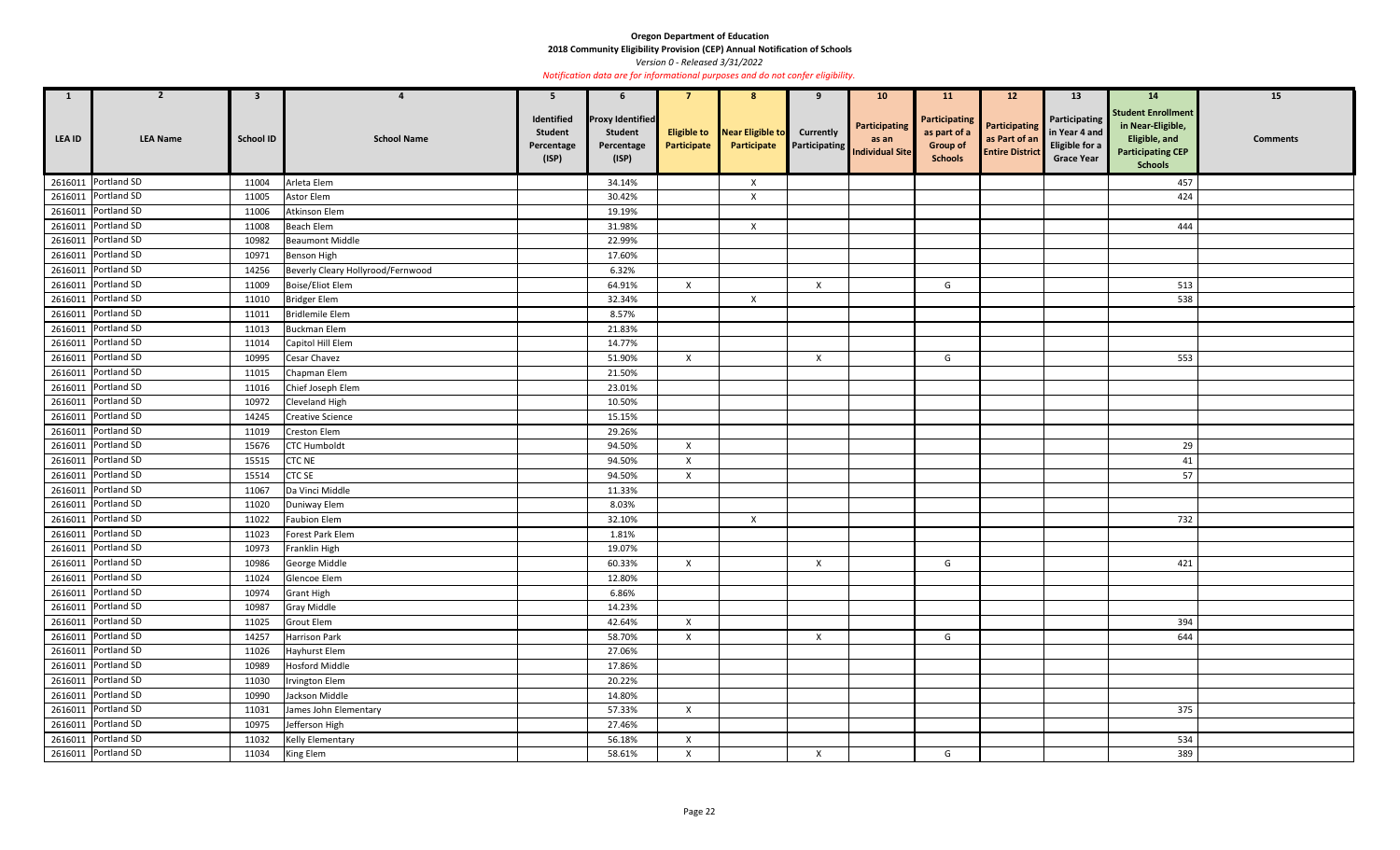**2018 Community Eligibility Provision (CEP) Annual Notification of Schools** 

*Version 0 - Released 3/31/2022* 

| $\mathbf{1}$  | $\overline{2}$      | $\mathbf{3}$     |                                | 5                                                   | 6                                                                |                                   | 8                               | 9                                        | 10 <sub>1</sub>                                  | <b>11</b>                                                                 | 12                                                              | 13                                                                    | <b>14</b>                                                                                                     | 15                                     |
|---------------|---------------------|------------------|--------------------------------|-----------------------------------------------------|------------------------------------------------------------------|-----------------------------------|---------------------------------|------------------------------------------|--------------------------------------------------|---------------------------------------------------------------------------|-----------------------------------------------------------------|-----------------------------------------------------------------------|---------------------------------------------------------------------------------------------------------------|----------------------------------------|
| <b>LEA ID</b> | <b>LEA Name</b>     | <b>School ID</b> | <b>School Name</b>             | Identified<br><b>Student</b><br>Percentage<br>(ISP) | <b>Proxy Identified</b><br><b>Student</b><br>Percentage<br>(ISP) | <b>Eligible to</b><br>Participate | Near Eligible to<br>Participate | <b>Currently</b><br><b>Participating</b> | Participating<br>as an<br><b>Individual Site</b> | <b>Participating</b><br>as part of a<br><b>Group of</b><br><b>Schools</b> | <b>Participating</b><br>as Part of an<br><b>Entire District</b> | Participating<br>in Year 4 and<br>Eligible for a<br><b>Grace Year</b> | <b>Student Enrollment</b><br>in Near-Eligible,<br>Eligible, and<br><b>Participating CEP</b><br><b>Schools</b> | <b>Comments</b>                        |
|               | 2616011 Portland SD | 10992            | Lane Middle                    |                                                     | 50.11%                                                           | $\mathsf{X}$                      |                                 |                                          |                                                  |                                                                           |                                                                 |                                                                       | 459                                                                                                           |                                        |
|               | 2616011 Portland SD | 11035            | Laurelhurst Elem               |                                                     | 6.47%                                                            |                                   |                                 |                                          |                                                  |                                                                           |                                                                 |                                                                       |                                                                                                               |                                        |
|               | 2616011 Portland SD | 11036            | Lee Elem                       |                                                     | 48.05%                                                           | $\mathsf{X}$                      |                                 |                                          |                                                  |                                                                           |                                                                 |                                                                       | 435                                                                                                           |                                        |
|               | 2616011 Portland SD | 11037            | Lent Elem                      |                                                     | 47.11%                                                           | $\mathsf{X}$                      |                                 | $\mathsf{X}$                             |                                                  | G                                                                         |                                                                 |                                                                       | 537                                                                                                           |                                        |
|               | 2616011 Portland SD | 11038            | Lewis Elem                     |                                                     | 18.62%                                                           |                                   |                                 |                                          |                                                  |                                                                           |                                                                 |                                                                       |                                                                                                               |                                        |
|               | 2616011 Portland SD | 10976            | Lincoln High                   |                                                     | 4.65%                                                            |                                   |                                 |                                          |                                                  |                                                                           |                                                                 |                                                                       |                                                                                                               |                                        |
|               | 2616011 Portland SD | 11039            | Llewellyn Elem                 |                                                     | 8.35%                                                            |                                   |                                 |                                          |                                                  |                                                                           |                                                                 |                                                                       |                                                                                                               |                                        |
|               | 2616011 Portland SD | 10977            | Madison High                   |                                                     | 27.93%                                                           |                                   |                                 |                                          |                                                  |                                                                           |                                                                 |                                                                       |                                                                                                               |                                        |
|               | 2616011 Portland SD | 11040            | Maplewood Elem                 |                                                     | 12.93%                                                           |                                   |                                 |                                          |                                                  |                                                                           |                                                                 |                                                                       |                                                                                                               |                                        |
|               | 2616011 Portland SD | 11041            | Markham Elem                   |                                                     | 41.21%                                                           | $\mathsf{X}$                      |                                 |                                          |                                                  |                                                                           |                                                                 |                                                                       | 461                                                                                                           |                                        |
| 2616011       | Portland SD         | 11042            | Marysville Elem                |                                                     | 44.88%                                                           | $\mathsf{X}$                      |                                 |                                          |                                                  |                                                                           |                                                                 |                                                                       | 410                                                                                                           |                                        |
|               | 2616011 Portland SD | 11069            | Metropolitan Learning Ctr      |                                                     | 10.94%                                                           |                                   |                                 |                                          |                                                  |                                                                           |                                                                 |                                                                       |                                                                                                               |                                        |
|               | 2616011 Portland SD | 10993            | Mt Tabor Middle                |                                                     | 12.47%                                                           |                                   |                                 |                                          |                                                  |                                                                           |                                                                 |                                                                       |                                                                                                               |                                        |
|               | 2616011 Portland SD | 14092            | <b>Ockley Green</b>            |                                                     | 40.56%                                                           | $\mathsf{X}$                      |                                 |                                          |                                                  |                                                                           |                                                                 |                                                                       | 535                                                                                                           |                                        |
|               | 2616011 Portland SD | 15844            | Odyssey @ East Sylvan          |                                                     | 94.50%                                                           | $\mathsf{X}$                      |                                 |                                          |                                                  |                                                                           |                                                                 |                                                                       | 222                                                                                                           |                                        |
|               | 2616011 Portland SD | 11044            | Peninsula Elementary           |                                                     | 36.79%                                                           |                                   | $\mathsf{X}$                    |                                          |                                                  |                                                                           |                                                                 |                                                                       | 280                                                                                                           |                                        |
|               | 2616011 Portland SD | 13801            | Pioneer Programs               |                                                     | $\ast$                                                           |                                   |                                 | X                                        |                                                  | G                                                                         |                                                                 |                                                                       |                                                                                                               | 149 data not available in proxy source |
|               | 2616011 Portland SD | 11045            | Richmond Elem                  |                                                     | 4.94%                                                            |                                   |                                 |                                          |                                                  |                                                                           |                                                                 |                                                                       |                                                                                                               |                                        |
|               | 2616011 Portland SD | 11046            | Rieke Elem                     |                                                     | 10.85%                                                           |                                   |                                 |                                          |                                                  |                                                                           |                                                                 |                                                                       |                                                                                                               |                                        |
| 2616011       | Portland SD         | 11047            | Rigler Elem                    |                                                     | 56.50%                                                           | $\mathsf{X}$                      |                                 | $\mathsf{X}$                             |                                                  | G                                                                         |                                                                 |                                                                       | 446                                                                                                           |                                        |
|               | 2616011 Portland SD | 10980            | Roosevelt High                 |                                                     | 33.10%                                                           |                                   | $\boldsymbol{X}$                |                                          |                                                  |                                                                           |                                                                 |                                                                       | 873                                                                                                           |                                        |
|               | 2616011 Portland SD | 13804            | Rosa Parks Elem                |                                                     | 90.75%                                                           | $\mathsf{X}$                      |                                 | $\boldsymbol{\mathsf{X}}$                |                                                  | G                                                                         |                                                                 |                                                                       | 281                                                                                                           |                                        |
|               | 2616011 Portland SD | 10988            | Roseway Heights Elementary     |                                                     | 24.78%                                                           |                                   |                                 |                                          |                                                  |                                                                           |                                                                 |                                                                       |                                                                                                               |                                        |
|               | 2616011 Portland SD | 11049            | Sabin Elem                     |                                                     | 15.22%                                                           |                                   |                                 |                                          |                                                  |                                                                           |                                                                 |                                                                       |                                                                                                               |                                        |
|               | 2616011 Portland SD | 11050            | <b>Scott Elem</b>              |                                                     | 55.03%                                                           | $\mathsf{X}$                      |                                 | $\mathsf{X}$                             |                                                  | G                                                                         |                                                                 |                                                                       | 527                                                                                                           |                                        |
|               | 2616011 Portland SD | 10996            | Sellwood Middle                |                                                     | 8.46%                                                            |                                   |                                 |                                          |                                                  |                                                                           |                                                                 |                                                                       |                                                                                                               |                                        |
|               | 2616011 Portland SD | 11051            | <b>Sitton Elementary</b>       |                                                     | 67.21%                                                           | $\mathsf{X}$                      |                                 | $\boldsymbol{X}$                         |                                                  | G                                                                         |                                                                 |                                                                       | 366                                                                                                           |                                        |
|               | 2616011 Portland SD | 11052            | Skyline Elem                   |                                                     | 10.47%                                                           |                                   |                                 |                                          |                                                  |                                                                           |                                                                 |                                                                       |                                                                                                               |                                        |
|               | 2616011 Portland SD | 11054            | Stephenson Elem                |                                                     | 6.72%                                                            |                                   |                                 |                                          |                                                  |                                                                           |                                                                 |                                                                       |                                                                                                               |                                        |
|               | 2616011 Portland SD | 11055            | Sunnyside Environmental School |                                                     | 15.32%                                                           |                                   |                                 |                                          |                                                  |                                                                           |                                                                 |                                                                       |                                                                                                               |                                        |
|               | 2616011 Portland SD | 11056            | Vernon Elem                    |                                                     | 25.48%                                                           |                                   |                                 |                                          |                                                  |                                                                           |                                                                 |                                                                       |                                                                                                               |                                        |
|               | 2616011 Portland SD | 11057            | <b>Vestal Elem</b>             |                                                     | 53.16%                                                           | $\mathsf{X}$                      |                                 |                                          |                                                  |                                                                           |                                                                 |                                                                       | 348                                                                                                           |                                        |
|               | 2616011 Portland SD | 10998            | West Sylvan Middle             |                                                     | 6.93%                                                            |                                   |                                 |                                          |                                                  |                                                                           |                                                                 |                                                                       |                                                                                                               |                                        |
|               | 2616011 Portland SD | 11059            | Whitman Elem                   |                                                     | 50.51%                                                           | $\boldsymbol{\mathsf{X}}$         |                                 |                                          |                                                  |                                                                           |                                                                 |                                                                       | 295                                                                                                           |                                        |
|               | 2616011 Portland SD | 10981            | Wilson High                    |                                                     | 9.62%                                                            |                                   |                                 |                                          |                                                  |                                                                           |                                                                 |                                                                       |                                                                                                               |                                        |
|               | 2616011 Portland SD | 11012            | Winterhaven Middle             |                                                     | 5.46%                                                            |                                   |                                 |                                          |                                                  |                                                                           |                                                                 |                                                                       |                                                                                                               |                                        |
|               | 2616011 Portland SD | 11061            | Woodlawn Elementary            |                                                     | 50.00%                                                           | $\boldsymbol{\mathsf{X}}$         |                                 |                                          |                                                  |                                                                           |                                                                 |                                                                       | 350                                                                                                           |                                        |
|               | 2616011 Portland SD | 11064            | Woodmere Elem                  |                                                     | 50.00%                                                           | $\boldsymbol{\mathsf{X}}$         |                                 | $\mathsf{X}$                             |                                                  | G                                                                         |                                                                 |                                                                       | 300                                                                                                           |                                        |
|               | 2616011 Portland SD | 11065            | Woodstock Elem                 |                                                     | 18.28%                                                           |                                   |                                 |                                          |                                                  |                                                                           |                                                                 |                                                                       |                                                                                                               |                                        |
|               | 2616011 Portland SD | 16035            | Youth Progress Association     |                                                     | 94.50%                                                           | $\mathsf{X}$                      |                                 |                                          |                                                  |                                                                           |                                                                 |                                                                       | 24                                                                                                            |                                        |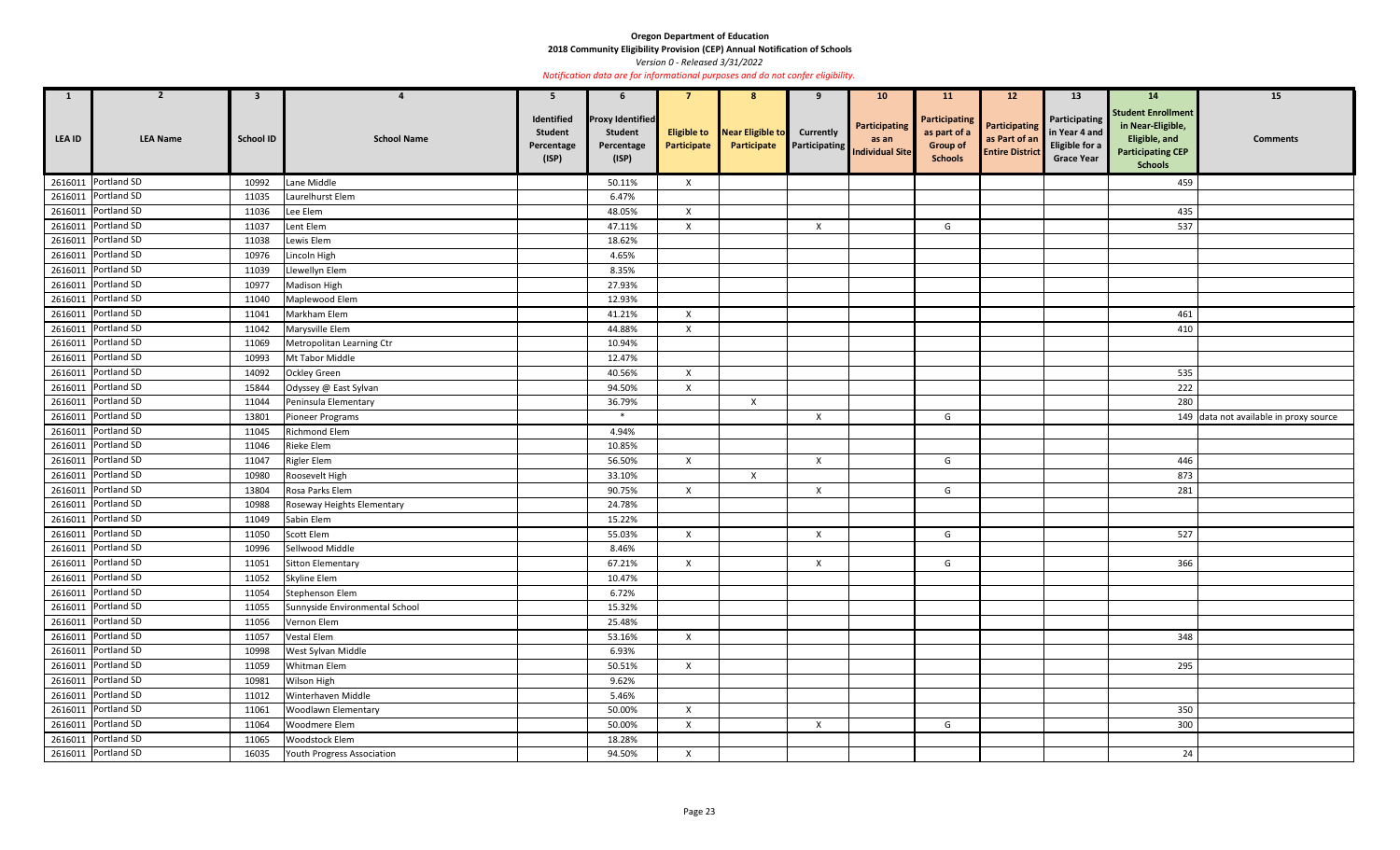**2018 Community Eligibility Provision (CEP) Annual Notification of Schools** 

*Version 0 - Released 3/31/2022* 

| $\mathbf{1}$  | <b>2</b>                                                                                                                                                                                                                      | $\mathbf{3}$                              |                                                                                                                                                                                                                          | 5                                                   | 6                                                                |                                   | 8                               | 9                                        | 10 <sub>1</sub>                                         | <b>11</b>                                                                 | 12 <sup>2</sup>                                                 | 13                                                                    | <b>14</b>                                                                                                            | 15                                    |
|---------------|-------------------------------------------------------------------------------------------------------------------------------------------------------------------------------------------------------------------------------|-------------------------------------------|--------------------------------------------------------------------------------------------------------------------------------------------------------------------------------------------------------------------------|-----------------------------------------------------|------------------------------------------------------------------|-----------------------------------|---------------------------------|------------------------------------------|---------------------------------------------------------|---------------------------------------------------------------------------|-----------------------------------------------------------------|-----------------------------------------------------------------------|----------------------------------------------------------------------------------------------------------------------|---------------------------------------|
| <b>LEA ID</b> | <b>LEA Name</b>                                                                                                                                                                                                               | <b>School ID</b>                          | <b>School Name</b>                                                                                                                                                                                                       | Identified<br><b>Student</b><br>Percentage<br>(ISP) | <b>Proxy Identified</b><br><b>Student</b><br>Percentage<br>(ISP) | <b>Eligible to</b><br>Participate | Near Eligible to<br>Participate | <b>Currently</b><br><b>Participating</b> | <b>Participating</b><br>as an<br><b>Individual Site</b> | <b>Participating</b><br>as part of a<br><b>Group of</b><br><b>Schools</b> | <b>Participating</b><br>as Part of an<br><b>Entire District</b> | Participating<br>in Year 4 and<br>Eligible for a<br><b>Grace Year</b> | <b>Student Enrollment</b><br>in Near-Eligible,<br><b>Eligible, and</b><br><b>Participating CEP</b><br><b>Schools</b> | <b>Comments</b>                       |
|               | 2616024 Portland Village School                                                                                                                                                                                               | 14410                                     | Portland Village School                                                                                                                                                                                                  |                                                     | 18.12%                                                           |                                   |                                 |                                          |                                                         |                                                                           |                                                                 |                                                                       |                                                                                                                      |                                       |
|               | 1216001 Prairie City SD 4                                                                                                                                                                                                     | 10465                                     | Prairie City School                                                                                                                                                                                                      |                                                     | 34.81%                                                           |                                   | $\mathsf{X}$                    |                                          |                                                         |                                                                           |                                                                 |                                                                       | 135                                                                                                                  |                                       |
|               | 1516002 Prospect SD 59                                                                                                                                                                                                        | 10519                                     | Prospect School                                                                                                                                                                                                          |                                                     | 59.21%                                                           | $\boldsymbol{\mathsf{x}}$         |                                 | $\boldsymbol{\mathsf{X}}$                |                                                         |                                                                           | D                                                               |                                                                       | 228                                                                                                                  |                                       |
|               | 0518001 Rainier SD 13                                                                                                                                                                                                         | 14196                                     | <b>Hudson Park Elementary</b>                                                                                                                                                                                            |                                                     | 44.27%                                                           | $\boldsymbol{\mathsf{x}}$         |                                 |                                          |                                                         |                                                                           |                                                                 |                                                                       | 506                                                                                                                  |                                       |
|               | 0518001 Rainier SD 13                                                                                                                                                                                                         | 13849                                     | North Columbia Academy                                                                                                                                                                                                   |                                                     | 42.22%                                                           | $\mathsf{X}$                      |                                 |                                          |                                                         |                                                                           |                                                                 |                                                                       | 45                                                                                                                   |                                       |
|               | 0518001 Rainier SD 13                                                                                                                                                                                                         | 10330                                     | Rainier Jr/Sr High School                                                                                                                                                                                                |                                                     | 21.01%                                                           |                                   |                                 |                                          |                                                         |                                                                           |                                                                 |                                                                       |                                                                                                                      |                                       |
|               | 0918002 Redmond SD 2J                                                                                                                                                                                                         | 15832                                     | Early Learning Center at Hugh Hartman                                                                                                                                                                                    |                                                     | 40.68%                                                           | $\mathsf{x}$                      |                                 |                                          |                                                         |                                                                           |                                                                 |                                                                       | 472                                                                                                                  |                                       |
|               | 0918002 Redmond SD 2J                                                                                                                                                                                                         | 10401                                     | <b>Edwin Brown Education</b>                                                                                                                                                                                             |                                                     | $\ast$                                                           |                                   |                                 |                                          |                                                         |                                                                           |                                                                 |                                                                       |                                                                                                                      | data not available in proxy source    |
|               | 0918002 Redmond SD 2J                                                                                                                                                                                                         | 13805                                     | Elton Gregory Middle                                                                                                                                                                                                     |                                                     | 28.85%                                                           |                                   |                                 |                                          |                                                         |                                                                           |                                                                 |                                                                       |                                                                                                                      |                                       |
|               | 0918002 Redmond SD 2J                                                                                                                                                                                                         | 10396                                     | John Tuck Elem                                                                                                                                                                                                           |                                                     | 43.32%                                                           | X                                 |                                 | X                                        |                                                         |                                                                           |                                                                 |                                                                       | 397                                                                                                                  |                                       |
|               | 0918002 Redmond SD 2J                                                                                                                                                                                                         | 10397                                     | M A Lynch Elem                                                                                                                                                                                                           |                                                     | 58.31%                                                           | $\boldsymbol{\mathsf{X}}$         |                                 | X                                        |                                                         |                                                                           |                                                                 |                                                                       | 367                                                                                                                  |                                       |
|               | 0918002 Redmond SD 2J                                                                                                                                                                                                         | 10394                                     | Obsidian Middle                                                                                                                                                                                                          |                                                     | 38.04%                                                           |                                   | $\boldsymbol{\mathsf{X}}$       |                                          |                                                         |                                                                           |                                                                 |                                                                       | 623                                                                                                                  |                                       |
|               | 0918002 Redmond SD 2J                                                                                                                                                                                                         | 10392                                     | Redmond High                                                                                                                                                                                                             |                                                     | 19.57%                                                           |                                   |                                 |                                          |                                                         |                                                                           |                                                                 |                                                                       |                                                                                                                      |                                       |
|               | 0918002 Redmond SD 2J                                                                                                                                                                                                         | 15889                                     | Redmond Proficiency Academy HS                                                                                                                                                                                           |                                                     | 26.27%                                                           |                                   |                                 |                                          |                                                         |                                                                           |                                                                 |                                                                       |                                                                                                                      |                                       |
|               | 0918002 Redmond SD 2J                                                                                                                                                                                                         | 15136                                     | Redmond Proficiency Academy MS                                                                                                                                                                                           |                                                     | 62.29%                                                           | $\mathsf{X}$                      |                                 |                                          |                                                         |                                                                           |                                                                 |                                                                       | 350                                                                                                                  |                                       |
|               | 0918002 Redmond SD 2J                                                                                                                                                                                                         | 15137                                     | Ridgeview HS                                                                                                                                                                                                             |                                                     | 13.98%                                                           |                                   |                                 |                                          |                                                         |                                                                           |                                                                 |                                                                       |                                                                                                                      |                                       |
|               | 0918002 Redmond SD 2J                                                                                                                                                                                                         | 14743                                     | Sage Elementary                                                                                                                                                                                                          |                                                     | 38.42%                                                           |                                   | X                               |                                          |                                                         |                                                                           |                                                                 |                                                                       | 518                                                                                                                  |                                       |
|               | 0918002 Redmond SD 2J                                                                                                                                                                                                         | 10398                                     | Terrebonne Elem                                                                                                                                                                                                          |                                                     | 31.18%                                                           |                                   | $\boldsymbol{\mathsf{X}}$       |                                          |                                                         |                                                                           |                                                                 |                                                                       | 433                                                                                                                  |                                       |
|               | 0918002 Redmond SD 2J                                                                                                                                                                                                         | 13806                                     | Tom McCall                                                                                                                                                                                                               |                                                     | 29.23%                                                           |                                   |                                 |                                          |                                                         |                                                                           |                                                                 |                                                                       |                                                                                                                      |                                       |
|               | 0918002 Redmond SD 2J                                                                                                                                                                                                         | 10399                                     | Tumalo Elem                                                                                                                                                                                                              |                                                     | 21.58%                                                           |                                   |                                 |                                          |                                                         |                                                                           |                                                                 |                                                                       |                                                                                                                      |                                       |
|               | 0918002 Redmond SD 2J                                                                                                                                                                                                         | 10400                                     | Vern Patrick Elem                                                                                                                                                                                                        |                                                     | 40.20%                                                           | $\mathsf{x}$                      |                                 | X                                        |                                                         |                                                                           |                                                                 |                                                                       | 398                                                                                                                  |                                       |
| 1018001       | Reedsport SD 105                                                                                                                                                                                                              | 10426                                     | <b>Highland Elem</b>                                                                                                                                                                                                     |                                                     | 56.42%                                                           | $\boldsymbol{\mathsf{x}}$         |                                 | X                                        |                                                         |                                                                           | D                                                               |                                                                       | 358                                                                                                                  |                                       |
|               | 1018001 Reedsport SD 105                                                                                                                                                                                                      | 10424                                     | <b>Reedsport Community Charter School</b>                                                                                                                                                                                |                                                     | 47.45%                                                           | $\times$                          |                                 | X                                        |                                                         |                                                                           | D                                                               |                                                                       | 333                                                                                                                  |                                       |
|               | 2618002 Reynolds SD 7                                                                                                                                                                                                         | 11077                                     | Alder Elem                                                                                                                                                                                                               |                                                     | 80.72%                                                           | X                                 |                                 | X                                        |                                                         | G                                                                         |                                                                 |                                                                       | 498                                                                                                                  |                                       |
|               |                                                                                                                                                                                                                               | 15682                                     |                                                                                                                                                                                                                          |                                                     | 94.50%                                                           | $\mathsf{X}$                      |                                 |                                          |                                                         |                                                                           |                                                                 |                                                                       |                                                                                                                      |                                       |
|               | 2618002 Reynolds SD 7                                                                                                                                                                                                         | 13481                                     | <b>Arthur Academy</b>                                                                                                                                                                                                    |                                                     | 22.17%                                                           |                                   |                                 |                                          |                                                         |                                                                           |                                                                 |                                                                       |                                                                                                                      |                                       |
|               | 2618002 Reynolds SD 7                                                                                                                                                                                                         | 16021                                     | Cornerstone                                                                                                                                                                                                              |                                                     | 94.50%                                                           | $\mathsf{X}$                      |                                 |                                          |                                                         |                                                                           |                                                                 |                                                                       | 32                                                                                                                   |                                       |
|               | 2618002 Reynolds SD 7                                                                                                                                                                                                         | 11078                                     | Davis Elem                                                                                                                                                                                                               |                                                     | 66.45%                                                           | $\boldsymbol{\mathsf{x}}$         |                                 | $\pmb{\times}$                           |                                                         | G                                                                         |                                                                 |                                                                       | 468                                                                                                                  |                                       |
|               | 2618002 Reynolds SD 7                                                                                                                                                                                                         | 11079                                     | <b>Fairview Elementary</b>                                                                                                                                                                                               |                                                     | 55.56%                                                           | $\mathsf{X}$                      |                                 | $\boldsymbol{\mathsf{X}}$                |                                                         | G                                                                         |                                                                 |                                                                       | 387                                                                                                                  |                                       |
|               | 2618002 Reynolds SD 7                                                                                                                                                                                                         | 14812                                     | <b>Four Corners</b>                                                                                                                                                                                                      |                                                     | $\ast$                                                           |                                   |                                 | $\boldsymbol{X}$                         |                                                         | G                                                                         |                                                                 |                                                                       |                                                                                                                      | 38 data not available in proxy source |
|               |                                                                                                                                                                                                                               | 11080                                     | Glenfair Elem                                                                                                                                                                                                            |                                                     | 93.62%                                                           | $\mathsf{X}$                      |                                 | $\boldsymbol{\mathsf{X}}$                |                                                         | G                                                                         |                                                                 |                                                                       | 517                                                                                                                  |                                       |
|               |                                                                                                                                                                                                                               | 11081                                     |                                                                                                                                                                                                                          |                                                     | 72.56%                                                           | $\boldsymbol{\mathsf{x}}$         |                                 | $\pmb{\times}$                           |                                                         | G                                                                         |                                                                 |                                                                       | 481                                                                                                                  |                                       |
|               | 2618002 Reynolds SD 7                                                                                                                                                                                                         | 11074                                     | Hauton B Lee Middle                                                                                                                                                                                                      |                                                     | 60.99%                                                           | $\mathsf{X}$                      |                                 | $\mathsf{X}$                             |                                                         | G                                                                         |                                                                 |                                                                       | 746                                                                                                                  |                                       |
|               | 2618002 Reynolds SD 7                                                                                                                                                                                                         | 11082                                     | Margaret Scott Elem                                                                                                                                                                                                      |                                                     | 63.07%                                                           | X                                 |                                 | $\pmb{\times}$                           |                                                         | G                                                                         |                                                                 |                                                                       | 436                                                                                                                  |                                       |
|               |                                                                                                                                                                                                                               | 13032                                     |                                                                                                                                                                                                                          |                                                     | 43.55%                                                           | X                                 |                                 |                                          |                                                         |                                                                           |                                                                 |                                                                       | 287                                                                                                                  |                                       |
|               |                                                                                                                                                                                                                               |                                           |                                                                                                                                                                                                                          |                                                     |                                                                  |                                   |                                 |                                          |                                                         |                                                                           |                                                                 |                                                                       |                                                                                                                      |                                       |
|               |                                                                                                                                                                                                                               |                                           |                                                                                                                                                                                                                          |                                                     |                                                                  |                                   |                                 |                                          |                                                         |                                                                           |                                                                 |                                                                       |                                                                                                                      |                                       |
|               |                                                                                                                                                                                                                               |                                           |                                                                                                                                                                                                                          |                                                     |                                                                  | $\mathsf{X}$                      |                                 |                                          |                                                         |                                                                           |                                                                 |                                                                       |                                                                                                                      |                                       |
|               |                                                                                                                                                                                                                               |                                           |                                                                                                                                                                                                                          |                                                     |                                                                  | X                                 |                                 |                                          |                                                         |                                                                           |                                                                 |                                                                       |                                                                                                                      |                                       |
|               |                                                                                                                                                                                                                               |                                           |                                                                                                                                                                                                                          |                                                     |                                                                  | $\boldsymbol{\mathsf{x}}$         |                                 |                                          |                                                         |                                                                           |                                                                 |                                                                       |                                                                                                                      |                                       |
|               | 2618002 Reynolds SD 7<br>2618002 Reynolds SD 7<br>2618002 Reynolds SD 7<br>2618002 Reynolds SD 7<br>2618002 Reynolds SD 7<br>2618002 Reynolds SD 7<br>2618002 Reynolds SD 7<br>2618002 Reynolds SD 7<br>2618002 Reynolds SD 7 | 15707<br>11073<br>13214<br>11075<br>14801 | Alder Pre K<br><b>Hartley Elem</b><br>Multnomah Learning Academy - Elementary<br>Multnomah Learning Academy Middle School<br>Reynolds High<br>Reynolds Learning Academy<br>Reynolds Middle<br>Rockwood Prepatory Academy |                                                     | 21.05%<br>29.06%<br>40.30%<br>57.34%<br>54.34%                   |                                   |                                 | $\boldsymbol{X}$<br>$\mathsf{X}$         |                                                         | G<br>G                                                                    |                                                                 |                                                                       | $20\,$<br>201<br>926<br>311                                                                                          |                                       |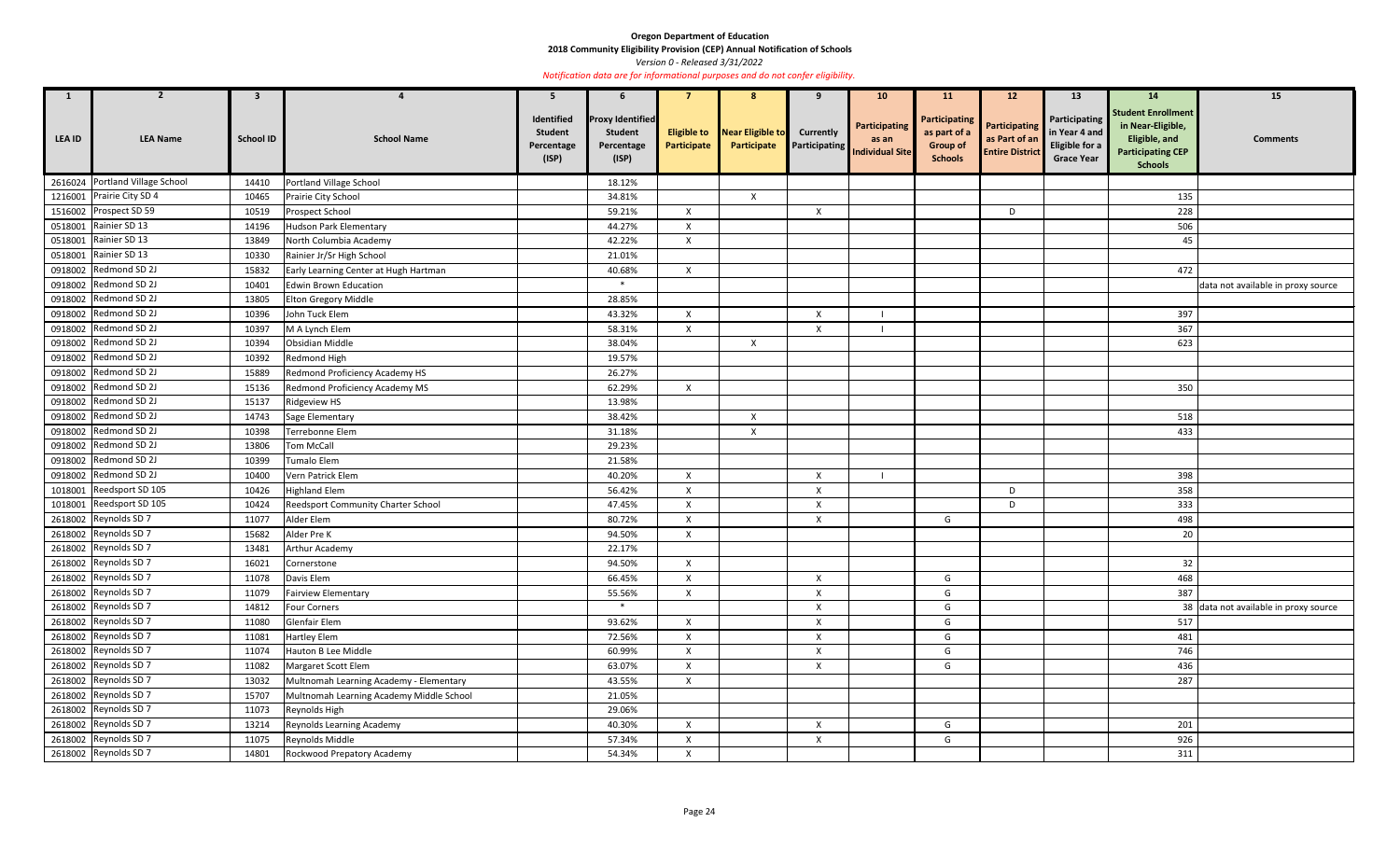**2018 Community Eligibility Provision (CEP) Annual Notification of Schools** 

*Version 0 - Released 3/31/2022* 

| $\mathbf{1}$  | $\overline{2}$              | $\mathbf{3}$     |                                 | 5                                                   | 6                                                                |              | 8                                                  | 9                                        | 10 <sub>1</sub>                                  | <b>11</b>                                                                 | 12 <sup>2</sup>                                                 | <b>13</b>                                                                    | 14                                                                                                            | 15                                    |
|---------------|-----------------------------|------------------|---------------------------------|-----------------------------------------------------|------------------------------------------------------------------|--------------|----------------------------------------------------|------------------------------------------|--------------------------------------------------|---------------------------------------------------------------------------|-----------------------------------------------------------------|------------------------------------------------------------------------------|---------------------------------------------------------------------------------------------------------------|---------------------------------------|
| <b>LEA ID</b> | <b>LEA Name</b>             | <b>School ID</b> | <b>School Name</b>              | Identified<br><b>Student</b><br>Percentage<br>(ISP) | <b>Proxy Identified</b><br><b>Student</b><br>Percentage<br>(ISP) | Participate  | <b>Eligible to</b> Near Eligible to<br>Participate | <b>Currently</b><br><b>Participating</b> | Participating<br>as an<br><b>Individual Site</b> | <b>Participating</b><br>as part of a<br><b>Group of</b><br><b>Schools</b> | <b>Participating</b><br>as Part of an<br><b>Entire District</b> | Participating<br>in Year 4 and<br><b>Eligible for a</b><br><b>Grace Year</b> | <b>Student Enrollment</b><br>in Near-Eligible,<br>Eligible, and<br><b>Participating CEP</b><br><b>Schools</b> | <b>Comments</b>                       |
|               | 2618002 Reynolds SD 7       | 13213            | Salish Ponds Elementary         |                                                     | 58.03%                                                           | $\mathsf{X}$ |                                                    | $\boldsymbol{\mathsf{X}}$                |                                                  | G                                                                         |                                                                 |                                                                              | 467                                                                                                           |                                       |
| 2618002       | Reynolds SD 7               | 11083            | Sweetbriar Elem                 |                                                     | 39.74%                                                           |              | $\mathsf{X}$                                       |                                          |                                                  |                                                                           |                                                                 |                                                                              | 380                                                                                                           |                                       |
|               | 2618002 Reynolds SD 7       | 11084            | Troutdale Elem                  |                                                     | 40.28%                                                           | $\mathsf{X}$ |                                                    |                                          |                                                  |                                                                           |                                                                 |                                                                              | 422                                                                                                           |                                       |
| 2618002       | Reynolds SD 7               | 11076            | Walt Morey Middle               |                                                     | 34.92%                                                           |              | $\mathsf{X}$                                       |                                          |                                                  |                                                                           |                                                                 |                                                                              | 590                                                                                                           |                                       |
|               | 2618002 Reynolds SD 7       | 11085            | <b>Wilkes Elem</b>              |                                                     | 61.67%                                                           | $\mathsf{X}$ |                                                    | $\boldsymbol{X}$                         |                                                  | G                                                                         |                                                                 |                                                                              | 454                                                                                                           |                                       |
| 2618002       | Reynolds SD 7               | 11086            | <b>Woodland Elem</b>            |                                                     | 56.84%                                                           | $\mathsf{X}$ |                                                    |                                          |                                                  |                                                                           |                                                                 |                                                                              | 468                                                                                                           |                                       |
|               | 1018002 Riddle SD 70        | 10428            | Riddle Elem                     |                                                     | 50.84%                                                           | X            |                                                    |                                          |                                                  |                                                                           |                                                                 |                                                                              | 238                                                                                                           |                                       |
|               | 1018002 Riddle SD 70        | 10427            | Riddle High                     |                                                     | 32.93%                                                           |              | $\mathsf{X}$                                       |                                          |                                                  |                                                                           |                                                                 |                                                                              | 164                                                                                                           |                                       |
| 1518001       | Rogue River SD 35           | 10523            | Rogue River Elem                |                                                     | 44.01%                                                           | $\mathsf{X}$ |                                                    |                                          |                                                  |                                                                           |                                                                 |                                                                              | 459                                                                                                           |                                       |
| 1518001       | Rogue River SD 35           | 10520            | Rogue River Jr/Sr High          |                                                     | 27.52%                                                           |              |                                                    |                                          |                                                  |                                                                           |                                                                 |                                                                              |                                                                                                               |                                       |
| 1018004       | Roseburg SD 4               | 10432            | Eastwood Elem                   |                                                     | 51.68%                                                           | $\mathsf{X}$ |                                                    |                                          |                                                  |                                                                           |                                                                 |                                                                              | 416                                                                                                           |                                       |
|               | 1018004 Roseburg SD 4       | 10433            | Fir Grove Elem                  |                                                     | 59.46%                                                           | $\mathsf{X}$ |                                                    |                                          |                                                  |                                                                           |                                                                 |                                                                              | 333                                                                                                           |                                       |
| 1018004       | Roseburg SD 4               | 10434            | Fullerton IV Elem               |                                                     | 53.53%                                                           | $\mathsf{x}$ |                                                    |                                          |                                                  |                                                                           |                                                                 |                                                                              | 368                                                                                                           |                                       |
|               | 1018004 Roseburg SD 4       | 10439            | <b>Green Elementary</b>         |                                                     | 48.28%                                                           | $\mathsf{X}$ |                                                    |                                          |                                                  |                                                                           |                                                                 |                                                                              | 290                                                                                                           |                                       |
| 1018004       | Roseburg SD 4               | 10435            | Hucrest Elem                    |                                                     | 20.31%                                                           |              |                                                    |                                          |                                                  |                                                                           |                                                                 |                                                                              |                                                                                                               |                                       |
| 1018004       | Roseburg SD 4               | 10430            | John Fremont Jr High            |                                                     | 29.21%                                                           |              |                                                    |                                          |                                                  |                                                                           |                                                                 |                                                                              |                                                                                                               |                                       |
|               | 1018004 Roseburg SD 4       | 10431            | Joseph Lane Middle School       |                                                     | 37.94%                                                           |              | $\boldsymbol{\mathsf{X}}$                          |                                          |                                                  |                                                                           |                                                                 |                                                                              | 659                                                                                                           |                                       |
| 1018004       | Roseburg SD 4               | 10436            | Melrose Elem                    |                                                     | 21.45%                                                           |              |                                                    |                                          |                                                  |                                                                           |                                                                 |                                                                              |                                                                                                               |                                       |
| 1018004       | Roseburg SD 4               | 10429            | Roseburg Sr High                |                                                     | 19.83%                                                           |              |                                                    |                                          |                                                  |                                                                           |                                                                 |                                                                              |                                                                                                               |                                       |
| 1018004       | Roseburg SD 4               | 10440            | Sunnyslope Elementary           |                                                     | 55.91%                                                           | X            |                                                    |                                          |                                                  |                                                                           |                                                                 |                                                                              | 279                                                                                                           |                                       |
|               | 1018004 Roseburg SD 4       | 10438            | Winchester Elem                 |                                                     | 51.61%                                                           | $\mathsf{X}$ |                                                    |                                          |                                                  |                                                                           |                                                                 |                                                                              | 403                                                                                                           |                                       |
|               | 1519002 Sacred Heart School | 11363            | Sacred Heart School             |                                                     | $\ast$                                                           |              |                                                    |                                          |                                                  |                                                                           |                                                                 |                                                                              |                                                                                                               | data not available in proxy source    |
|               | 2419004 Salem/Keizer SD 24J | 10850            | Auburn Elem                     |                                                     | 59.62%                                                           | $\mathsf{X}$ |                                                    | $\mathsf{X}$                             |                                                  | G                                                                         |                                                                 |                                                                              | 686                                                                                                           |                                       |
|               | 2419004 Salem/Keizer SD 24J | 13119            | <b>Baker</b>                    |                                                     | 51.61%                                                           | $\mathsf{X}$ |                                                    | $\mathsf{X}$                             |                                                  | G                                                                         |                                                                 |                                                                              | 62                                                                                                            |                                       |
|               | 2419004 Salem/Keizer SD 24J | 15154            | Battle Creek Elementary School  |                                                     | 29.94%                                                           |              |                                                    |                                          |                                                  |                                                                           |                                                                 |                                                                              |                                                                                                               |                                       |
|               | 2419004 Salem/Keizer SD 24J | 15674            | <b>BIC</b>                      |                                                     |                                                                  | $\mathsf{X}$ |                                                    |                                          |                                                  |                                                                           |                                                                 |                                                                              |                                                                                                               | data suppressed due to school size    |
|               | 2419004 Salem/Keizer SD 24J | 10853            | Brush College Elem              |                                                     | 22.80%                                                           |              |                                                    |                                          |                                                  |                                                                           |                                                                 |                                                                              |                                                                                                               |                                       |
|               | 2419004 Salem/Keizer SD 24J | 10854            | <b>Bush Elem</b>                |                                                     | 71.65%                                                           | $\mathsf{X}$ |                                                    | $\boldsymbol{\mathsf{X}}$                |                                                  | G                                                                         |                                                                 |                                                                              | 328                                                                                                           |                                       |
|               | 2419004 Salem/Keizer SD 24J | 10855            | Candalaria Elem                 |                                                     | 19.27%                                                           |              |                                                    |                                          |                                                  |                                                                           |                                                                 |                                                                              |                                                                                                               |                                       |
|               | 2419004 Salem/Keizer SD 24J | 12869            | Centennial CTP                  |                                                     | $\ast$                                                           | $\mathsf{X}$ |                                                    |                                          |                                                  |                                                                           |                                                                 |                                                                              |                                                                                                               | data suppressed due to school size    |
|               | 2419004 Salem/Keizer SD 24J | 10856            | Chapman Hill Elem               |                                                     | 24.94%                                                           |              |                                                    |                                          |                                                  |                                                                           |                                                                 |                                                                              |                                                                                                               |                                       |
|               | 2419004 Salem/Keizer SD 24J | 15153            | Chavez Elementary               |                                                     | 61.39%                                                           | $\mathsf{X}$ |                                                    | $\boldsymbol{X}$                         |                                                  | G                                                                         |                                                                 |                                                                              | 575                                                                                                           |                                       |
|               | 2419004 Salem/Keizer SD 24J | 12791            | <b>Claggett Creek Secondary</b> |                                                     | 45.47%                                                           | X            |                                                    | $\pmb{\times}$                           |                                                  | G                                                                         |                                                                 |                                                                              | 972                                                                                                           |                                       |
|               | 2419004 Salem/Keizer SD 24J | 10857            | Clear Lake Elem                 |                                                     | 26.54%                                                           |              |                                                    |                                          |                                                  |                                                                           |                                                                 |                                                                              |                                                                                                               |                                       |
|               | 2419004 Salem/Keizer SD 24J | 10841            | Crossler Middle                 |                                                     | 19.67%                                                           |              |                                                    |                                          |                                                  |                                                                           |                                                                 |                                                                              |                                                                                                               |                                       |
|               | 2419004 Salem/Keizer SD 24J | 15673            | <b>CTEC</b>                     |                                                     | 7.90%                                                            |              |                                                    |                                          |                                                  |                                                                           |                                                                 |                                                                              |                                                                                                               |                                       |
|               | 2419004 Salem/Keizer SD 24J | 10858            | <b>Cummings Elem</b>            |                                                     | 35.82%                                                           |              | $\boldsymbol{\mathsf{X}}$                          |                                          |                                                  |                                                                           |                                                                 |                                                                              | 483                                                                                                           |                                       |
|               | 2419004 Salem/Keizer SD 24J | 13679            | Downtown Learning Center        |                                                     | $\ast$                                                           |              |                                                    | $\boldsymbol{X}$                         |                                                  | G                                                                         |                                                                 |                                                                              |                                                                                                               | 68 data not available in proxy source |
|               | 2419004 Salem/Keizer SD 24J | 10889            | Early College High School       |                                                     | 16.79%                                                           |              |                                                    |                                          |                                                  |                                                                           |                                                                 |                                                                              |                                                                                                               |                                       |
|               | 2419004 Salem/Keizer SD 24J | 10859            | Englewood Elem                  |                                                     | 48.85%                                                           | $\mathsf{X}$ |                                                    | $\boldsymbol{\mathsf{X}}$                |                                                  | G                                                                         |                                                                 |                                                                              | 391                                                                                                           |                                       |
|               |                             |                  |                                 |                                                     |                                                                  |              |                                                    |                                          |                                                  |                                                                           |                                                                 |                                                                              |                                                                                                               |                                       |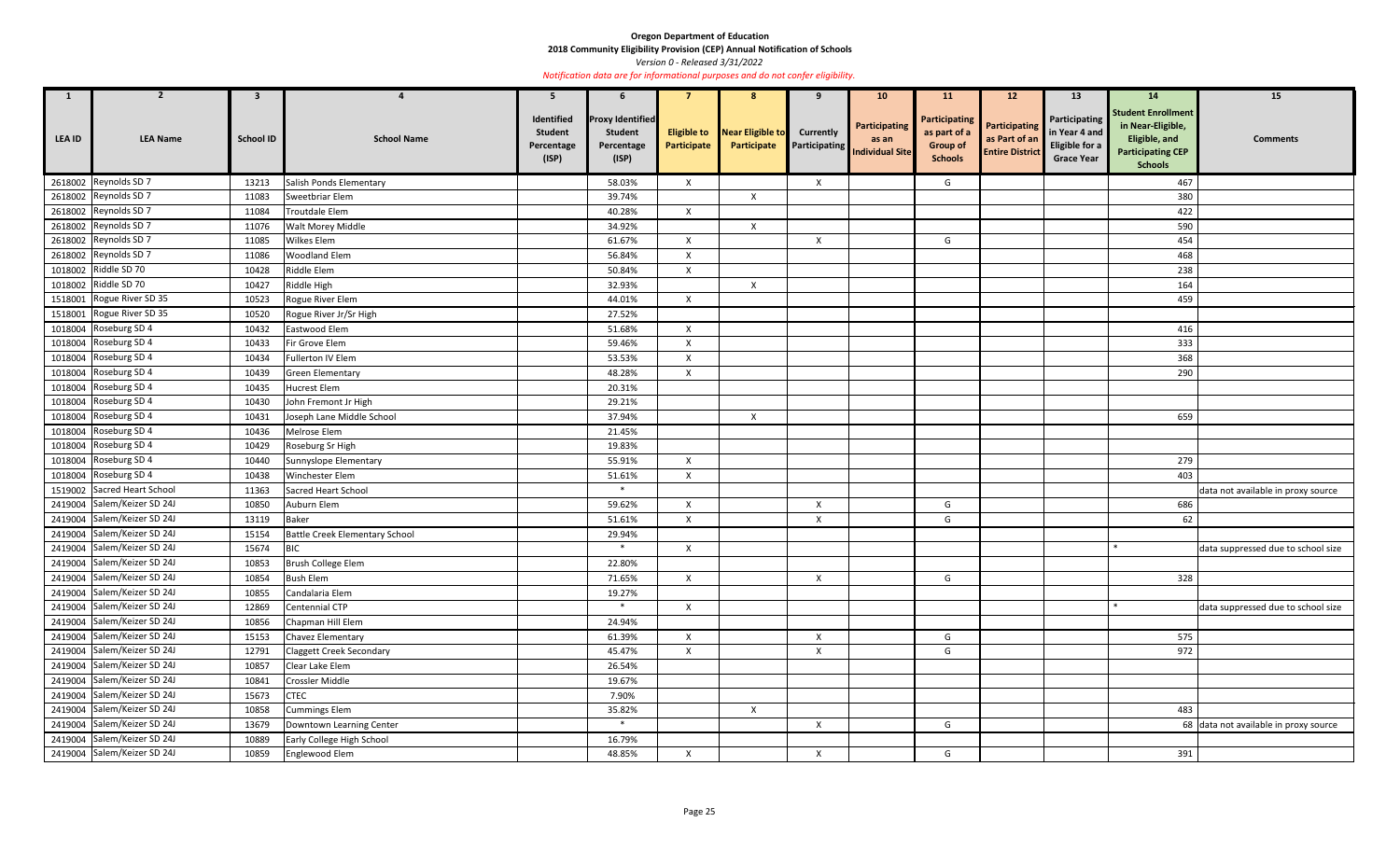**2018 Community Eligibility Provision (CEP) Annual Notification of Schools** 

*Version 0 - Released 3/31/2022* 

| $\mathbf{1}$  | 2                           | 3                |                                       | 5                                                   |                                                                  |                           | 8                                           | 9                | 10 <sup>°</sup>                                                | <b>11</b>                                                                 | 12                                                              | 13                                                                    | 14                                                                                                            | 15                                 |
|---------------|-----------------------------|------------------|---------------------------------------|-----------------------------------------------------|------------------------------------------------------------------|---------------------------|---------------------------------------------|------------------|----------------------------------------------------------------|---------------------------------------------------------------------------|-----------------------------------------------------------------|-----------------------------------------------------------------------|---------------------------------------------------------------------------------------------------------------|------------------------------------|
| <b>LEA ID</b> | <b>LEA Name</b>             | <b>School ID</b> | <b>School Name</b>                    | Identified<br><b>Student</b><br>Percentage<br>(ISP) | <b>Proxy Identified</b><br><b>Student</b><br>Percentage<br>(ISP) | Participate               | Eligible to Near Eligible to<br>Participate | <b>Currently</b> | Participating<br>as an<br><b>Participating</b> Individual Site | <b>Participating</b><br>as part of a<br><b>Group of</b><br><b>Schools</b> | <b>Participating</b><br>as Part of an<br><b>Entire District</b> | Participating<br>in Year 4 and<br>Eligible for a<br><b>Grace Year</b> | <b>Student Enrollment</b><br>in Near-Eligible,<br>Eligible, and<br><b>Participating CEP</b><br><b>Schools</b> | <b>Comments</b>                    |
|               | 2419004 Salem/Keizer SD 24J | 10873            | <b>Eyre Elementary</b>                |                                                     | 58.53%                                                           | $\mathsf{X}$              |                                             | Χ                |                                                                | G                                                                         |                                                                 |                                                                       | 557                                                                                                           |                                    |
| 2419004       | Salem/Keizer SD 24J         | 12996            | Forest Ridge Elementary               |                                                     | 24.02%                                                           |                           |                                             |                  |                                                                |                                                                           |                                                                 |                                                                       |                                                                                                               |                                    |
|               | 2419004 Salem/Keizer SD 24J | 10861            | Four Corners Elem                     |                                                     | 68.32%                                                           | $\mathsf{X}$              |                                             | $\mathsf{X}$     |                                                                | G                                                                         |                                                                 |                                                                       | 505                                                                                                           |                                    |
| 2419004       | Salem/Keizer SD 24J         | 10863            | <b>Grant Community School</b>         |                                                     | 58.39%                                                           | $\mathsf{X}$              |                                             | $\mathsf{X}$     |                                                                | G                                                                         |                                                                 |                                                                       | 435                                                                                                           |                                    |
| 2419004       | Salem/Keizer SD 24J         | 10864            | Gubser Elem                           |                                                     | 29.49%                                                           |                           |                                             |                  |                                                                |                                                                           |                                                                 |                                                                       |                                                                                                               |                                    |
| 2419004       | Salem/Keizer SD 24J         | 12788            | Hallman Elementary                    |                                                     | 66.20%                                                           | $\mathsf{X}$              |                                             | $\mathsf{X}$     |                                                                | G                                                                         |                                                                 |                                                                       | 432                                                                                                           |                                    |
| 2419004       | Salem/Keizer SD 24J         | 12789            | <b>Hammond Elementary</b>             |                                                     | 31.66%                                                           |                           | $\mathsf{X}$                                |                  |                                                                |                                                                           |                                                                 |                                                                       | 619                                                                                                           |                                    |
|               | 2419004 Salem/Keizer SD 24J | 13116            | Harritt Elementary                    |                                                     | 39.25%                                                           |                           | $\boldsymbol{\mathsf{X}}$                   |                  |                                                                |                                                                           |                                                                 |                                                                       | 563                                                                                                           |                                    |
| 2419004       | Salem/Keizer SD 24J         | 10865            | Hayesville Elem                       |                                                     | 63.91%                                                           | $\mathsf{X}$              |                                             | X                |                                                                | G                                                                         |                                                                 |                                                                       | 460                                                                                                           |                                    |
|               | 2419004 Salem/Keizer SD 24J | 12866            | Highland                              |                                                     | 76.30%                                                           | $\mathsf{X}$              |                                             | X                |                                                                | G                                                                         |                                                                 |                                                                       | 443                                                                                                           |                                    |
| 2419004       | Salem/Keizer SD 24J         | 10868            | Hoover Elem                           |                                                     | 73.26%                                                           | $\mathsf{X}$              |                                             | X                |                                                                | G                                                                         |                                                                 |                                                                       | 445                                                                                                           |                                    |
|               | 2419004 Salem/Keizer SD 24J | 10842            | Houck Middle                          |                                                     | 47.73%                                                           | $\boldsymbol{\mathsf{X}}$ |                                             | X                |                                                                | G                                                                         |                                                                 |                                                                       | 1,077                                                                                                         |                                    |
| 2419004       | Salem/Keizer SD 24J         | 10843            | Judson Middle                         |                                                     | 24.03%                                                           |                           |                                             |                  |                                                                |                                                                           |                                                                 |                                                                       |                                                                                                               |                                    |
| 2419004       | Salem/Keizer SD 24J         | 14997            | Kalapuya Elementary                   |                                                     | 23.14%                                                           |                           |                                             |                  |                                                                |                                                                           |                                                                 |                                                                       |                                                                                                               |                                    |
| 2419004       | Salem/Keizer SD 24J         | 10869            | Keizer Elem                           |                                                     | 48.46%                                                           | X                         |                                             | X                |                                                                | G                                                                         |                                                                 |                                                                       | 747                                                                                                           |                                    |
| 2419004       | Salem/Keizer SD 24J         | 10870            | Kennedy Elem                          |                                                     | 61.64%                                                           | $\mathsf{X}$              |                                             | X                |                                                                | G                                                                         |                                                                 |                                                                       | 438                                                                                                           |                                    |
|               | 2419004 Salem/Keizer SD 24J | 12787            | Lamb Elementary                       |                                                     | 57.57%                                                           | $\mathsf{X}$              |                                             | Χ                |                                                                | G                                                                         |                                                                 |                                                                       | 502                                                                                                           |                                    |
| 2419004       | Salem/Keizer SD 24J         | 12997            | Lee Elementary                        |                                                     | 33.23%                                                           |                           | $\boldsymbol{X}$                            |                  |                                                                |                                                                           |                                                                 |                                                                       | 334                                                                                                           |                                    |
|               | 2419004 Salem/Keizer SD 24J | 10844            | Leslie Middle                         |                                                     | 32.27%                                                           |                           | Χ                                           |                  |                                                                |                                                                           |                                                                 |                                                                       | 880                                                                                                           |                                    |
| 2419004       | Salem/Keizer SD 24J         | 10872            | Liberty Elem                          |                                                     | 34.35%                                                           |                           | $\boldsymbol{X}$                            |                  |                                                                |                                                                           |                                                                 |                                                                       | 428                                                                                                           |                                    |
|               | 2419004 Salem/Keizer SD 24J | 10837            | McKay High                            |                                                     | 40.00%                                                           | $\mathsf{X}$              |                                             |                  |                                                                |                                                                           |                                                                 |                                                                       | 2,040                                                                                                         |                                    |
| 2419004       | Salem/Keizer SD 24J         | 10874            | <b>McKinley Elem</b>                  |                                                     | 30.59%                                                           |                           | $\boldsymbol{X}$                            |                  |                                                                |                                                                           |                                                                 |                                                                       | 353                                                                                                           |                                    |
|               | 2419004 Salem/Keizer SD 24J | 10836            | <b>McNary High</b>                    |                                                     | 17.97%                                                           |                           |                                             |                  |                                                                |                                                                           |                                                                 |                                                                       |                                                                                                               |                                    |
| 2419004       | Salem/Keizer SD 24J         | 15050            | Micah Community Transition Program    |                                                     | $\ast$                                                           | $\mathsf{X}$              |                                             |                  |                                                                |                                                                           |                                                                 |                                                                       |                                                                                                               | data suppressed due to school size |
|               | 2419004 Salem/Keizer SD 24J | 12515            | Miller Elem                           |                                                     | 54.74%                                                           | $\mathsf{X}$              |                                             | $\mathsf{X}$     |                                                                | G                                                                         |                                                                 |                                                                       | 422                                                                                                           |                                    |
|               | 2419004 Salem/Keizer SD 24J | 10876            | Morningside Elem                      |                                                     | 39.95%                                                           |                           | $\boldsymbol{\mathsf{X}}$                   |                  |                                                                |                                                                           |                                                                 |                                                                       | 403                                                                                                           |                                    |
|               | 2419004 Salem/Keizer SD 24J | 10878            | <b>Myers Elem</b>                     |                                                     | 31.89%                                                           |                           | $\boldsymbol{X}$                            |                  |                                                                |                                                                           |                                                                 |                                                                       | 577                                                                                                           |                                    |
|               | 2419004 Salem/Keizer SD 24J | 10838            | North Salem High                      |                                                     | 31.86%                                                           |                           | $\boldsymbol{X}$                            | $\mathsf{X}$     |                                                                | G                                                                         |                                                                 |                                                                       | 1,814                                                                                                         |                                    |
|               | 2419004 Salem/Keizer SD 24J | 14283            | Optimum Learning Environmental School |                                                     | 7.30%                                                            |                           |                                             |                  |                                                                |                                                                           |                                                                 |                                                                       |                                                                                                               |                                    |
|               | 2419004 Salem/Keizer SD 24J | 10845            | Parrish Middle                        |                                                     | 56.57%                                                           | $\boldsymbol{\mathsf{X}}$ |                                             | $\mathsf{X}$     |                                                                | G                                                                         |                                                                 |                                                                       | 723                                                                                                           |                                    |
|               | 2419004 Salem/Keizer SD 24J | 10879            | Pringle Elem                          |                                                     | 28.68%                                                           |                           |                                             |                  |                                                                |                                                                           |                                                                 |                                                                       |                                                                                                               |                                    |
|               | 2419004 Salem/Keizer SD 24J | 10880            | Richmond Elem                         |                                                     | 78.24%                                                           | $\mathsf{X}$              |                                             | $\mathsf{X}$     |                                                                | G                                                                         |                                                                 |                                                                       | 363                                                                                                           |                                    |
|               | 2419004 Salem/Keizer SD 24J | 14834            | <b>Riverfront Learning Center CTP</b> |                                                     | 43.24%                                                           | X                         |                                             |                  |                                                                |                                                                           |                                                                 |                                                                       | 74                                                                                                            |                                    |
|               | 2419004 Salem/Keizer SD 24J | 13626            | Roberts High School                   |                                                     | 94.50%                                                           | $\mathsf{X}$              |                                             | $\mathsf{X}$     |                                                                | G                                                                         |                                                                 |                                                                       | 71                                                                                                            |                                    |
|               | 2419004 Salem/Keizer SD 24J | 16015            | Roberts HS Lit Center                 |                                                     | 94.50%                                                           | $\mathsf{X}$              |                                             |                  |                                                                |                                                                           |                                                                 |                                                                       | 28                                                                                                            |                                    |
|               | 2419004 Salem/Keizer SD 24J | 10882            | Salem Heights Elem                    |                                                     | 38.31%                                                           |                           | $\mathsf{X}$                                |                  |                                                                |                                                                           |                                                                 |                                                                       | 355                                                                                                           |                                    |
|               | 2419004 Salem/Keizer SD 24J | 10883            | Schirle Elem                          |                                                     | 23.97%                                                           |                           |                                             |                  |                                                                |                                                                           |                                                                 |                                                                       |                                                                                                               |                                    |
|               | 2419004 Salem/Keizer SD 24J | 10884            | Scott Elem                            |                                                     | 62.75%                                                           | $\mathsf{X}$              |                                             | $\mathsf{X}$     |                                                                | G                                                                         |                                                                 |                                                                       | 612                                                                                                           |                                    |
|               | 2419004 Salem/Keizer SD 24J | 15737            | SK Online                             |                                                     | 19.28%                                                           |                           |                                             |                  |                                                                |                                                                           |                                                                 |                                                                       |                                                                                                               |                                    |
|               | 2419004 Salem/Keizer SD 24J | 15007            | Sophomore Connections                 |                                                     | 59.26%                                                           | $\mathsf{X}$              |                                             | $\mathsf{X}$     |                                                                | G                                                                         |                                                                 |                                                                       | 54                                                                                                            |                                    |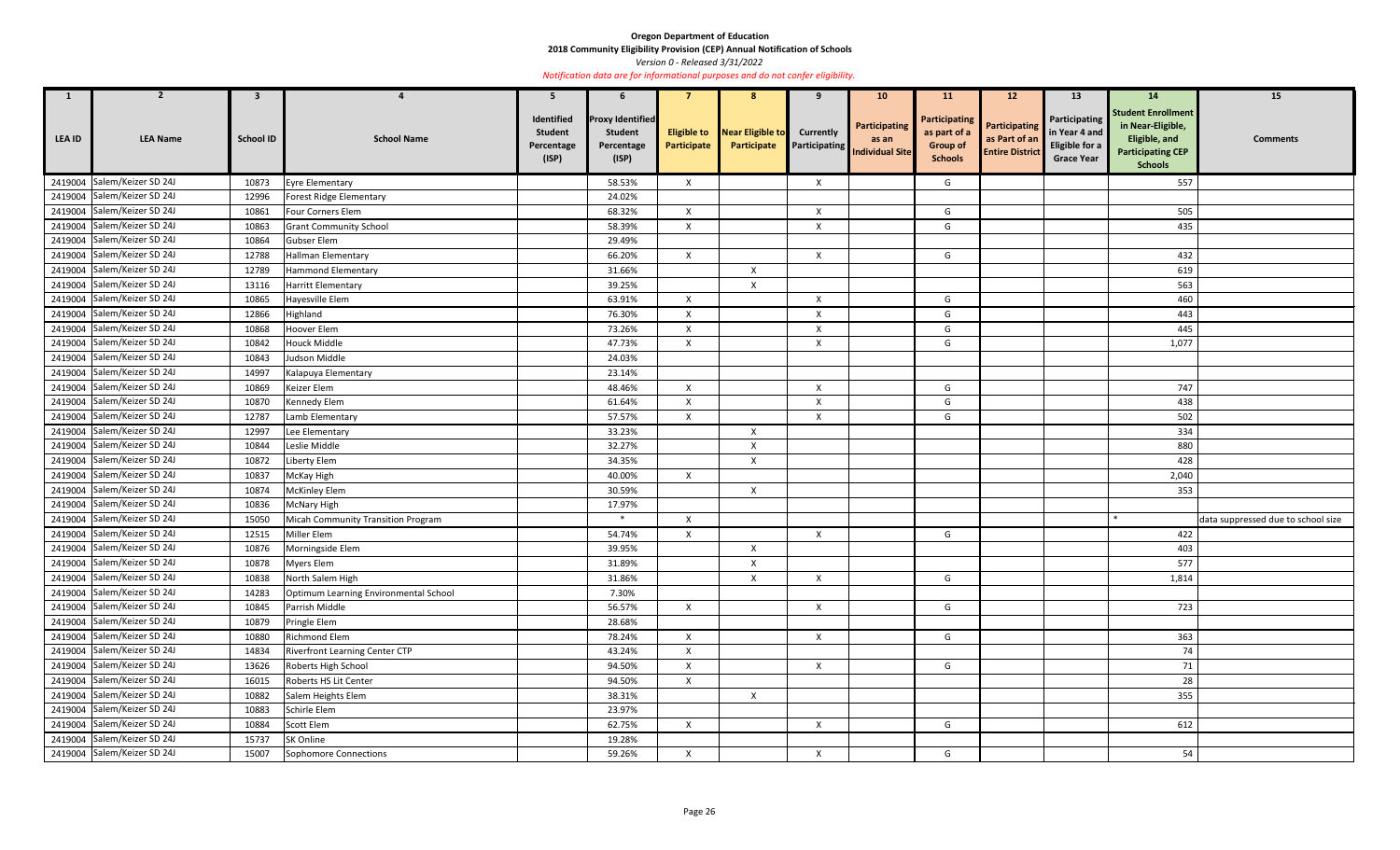**2018 Community Eligibility Provision (CEP) Annual Notification of Schools** 

*Version 0 - Released 3/31/2022* 

| $\mathbf{1}$  |                                   | $\mathbf{3}$     |                                            | 5                                                   | 6                                                                |                                   |                                 |                           | 10 <sub>1</sub>                                                       | <b>11</b>                                                                 | 12                                                              | 13                                                                           | <b>14</b>                                                                                                     | 15              |
|---------------|-----------------------------------|------------------|--------------------------------------------|-----------------------------------------------------|------------------------------------------------------------------|-----------------------------------|---------------------------------|---------------------------|-----------------------------------------------------------------------|---------------------------------------------------------------------------|-----------------------------------------------------------------|------------------------------------------------------------------------------|---------------------------------------------------------------------------------------------------------------|-----------------|
| <b>LEA ID</b> | <b>LEA Name</b>                   | <b>School ID</b> | <b>School Name</b>                         | Identified<br><b>Student</b><br>Percentage<br>(ISP) | <b>Proxy Identified</b><br><b>Student</b><br>Percentage<br>(ISP) | <b>Eligible to</b><br>Participate | Near Eligible to<br>Participate | <b>Currently</b>          | <b>Participating</b><br>as an<br><b>Participating</b> Individual Site | <b>Participating</b><br>as part of a<br><b>Group of</b><br><b>Schools</b> | <b>Participating</b><br>as Part of an<br><b>Entire District</b> | Participating<br>in Year 4 and<br><b>Eligible for a</b><br><b>Grace Year</b> | <b>Student Enrollment</b><br>in Near-Eligible,<br>Eligible, and<br><b>Participating CEP</b><br><b>Schools</b> | <b>Comments</b> |
|               | 2419004 Salem/Keizer SD 24J       | 10839            | South Salem High                           |                                                     | 17.90%                                                           |                                   |                                 |                           |                                                                       |                                                                           |                                                                 |                                                                              |                                                                                                               |                 |
|               | 2419004 Salem/Keizer SD 24J       | 10840            | Sprague High                               |                                                     | 12.61%                                                           |                                   |                                 |                           |                                                                       |                                                                           |                                                                 |                                                                              |                                                                                                               |                 |
|               | 2419004 Salem/Keizer SD 24J       | 15208            | St. Vincent de Paul Catholic School        |                                                     | 31.37%                                                           |                                   | $\boldsymbol{\mathsf{X}}$       |                           |                                                                       |                                                                           |                                                                 |                                                                              | 102                                                                                                           |                 |
|               | 2419004 Salem/Keizer SD 24J       | 10846            | <b>Stephens Middle</b>                     |                                                     | 44.84%                                                           | $\mathsf{X}$                      |                                 | X                         |                                                                       | G                                                                         |                                                                 |                                                                              | 1,115                                                                                                         |                 |
|               | 2419004 Salem/Keizer SD 24J       | 14996            | Straub Middle School                       |                                                     | 16.84%                                                           |                                   |                                 |                           |                                                                       |                                                                           |                                                                 |                                                                              |                                                                                                               |                 |
|               | 2419004 Salem/Keizer SD 24J       | 10885            | Sumpter Elem                               |                                                     | 19.69%                                                           |                                   |                                 |                           |                                                                       |                                                                           |                                                                 |                                                                              |                                                                                                               |                 |
|               | 2419004 Salem/Keizer SD 24J       | 10886            | Swegle Elem                                |                                                     | 63.36%                                                           | $\mathsf{X}$                      |                                 | $\mathsf{X}$              |                                                                       | G                                                                         |                                                                 |                                                                              | 535                                                                                                           |                 |
|               | 2419004 Salem/Keizer SD 24J       | 16029            | <b>Teen Parent</b>                         |                                                     | 53.33%                                                           | X                                 |                                 | X                         |                                                                       | G                                                                         |                                                                 |                                                                              | 60                                                                                                            |                 |
|               | 2419004 Salem/Keizer SD 24J       | 13830            | Valley Inquiry Charter                     |                                                     | 28.42%                                                           |                                   |                                 |                           |                                                                       |                                                                           |                                                                 |                                                                              |                                                                                                               |                 |
|               | 2419004 Salem/Keizer SD 24J       | 10847            | Waldo Middle                               |                                                     | 47.65%                                                           | X                                 |                                 | $\boldsymbol{X}$          |                                                                       | G                                                                         |                                                                 |                                                                              | 1,041                                                                                                         |                 |
|               | 2419004 Salem/Keizer SD 24J       | 10848            | Walker Middle                              |                                                     | 24.49%                                                           |                                   |                                 |                           |                                                                       |                                                                           |                                                                 |                                                                              |                                                                                                               |                 |
|               | 2419004 Salem/Keizer SD 24J       | 10887            | <b>Washington Elem</b>                     |                                                     | 67.30%                                                           | $\mathsf{x}$                      |                                 | X                         |                                                                       | G                                                                         |                                                                 |                                                                              | 419                                                                                                           |                 |
|               | 2419004 Salem/Keizer SD 24J       | 12790            | <b>Weddle Elementary</b>                   |                                                     | 69.84%                                                           | X                                 |                                 | X                         |                                                                       | G                                                                         |                                                                 |                                                                              | 441                                                                                                           |                 |
|               | 2419004 Salem/Keizer SD 24J       | 12998            | West High                                  |                                                     | 12.56%                                                           |                                   |                                 |                           |                                                                       |                                                                           |                                                                 |                                                                              |                                                                                                               |                 |
|               | 2419004 Salem/Keizer SD 24J       | 10849            | Whiteaker Middle                           |                                                     | 18.62%                                                           |                                   |                                 |                           |                                                                       |                                                                           |                                                                 |                                                                              |                                                                                                               |                 |
|               | 2419004 Salem/Keizer SD 24J       | 16030            | Winema                                     |                                                     | 62.75%                                                           | $\mathsf{X}$                      |                                 |                           |                                                                       |                                                                           |                                                                 |                                                                              | 51                                                                                                            |                 |
|               | 2419004 Salem/Keizer SD 24J       | 10860            | Wright Elementary                          |                                                     | 38.34%                                                           |                                   | $\mathsf{X}$                    |                           |                                                                       |                                                                           |                                                                 |                                                                              | 446                                                                                                           |                 |
|               | 2419004 Salem/Keizer SD 24J       | 10888            | Yoshikai Elem                              |                                                     | 57.52%                                                           | X                                 |                                 | X                         |                                                                       | G                                                                         |                                                                 |                                                                              | 572                                                                                                           |                 |
|               | 2219006 Sand Ridge Charter School | 15293            | Sand Ridge Charter School S. Main Campus   |                                                     | 61.94%                                                           | $\boldsymbol{\mathsf{x}}$         |                                 |                           |                                                                       |                                                                           |                                                                 |                                                                              | 155                                                                                                           |                 |
|               | 2219006 Sand Ridge Charter School | 15292            | Sand Ridge Charter School Sodaville Campus |                                                     | 45.93%                                                           | $\mathsf{X}$                      |                                 |                           |                                                                       |                                                                           |                                                                 |                                                                              | 209                                                                                                           |                 |
|               | 2219006 Sand Ridge Charter School | 15294            | Sweet Home Charter School                  |                                                     | 37.72%                                                           |                                   | $\mathsf{X}$                    | X                         |                                                                       |                                                                           |                                                                 |                                                                              | 167                                                                                                           |                 |
|               | 2219001 Santiam Canyon SD 129     | 10775            | Santiam Elementary School                  |                                                     | 47.70%                                                           | $\mathsf{X}$                      |                                 |                           |                                                                       |                                                                           |                                                                 |                                                                              | 304                                                                                                           |                 |
|               | 2219001 Santiam Canyon SD 129     | 10774            | Santiam Junior/Senior High School          |                                                     | 29.60%                                                           |                                   |                                 |                           |                                                                       |                                                                           |                                                                 |                                                                              |                                                                                                               |                 |
|               | 2619020 Sauvie Island Academy     | 15021            | Sauvie Island Academy                      |                                                     | 11.27%                                                           |                                   |                                 |                           |                                                                       |                                                                           |                                                                 |                                                                              |                                                                                                               |                 |
|               | 0519001 Scappoose SD              |                  | 10337 Grant Watts Elem                     |                                                     | 21.93%                                                           |                                   |                                 |                           |                                                                       |                                                                           |                                                                 |                                                                              |                                                                                                               |                 |
|               | 0519001 Scappoose SD              | 10338            | Petersen Elem                              |                                                     | 18.94%                                                           |                                   |                                 |                           |                                                                       |                                                                           |                                                                 |                                                                              |                                                                                                               |                 |
|               | 0519001 Scappoose SD              | 10335            | Scappoose High                             |                                                     | 13.11%                                                           |                                   |                                 |                           |                                                                       |                                                                           |                                                                 |                                                                              |                                                                                                               |                 |
|               | 0519001 Scappoose SD              | 10336            | Scappoose Middle                           |                                                     | 15.69%                                                           |                                   |                                 |                           |                                                                       |                                                                           |                                                                 |                                                                              |                                                                                                               |                 |
|               | 0519001 Scappoose SD              | 10340            | Warren Elem                                |                                                     | 30.11%                                                           |                                   | $\mathsf{X}$                    |                           |                                                                       |                                                                           |                                                                 |                                                                              | 186                                                                                                           |                 |
|               | 2219002 Scio SD 95                | 10780            | Centennial Elem                            |                                                     | 28.28%                                                           |                                   |                                 |                           |                                                                       |                                                                           |                                                                 |                                                                              |                                                                                                               |                 |
|               | 2219002 Scio SD 95                | 10778            | Scio High                                  |                                                     | 16.94%                                                           |                                   |                                 |                           |                                                                       |                                                                           |                                                                 |                                                                              |                                                                                                               |                 |
|               | 2219002 Scio SD 95                | 10779            | Scio Middle                                |                                                     | 24.84%                                                           |                                   |                                 |                           |                                                                       |                                                                           |                                                                 |                                                                              |                                                                                                               |                 |
|               | 0419001 Seaside SD 10             | 10319            | <b>Broadway Middle</b>                     |                                                     | 31.28%                                                           |                                   | $\mathsf{X}$                    |                           |                                                                       |                                                                           |                                                                 |                                                                              | 358                                                                                                           |                 |
|               | 0419001 Seaside SD 10             | 10321            | <b>Gearhart Elem</b>                       |                                                     | 36.53%                                                           |                                   | $\mathsf{X}$                    |                           |                                                                       |                                                                           |                                                                 |                                                                              | 323                                                                                                           |                 |
|               | 0419001 Seaside SD 10             | 10322            | Seaside Heights Elem                       |                                                     | 47.73%                                                           | $\mathsf{X}$                      |                                 |                           |                                                                       |                                                                           |                                                                 |                                                                              | 440                                                                                                           |                 |
|               | 0419001 Seaside SD 10             | 10318            | Seaside High                               |                                                     | 21.76%                                                           |                                   |                                 |                           |                                                                       |                                                                           |                                                                 |                                                                              |                                                                                                               |                 |
|               | 2619004 Serendipity Center        | 11442            | Serendipity Center                         |                                                     | 2.97%                                                            |                                   |                                 | X                         |                                                                       |                                                                           |                                                                 |                                                                              | 101                                                                                                           |                 |
|               | 3619001 Sheridan SD 48J           | 13460            | Faulconer - Chapman School                 |                                                     | 58.62%                                                           | $\mathsf{X}$                      |                                 | $\boldsymbol{\mathsf{X}}$ |                                                                       | G                                                                         |                                                                 |                                                                              | 522                                                                                                           |                 |
|               | 3619001 Sheridan SD 48J           | 11318            | Sheridan High                              |                                                     | 30.00%                                                           |                                   | $\mathsf{X}$                    | $\mathsf{X}$              |                                                                       | G                                                                         |                                                                 |                                                                              | 300                                                                                                           |                 |
|               | 3619001 Sheridan SD 48J           | 14738            | Sheridan Japanese School                   |                                                     | 15.91%                                                           |                                   |                                 |                           |                                                                       |                                                                           |                                                                 |                                                                              |                                                                                                               |                 |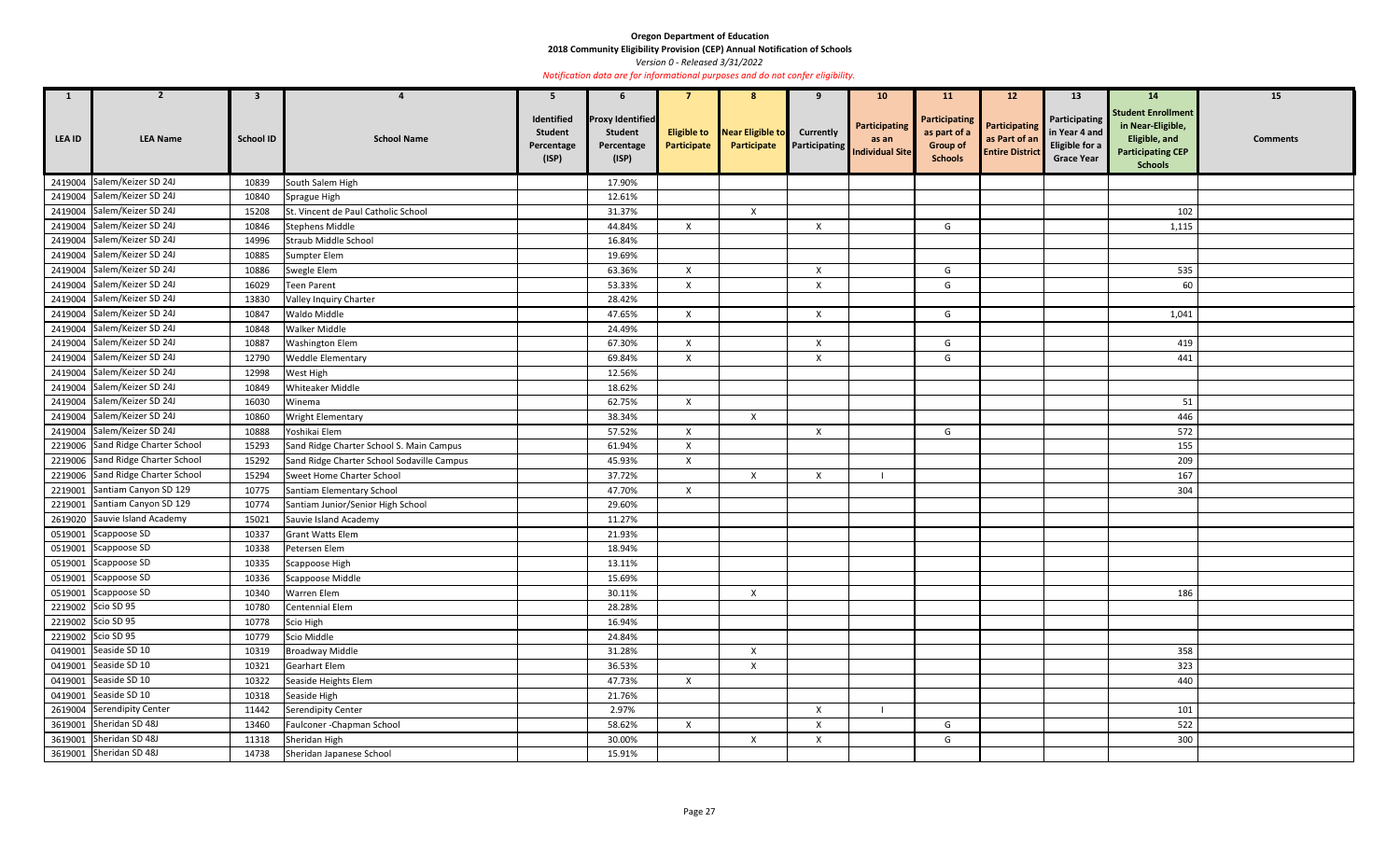**2018 Community Eligibility Provision (CEP) Annual Notification of Schools** 

*Version 0 - Released 3/31/2022* 

| $\mathbf{1}$     | $\overline{2}$                         | $\mathbf{3}$     |                                     | -5                                                  | 6                                                                |                           | 8                                   | 9                | 10 <sup>°</sup>                                                   | <b>11</b>                                                          | 12                                                              | 13 <sup>7</sup>                                                              | 14                                                                                                            | 15              |
|------------------|----------------------------------------|------------------|-------------------------------------|-----------------------------------------------------|------------------------------------------------------------------|---------------------------|-------------------------------------|------------------|-------------------------------------------------------------------|--------------------------------------------------------------------|-----------------------------------------------------------------|------------------------------------------------------------------------------|---------------------------------------------------------------------------------------------------------------|-----------------|
| LEA ID           | <b>LEA Name</b>                        | <b>School ID</b> | <b>School Name</b>                  | Identified<br><b>Student</b><br>Percentage<br>(ISP) | <b>Proxy Identified</b><br><b>Student</b><br>Percentage<br>(ISP) | Participate               | <b>Eligible to</b> Near Eligible to | <b>Currently</b> | Participating<br><b>Participate</b> Participating Individual Site | Participating<br>as part of a<br><b>Group of</b><br><b>Schools</b> | <b>Participating</b><br>as Part of an<br><b>Entire District</b> | <b>Participating</b><br>in Year 4 and<br>Eligible for a<br><b>Grace Year</b> | <b>Student Enrollment</b><br>in Near-Eligible,<br>Eligible, and<br><b>Participating CEP</b><br><b>Schools</b> | <b>Comments</b> |
|                  | 2819001 Sherman Co SD                  | 14602            | <b>Sherman County School</b>        |                                                     | 28.21%                                                           |                           |                                     |                  |                                                                   |                                                                    |                                                                 |                                                                              |                                                                                                               |                 |
|                  | 3419001 Sherwood SD 88J                | 11273            | Archer Glen Elem                    |                                                     | 9.07%                                                            |                           |                                     |                  |                                                                   |                                                                    |                                                                 |                                                                              |                                                                                                               |                 |
|                  | 3419001 Sherwood SD 88J                | 14579            | Edy Ridge Elementary                |                                                     | 8.30%                                                            |                           |                                     |                  |                                                                   |                                                                    |                                                                 |                                                                              |                                                                                                               |                 |
|                  | 3419001 Sherwood SD 88J                | 11274            | J Clyde Hopkins Elem                |                                                     | 19.63%                                                           |                           |                                     |                  |                                                                   |                                                                    |                                                                 |                                                                              |                                                                                                               |                 |
|                  | 3419001 Sherwood SD 88J                | 14580            | Laurel Ridge Middle School          |                                                     | 3.89%                                                            |                           |                                     |                  |                                                                   |                                                                    |                                                                 |                                                                              |                                                                                                               |                 |
|                  | 3419001 Sherwood SD 88J                | 12509            | Middleton Elem                      |                                                     | 4.87%                                                            |                           |                                     |                  |                                                                   |                                                                    |                                                                 |                                                                              |                                                                                                               |                 |
|                  | 3419001 Sherwood SD 88J                | 13807            | Sherwood High                       |                                                     | 5.56%                                                            |                           |                                     |                  |                                                                   |                                                                    |                                                                 |                                                                              |                                                                                                               |                 |
|                  | 3419001 Sherwood SD 88J                | 11272            | Sherwood Middle                     |                                                     | 9.25%                                                            |                           |                                     |                  |                                                                   |                                                                    |                                                                 |                                                                              |                                                                                                               |                 |
|                  | 2419006 Silver Falls SD 4              | 10894            | <b>Butte Creek Elem</b>             |                                                     | 23.24%                                                           |                           |                                     |                  |                                                                   |                                                                    |                                                                 |                                                                              |                                                                                                               |                 |
|                  | 2419006 Silver Falls SD 4              | 10898            | Mark Twain Elementary               |                                                     | 32.01%                                                           |                           | $\boldsymbol{X}$                    |                  |                                                                   |                                                                    |                                                                 |                                                                              | 378                                                                                                           |                 |
| 2419006          | Silver Falls SD 4                      | 10901            | <b>Robert Frost Elem</b>            |                                                     | 26.24%                                                           |                           |                                     |                  |                                                                   |                                                                    |                                                                 |                                                                              |                                                                                                               |                 |
|                  | 2419006 Silver Falls SD 4              | 10902            | Scotts Mills Elem                   |                                                     | 24.29%                                                           |                           |                                     |                  |                                                                   |                                                                    |                                                                 |                                                                              |                                                                                                               |                 |
|                  | 2419006 Silver Falls SD 4              | 10903            | Silver Crest Elem                   |                                                     | 18.47%                                                           |                           |                                     |                  |                                                                   |                                                                    |                                                                 |                                                                              |                                                                                                               |                 |
|                  | 2419006 Silver Falls SD 4              | 10891            | Silverton High - Pine Street        |                                                     | 9.47%                                                            |                           |                                     |                  |                                                                   |                                                                    |                                                                 |                                                                              |                                                                                                               |                 |
|                  | 2419006 Silver Falls SD 4              | 15825            | Silverton Middle School             |                                                     | 22.34%                                                           |                           |                                     |                  |                                                                   |                                                                    |                                                                 |                                                                              |                                                                                                               |                 |
|                  | 2419006 Silver Falls SD $\overline{4}$ | 10904            | Victor Point Elem                   |                                                     | 11.59%                                                           |                           |                                     |                  |                                                                   |                                                                    |                                                                 |                                                                              |                                                                                                               |                 |
|                  | 0919001 Sisters SD 6                   | 10404            | Sisters Elem                        |                                                     | 27.32%                                                           |                           |                                     |                  |                                                                   |                                                                    |                                                                 |                                                                              |                                                                                                               |                 |
| 0919001          | Sisters SD 6                           | 10402            | <b>Sisters High</b>                 |                                                     | 10.29%                                                           |                           |                                     |                  |                                                                   |                                                                    |                                                                 |                                                                              |                                                                                                               |                 |
|                  | 0919001 Sisters SD 6                   | 10403            | Sisters Middle                      |                                                     | 13.74%                                                           |                           |                                     |                  |                                                                   |                                                                    |                                                                 |                                                                              |                                                                                                               |                 |
|                  | 2019002 Siuslaw SD 97J                 | 10680            | Siuslaw Elem                        |                                                     | 49.22%                                                           | $\mathsf{X}$              |                                     |                  |                                                                   |                                                                    |                                                                 |                                                                              | 638                                                                                                           |                 |
|                  | 2019002 Siuslaw SD 97J                 | 10678            | Siuslaw High                        |                                                     | 25.16%                                                           |                           |                                     |                  |                                                                   |                                                                    |                                                                 |                                                                              |                                                                                                               |                 |
|                  | 2019002 Siuslaw SD 97J                 | 10679            | Siuslaw Middle                      |                                                     | 39.14%                                                           |                           | $\mathsf{X}$                        |                  |                                                                   |                                                                    |                                                                 |                                                                              | 350                                                                                                           |                 |
|                  | 2019006 South Lane SD 45J              | 10684            | Al Kennedy Alternative High School  |                                                     | 40.00%                                                           | $\mathsf{X}$              |                                     | $\mathsf{X}$     |                                                                   |                                                                    |                                                                 |                                                                              | 85                                                                                                            |                 |
|                  | 2019006 South Lane SD 45J              | 10686            | Bohemia Elem                        |                                                     | 46.14%                                                           | X                         |                                     |                  |                                                                   |                                                                    |                                                                 |                                                                              | 505                                                                                                           |                 |
|                  | 2019006 South Lane SD 45J              | 10683            | Cottage Grove High                  |                                                     | 20.00%                                                           |                           |                                     |                  |                                                                   |                                                                    |                                                                 |                                                                              |                                                                                                               |                 |
|                  | 2019006 South Lane SD 45J              | 10688            | Dorena Elem                         |                                                     | 37.11%                                                           |                           | $\boldsymbol{X}$                    | $\mathsf{X}$     |                                                                   |                                                                    |                                                                 |                                                                              | 97                                                                                                            |                 |
|                  | 2019006 South Lane SD 45J              | 10689            | Harrison Elem                       |                                                     | 37.97%                                                           |                           | $\mathsf{X}$                        |                  |                                                                   |                                                                    |                                                                 |                                                                              | 424                                                                                                           |                 |
|                  | 2019006 South Lane SD 45J              | 10690            | Latham Elem                         |                                                     | 48.60%                                                           | $\mathsf{X}$              |                                     |                  |                                                                   |                                                                    |                                                                 |                                                                              | 107                                                                                                           |                 |
|                  | 2019006 South Lane SD 45J              | 10685            | Lincoln Middle School Pride Program |                                                     | 32.63%                                                           |                           | $\boldsymbol{X}$                    |                  |                                                                   |                                                                    |                                                                 |                                                                              | 567                                                                                                           |                 |
|                  | 2019006 South Lane SD 45J              | 10691            | London Elem                         |                                                     | 40.38%                                                           | $\mathsf{X}$              |                                     |                  |                                                                   |                                                                    |                                                                 |                                                                              | 104                                                                                                           |                 |
|                  | 1019001 South Umpqua SD 19             | 10445            | Canyonville School                  |                                                     | 58.52%                                                           | $\mathsf{X}$              |                                     |                  |                                                                   |                                                                    |                                                                 |                                                                              | 229                                                                                                           |                 |
|                  | 1019001 South Umpqua SD 19             | 10442            | Coffenberry Middle                  |                                                     | 39.62%                                                           |                           | $\mathsf{X}$                        |                  |                                                                   |                                                                    |                                                                 |                                                                              | 313                                                                                                           |                 |
|                  | 1019001 South Umpqua SD 19             | 10443            | Myrtle Creek Elem                   |                                                     | 49.44%                                                           | $\mathsf{X}$              |                                     |                  |                                                                   |                                                                    |                                                                 |                                                                              | 358                                                                                                           |                 |
|                  | 1019001 South Umpqua SD 19             | 10441            | South Umpqua High                   |                                                     | 26.89%                                                           |                           |                                     |                  |                                                                   |                                                                    |                                                                 |                                                                              |                                                                                                               |                 |
|                  | 1019001 South Umpqua SD 19             | 10444            | Tri City Elem                       |                                                     | 47.84%                                                           | $\boldsymbol{\mathsf{X}}$ |                                     |                  |                                                                   |                                                                    |                                                                 |                                                                              | 278                                                                                                           |                 |
|                  | 3319001 South Wasco Co SD              | 11184            | Maupin Elem                         |                                                     | 51.18%                                                           | $\mathsf{X}$              |                                     | $\mathsf{X}$     |                                                                   |                                                                    | D                                                               |                                                                              | 127                                                                                                           |                 |
|                  | 3319001 South Wasco Co SD              | 11183            | South Wasco County High School      |                                                     | 28.21%                                                           |                           |                                     | $\pmb{\times}$   |                                                                   |                                                                    | D                                                               |                                                                              | 117                                                                                                           |                 |
| 3519001 Spray SD |                                        | 13826            | Spray School                        |                                                     | 30.56%                                                           |                           | $\boldsymbol{X}$                    |                  |                                                                   |                                                                    |                                                                 |                                                                              | 72                                                                                                            |                 |
|                  | 2019007 Springfield SD 19              | 14376            | Academy of Arts & Academics (A3)    |                                                     | 28.45%                                                           |                           |                                     |                  |                                                                   |                                                                    |                                                                 |                                                                              |                                                                                                               |                 |
|                  | 2019007 Springfield SD 19              | 10694            | Agnes Stewart Middle                |                                                     | 40.85%                                                           | $\mathsf{X}$              |                                     |                  |                                                                   |                                                                    |                                                                 |                                                                              | 590                                                                                                           |                 |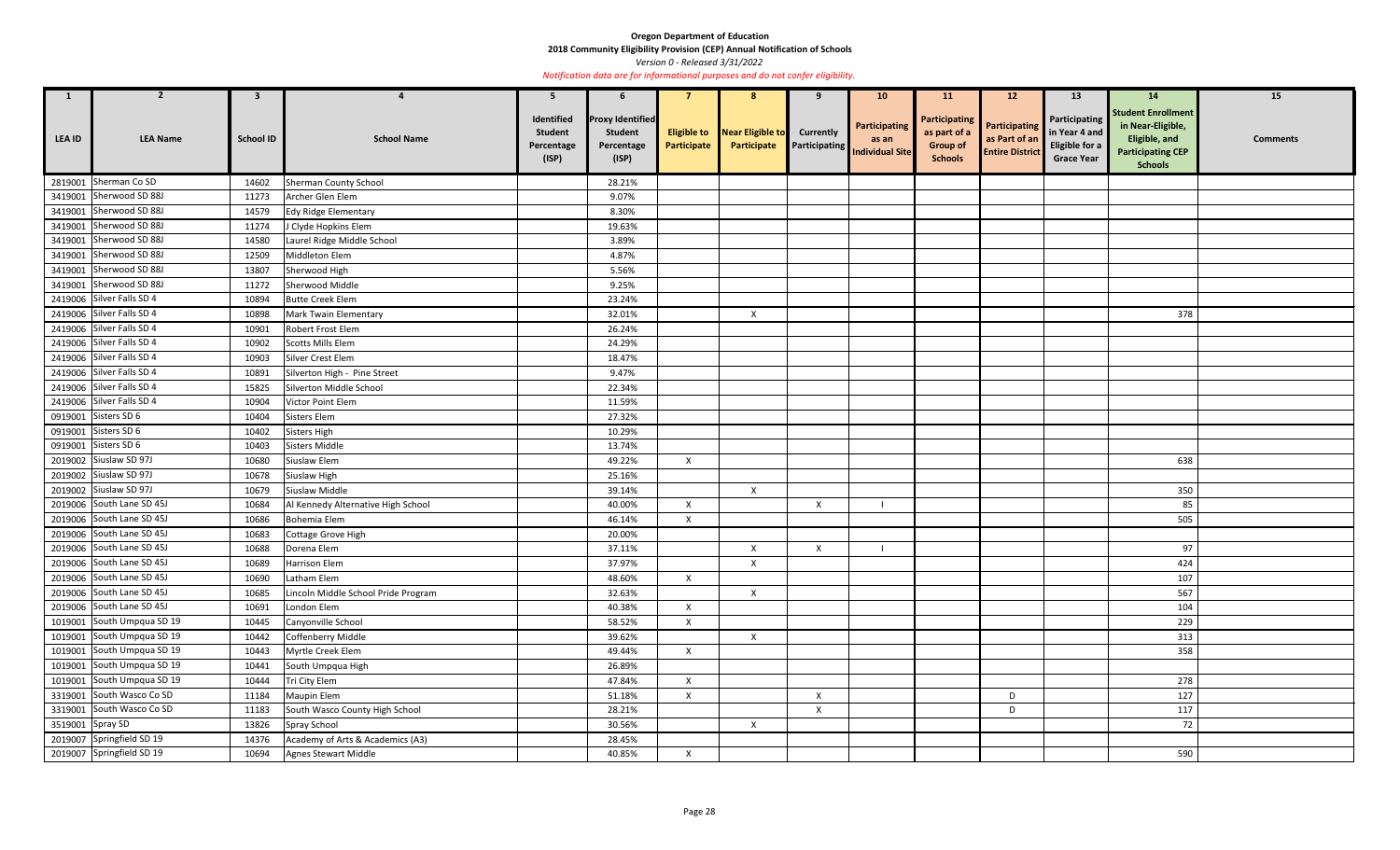**2018 Community Eligibility Provision (CEP) Annual Notification of Schools** 

*Version 0 - Released 3/31/2022* 

| $\mathbf{1}$  | $\overline{2}$                    | 3                |                                            | 5                                                   | 6                                                                |                                   | 8                               | 9                         | 10 <sup>°</sup>                                                         | <b>11</b>                                                          | 12 <sup>2</sup>                                                 | 13                                                                    | 14                                                                                                            | 15                                 |
|---------------|-----------------------------------|------------------|--------------------------------------------|-----------------------------------------------------|------------------------------------------------------------------|-----------------------------------|---------------------------------|---------------------------|-------------------------------------------------------------------------|--------------------------------------------------------------------|-----------------------------------------------------------------|-----------------------------------------------------------------------|---------------------------------------------------------------------------------------------------------------|------------------------------------|
| <b>LEA ID</b> | <b>LEA Name</b>                   | <b>School ID</b> | <b>School Name</b>                         | Identified<br><b>Student</b><br>Percentage<br>(ISP) | <b>Proxy Identified</b><br><b>Student</b><br>Percentage<br>(ISP) | <b>Eligible to</b><br>Participate | Near Eligible to<br>Participate | <b>Currently</b>          | Participating<br>as an<br><b>Exercise Participating Individual Site</b> | Participating<br>as part of a<br><b>Group of</b><br><b>Schools</b> | <b>Participating</b><br>as Part of an<br><b>Entire District</b> | Participating<br>in Year 4 and<br>Eligible for a<br><b>Grace Year</b> | <b>Student Enrollment</b><br>in Near-Eligible,<br>Eligible, and<br><b>Participating CEP</b><br><b>Schools</b> | <b>Comments</b>                    |
|               | 2019007 Springfield SD 19         | 10695            | <b>Briggs Middle</b>                       |                                                     | 37.40%                                                           |                                   | $\boldsymbol{X}$                |                           |                                                                         |                                                                    |                                                                 |                                                                       | 500                                                                                                           |                                    |
|               | 2019007 Springfield SD 19         | 10701            | Centennial Elem                            |                                                     | 59.31%                                                           | $\mathsf{X}$                      |                                 |                           |                                                                         |                                                                    |                                                                 |                                                                       | 408                                                                                                           |                                    |
|               | 2019007 Springfield SD 19         | 14375            | <b>Community Transitions Program (CTP)</b> |                                                     | $\ast$                                                           |                                   |                                 |                           |                                                                         |                                                                    |                                                                 |                                                                       |                                                                                                               | data not available in proxy source |
|               | 2019007 Springfield SD 19         | 10702            | Douglas Gardens Elem                       |                                                     | 51.33%                                                           | $\boldsymbol{\mathsf{X}}$         |                                 | X                         |                                                                         | G                                                                  |                                                                 |                                                                       | 376                                                                                                           |                                    |
|               | 2019007 Springfield SD 19         | 10703            | Elizabeth Page Elem                        |                                                     | 53.40%                                                           | $\boldsymbol{\mathsf{X}}$         |                                 | $\mathsf{X}$              |                                                                         | G                                                                  |                                                                 |                                                                       | 397                                                                                                           |                                    |
|               | 2019007 Springfield SD 19         | 14377            | Gateways High School                       |                                                     | 36.14%                                                           |                                   | $\mathsf{X}$                    |                           |                                                                         |                                                                    |                                                                 |                                                                       | 83                                                                                                            |                                    |
|               | 2019007 Springfield SD 19         | 10705            | Guy Lee Elem                               |                                                     | 61.21%                                                           | $\mathsf{X}$                      |                                 | $\boldsymbol{\mathsf{X}}$ |                                                                         | G                                                                  |                                                                 |                                                                       | 397                                                                                                           |                                    |
|               | 2019007 Springfield SD 19         | 10696            | Hamlin Middle                              |                                                     | 54.53%                                                           | $\mathsf{X}$                      |                                 | X                         |                                                                         | G                                                                  |                                                                 |                                                                       | 684                                                                                                           |                                    |
|               | 2019007 Springfield SD 19         | 10706            | Maple Elem                                 |                                                     | 57.51%                                                           | X                                 |                                 | X                         |                                                                         | G                                                                  |                                                                 |                                                                       | 353                                                                                                           |                                    |
|               | 2019007 Springfield SD 19         | 10709            | Mt Vernon Elem                             |                                                     | 44.68%                                                           | $\mathsf{X}$                      |                                 |                           |                                                                         |                                                                    |                                                                 |                                                                       | 517                                                                                                           |                                    |
|               | 2019007 Springfield SD 19         | 10710            | <b>Ridgeview Elem</b>                      |                                                     | 39.68%                                                           |                                   | $\mathsf{X}$                    |                           |                                                                         |                                                                    |                                                                 |                                                                       | 436                                                                                                           |                                    |
|               | 2019007 Springfield SD 19         | 10711            | Riverbend Elem                             |                                                     | 51.49%                                                           | $\mathsf{X}$                      |                                 | Χ                         |                                                                         | G                                                                  |                                                                 |                                                                       | 538                                                                                                           |                                    |
|               | 2019007 Springfield SD 19         | 10692            | Springfield High                           |                                                     | 33.33%                                                           |                                   | $\boldsymbol{X}$                |                           |                                                                         |                                                                    |                                                                 |                                                                       | 1,356                                                                                                         |                                    |
|               | 2019007 Springfield SD 19         | 10712            | Thurston Elem                              |                                                     | 28.03%                                                           |                                   |                                 |                           |                                                                         |                                                                    |                                                                 |                                                                       |                                                                                                               |                                    |
|               | 2019007 Springfield SD 19         | 10693            | Thurston High                              |                                                     | 18.70%                                                           |                                   |                                 |                           |                                                                         |                                                                    |                                                                 |                                                                       |                                                                                                               |                                    |
|               | 2019007 Springfield SD 19         | 10698            | <b>Thurston Middle</b>                     |                                                     | 24.65%                                                           |                                   |                                 |                           |                                                                         |                                                                    |                                                                 |                                                                       |                                                                                                               |                                    |
|               | 2019007 Springfield SD 19         | 15105            | Two Rivers-Dos Rios Elementary             |                                                     | 66.80%                                                           | $\mathsf{X}$                      |                                 | X                         |                                                                         | G                                                                  |                                                                 |                                                                       | 491                                                                                                           |                                    |
|               | 2019007 Springfield SD 19         | 10713            | Walterville Elem                           |                                                     | 30.90%                                                           |                                   | $\boldsymbol{\mathsf{X}}$       |                           |                                                                         |                                                                    |                                                                 |                                                                       | 178                                                                                                           |                                    |
|               | 2019007 Springfield SD 19         | 15162            | Willamette Leadership Academy - High       |                                                     | 75.00%                                                           | $\mathsf{X}$                      |                                 |                           |                                                                         |                                                                    |                                                                 |                                                                       | 176                                                                                                           |                                    |
|               | 2019007 Springfield SD 19         | 15308            | Willamette Leadership Academy - Middle     |                                                     | 92.31%                                                           | $\mathsf{X}$                      |                                 |                           |                                                                         |                                                                    |                                                                 |                                                                       | 143                                                                                                           |                                    |
|               | 2019007 Springfield SD 19         | 10714            | Yolanda Elem                               |                                                     | 31.90%                                                           |                                   | $\boldsymbol{X}$                |                           |                                                                         |                                                                    |                                                                 |                                                                       | 395                                                                                                           |                                    |
| 2619013       | St. Andrew Nativity School        | 12796            | St. Andrew Nativity School                 |                                                     | $\ast$                                                           |                                   |                                 |                           |                                                                         |                                                                    |                                                                 |                                                                       |                                                                                                               | data not available in proxy source |
|               | 0919002 St. Francis School - Bend | 11355            | St. Francis School                         |                                                     | $\ast$                                                           |                                   |                                 |                           |                                                                         |                                                                    |                                                                 |                                                                       |                                                                                                               | data not available in proxy source |
|               | 0519003 St. Helens SD 502         | 10343            | Columbia City School                       |                                                     | 3.96%                                                            |                                   |                                 |                           |                                                                         |                                                                    |                                                                 |                                                                       |                                                                                                               |                                    |
|               | 0519003 St. Helens SD 502         | 10348            | Columbia County Education                  |                                                     | 27.78%                                                           |                                   |                                 |                           |                                                                         |                                                                    |                                                                 |                                                                       |                                                                                                               |                                    |
|               | 0519003 St. Helens SD 502         | 13480            | Columbia River Youth Corps                 |                                                     | $\ast$                                                           |                                   |                                 |                           |                                                                         |                                                                    |                                                                 |                                                                       |                                                                                                               | data not available in proxy source |
|               | 0519003 St. Helens SD 502         | 10344            | Lewis & Clark Elem                         |                                                     | 53.20%                                                           | $\mathsf{X}$                      |                                 |                           |                                                                         |                                                                    |                                                                 |                                                                       | 547                                                                                                           |                                    |
|               | 0519003 St. Helens SD 502         | 10346            | McBride Elem                               |                                                     | 27.39%                                                           |                                   |                                 |                           |                                                                         |                                                                    |                                                                 |                                                                       |                                                                                                               |                                    |
|               | 0519003 St. Helens SD 502         | 10341            | St Helens High                             |                                                     | 14.18%                                                           |                                   |                                 |                           |                                                                         |                                                                    |                                                                 |                                                                       |                                                                                                               |                                    |
|               | 0519003 St. Helens SD 502         | 10342            | St Helens Middle                           |                                                     | 25.82%                                                           |                                   |                                 |                           |                                                                         |                                                                    |                                                                 |                                                                       |                                                                                                               |                                    |
|               | 3619002 St. James School          | 13361            | St James School                            |                                                     | $\ast$                                                           |                                   |                                 |                           |                                                                         |                                                                    |                                                                 |                                                                       |                                                                                                               | data not available in proxy source |
|               | 2419009 St. Luke School           | 11390            | St. Luke School                            |                                                     | $\ast$                                                           |                                   |                                 |                           |                                                                         |                                                                    |                                                                 |                                                                       |                                                                                                               | data not available in proxy source |
|               | 2419010 St. Mary School - Stayton | 11391            | St. Mary School                            |                                                     | $\ast$                                                           |                                   |                                 |                           |                                                                         |                                                                    |                                                                 |                                                                       |                                                                                                               | data not available in proxy source |
|               | 3419007 St. Matthew School        | 11473            | St. Matthew School                         |                                                     | $*$                                                              |                                   |                                 |                           |                                                                         |                                                                    |                                                                 |                                                                       |                                                                                                               | data not available in proxy source |
|               | 2419017 St. Paul Parochial School | 13038            | St. Paul Parochial School                  |                                                     | $\ast$                                                           |                                   |                                 |                           |                                                                         |                                                                    |                                                                 |                                                                       |                                                                                                               | data not available in proxy source |
|               | 2419011 St. Paul SD 45            | 14205            | <b>St Paul Elementary</b>                  |                                                     | 26.32%                                                           |                                   |                                 |                           |                                                                         |                                                                    |                                                                 |                                                                       |                                                                                                               |                                    |
|               | 2419011 St. Paul SD 45            | 10905            | St Paul High                               |                                                     | 7.38%                                                            |                                   |                                 |                           |                                                                         |                                                                    |                                                                 |                                                                       |                                                                                                               |                                    |
|               | 3019001 Stanfield SD 61           | 11144            | Stanfield Elementary School                |                                                     | 40.83%                                                           | $\mathsf{X}$                      |                                 |                           |                                                                         |                                                                    |                                                                 |                                                                       | 240                                                                                                           |                                    |
|               | 3019001 Stanfield SD 61           | 11143            | <b>Stanfield Secondary</b>                 |                                                     | 21.97%                                                           |                                   |                                 |                           |                                                                         |                                                                    |                                                                 |                                                                       |                                                                                                               |                                    |
|               | 1719002 Sunny Wolf Charter School | 14843            | Sunny Wolf Charter School                  |                                                     | 63.64%                                                           | $\mathsf{X}$                      |                                 |                           |                                                                         |                                                                    |                                                                 |                                                                       | 99                                                                                                            |                                    |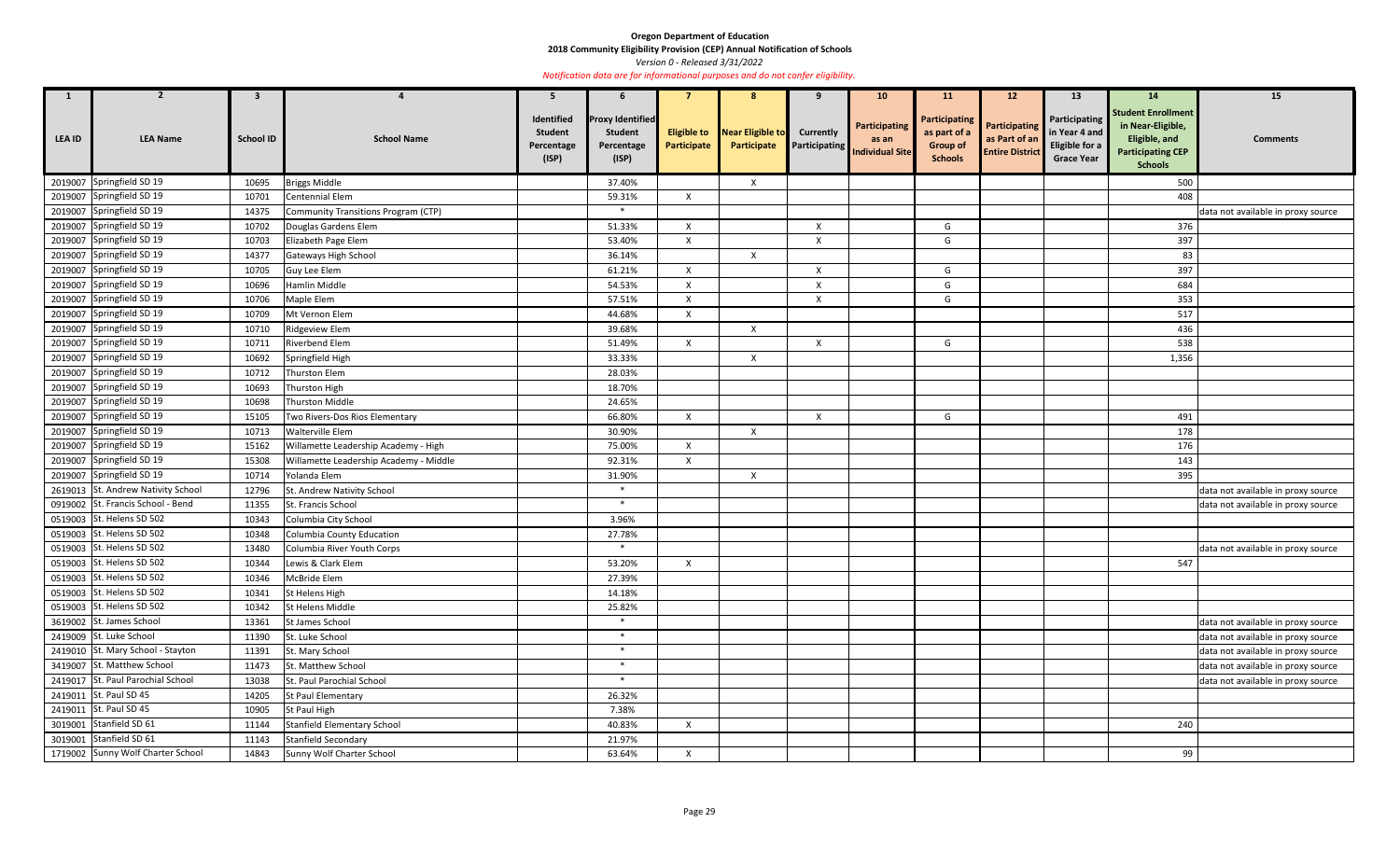**2018 Community Eligibility Provision (CEP) Annual Notification of Schools** 

*Version 0 - Released 3/31/2022* 

| $\mathbf{1}$  | $\overline{2}$                 | $\mathbf{3}$     |                                | 5                                                   | 6                                                                |                                   | -8                              | -9                        | 10 <sub>1</sub>                                                | <b>11</b>                                                          | 12 <sup>2</sup>                                          | 13                                                                    | 14                                                                                                            | 15              |
|---------------|--------------------------------|------------------|--------------------------------|-----------------------------------------------------|------------------------------------------------------------------|-----------------------------------|---------------------------------|---------------------------|----------------------------------------------------------------|--------------------------------------------------------------------|----------------------------------------------------------|-----------------------------------------------------------------------|---------------------------------------------------------------------------------------------------------------|-----------------|
| <b>LEA ID</b> | <b>LEA Name</b>                | <b>School ID</b> | <b>School Name</b>             | Identified<br><b>Student</b><br>Percentage<br>(ISP) | <b>Proxy Identified</b><br><b>Student</b><br>Percentage<br>(ISP) | <b>Eligible to</b><br>Participate | Near Eligible to<br>Participate | <b>Currently</b>          | Participating<br>as an<br><b>Participating</b> Individual Site | Participating<br>as part of a<br><b>Group of</b><br><b>Schools</b> | Participating<br>as Part of an<br><b>Entire District</b> | Participating<br>in Year 4 and<br>Eligible for a<br><b>Grace Year</b> | <b>Student Enrollment</b><br>in Near-Eligible,<br>Eligible, and<br><b>Participating CEP</b><br><b>Schools</b> | <b>Comments</b> |
|               | 1019003 Sutherlin SD 130       | 10448            | East Sutherlin Primary         |                                                     | 42.95%                                                           | $\mathsf{X}$                      |                                 |                           |                                                                |                                                                    |                                                          |                                                                       | 440                                                                                                           |                 |
|               | 1019003 Sutherlin SD 130       | 10446            | Sutherlin High                 |                                                     | 17.40%                                                           |                                   |                                 |                           |                                                                |                                                                    |                                                          |                                                                       |                                                                                                               |                 |
|               | 1019003 Sutherlin SD 130       | 10447            | Sutherlin Middle               |                                                     | 30.59%                                                           |                                   | $\boldsymbol{X}$                |                           |                                                                |                                                                    |                                                          |                                                                       | 219                                                                                                           |                 |
|               | 1019003 Sutherlin SD 130       | 10449            | West Sutherlin Intermed        |                                                     | 38.53%                                                           |                                   | $\mathsf{X}$                    |                           |                                                                |                                                                    |                                                          |                                                                       | 340                                                                                                           |                 |
|               | 2219004 Sweet Home SD 55       | 10785            | Foster Elem                    |                                                     | 66.17%                                                           | $\mathsf{X}$                      |                                 | $\mathsf{X}$              |                                                                | G                                                                  |                                                          |                                                                       | 337                                                                                                           |                 |
|               | 2219004 Sweet Home SD 55       | 10786            | Hawthorne Elem                 |                                                     | 49.03%                                                           | $\mathsf{X}$                      |                                 | $\mathsf{X}$              |                                                                | G                                                                  |                                                          |                                                                       | 359                                                                                                           |                 |
|               | 2219004 Sweet Home SD 55       | 10787            | <b>Holley Elem</b>             |                                                     | 39.75%                                                           |                                   | $\mathsf{X}$                    | X                         |                                                                | G                                                                  |                                                          | $\mathsf{x}$                                                          | 161                                                                                                           |                 |
|               | 2219004 Sweet Home SD 55       | 10788            | Oak Heights Elem               |                                                     | 51.78%                                                           | X                                 |                                 | Χ                         |                                                                | G                                                                  |                                                          |                                                                       | 309                                                                                                           |                 |
| 2219004       | Sweet Home SD 55               | 10782            | SH High School Dist #55        |                                                     | 28.38%                                                           |                                   |                                 |                           |                                                                |                                                                    |                                                          |                                                                       |                                                                                                               |                 |
|               | 2219004 Sweet Home SD 55       | 10783            | Sweet Home Jr High             |                                                     | 43.94%                                                           | $\mathsf{x}$                      |                                 |                           |                                                                |                                                                    |                                                          |                                                                       | 371                                                                                                           |                 |
|               | 1720001 Three Rivers SD        | 10537            | Applegate Elem                 |                                                     | 42.00%                                                           | $\mathsf{X}$                      |                                 |                           |                                                                |                                                                    |                                                          |                                                                       | 100                                                                                                           |                 |
|               | 1720001 Three Rivers SD        | 10538            | Evergreen Elem                 |                                                     | 74.50%                                                           | $\mathsf{X}$                      |                                 | $\mathsf{X}$              |                                                                | G                                                                  |                                                          |                                                                       | 400                                                                                                           |                 |
|               | 1720001 Three Rivers SD        | 10534            | <b>Fleming Middle</b>          |                                                     | 37.97%                                                           |                                   | $\mathsf{X}$                    |                           |                                                                |                                                                    |                                                          |                                                                       | 424                                                                                                           |                 |
|               | 1720001 Three Rivers SD        | 10540            | Fort Vannoy Elem               |                                                     | 56.23%                                                           | $\mathsf{X}$                      |                                 | $\mathsf{X}$              |                                                                | G                                                                  |                                                          |                                                                       | 265                                                                                                           |                 |
|               | 1720001 Three Rivers SD        | 10539            | Fruitdale Elem                 |                                                     | 64.44%                                                           | $\mathsf{X}$                      |                                 | $\mathsf{X}$              |                                                                | G                                                                  |                                                          |                                                                       | 374                                                                                                           |                 |
|               | 1720001 Three Rivers SD        | 10532            | Hidden Valley High             |                                                     | 25.00%                                                           |                                   |                                 |                           |                                                                |                                                                    |                                                          |                                                                       |                                                                                                               |                 |
|               | 1720001 Three Rivers SD        | 10533            | <b>Illinois Valley High</b>    |                                                     | 52.01%                                                           | $\mathsf{X}$                      |                                 | X                         |                                                                | G                                                                  |                                                          |                                                                       | 348                                                                                                           |                 |
|               | 1720001 Three Rivers SD        | 10535            | Lincoln Savage Middle          |                                                     | 36.96%                                                           |                                   | $\mathsf{X}$                    | $\boldsymbol{\mathsf{x}}$ |                                                                | G                                                                  |                                                          |                                                                       | 414                                                                                                           |                 |
|               | 1720001 Three Rivers SD        | 10536            | Lorna Byrne Middle             |                                                     | 61.77%                                                           | $\mathsf{X}$                      |                                 | X                         |                                                                | G                                                                  |                                                          |                                                                       | 327                                                                                                           |                 |
| 1720001       | Three Rivers SD                | 10542            | Madrona Elem                   |                                                     | 49.50%                                                           | $\mathsf{X}$                      |                                 | $\boldsymbol{\mathsf{X}}$ |                                                                | G                                                                  |                                                          |                                                                       | 404                                                                                                           |                 |
|               | 1720001 Three Rivers SD        | 13727            | Manzanita Elementary           |                                                     | 52.08%                                                           | $\boldsymbol{\mathsf{X}}$         |                                 | X                         |                                                                | G                                                                  |                                                          |                                                                       | 409                                                                                                           |                 |
| 1720001       | Three Rivers SD                | 10148            | North Valley High School       |                                                     | 27.46%                                                           |                                   |                                 |                           |                                                                |                                                                    |                                                          |                                                                       |                                                                                                               |                 |
|               | 1720001 Three Rivers SD        | 10546            | <b>Williams Elem</b>           |                                                     | 65.67%                                                           | $\mathsf{X}$                      |                                 | $\mathsf{X}$              |                                                                | G                                                                  |                                                          |                                                                       | 67                                                                                                            |                 |
|               | 3420001 Tigard-Tualatin SD 23J | 13611            | Alberta Rider                  |                                                     | 13.36%                                                           |                                   |                                 |                           |                                                                |                                                                    |                                                          |                                                                       |                                                                                                               |                 |
|               | 3420001 Tigard-Tualatin SD 23J | 11280            | <b>Bridgeport Elem</b>         |                                                     | 29.96%                                                           |                                   |                                 |                           |                                                                |                                                                    |                                                          |                                                                       |                                                                                                               |                 |
|               | 3420001 Tigard-Tualatin SD 23J | 11281            | Charles Tigard Elem            |                                                     | 28.25%                                                           |                                   |                                 |                           |                                                                |                                                                    |                                                          |                                                                       |                                                                                                               |                 |
|               | 3420001 Tigard-Tualatin SD 23J | 11282            | Deer Creek Elem                |                                                     | 23.13%                                                           |                                   |                                 |                           |                                                                |                                                                    |                                                          |                                                                       |                                                                                                               |                 |
|               | 3420001 Tigard-Tualatin SD 23J | 11289            | Durham Education Center        |                                                     | 43.75%                                                           | $\mathsf{X}$                      |                                 | $\mathsf{X}$              |                                                                | G                                                                  |                                                          |                                                                       | 80                                                                                                            |                 |
|               | 3420001 Tigard-Tualatin SD 23J | 11283            | Durham Elem                    |                                                     | 25.62%                                                           |                                   |                                 |                           |                                                                |                                                                    |                                                          |                                                                       |                                                                                                               |                 |
|               | 3420001 Tigard-Tualatin SD 23J | 11284            | Edward Byrom Elem              |                                                     | 12.12%                                                           |                                   |                                 |                           |                                                                |                                                                    |                                                          |                                                                       |                                                                                                               |                 |
|               | 3420001 Tigard-Tualatin SD 23J | 11277            | Hazelbrook Middle              |                                                     | 17.16%                                                           |                                   |                                 |                           |                                                                |                                                                    |                                                          |                                                                       |                                                                                                               |                 |
|               | 3420001 Tigard-Tualatin SD 23J | 11285            | James Templeton Elem           |                                                     | 30.30%                                                           |                                   | $\boldsymbol{X}$                |                           |                                                                |                                                                    |                                                          |                                                                       | 604                                                                                                           |                 |
|               | 3420001 Tigard-Tualatin SD 23J | 11286            | Mary Woodward Elem             |                                                     | 15.47%                                                           |                                   |                                 |                           |                                                                |                                                                    |                                                          |                                                                       |                                                                                                               |                 |
|               | 3420001 Tigard-Tualatin SD 23J | 11287            | Metzger Elem                   |                                                     | 34.78%                                                           |                                   | $\mathsf{X}$                    | $\mathsf{X}$              |                                                                | G                                                                  |                                                          |                                                                       | 667                                                                                                           |                 |
|               | 3420001 Tigard-Tualatin SD 23J | 11278            | Thomas R Fowler Middle         |                                                     | 20.65%                                                           |                                   |                                 |                           |                                                                |                                                                    |                                                          |                                                                       |                                                                                                               |                 |
|               | 3420001 Tigard-Tualatin SD 23J | 11275            | <b>Tigard High</b>             |                                                     | 10.67%                                                           |                                   |                                 |                           |                                                                |                                                                    |                                                          |                                                                       |                                                                                                               |                 |
|               | 3420001 Tigard-Tualatin SD 23J | 15619            | Tigard-Tualatin Online Academy |                                                     | 11.32%                                                           |                                   |                                 |                           |                                                                |                                                                    |                                                          |                                                                       |                                                                                                               |                 |
|               | 3420001 Tigard-Tualatin SD 23J | 11288            | <b>Tualatin Elem</b>           |                                                     | 27.88%                                                           |                                   |                                 |                           |                                                                |                                                                    |                                                          |                                                                       |                                                                                                               |                 |
|               | 3420001 Tigard-Tualatin SD 23J | 11276            | <b>Tualatin High</b>           |                                                     | 11.04%                                                           |                                   |                                 |                           |                                                                |                                                                    |                                                          |                                                                       |                                                                                                               |                 |
|               | 3420001 Tigard-Tualatin SD 23J | 11279            | <b>Twality Middle</b>          |                                                     | 18.91%                                                           |                                   |                                 |                           |                                                                |                                                                    |                                                          |                                                                       |                                                                                                               |                 |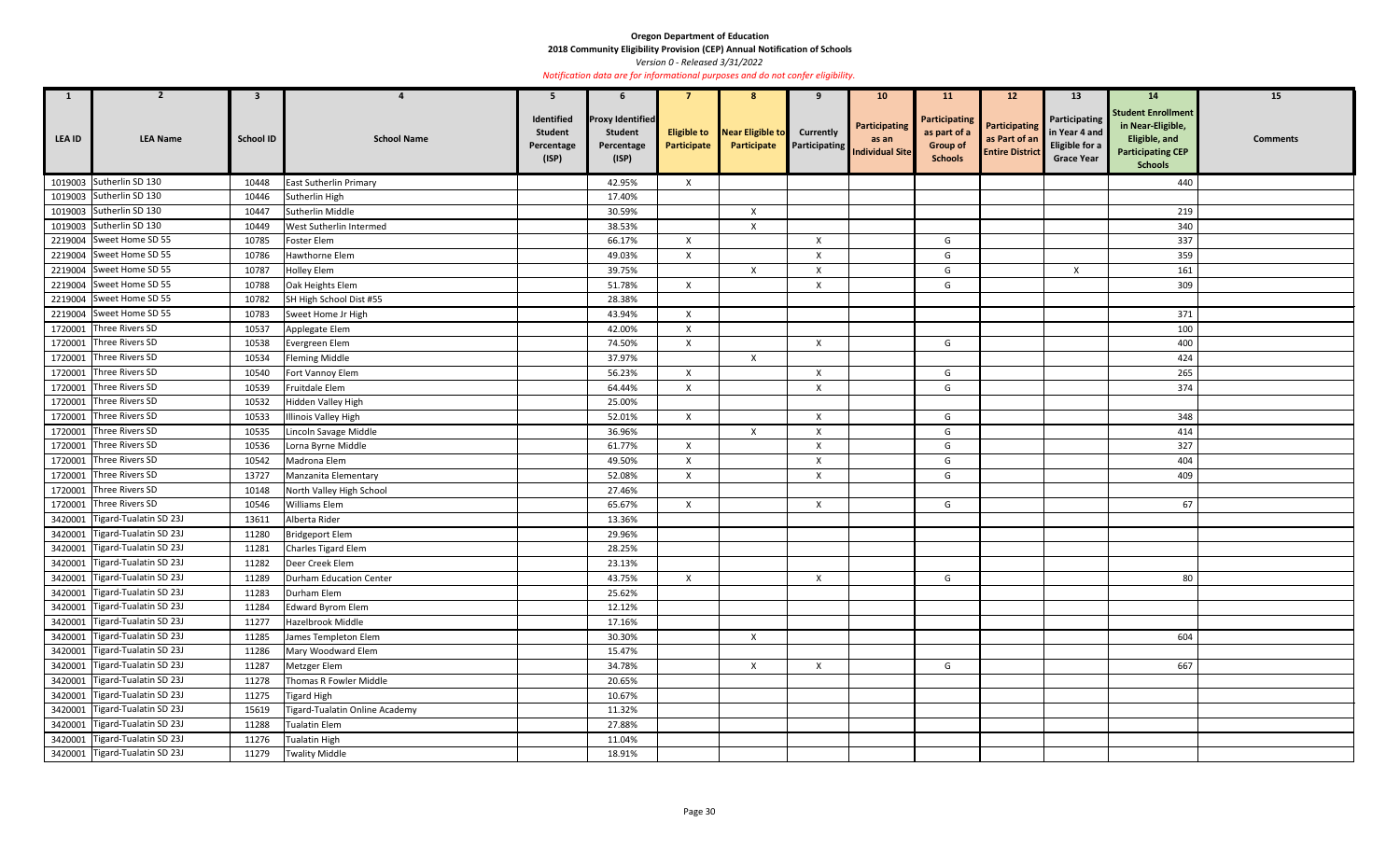**2018 Community Eligibility Provision (CEP) Annual Notification of Schools** 

*Version 0 - Released 3/31/2022* 

| $\mathbf{1}$ | $\overline{2}$                         | $\mathbf{3}$     |                                     | 5                                                   | $\mathbf b$                                                      |                                   | 8                               |                                          | 10 <sup>°</sup>                                         | <b>11</b>                                                          | 12                                                              | <b>13</b>                                                             | 14                                                                                                            | 15                                 |
|--------------|----------------------------------------|------------------|-------------------------------------|-----------------------------------------------------|------------------------------------------------------------------|-----------------------------------|---------------------------------|------------------------------------------|---------------------------------------------------------|--------------------------------------------------------------------|-----------------------------------------------------------------|-----------------------------------------------------------------------|---------------------------------------------------------------------------------------------------------------|------------------------------------|
| LEA ID       | <b>LEA Name</b>                        | <b>School ID</b> | <b>School Name</b>                  | Identified<br><b>Student</b><br>Percentage<br>(ISP) | <b>Proxy Identified</b><br><b>Student</b><br>Percentage<br>(ISP) | <b>Eligible to</b><br>Participate | Near Eligible to<br>Participate | <b>Currently</b><br><b>Participating</b> | <b>Participating</b><br>as an<br><b>Individual Site</b> | Participating<br>as part of a<br><b>Group of</b><br><b>Schools</b> | <b>Participating</b><br>as Part of an<br><b>Entire District</b> | Participating<br>in Year 4 and<br>Eligible for a<br><b>Grace Year</b> | <b>Student Enrollment</b><br>in Near-Eligible,<br>Eligible, and<br><b>Participating CEP</b><br><b>Schools</b> | <b>Comments</b>                    |
|              | 2920002 Tillamook SD                   | 11111            | East Elem                           |                                                     | 30.42%                                                           |                                   | $\mathsf{X}$                    |                                          |                                                         |                                                                    |                                                                 |                                                                       | 526                                                                                                           |                                    |
|              | 2920002 Tillamook SD                   | 11112            | Liberty Elem                        |                                                     | 45.99%                                                           | $\mathsf{X}$                      |                                 |                                          |                                                         |                                                                    |                                                                 |                                                                       | 337                                                                                                           |                                    |
|              | 2920002 Tillamook SD                   | 11113            | South Prairie Elem                  |                                                     | 41.03%                                                           | $\boldsymbol{\mathsf{x}}$         |                                 |                                          |                                                         |                                                                    |                                                                 |                                                                       | 351                                                                                                           |                                    |
|              | 2920002 Tillamook SD                   | 11109            | Tillamook High                      |                                                     | 20.25%                                                           |                                   |                                 |                                          |                                                         |                                                                    |                                                                 |                                                                       |                                                                                                               |                                    |
|              | 2920002 Tillamook SD                   | 11110            | Tillamook Jr High                   |                                                     | 29.48%                                                           |                                   |                                 |                                          |                                                         |                                                                    |                                                                 |                                                                       |                                                                                                               |                                    |
|              | 2920002 Tillamook SD                   | 14088            | <b>Wilson Alternative Education</b> |                                                     | $\ast$                                                           |                                   |                                 |                                          |                                                         |                                                                    |                                                                 |                                                                       |                                                                                                               | data not available in proxy source |
|              | 0920002 Trinity Lutheran School - Bend | 11652            | <b>Trinity Lutheran School</b>      |                                                     | $*$                                                              |                                   |                                 |                                          |                                                         |                                                                    |                                                                 |                                                                       |                                                                                                               | data not available in proxy source |
|              | 3021002 Umatilla SD 6                  | 11148            | Clara Brownell Middle               |                                                     | 39.32%                                                           |                                   | $\boldsymbol{\mathsf{X}}$       | Χ                                        |                                                         |                                                                    | D                                                               | X                                                                     | 295                                                                                                           |                                    |
|              | 3021002 Umatilla SD 6                  | 11149            | McNary Heights Elem                 |                                                     | 48.82%                                                           | X                                 |                                 | X                                        |                                                         |                                                                    | D                                                               |                                                                       | 680                                                                                                           |                                    |
|              | 3021002 Umatilla SD 6                  | 11147            | Umatilla High                       |                                                     | 21.64%                                                           |                                   |                                 | $\boldsymbol{\mathsf{x}}$                |                                                         |                                                                    | D                                                               |                                                                       | 402                                                                                                           |                                    |
|              | 3121001 Union SD 5                     | 14207            | <b>Union Elementary</b>             |                                                     | 43.58%                                                           | $\mathsf{X}$                      |                                 |                                          |                                                         |                                                                    |                                                                 |                                                                       | 179                                                                                                           |                                    |
|              | 3121001 Union SD 5                     | 11166            | Union High                          |                                                     | 14.52%                                                           |                                   |                                 |                                          |                                                         |                                                                    |                                                                 |                                                                       |                                                                                                               |                                    |
|              | 2322001 Vale SD 84                     | 15310            | Oregon Trail Learning Academy       |                                                     | 25.00%                                                           |                                   |                                 | X                                        |                                                         |                                                                    | D                                                               |                                                                       | 20                                                                                                            |                                    |
|              | 2322001 Vale SD 84                     | 14204            | Vale Elementary                     |                                                     | 46.63%                                                           | $\mathsf{X}$                      |                                 | $\boldsymbol{\mathsf{X}}$                |                                                         |                                                                    | D                                                               |                                                                       | 416                                                                                                           |                                    |
|              | 2322001 Vale SD 84                     | 10808            | Vale High                           |                                                     | 18.82%                                                           |                                   |                                 | $\mathsf{X}$                             |                                                         |                                                                    | D                                                               |                                                                       | 287                                                                                                           |                                    |
|              | 2322001 Vale SD 84                     | 10811            | Vale Middle                         |                                                     | 41.35%                                                           | $\mathsf{X}$                      |                                 | $\boldsymbol{\mathsf{X}}$                |                                                         |                                                                    | D                                                               |                                                                       | 104                                                                                                           |                                    |
|              | 2322001 Vale SD 84                     | 10810            | Willowcreek Elem                    |                                                     | 17.35%                                                           |                                   |                                 | X                                        |                                                         |                                                                    | D                                                               |                                                                       | 98                                                                                                            |                                    |
|              | 0522001 Vernonia SD 47J                | 10352            | Vernonia Elementary                 |                                                     | 36.60%                                                           |                                   | $\boldsymbol{\mathsf{X}}$       |                                          |                                                         |                                                                    |                                                                 |                                                                       | 235                                                                                                           |                                    |
|              | 0522001 Vernonia SD 47J                | 10349            | Vernonia High                       |                                                     | 18.27%                                                           |                                   |                                 |                                          |                                                         |                                                                    |                                                                 |                                                                       |                                                                                                               |                                    |
| 0522001      | Vernonia SD 47J                        | 13645            | Vernonia Middle School              |                                                     | 25.20%                                                           |                                   |                                 |                                          |                                                         |                                                                    |                                                                 |                                                                       |                                                                                                               |                                    |
|              | 2022001 Village School                 | 13824            | Village School                      |                                                     | 32.30%                                                           |                                   | $\boldsymbol{\mathsf{X}}$       |                                          |                                                         |                                                                    |                                                                 |                                                                       | 226                                                                                                           |                                    |
|              | 3422001 Visitation School              | 11481            | Visitation School                   |                                                     | $\ast$                                                           |                                   |                                 |                                          |                                                         |                                                                    |                                                                 |                                                                       |                                                                                                               | data not available in proxy source |
|              | 3223001 Wallowa SD 12                  | 14190            | Wallowa Elementary                  |                                                     | 40.66%                                                           | $\mathsf{X}$                      |                                 |                                          |                                                         |                                                                    |                                                                 |                                                                       | 91                                                                                                            |                                    |
|              | 3223001 Wallowa SD 12                  | 11174            | Wallowa High                        |                                                     | 21.69%                                                           |                                   |                                 |                                          |                                                         |                                                                    |                                                                 |                                                                       |                                                                                                               |                                    |
|              | 0423001 Warrenton-Hammond SD 30        | 10324            | <b>Warrenton Grade</b>              |                                                     | 33.91%                                                           |                                   | $\mathsf{X}$                    |                                          |                                                         |                                                                    |                                                                 |                                                                       | 749                                                                                                           |                                    |
|              | 0423001   Warrenton-Hammond SD 30      | 10323            | Warrenton High                      |                                                     | 15.97%                                                           |                                   |                                 |                                          |                                                         |                                                                    |                                                                 |                                                                       |                                                                                                               |                                    |
|              | 2023009 Wellsprings Friends School     | 13057            | Wellsprings Friends School          |                                                     | 3.44%                                                            |                                   |                                 |                                          |                                                         |                                                                    |                                                                 |                                                                       |                                                                                                               |                                    |
|              | 0323001 West Linn SD                   | 14839            | Arts & Technology School            |                                                     | 19.27%                                                           |                                   |                                 |                                          |                                                         |                                                                    |                                                                 |                                                                       |                                                                                                               |                                    |
|              | 0323001 West Linn SD                   | 10303            | Athey Creek Middle                  |                                                     | 4.17%                                                            |                                   |                                 |                                          |                                                         |                                                                    |                                                                 |                                                                       |                                                                                                               |                                    |
|              | 0323001 West Linn SD                   | 10306            | <b>Boeckman Creek Primary</b>       |                                                     | 16.53%                                                           |                                   |                                 |                                          |                                                         |                                                                    |                                                                 |                                                                       |                                                                                                               |                                    |
|              | 0323001 West Linn SD                   | 10304            | <b>Bolton Primary School</b>        |                                                     | 9.09%                                                            |                                   |                                 |                                          |                                                         |                                                                    |                                                                 |                                                                       |                                                                                                               |                                    |
|              | 0323001 West Linn SD                   | 10310            | Boones Ferry Primary School         |                                                     | 23.38%                                                           |                                   |                                 |                                          |                                                         |                                                                    |                                                                 |                                                                       |                                                                                                               |                                    |
|              | 0323001 West Linn SD                   | 10307            | <b>Cedaroak Park Primary</b>        |                                                     | 7.26%                                                            |                                   |                                 |                                          |                                                         |                                                                    |                                                                 |                                                                       |                                                                                                               |                                    |
|              | 0323001 West Linn SD                   | 10305            | Inza R Wood Middle                  |                                                     | 20.13%                                                           |                                   |                                 |                                          |                                                         |                                                                    |                                                                 |                                                                       |                                                                                                               |                                    |
|              | 0323001 West Linn SD                   | 15148            | Lowrie Primary School               |                                                     | 14.64%                                                           |                                   |                                 |                                          |                                                         |                                                                    |                                                                 |                                                                       |                                                                                                               |                                    |
|              | 0323001 West Linn SD                   | 15942            | Meridian Creek Middle School        |                                                     | 2.14%                                                            |                                   |                                 |                                          |                                                         |                                                                    |                                                                 |                                                                       |                                                                                                               |                                    |
|              | 0323001 West Linn SD                   | 11672            | Rosemont Ridge                      |                                                     | 6.08%                                                            |                                   |                                 |                                          |                                                         |                                                                    |                                                                 |                                                                       |                                                                                                               |                                    |
|              | 0323001 West Linn SD                   | 10308            | <b>Stafford Primary</b>             |                                                     | 3.85%                                                            |                                   |                                 |                                          |                                                         |                                                                    |                                                                 |                                                                       |                                                                                                               |                                    |
|              | 0323001 West Linn SD                   | 10309            | <b>Sunset Primary</b>               |                                                     | 7.63%                                                            |                                   |                                 |                                          |                                                         |                                                                    |                                                                 |                                                                       |                                                                                                               |                                    |
|              | 0323001 West Linn SD                   | 15149            | Trillium Creek Primary School       |                                                     | 3.24%                                                            |                                   |                                 |                                          |                                                         |                                                                    |                                                                 |                                                                       |                                                                                                               |                                    |